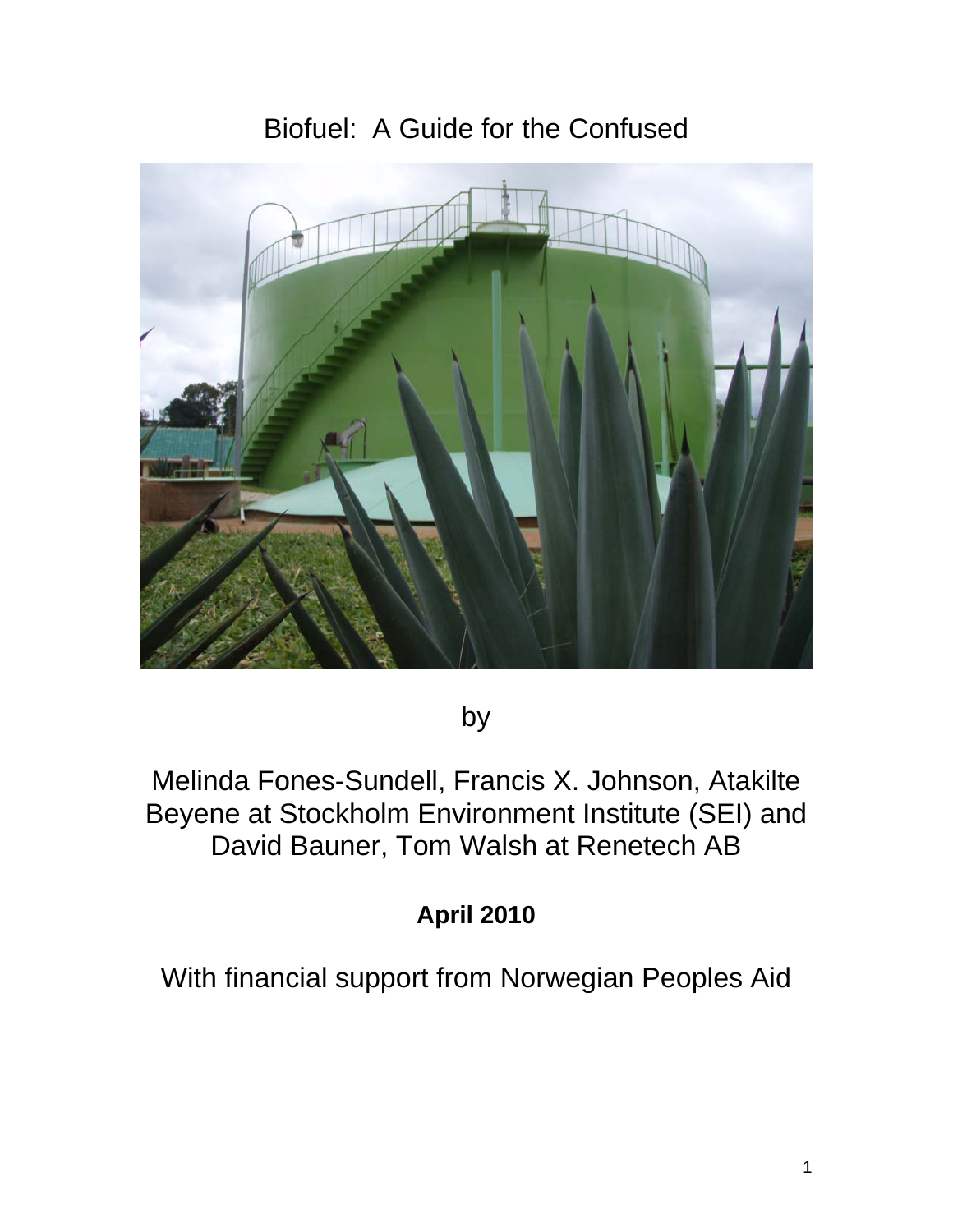# Biofuels: A Guide for the Confused

| 1                                                   |    |
|-----------------------------------------------------|----|
| 1.1                                                 |    |
| 1.2                                                 |    |
| $2 -$                                               |    |
| 2.1                                                 |    |
| 2.2                                                 |    |
| 2.3                                                 |    |
| 2.4                                                 |    |
| 2.5                                                 |    |
| 2.6                                                 |    |
|                                                     |    |
| 3.1                                                 |    |
| 3.2                                                 |    |
| 3.3                                                 |    |
| 3.4                                                 |    |
| 3.5                                                 |    |
| 3.6                                                 |    |
| 3.7                                                 |    |
| 3.8                                                 |    |
| 4                                                   |    |
| 4.1                                                 |    |
| 4.2                                                 |    |
| 4.3                                                 |    |
| 4.4                                                 |    |
| 4.5                                                 |    |
| 4.6                                                 |    |
| 4.6.1                                               |    |
| 4.6.2                                               |    |
| 4.6.3                                               |    |
| 4.6.4<br>4.6.5                                      |    |
| 4.6.6                                               |    |
| 4.6.7                                               |    |
| 4.6.8                                               |    |
| 4.6.9                                               |    |
| 4.7                                                 |    |
| 4.7.1                                               |    |
| 4.7.2                                               |    |
| 4.7.3                                               |    |
| Background on Biomass, Bioenergy & Biofuels 35<br>5 |    |
| 5.1                                                 | 35 |
| 5.2                                                 |    |
| 5.2.1                                               |    |
| 5.3                                                 |    |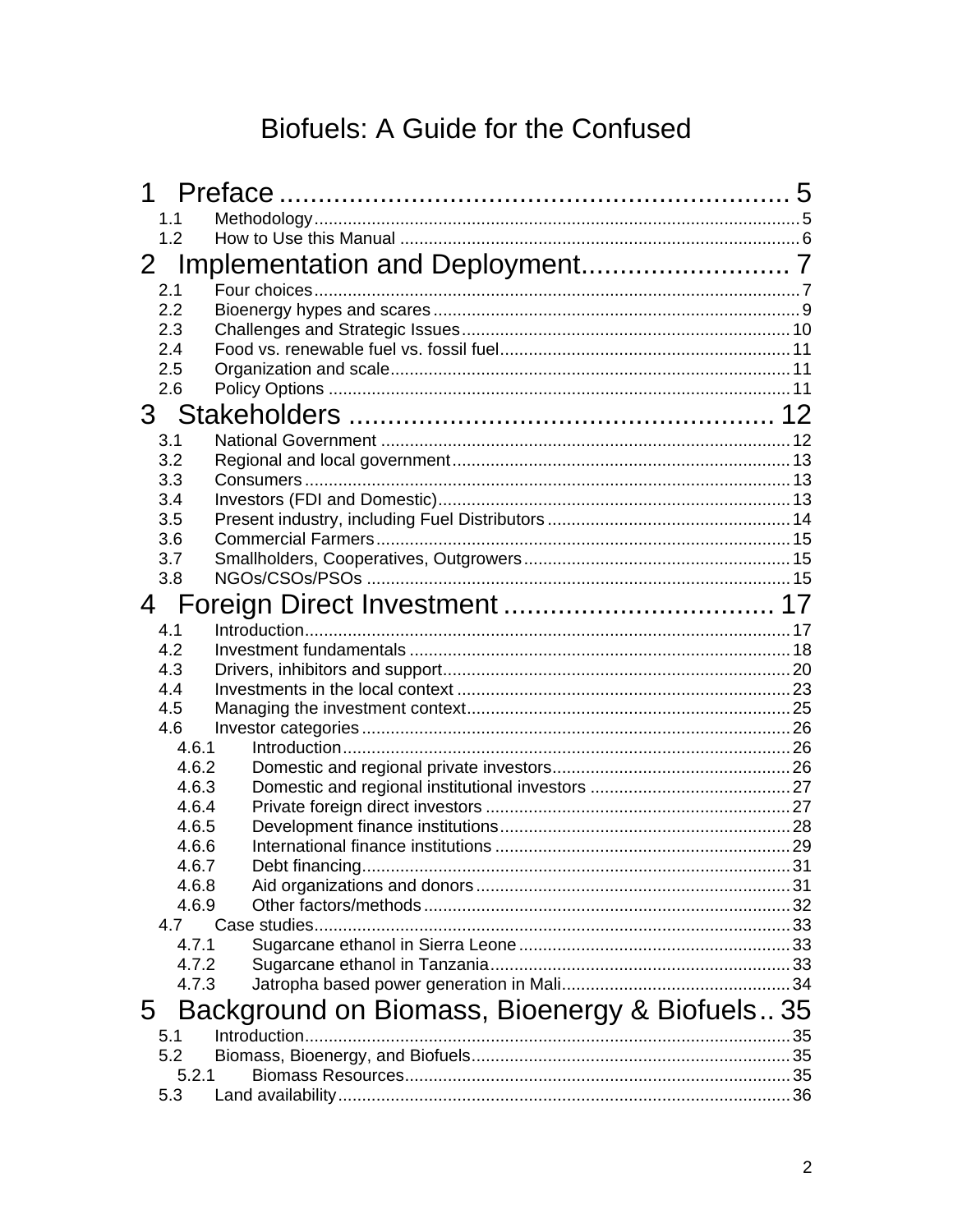| 5.3.1         |                                                                       |  |
|---------------|-----------------------------------------------------------------------|--|
| 5.3.2         |                                                                       |  |
| 5.4           |                                                                       |  |
| 5.5<br>5.6    |                                                                       |  |
| 5.6.1         | Traditional and Modern Biomass used for Energy  40                    |  |
| 5.7           |                                                                       |  |
|               |                                                                       |  |
| 6.1           |                                                                       |  |
| 6.1.1         |                                                                       |  |
| 6.1.2         |                                                                       |  |
| 6.1.3         |                                                                       |  |
| 6.2           |                                                                       |  |
| 6.3           |                                                                       |  |
| 6.4           |                                                                       |  |
| 6.4.1         |                                                                       |  |
| 6.4.2         |                                                                       |  |
| $\mathcal{I}$ |                                                                       |  |
| 7.1           |                                                                       |  |
| 7.2           |                                                                       |  |
| 7.3           |                                                                       |  |
|               |                                                                       |  |
| 7.4           |                                                                       |  |
| 7.5           |                                                                       |  |
|               |                                                                       |  |
| 8.1           |                                                                       |  |
| 8.2           |                                                                       |  |
| 8.3           |                                                                       |  |
| 8.4           |                                                                       |  |
| 8.5<br>8.5.1  |                                                                       |  |
| 8.5.2         |                                                                       |  |
| 8.5.3         |                                                                       |  |
| 9             |                                                                       |  |
| 9.1           |                                                                       |  |
|               | Impacts and Sustainability of liquid biofuel from non forest sources: |  |
|               |                                                                       |  |
|               |                                                                       |  |
| 10.1<br>10.2  |                                                                       |  |
| 10.3          |                                                                       |  |
| 10.4          |                                                                       |  |
| 10.5<br>10.6  |                                                                       |  |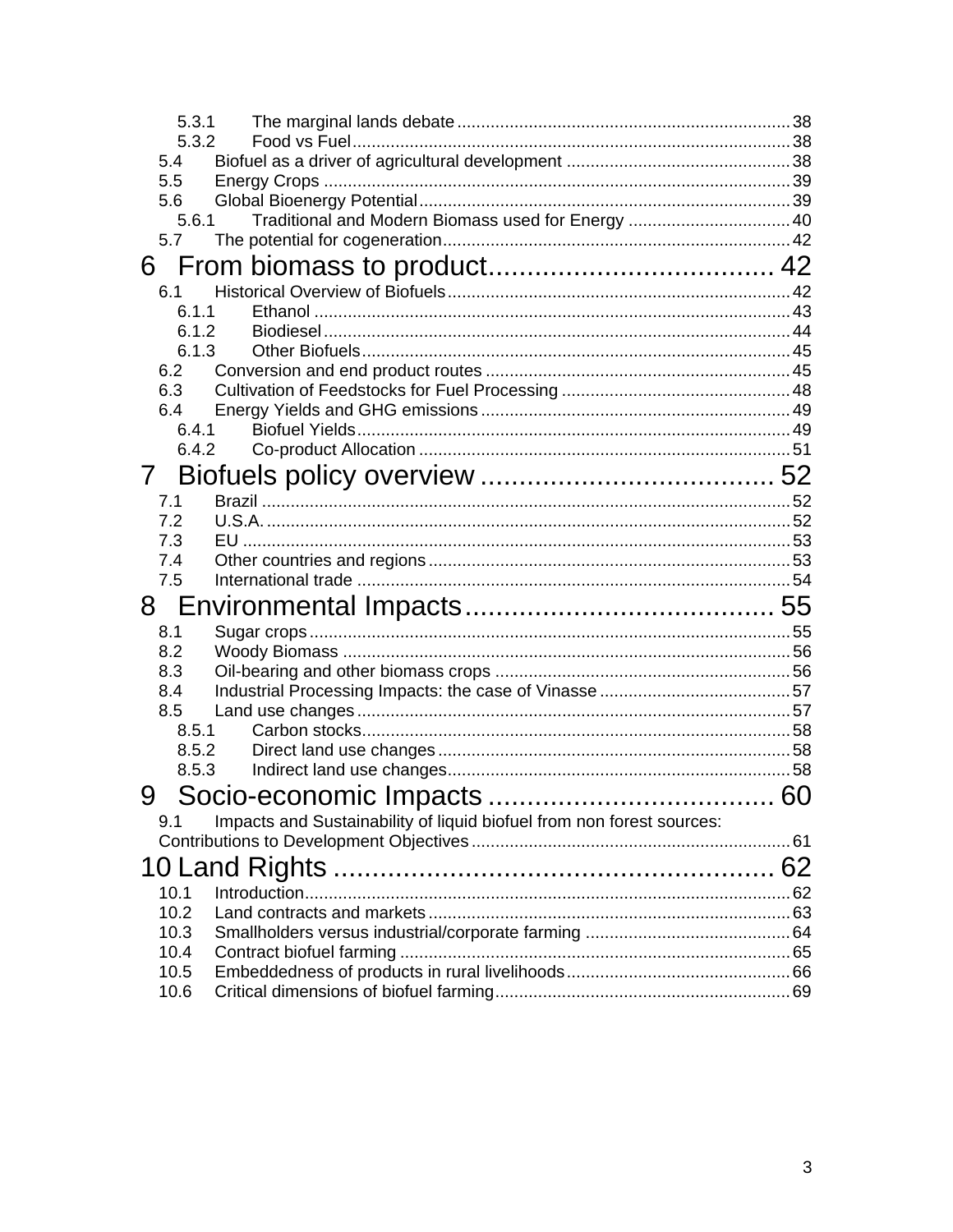#### **Tables**

Table 1 Quick guide to pros and cons for technology choices

Table 2 Estimated biomass potential for four scenarios and various world regions in 2050

Table 3 Global Ethanol Production by country/region (billion litres)

Table 4 Global Biodiesel Production by country/region (million litres)

Table 5 Possible biofuel feedstocks

Table 6 Characteristics of various first generation biofuel crops

Table 7 Estimated ranges of GHG reductions and yields for various biofuels

Table 8 Impacts of biofuel production on the large and small scale

#### **Figures**

Figure 1 ABREF fund structure and partner outline

Figure 2: Land use per capita by type for selected regions or countries

Figure 3a: Shares in 2004 of global primary energy consumption.

Figure 3b: Shares in 2004 of total renewable energy consumption.

Figure 4 Steps and resources in biomass conversion to energy products and fuels.

Figure 5 Production process, ethanol from sugar cane.

Figure 6 Production process, ethanol from cellulose.

Figure 7 Various conversion routes for biomass to bioenergy

Figure . Elements or issues in biofuel farming.

References Annex 1 Acronyms Annex 2 Project Finance Template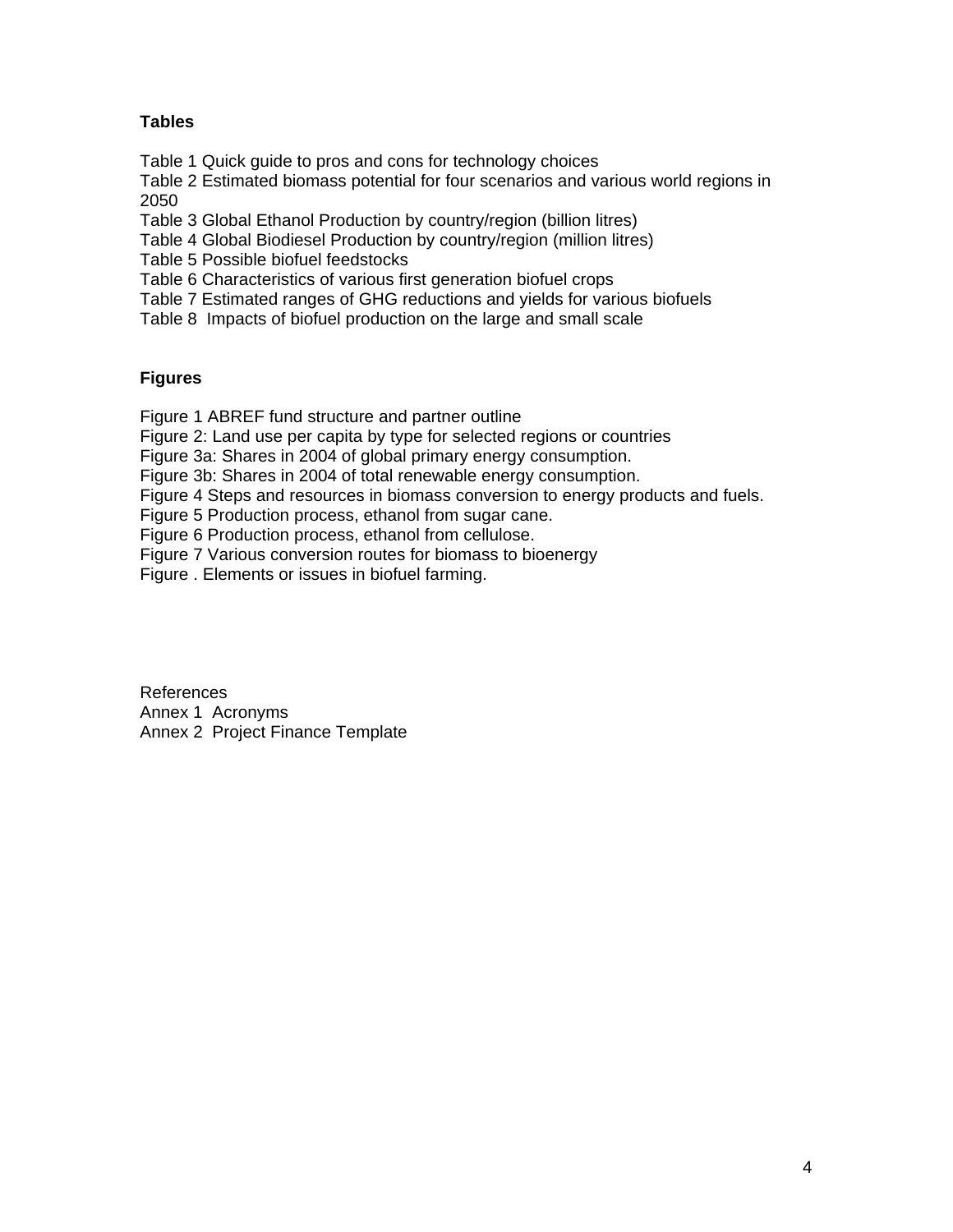## <span id="page-4-0"></span>**1 Preface**

*Why should you read this manual? Why was it written and for whom? How can you use it?* 

"Biofuels: A Guide for the Confused" is written primarily for field staff and decisionmakers involved in biofuel development. It assumes no previous or specialist knowledge of biofuels in terms of their technical/engineering characteristics or biological/cultivation aspects of biofuel feedstocks.

Biofuel development is a wide area, encompassing natural resource planning, biological and chemical production processes, and macroeconomic policy analysis. This manual, while covering the broad spectrum of bioenergy in the definitions and introductions, focuses on liquid biofuel production from agricultural feedstocks in countries such as Tanzania and Ethiopia. While looking at a number of possible financing scenarios, this study also highlights the particularly sensitive situations where Foreign Direct Investment (FDI) is the financial motor behind biofuel development.

#### *1.1 Methodology*

The debate concerning bio-energy is, at the moment, full of confusion. There is a widespread lack of understanding of the spectrum of options in terms of technology and feedstocks. There is also a lack of understanding of the difference between the basic concept of bio-energy (encompassing the use of natural bio-resources such as forests, bio-residues and wastes and biofuel) as opposed to the narrower concept of biofuel: purpose grown energy crops for biodiesel and bio-ethanol. Even within the field of biofuel processing there are a number of complex technological considerations such as co-generation and first and second generation biofuels.

One of the major reasons that so much confusion abounds is that biofuel development has been seen primarily as energy development; the "bio" part of biofuel has been neglected in practice and most of the early discussions have centered on the financial viability of a new fuel source and engineering considerations in processing, transport and use by end consumers. This manual attempts to integrate all of the different areas of expertise and keep them together in a holistic format that is useful for non-technical practitioners.

Many of the decisions made regarding energy inputs into economic development are taken by non-technical practitioners. Even in those cases where those involved do have some kind of technical background, the issues surrounding biofuel development are sufficiently complex so as to require a team of experts to analyze specific situations. This manual has been put together by just such a team, with the ambition to present a broad (if sometimes superficial) overview of all of the relevant concepts and synthesize the latest technological developments and analysis into language which can be understood by most practitioners.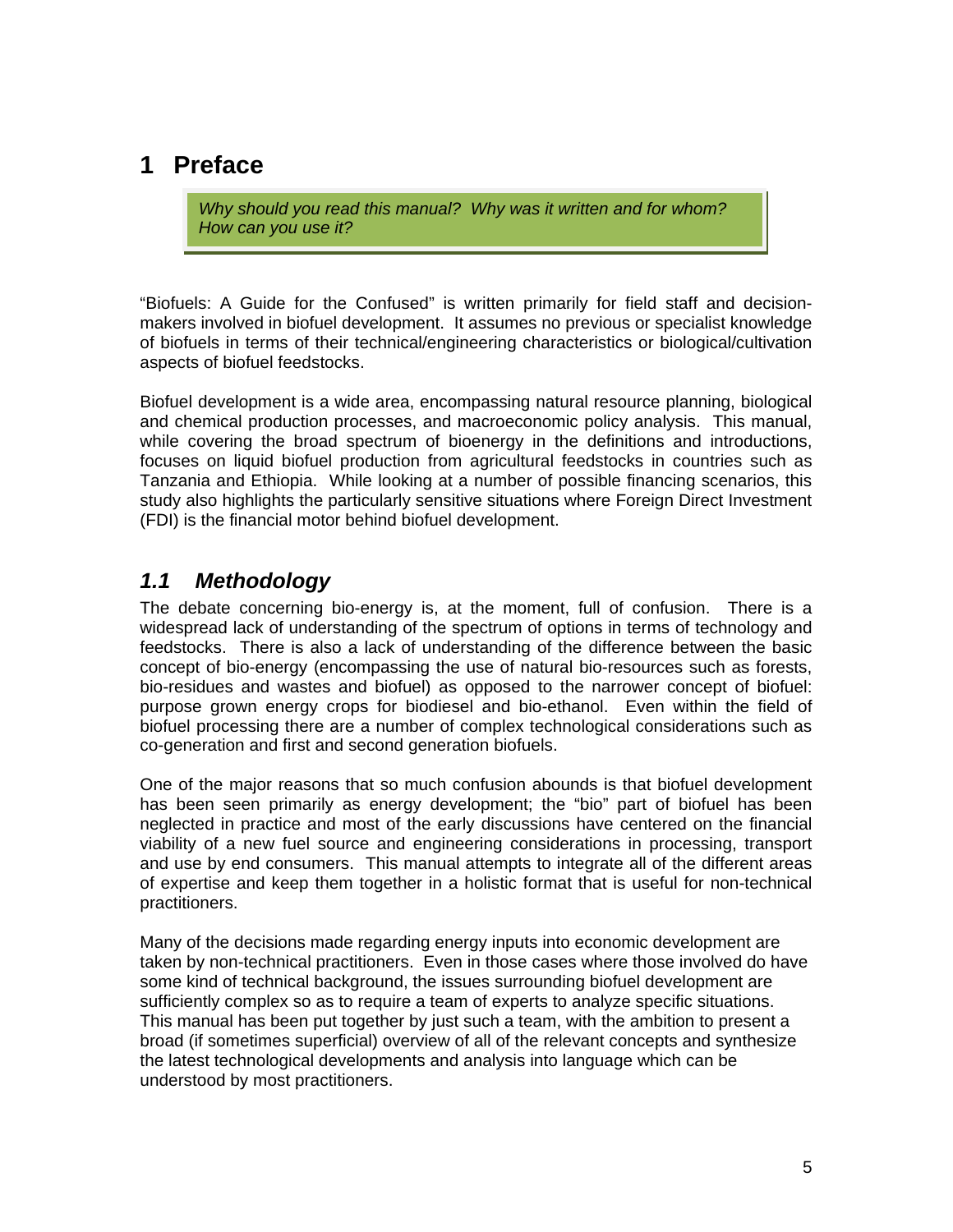#### <span id="page-5-0"></span>*1.2 How to Use this Manual*

This manual can function as a reference work, course outline and general support to those who are specialized in one area of biofuel, but not all of the areas which are required to make decisions. (Typically, an appraisal of a biofuel project can include specialists in a variety of engineering and economics specialties, biologists, lawyers, anthropologists and sociologists, so it is no wonder that one person can feel a bit overwhelmed by the prospect of being involved in biofuel decision-making!)

This manual presents a balanced and technical guide to the considerations surrounding biofuel development and, while an attempt is made to use clear language and concrete examples; the topic itself is complex and requires a great deal of mental exertion. Adding values and priorities in addition to technical considerations is the domain of the political decision-maker and is not attempted here.

 Your use of this document depends on your own position, your goals, your location and how much time you want to devote to understanding the potential and challenges with biofuels and bioenergy. Ideally, this compendium should serve as a guide for further study and a reference work to return to when complex situations arise. Most people will need to interact with knowledgeable colleagues in order to penetrate the subject in a satisfactory manner.

The report commences with "Implementation and Deployment**"** (chapter [2\)](#page-6-1), which is intended to provide a brief, jargon-free overview on: what are the options, what are the debates, what is the hype, and, assuming FDI is the option for getting projects into production, what are the requirements? Chapter 3 provides an overview and short analysis of the potential stakeholders in a biofuel project and Chapter 4 describes how Foreign Direct Investment (FDI) actually works in practice. Three case studies from Africa are presented to illustrate this.

We then turn, in Chapters 5 and 6, to exploring the underlying scientific information that drives FDI and supports the decision-maker options presented earlier. We look at such questions as what is biofuel and how does it fit into long term natural resource management, socio-economic development and energy scenarios? In Chapter 6 we present some details of the processing of biomass into biofuel, with a degree of technical complexity designed to inform, not confuse, the non-engineer.

Chapter 7 presents an overview of biofuel development policy and how this has impacted biofuel development in different parts of the world.

The three last chapters (8,9 and 10) are devoted to the context within which biofuel development is carried out and the impacts of that development on the environment, on socio-economic development and on land rights.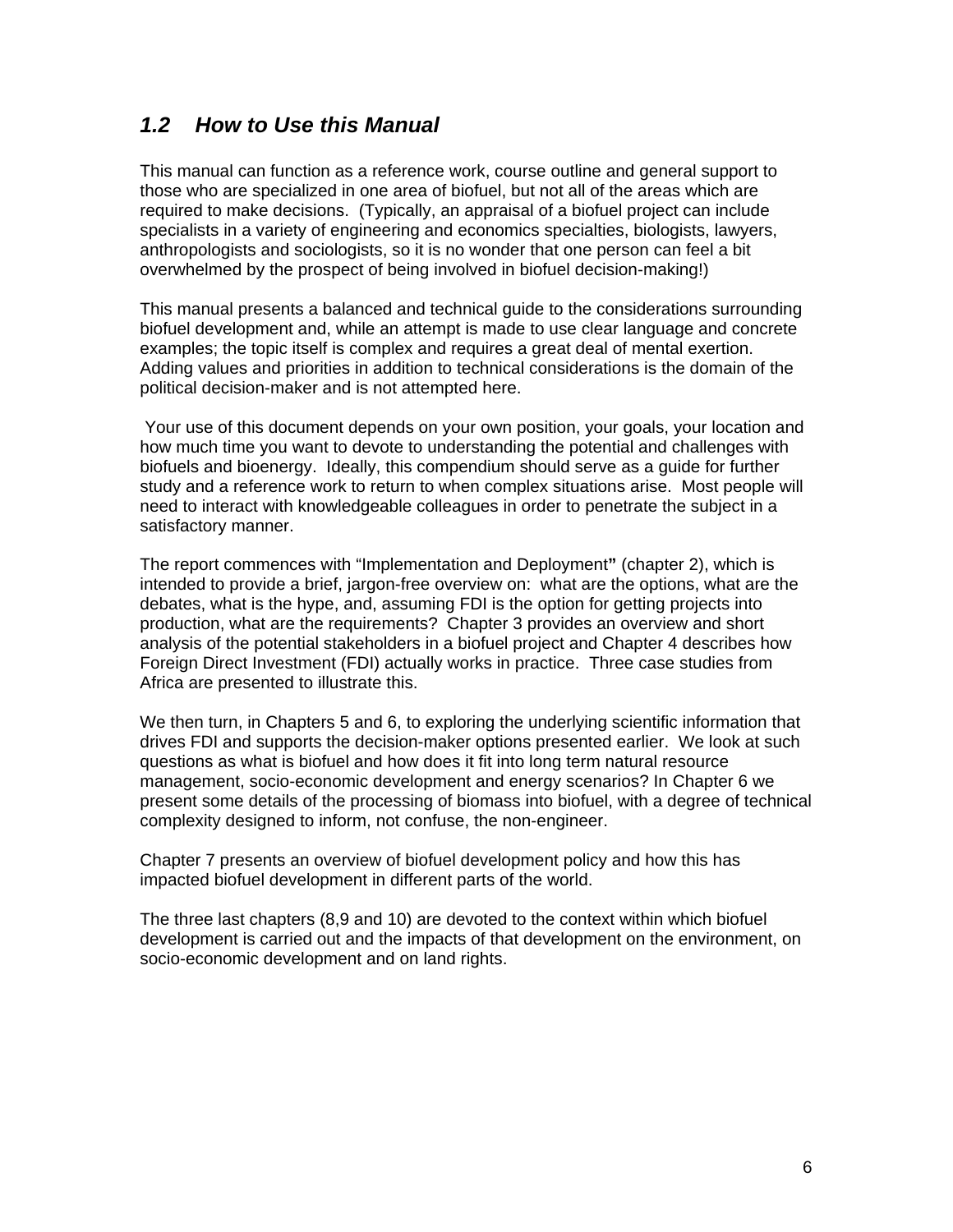## <span id="page-6-1"></span><span id="page-6-0"></span>**2 Implementation and Deployment**

*You know there are potential and pitfalls, described later in the report, but you*  want to get on with it. Here we look at what can be achieved under typical *circumstances and with a minimum of setbacks which might result from choosing unsustainable options. We also take a thematic look at some of the remaining, more diffuse issues.* 

## *2.1 Four choices*

When considering bio-energy conversion technology in an SSA (sub-Saharan Africa) context, the following issues have been brought to our attention:

- Inclusion of small-scale farmers also in larger scale production
- The scarcity of water and land
- Climate change, where SSA has a potential to assist through producing biofuels and bio-energy which will replace energy from fossil sources.
- Negative trade balance, where SSA actors can potentially assist through producing biofuels and bio-energy which will replace energy from fossil sources.

In view of these issues, the four following options, consisting of a base substrate (i.e. underlying layer, in this case a feedstock input) and a conversion method, should be evaluated for adaptability:

- Bioethanol from rainfed agricultural areas
- Biogas from household and industrial organic waste
- Biodiesel from oil seeds
- Cogeneration from waste and biomass

These alternative production routes are described in their significance as production systems in chapter [6.](#page-41-1) Technology requirements are reasonably low for small scale production e.g. in the biodiesel case, while a large scale bioethanol production unit and plant would require good infrastructure, access to trained technicians, and capital in the range of a billion USD. It is thus fundamentally important to consider the desirable and feasible scale of operation. A suitable method of development often includes a "model" plant, followed by several satellites or expansion stages. To begin with, the following practices can be recommended regardless of scale, but of course with differences in depth and outside contacts depending on:

- 1. Development of a project vision
- 2. Establishing the project vision among stakeholders
- 3. Developing a pre-feasibility study, shedding light on general issues regarding the new and/or chosen technological route
- 4. Performing a project and site specific feasibility study
- 5. Managing project funding, in case of SSA often involving multiple institutions such as donors, banks and DFIs.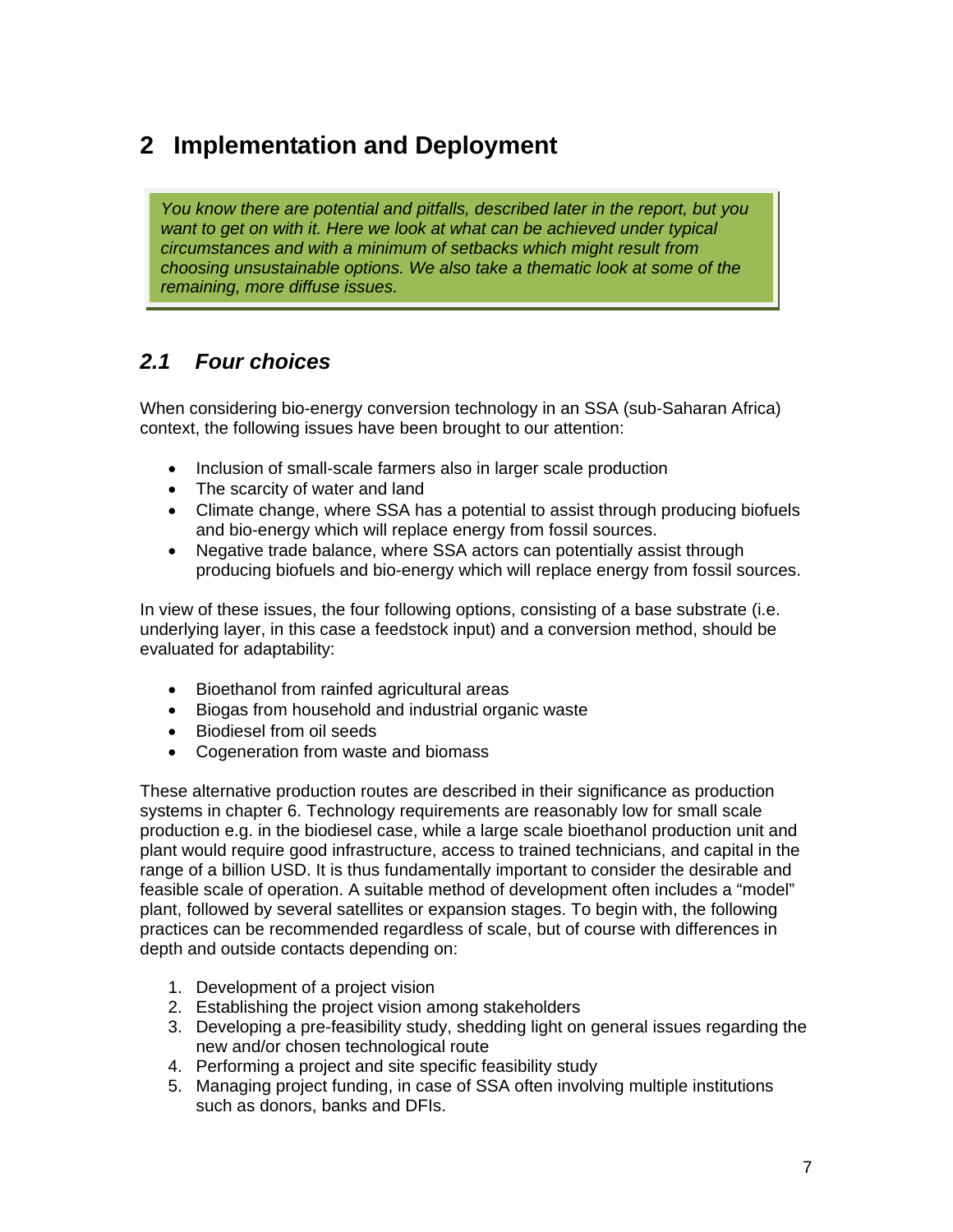6. Setting up and commencing a project plan, including longer term operational planning.

There are several aspects that needs to be investigated further before investing in a given scale solution. There is a system aspect e.g. in that managers of each part of a system need to be up to speed on their component. There are elements of scale – higher blends of ethanol require adapted vehicles, such as those used in Brazil and USA. Biogas requires compression and buses & cars fitted with gas tanks and gas injection equipment to be viable. Such equipment can either be fitted when the vehicle is sold or retrofitted. Biodiesel can usually be blended in up to 20% in existing distribution systems and vehicles. There are other system aspects - the list is also a bit counterintuitive in that biogas is a fuel for cogeneration or combined heat and power (CHP) production. There are also important elements of scale, outlined in [Table 3.](#page-7-0)

<span id="page-7-0"></span>

| <b>Technology</b>   | <b>Large Scale</b>                                                                  |                                                                          | <b>Small Scale</b>                                                         |                                                                                     |
|---------------------|-------------------------------------------------------------------------------------|--------------------------------------------------------------------------|----------------------------------------------------------------------------|-------------------------------------------------------------------------------------|
|                     | pros                                                                                | cons                                                                     | pros                                                                       | cons                                                                                |
| <b>Bioethanol</b>   | Large fuel<br>quantities,<br>offsets fossil<br>fuel demand,<br>also cooking<br>fuel | Considerable water<br>requirements, little<br>employment,<br>monoculture | Compatible<br>with existing<br>agricultural<br>structures,<br>Cooking fuel | Inefficiency,<br>manual<br>harvesting<br>requires<br>burning, may<br>cause drinking |
| <b>Biogas</b>       | High CHP<br>efficiency                                                              | Logistics, need for<br>heat sink.                                        | Robust local<br>(farm)<br>production<br>units, waste-<br>to-energy         | Continuous on-<br>farm operations<br>& maintenance<br>requirement                   |
| <b>Biodiesel</b>    | Efficiency,<br>offsets fossil<br>fuel demand,<br>employment                         | monoculture, water<br>req., considerable<br>startup time                 | community<br>mini-grid<br>potential                                        | risk of lack of<br>continuity in<br>o&m                                             |
| <b>Cogeneration</b> | Offsets fossil<br>fuel demand,<br>rural energy                                      | Logistics, including<br>transport of<br>feedstock and<br>product         | Support for<br>minigrids, co-<br>ops,                                      | lower efficiency,<br>risk of lack of<br>continuity                                  |

| Table 3. Quick guide to pros and cons for technology choices |  |  |
|--------------------------------------------------------------|--|--|
|--------------------------------------------------------------|--|--|

As a result, cane bioethanol can be an alternative in reasonable size outgrower or estate schemes, where there is enough rainfall to support good yields - without extensive flooding of the cultivated area.

Biogas is an excellent option to reduce waste volumes and manage BOD levels in organic waste, while converting odorous garbage to electricity, heat or vehicle fuel.

Biodiesel is an alternative either on a very small scale from outgrower oil rich seeds such as canola or larger scale jatropha plantations, again where rainfall and competing food crops permit the cultivation of trees for fuel production.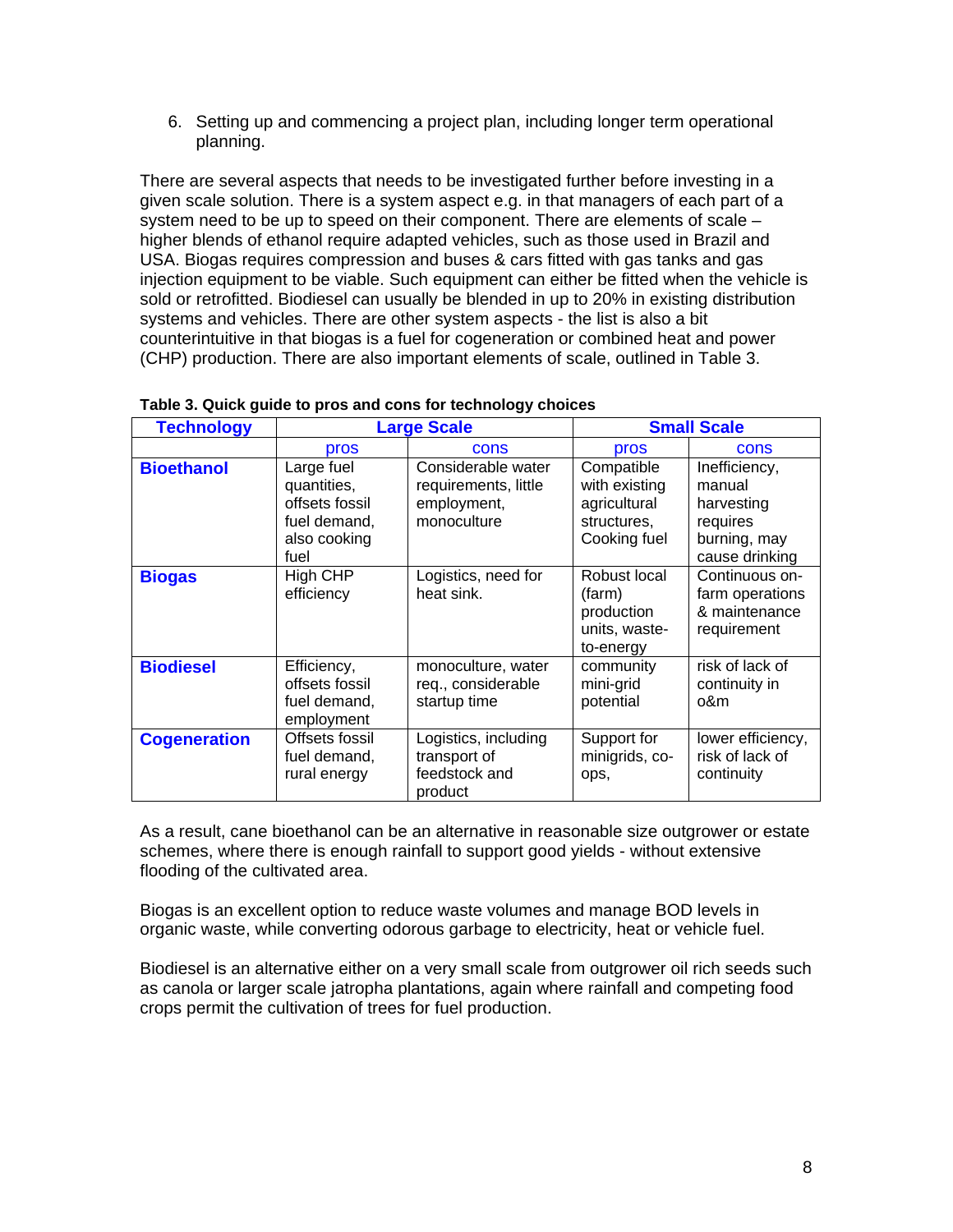#### <span id="page-8-1"></span><span id="page-8-0"></span>*2.2 Bioenergy hypes and scares*

*During the last decade, the following pattern has repeated itself enough to be identified as such: a biofuel concept, e.g. a "new" type of feedstock, a new fuel based on new organization or production method or an engine with a potential for development of demand has emerged, followed by a rapidly growing interest. Within one or two years, scientific and other follow-up activities have led to revised views of an often initially over-advertised concept. Why is every new feedstock heralded as THE ANSWER? Do we need ONE ANSWER? Can we see through the hype? What will the next trend be?* 

A new fuel or feedstock, in the right climate and cultural region, may attract the attention of many stakeholders in or around the region itself for a number of reasons. One reason is to attract funding for research or a demonstration project, to develop an area and/or reflect a political ambition. Depending on the stage in the lifecycle in the development of the practice (or hype in the event of overinflated expectancy), a given type of feedstock or fuel could be exposed to a hype or a trough, in the first case leading to overexploitation, market agitation, false hopes, and in the latter to time-consuming investigations, development moratorium, canceled incentives and reduced demand.

In an African context, sugar cane-to-ethanol and jatropha-to-biodiesel have been branded as means to reduce dependence on foreign fossil fuels, and in some cases constitute a source of revenue from export, to receive carbon credits and to develop agriculture and rural livelihoods. Both larger scale plantations, with or without outgrower schemes and community based were planned. A time lag of a year or more has been common between the initiation of the hype, giving fast movers time to start demonstration programs for the unproven promise. Around 50 projects were discussed or under initial development in Tanzania alone in 2008.

While a few projects commenced in SSA, the hype turned into a scare. Reports and articles spoke about the challenges discussed in the following section. Studies (ActionAid, 2009 and others) have suggested that investment in sugar cane ethanol project should be put on hold until adequate regulation and enforcement capability has been put in place. In a similar way, a year after the development of several biodiesel projects involving jatropha cultivation, real water requirements and the time lag from planting to larger scale harvesting became clearer; delaying production and project profitability. Early experiences reduced initial interest and many biodiesel projects have stalled (this is true also for Europe and USA). Biofuel project development in Tanzania, for example, was subjected to an informal moratorium in 2009 as a result of a rising controversy over the long term effects on water and food supply.

The hype and scare scheme reflects a typical process in society for a new element to find its place. Initial knowledge of an opportunity may create a "gold-rush" phase, followed by knowledge building, increased experience and institutional development, all leading to a more balanced role and governmental support for a new technology or practice such as those relevant to the production and use of biofuels. As a project owner, manager or investor, the means to override hypes, troughs and scares are - as with all projects - to ensure that all boxes are ticked regarding social, economic and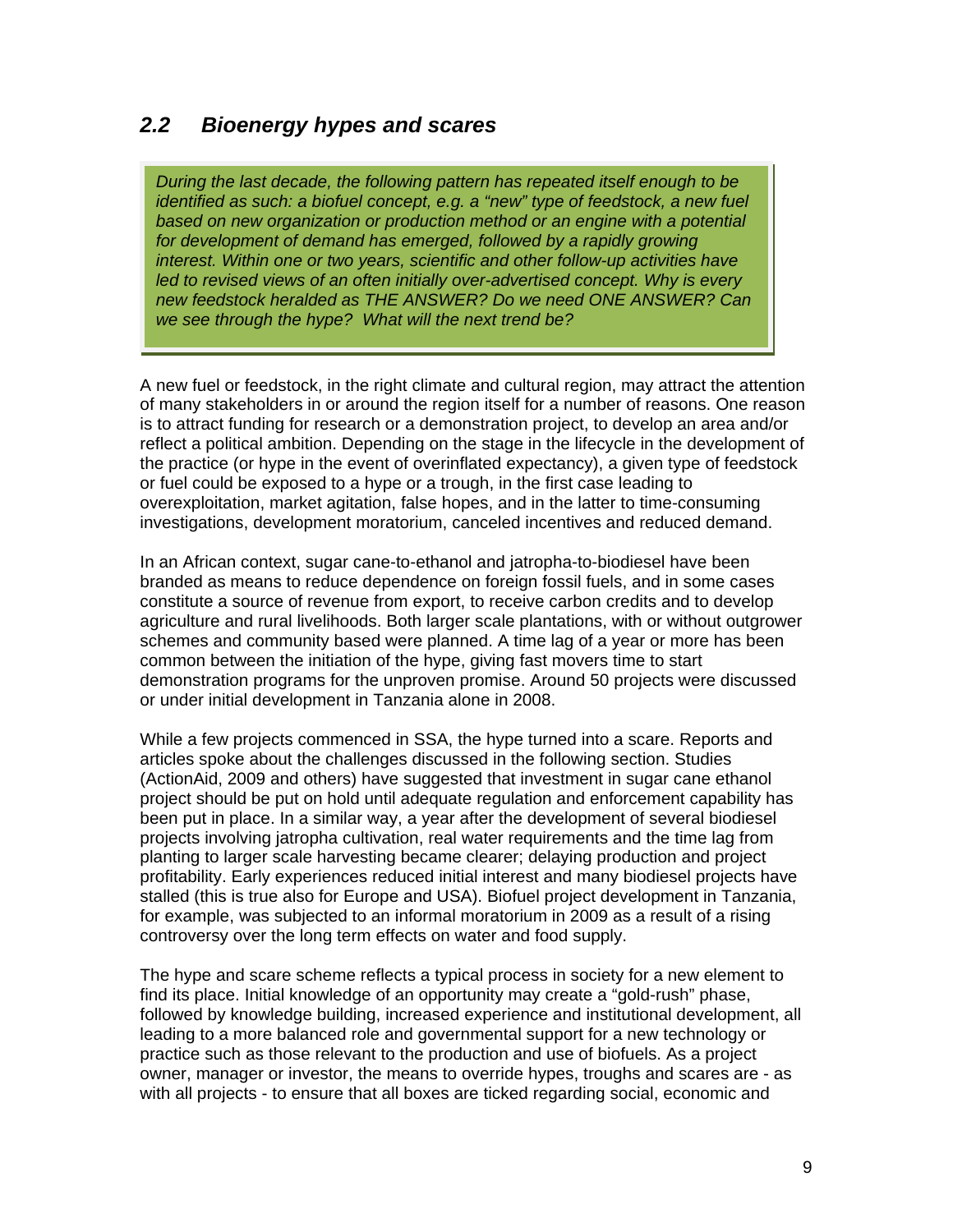<span id="page-9-0"></span>environmental risks and opportunities. Media training may be prudent in the event of headline hungry journalists. The more profound risks with the swings of hype and media scares include that a project goes live and an area is cleared of vegetation, i.e. producing a carbon deficit, and then the project is stalled, resulting in a more permanent carbon deficit without the replacement of fossil fuel that was planned.

The present hype answer is algae. There is a host of proactive engagement in the practice and theory in this area, ranging from projects to enhance understanding of the technical potential to produce biofuels from aquatic biomass to spectacular production projects in and out of the water. As in the earlier cases described, moving to a more mature view on the potential of algae-to-biofuels is likely to include hypes, scares and troughs.

## *2.3 Challenges and Strategic Issues*

*The Contradictions: are they really a problem? How do they relate to biofuel choices?*

Biofuel development has been surrounded by controversy. Some of the most important issues are

- biofuel production could compete with production of food e.g. by tapping water resources and use large swaths of land
- foreign companies would acquire the rights to large land areas for monoculture biofuel crop production (this practice is referred to as "land-grabbing"), barring animal migration and inducing the growth of plagues
- biofuels would not contribute to mitigate global warming since cultivation is not carbon neutral
- biofuels, especially new larger scale production schemes, would not contribute to mitigate global warming because of indirect land use changes

On June 3-5, 2008, FAO organized a high-level conference on climate change, bioenergy and food security (FAO, 2008). A five-year moratorium on extending the use of land for biofuels production was discussed, (a similar moratorium was called for recently by a group of Tanzanian researchers in late 2008 and subsequently put in place by the government in mid 2009) but the conference agreed on seeking further scientific evidence and called for sustainability standards for biofuels policies, involving economic, environmental and social sustainability criteria. The protection of land rights for vulnerable smallholders and the promotion of sustainable food models and the Right to Food guiding principles were mentioned. Awareness raising was also highlighted. Further, it is suggested that the wider notion of bio-energy should be favored, and that biofuels should be evaluated within that wider notion.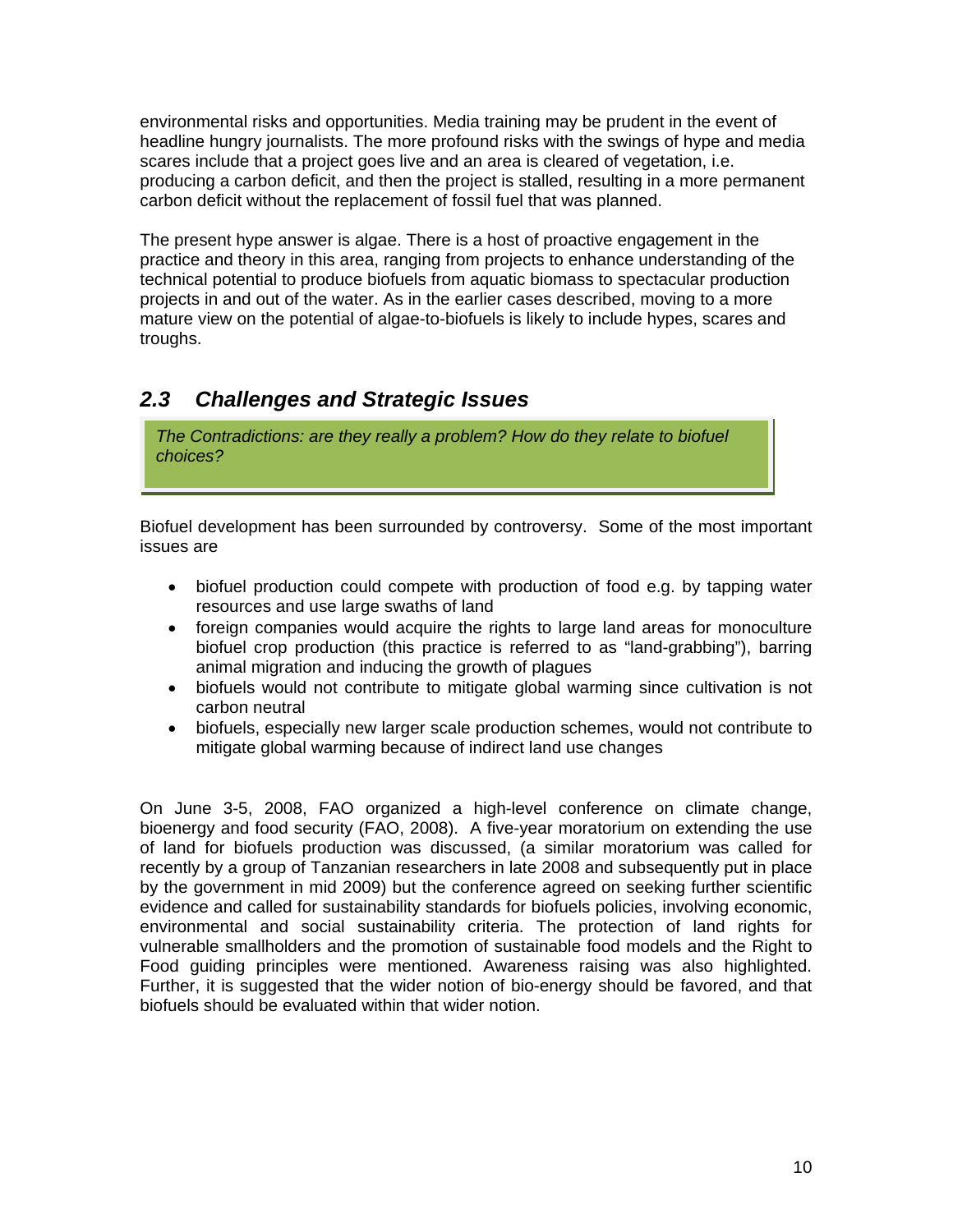### <span id="page-10-0"></span>*2.4 Food vs. renewable fuel vs. fossil fuel*

Where biofuel feedstocks are cultivated, food production may be hampered because of availability of land or reduced access to water for irrigation. Contrary, some would say, there is not too little food, but many do not have enough money to buy sufficient food and foodstuffs.

A related issue is the market for fuels - if there are abundant and cheap fossil fuels available in a local market, renewable fuels with a higher initial production cost would be barred from entry since the price for these fuels would be higher despite a lower cost to society.

The arguments and evidence underlying this apparent conflict are presented in more detail in section [5.3.2](#page-37-1) below.

## *2.5 Organization and scale*

Different scales and types of organizing of feedstock and biofuel production will typically have different corporate economic, socioeconomic and environmental impacts. Ownership structures and organization, according to a report funded by the Swedish Embassy in Tanzania (Mwamila, 2008), must be revised and controlled in order to ensure good development.

A further discussion of smallholders versus industrial or corporate farming is presented in section 10.3 below.

## *2.6 Policy Options*

The main policy options for supporting the development of biofuels and bioenergy are:

- Carbon trading making biofuel development in sub-Saharan Africa possible through the benefits of Kyoto Protocol instruments "Joint Implementation" and "Clean Development Mechanism". These are yet to be defined a post-Kyoto context and so far have had little impact on Africa.
- Tax incentives the exemption of fuel tax for renewable fuels and feed-in tariffs for renewable electricity can be used to stimulate investment in biofuels
- Infrastructure development development of new infrastructure can focus on the use of domestically produced and/or renewable fuels, promoting "energy independence" in the long run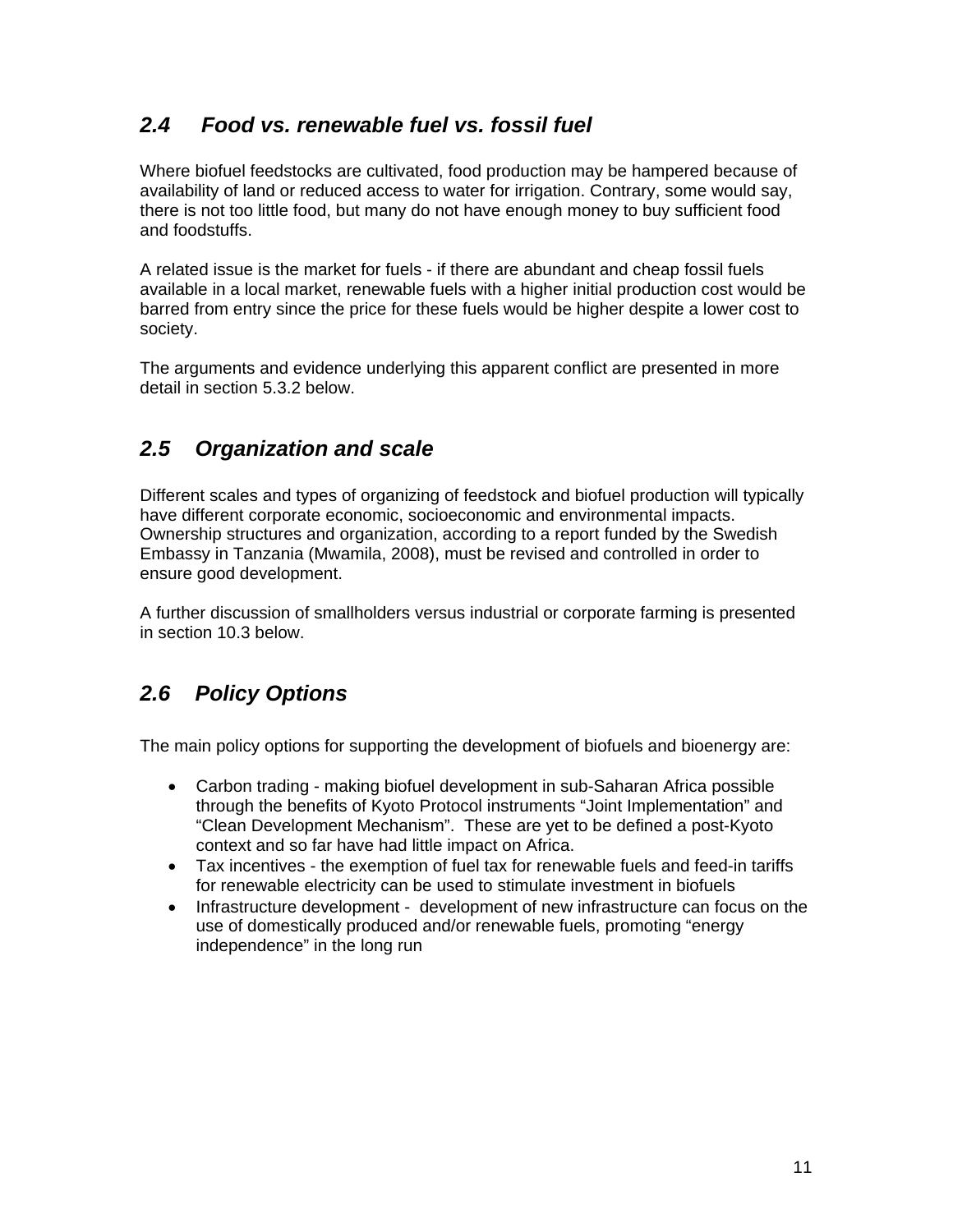## <span id="page-11-0"></span>**3 Stakeholders**

*Who are the actors in biofuel development? Who stands to benefit? Who stands to lose out? Who makes the decisions?*

*The different stakeholders, including those not involved in the emerging industry but potentially profiting or losing from its social and environmental implications on society, have partly conflicting interests that must be balanced by policy, regulation, enforcement and sorting of issues in ad hoc or organized forums. In view of a mixed scenario of a limited number of larger process industries fed by smallholders, outgrowers and corporate estates, and a large number of rural cooperatives for fuel and energy provision, the following stakeholders can be identified:* 

#### *3.1 National Government*

*Promoter of Foreign Investment and Protector of the Environment?* 

Several, partly conflicting goals may be identified with a national government managing growth in the biofuel sector. The government wants security of supply and increased rural access to electricity, import substitution of vehicle fuels, cleaner and safer alternatives to the present dominating wood fuels for cooking. At the same time, rural employment and empowerment are important goals, often expressed as an interest to develop the competence and efficiency of smallholder farmers. Water use must be balanced over regions and seasons, and productive land use must be prioritized, but not at the cost of displacing or marginalizing large segments of the population.

The national government, through state owned power companies, can also be the country's main electricity producer and distributor. It is responsible for local and national grids, seasonal variations etc. The national Bureau of Standards works, among other things, with fuel standards that must be issued and enforced for imports, export, distribution, blending and use. Emission levels in both fuel production and use are monitored by Environmental Ministries and Agencies at the national level. Investments in the biofuel industry are typically promoted and monitored by national Investment Centers in association with the relevant government ministries, including Ministries of Trade, Transport and Industry and the Ministries of Energy.

Thus the national government, while having an overall function of planning for and regulating economic and infrastructural growth; is also responsible for protecting the environment and the interests of small agricultural producers. Biofuel development, especially that financed by Foreign Direct Investment, puts pressure on governments to perform a delicate balancing act.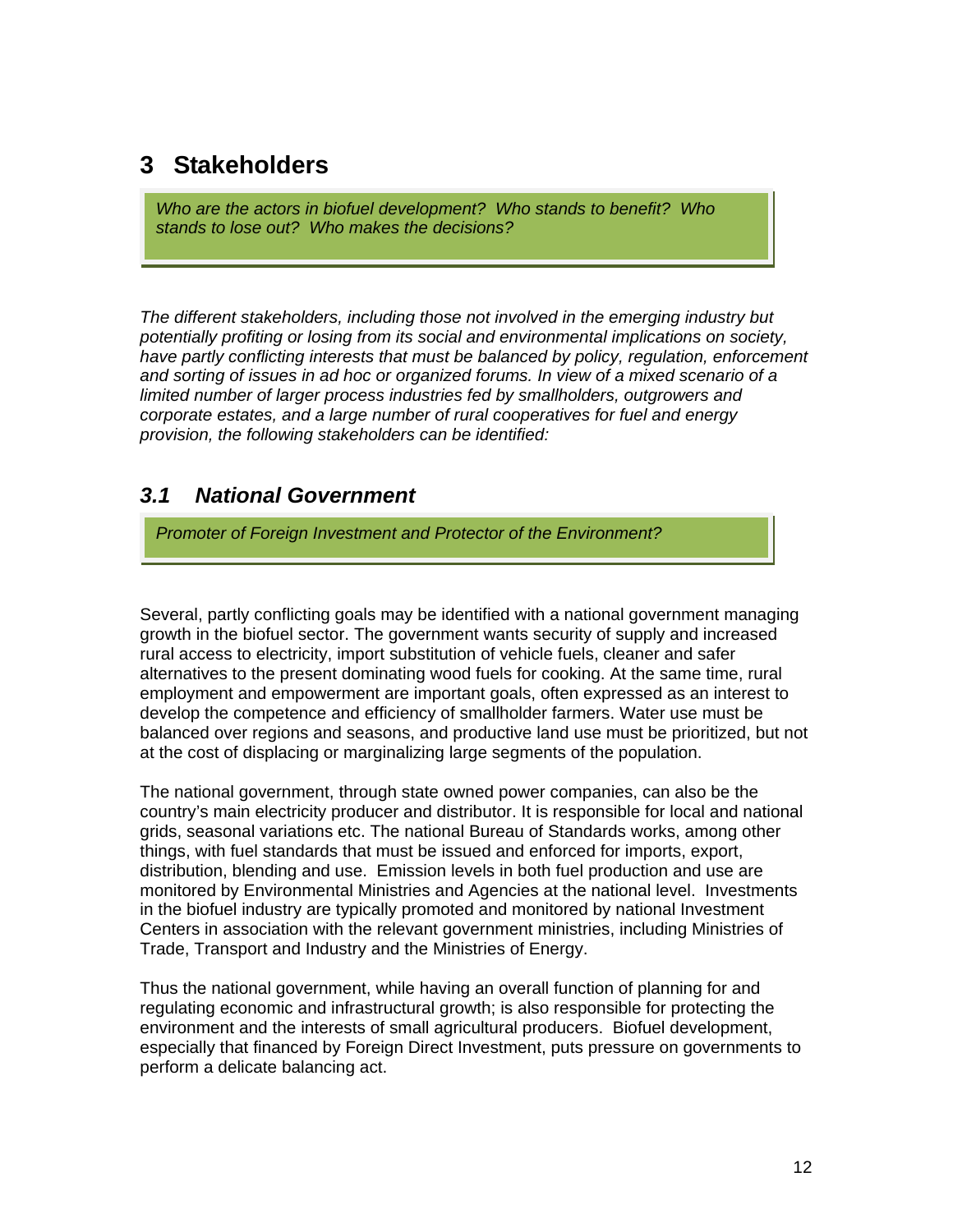### <span id="page-12-0"></span>*3.2 Regional and local government*

*Protecting local populations from land exploitation?* 

Regional and local government bodies, including the District/Woreda/Village Councils, etc. often have the major responsibility to manage land use, oversee and enforce water rights and make final decisions on the location of economic and social infrastructure. Thus, while they have a very important role; regional and local policy and implementation priorities are not always in harmony with policies on the national level.

This is especially evident and controversial in the context of land tenure and allocation of land and water resources to foreign investors. It is not uncommon that a number of partially overlapping land tenure systems co-exist and those national decisions to allocate these resources to investors are viewed by the local population as negating perceived traditional rights of access and use (Chapter [10.3](#page-63-1) deals with this issue in detail).

Given their physical proximity to the local population, regional and local governments are likely to be under more pressure from the local population, particularly in relatively remote areas, than the national government. Foreign investors may have to deal with local governments directly concerning land issues and this brings with it the range of problems associated with communication and cooperation between two groups of actors so different in background and power.

## *3.3 Consumers*

It is important to realize that biofuel consumers can, at the same time, be a variety of other stakeholders. The national government is a biofuel consumer in the sense that it often has the responsibility for, and always at least some role in, the provision of domestic fuel and power. Urban and rural households typically consume biofuel for transport, cooking and lighting, but can also use it for processing agricultural products. Foreign regions (e.g. Europe and North America) and their inhabitants also affect demand for biofuels through local incentives and regional agreements.

Industries consume large amounts of energy, and are important targets for support to co-generation technology and the use or processing for external consumer use of agricultural and industrial wastes.

## *3.4 Investors (FDI and Domestic)*

While investors for biofuel projects come from many different backgrounds (see section 4.6 for a detailed description of the different constellations of investment capital and organizational arrangements); the arguments for reducing carbon emissions with the use of renewable energy sources carry a great deal of weight in the "developed" countries, while at the same time the production of biofuel feedstocks is much more efficient and cheaper in the "developing" countries. As a result, a spate of large-scale investors from the North (and the emerging economies) have been acquiring large tracts of land in the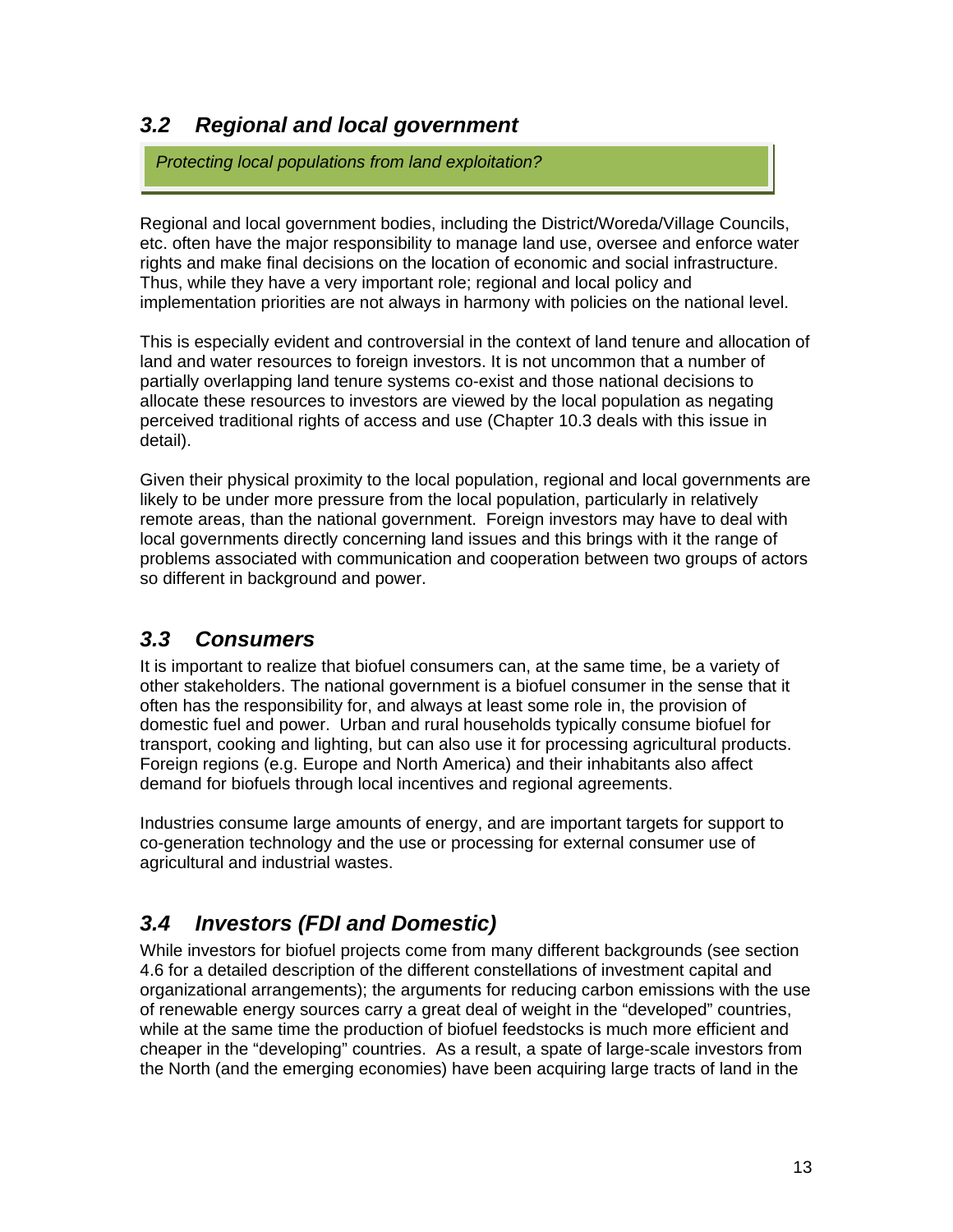<span id="page-13-0"></span>South (primarily Africa), with promises of investment, job creation and energy supply that could contribute significantly to economic development in these countries.<sup>[1](#page-13-1)</sup>

The focus for countries such as Tanzania and Ethiopia has thus been on Foreign Direct Investment (FDI). These investors typically come with an industrial perspective (such as that of an energy company) and have a solid understanding of the processing technology, and although many have done business in the region before, they typically are equipped with a minimal understanding of agricultural production conditions for feedstock. Investors expect full support from the government as well as regional/local authorities, and typically look for available grants and other subsidies to strengthen the interest to invest.

Key areas to address include connecting industrial investors to commercial agricultural production possibilities, solving the question of who is responsible for economic infrastructure (many investors are opposed to contributing directly to economic and social infrastructure but the efficiency of using tax transfers for this purpose has been called into question), and how the investors can get security for the longevity/ sustainability of planned operations including (but not limited to); raw material sourcing, off-take, infrastructure maintenance and development and corporate conditions (taxation etc) including political stability.

Domestic investors, while present, often act in consortium with foreign capital. Indeed many countries require or reward some kind of local participation in energy and agricultural sector investments. At the same time, many foreign investors see advantages in associating themselves with local capital and expertise.

It is not uncommon for energy and agricultural sector investments in many African countries to include some degree of donor financing; either funds that have been channelled to the government for use in supporting and regulating investment or in the form of co-financing of economic and social infrastructure. While there is still limited involvement in the actual investment process, there have been wide-spread calls for donor financing to assist in such areas as technology transfer and adaptation and the analysis of environmental and social impact.

## *3.5 Present industry, including Fuel Distributors*

Present industry includes sugar cane based sugar production, and installations such as sisal and forestry plantations, where waste and by-products can be important inputs into cogeneration. Present industry would have advantages in a number of areas regarding biofuel production, and it would thus be important to include them in the planning for investment decisions.

Many agro-industries operating in Africa today could benefit from shifting part of their operations to biofuels and cogeneration. One of the important roles of government is to promote the exchange of experience and information in this area.

#### **Fuel distributors**

 $\overline{a}$ 

<span id="page-13-1"></span><sup>&</sup>lt;sup>1</sup> For a detailed recent discussion, see Joachim von Braun and Ruth Meinzen-Dick, "Land Grabbing" by Foreign Investors in Developing Countries: Risks and Opportunities" IFPRI Policy Brief 13 • April 2009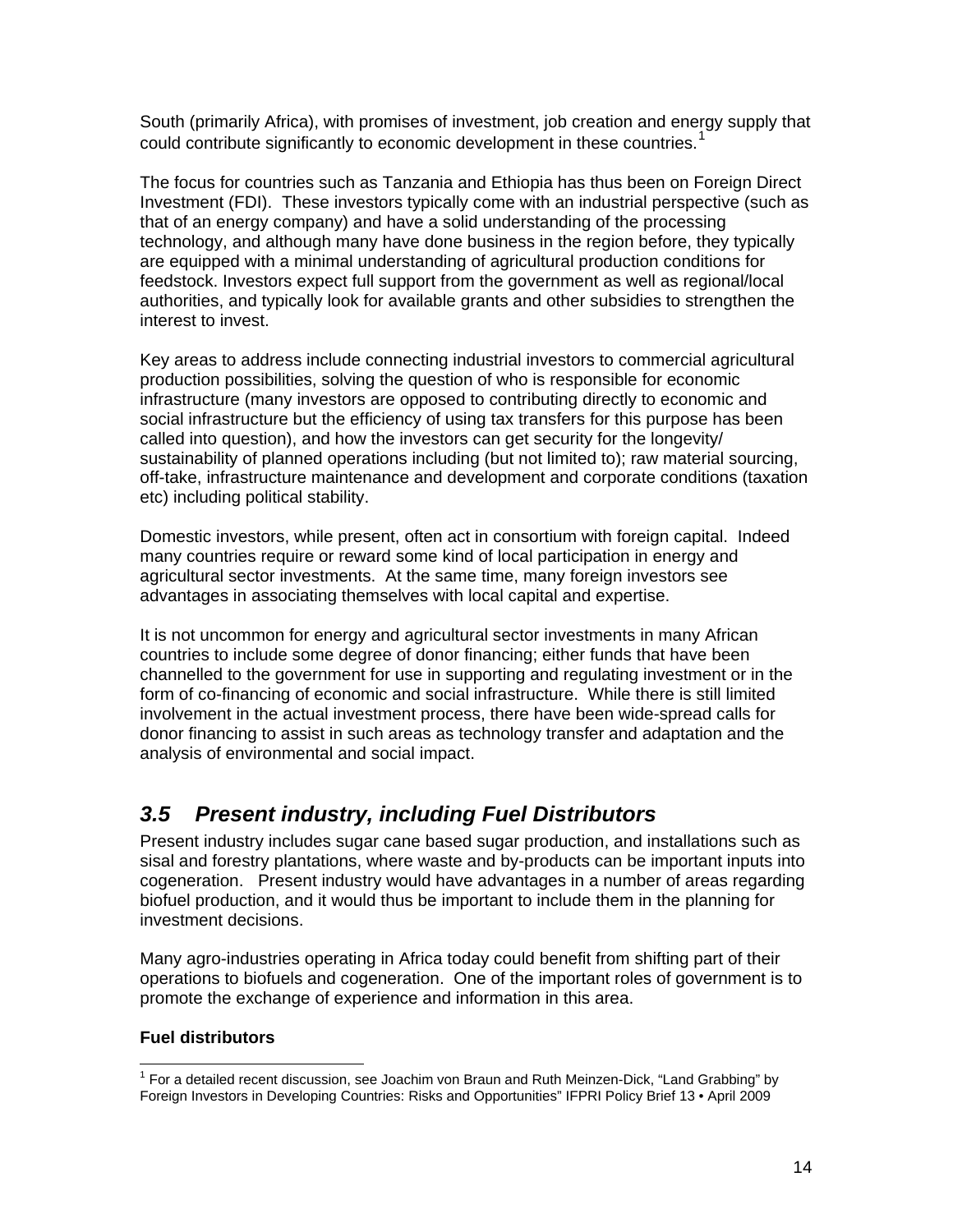<span id="page-14-0"></span>Fuel distributors play an important role in supplying fuels for the cultivation of biofuels and its transport to processing facilities. Distributors could engage in biofuel distribution – and even production - if this represents a commercial opportunity.

Indeed, the great advantage of ethanol from a commercial point of view is that it can be blended with already existing fossil fuels which use the current distribution network. Investment in non-blended fuels, particularly biodiesel, opens up the possibility of more locally controlled sources of energy but, at the same time, requires new investments in distribution infrastructure.

## *3.6 Commercial Farmers*

Large-scale commercial farming accounts for a small, but increasing segment in the agricultural sector. Often times, although they number less than 5% of the population economically active in agriculture, production from these farms accounts for the lions share of the inputs into agro-industrial processing volumes.

Investors in biofuel processing plants base their financial feasibility calculations on a certain minimum volume of feedstock input. It is clear that a large-scale investor places a high priority on ensuring reliable volumes of feedstock, and that controlling the production process in a large-scale plantation is the most direct way of obtaining that security.

## *3.7 Smallholders, Cooperatives, Outgrowers*

Smallholders typically combine cultivation of crops for subsistence with cash crops. Holding around 1-2 hectares of land, production capacity is limited from the point of view of the industry. It is not surprising that industry views the prospect of receiving a significant amount of feedstock from outgrower schemes with some scepticism, even though these schemes are frequently mentioned as a possibility, especially during the pre-investment phase, when environmental permits and land leases are being sought.

Successful outgrower schemes, primarily in sugar cane and sisal production, have often developed from an original plantation which has either expanded in this form or been taken over and divided up. Several of the potential biofuel feedstock crops indicated in Table 5 ( section 6.3), could be suitable for both large and small scale irrigation, and all could be grown under smallholder production systems. Outgrowers may either be aided, e.g. where the seeds are provided for and parts of the cultivation process is carried out by the collaborating industry, and unaided, where the biomass-to-biofuel processing industry simply buys the feedstock from the farmer.

## *3.8 NGOs/CSOs/PSOs*

NGOs play an important role to develop small scale farming in many countries in terms of access to credit, extension information and development of appropriate technological solutions to small-holder needs. They are also important in terms of their potential advocacy role for marginalized groups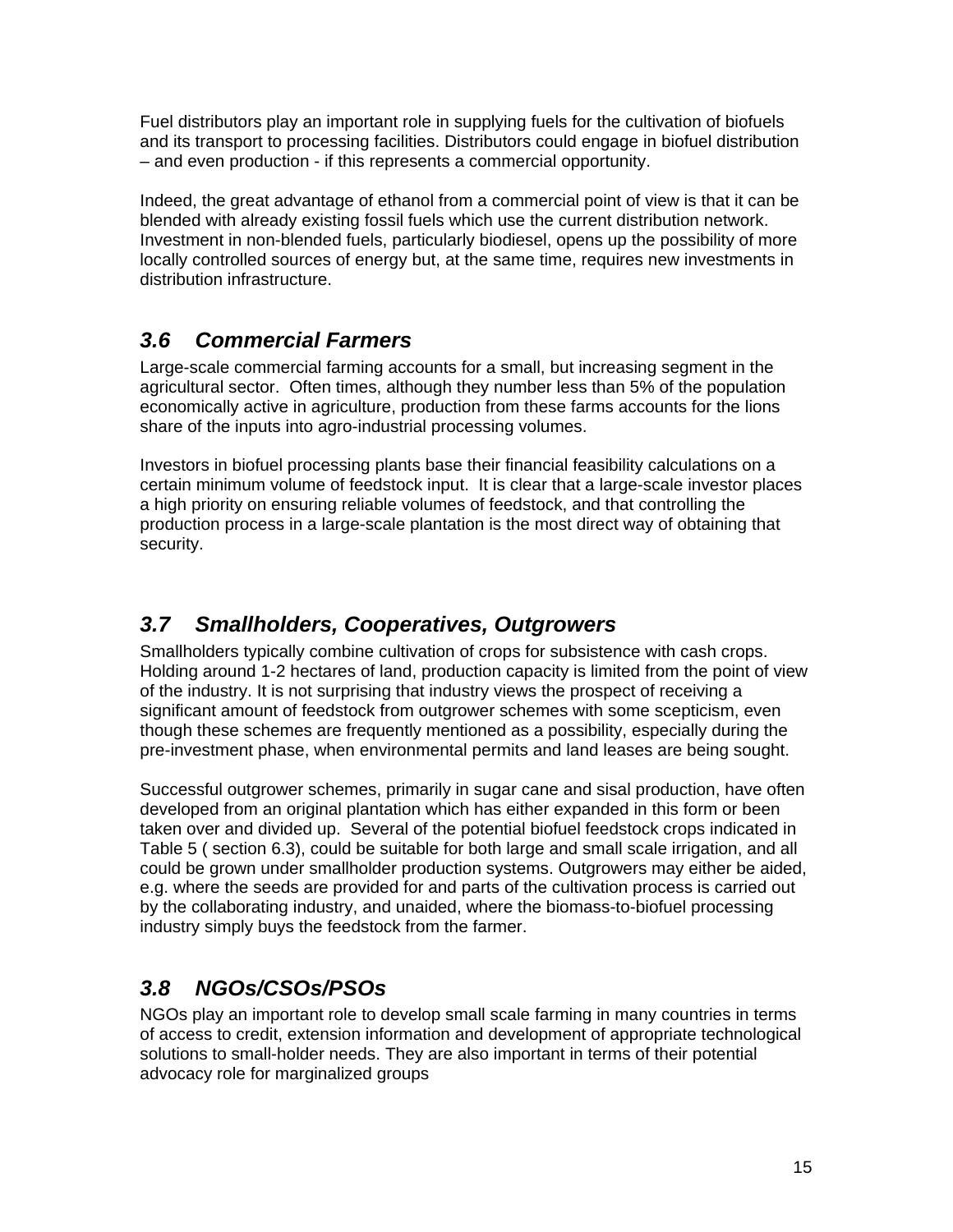NGOs and CSOs are important channels to communicate the needs and requirements of the smallholder sector to the policy process. They are equipped to carry out studies of the effects of different policy measures aimed at or affecting smallholders and they are a cost-effective channel for disseminating information to smallholder agriculture. They may also be effective in an advocacy role and it is important, then, that they be in possession of up to date scientific and empirical information.

Private Sector organizations often represent the larger and more industrial actors; both in the agricultural sector and the energy sector. These are important focal points to involve in dialogue between different interests and thus important reception points for scientific and empirical information.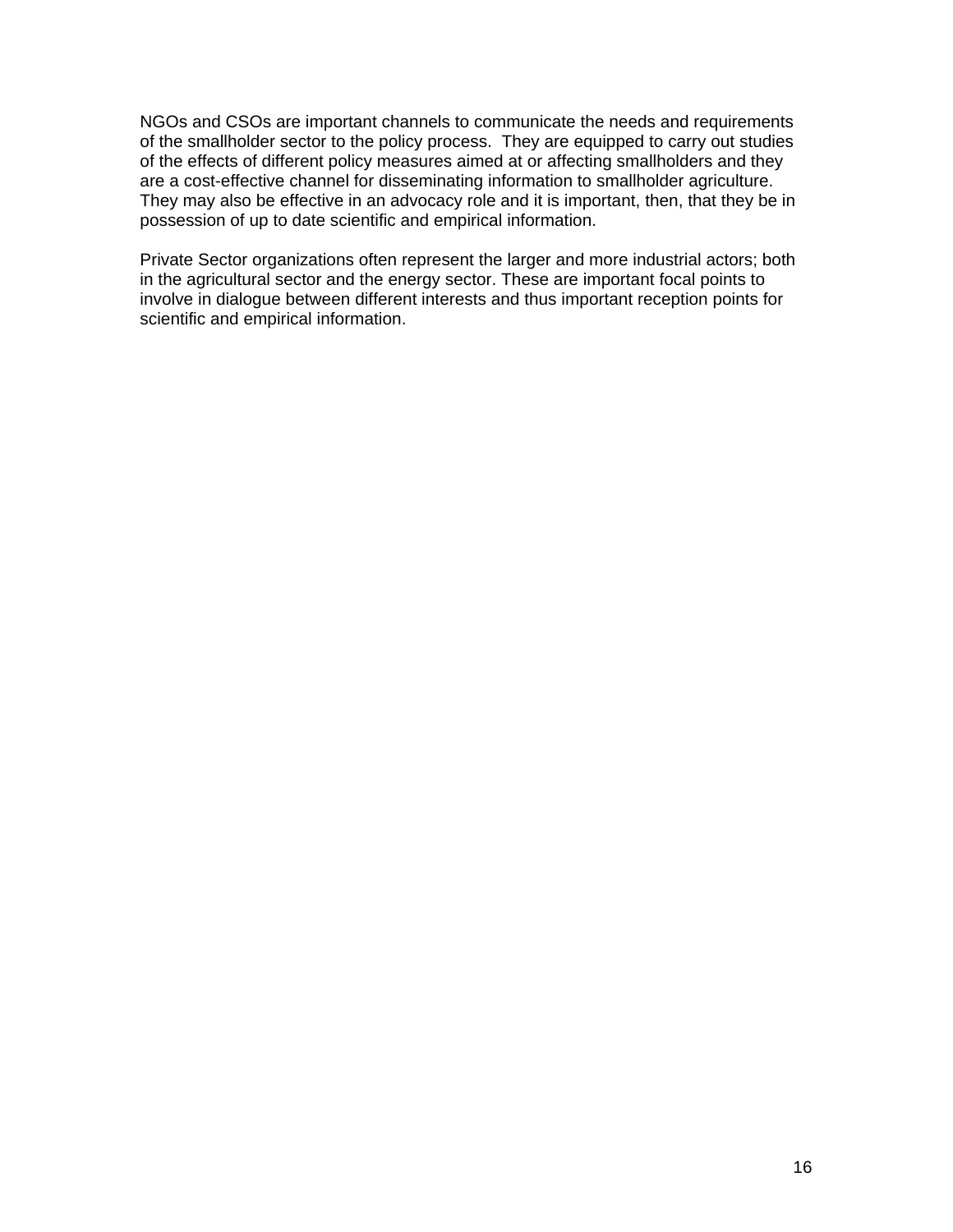## <span id="page-16-0"></span>**4 Foreign Direct Investment**

*Stimulating agricultural productivity and rural economic growth?* 

#### *4.1 Introduction*

Investment is an indispensable element of the realization of any venture. Even building a basic rural house or hut requires investment; use of human resources, land, tools, raw materials etc. Smaller projects may require only the use of locally available resources, made accessible to the project owner by legal rights or barter.

Above a given level of resources needed, especially if a standardized, often imported production unit is involved, capital is usually part of project realization. This capital can come from national sources, foreign sources, grants and loans, or more typically a combination of these. Investors may be the operators/users or industrialists in it for the long haul, or seek entry and exit for the crucial period of cash-intensive project development, e.g. for five to eight years.

Examples of investments in the area of biofuels and bioenergy include developments in Alternative Energy, Forestry, Farming or Agriculture, Micro finance and related Sustainable Business Practices. The demand is huge in terms of power generation alone: US\$ 4 billion will be needed in generation, transmission and distribution networks and in off-grid infrastructure to increase electricity access in sub-Saharan Africa to 35% by 2015 and to 47% by 2030. This is in addition to the financing needs for expansion of the electricity networks to maintain economic growth (World Bank 2007 estimates).

FDI inflows into Africa in 2008 were \$88 B USD (Source: UNCTAD). FDI into the region has been affected by the financial crisis, particularly the oil-exporting and middle income countries. Ironically, many low income countries have been less affected due to the fact that they tend to be less integrated into the global financial system.

This chapter focuses on FOREIGN direct investment (FDI) regarding biomass based energy. It is assumed that most of the capital requirement for developing renewable energy infrastructure is likely to come from this source.

Due to the capital intensity of bioenergy projects there is a need for "informed" FDI to assist the development of these projects. This means that the allocated FDI in terms of the developed projects will need to respect the local land rights and local food production, the water availability and be built in a way that respects the biodiversity of the region. The projects will need to be built sustainably providing long term carbon and climatic benefits. All of these requirements mean that investments should be preceded by a systematic collection and analysis of the information required for a sustainable project design.

When these biofuel projects are developed correctly they can have enormous benefits to the region in which they are built. The project can provide rural economic development, rural employment, and incomes from a cash crop. Indeed the project can also acts as a stimulus to improve agricultural productivity and capability building within the region. This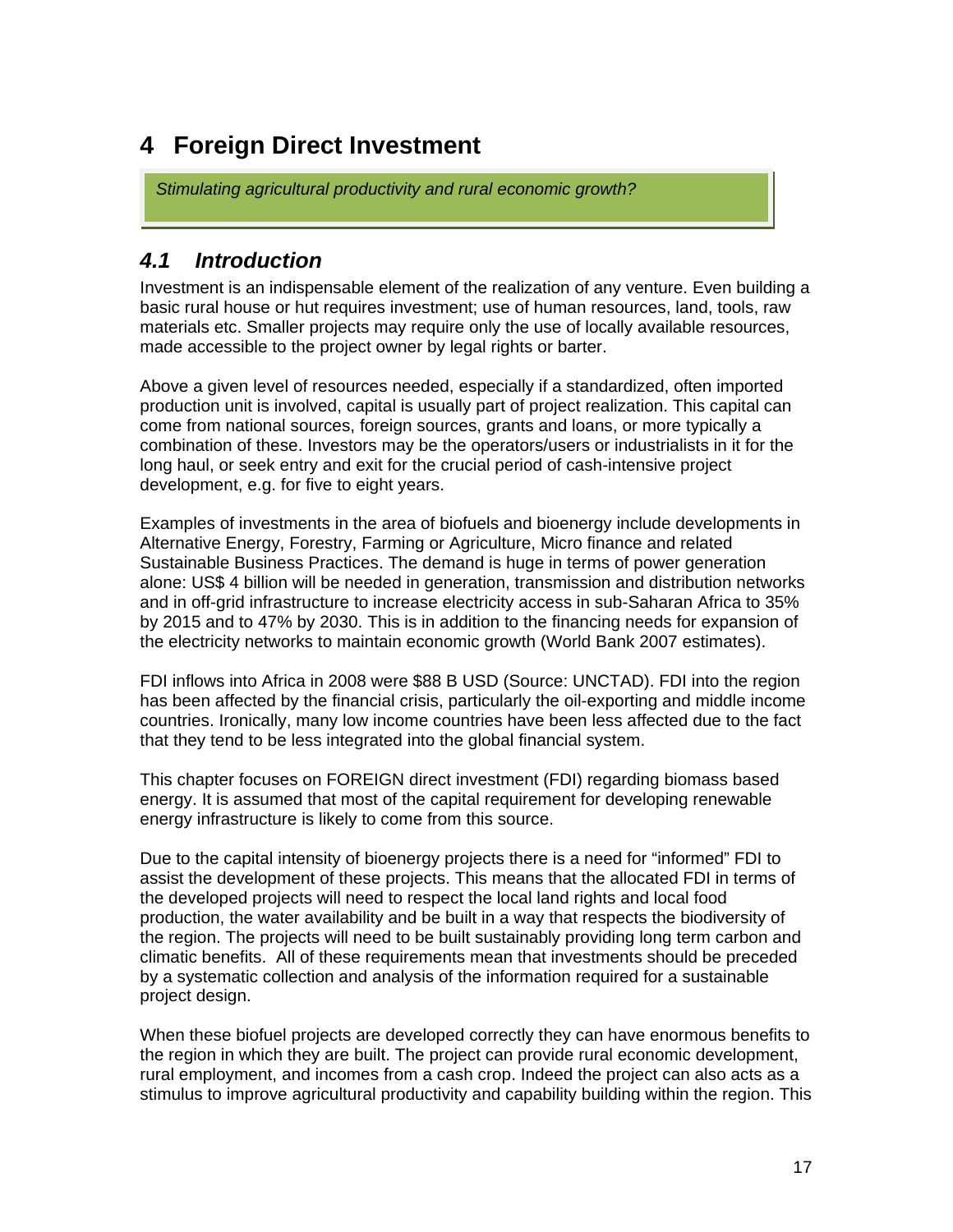<span id="page-17-0"></span>could be a crucial function as there has been little or no improvement in per hectare agricultural productivity in the Africa region over the last forty years. Two thirds of the labour force is engaged in agriculture and this produces one third of African GDP (World Bank). Agriculture and bioenergy projects could be a significant source of growth in this region.

The development effect of bioenergy projects can equally be a way to transform and develop agriculture. Of course there are other macro-economic benefits to the individual country in terms of increased security of supply, increased availability of foreign reserves and the possibility of exports.

Equally if the sourced FDI does not have a long term view and is not prepared to engage in a socially responsible manner, biofuel development can alienate the local community and not be of underlying benefit to the local and national economy.

Providing financing for this project development is difficult and requires institutional or multi-lateral support. In this sense the development of "Renewable Energy Development Agencies" at the national level is an encouraging sign in the process of supporting the roll out of funding programmes. However, funding is not the only consideration, equally important are the education, information, demonstration programmes. Investors need to adopt a holistic approach and to have a minimum of a five to ten year timeframe in mind.

#### *4.2 Investment fundamentals*

A biofuel investment can be looked at from at least three perspectives; For the **project owner** or benefactor perspective, the project realization will bring benefits of one or more kinds such as income, products, employment, or it may solve an environmental problem.

For the **investor**, or group of investors, the project will bring revenue within a given time period. For the **public representative** (national or local government), the project will generate employment, improve health, safety and/or increase economic growth in the administrative region.

These three actors may have diverging ambitions in regards to the investment. Local conditions, regulation, the market situation, the bargaining power of the respective parties and a host of other factors will influence the agreed development plan.

To give a basic understanding of the procedure in an industrial scale project, a relatively simple stylized case is described here. A simplified biofuels investment case may look as follows:

#### CASE STUDY

A company wants to establish biofuel production in a SSA country. This requires the involvement of a number of smallholders growing a crop on their lands and delivering the crop to a collection hub or to a production unit. Some land is held on long term lease by the company for cultivating part of the biomass input. A standardized production process yields the coveted fuel and a residual cake. Additional biomass used for CHP (Combined Heat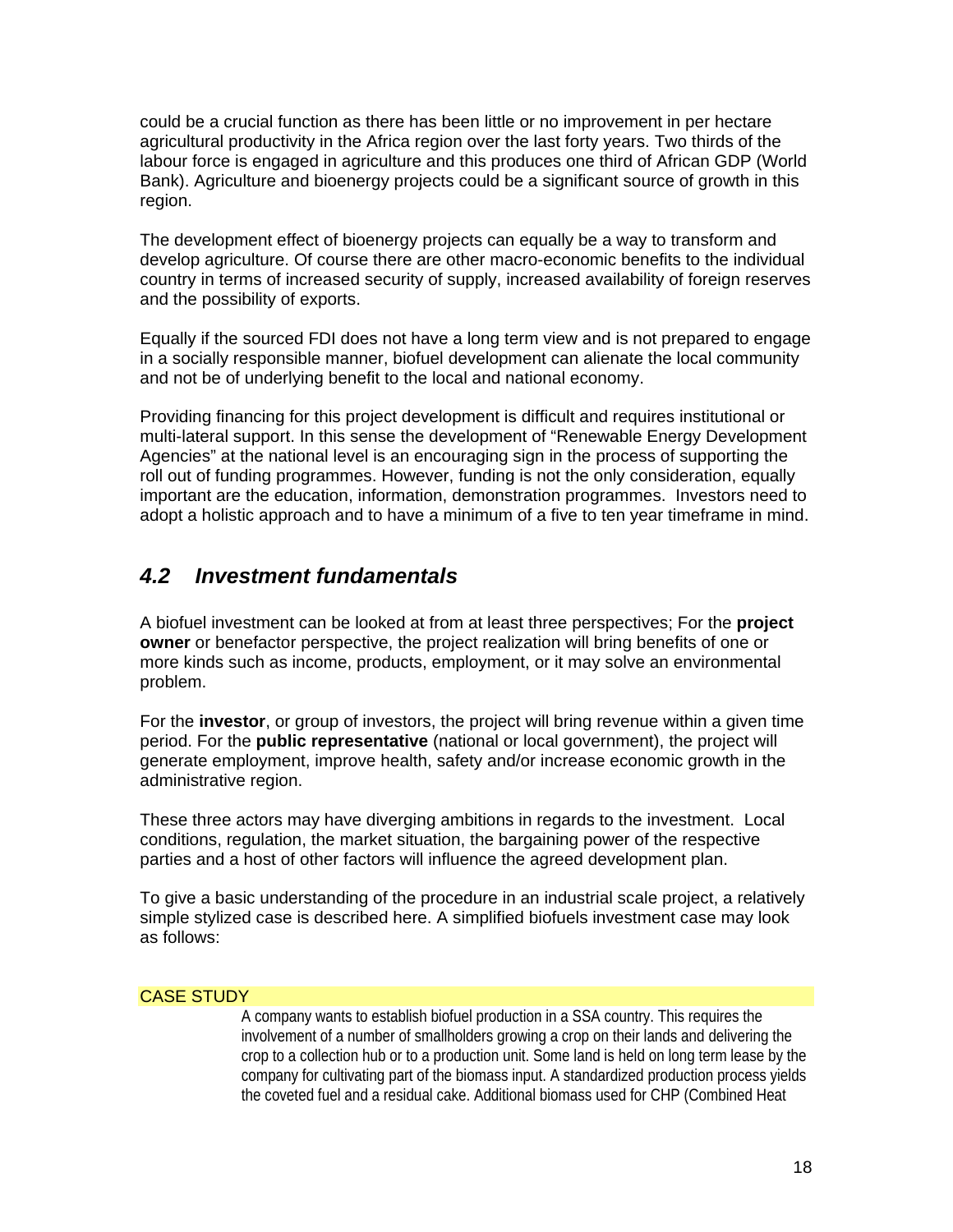and Power) production is trucked in. The produced fuel is stored on the premises until loaded onto tanker trucks and sent to a refinery for blending. The cake is returned to smallholders as a bio-fertilizer.

For the project owner, the objective is to ensure swift construction, leading to steady and high quality production, potentially increasing the yields through learning and adding additional locally grown feedstock overtime. The development of market demand requires ensuring good quality raw materials, good vehicles and reception facilities, a production unit of good quality, well trained staff and management, with a potential for increasing production through new production modules and access to good infrastructure.

The project is funded 50% by a local construction firm, a European DFI and the project owners (the "equity" part), and the other 50% is shared by the African Development Bank and two national commercial banks (the "debt" part). Further, a grant of 10% of needed capital is given by two public donors (World Bank country aid) under certain conditions.

From a domestic financing perspective, the project is overseen by the national investment agency. For the investor (both public and private), the objective is to maximize return on investment under locally acceptable terms. This means trimming the investment as to staff, storage, vehicles, production technology and other necessary items so that the amount of capital needed to commence production is minimized for a given production level.

For the public representatives overseeing the investment, the objectives may be many: employing as many as possible, for the project owner to include housing, schools, hospitals and other amenities for the employees, help with the construction of local infrastructure, income from employment taxes, corporate tax, export tax, sales tax etc.

The different parties negotiate the right level of investment to balance the different perspectives. Contracts are negotiated for supply of feedstock, production technology, construction, sales of fuel and by-products and other required elements of production. Land is leased for the cultivation of energy crops. The allocation of capital is part of what is agreed in the contracts. What is agreed is usually not transparent to the public.

In execution of the project plan, part of the leased land is reserved for the production unit. Permits are sought (if this is not done beforehand) and an environmental impact assessment or study (EIA or EIS) and other studies are carried out as required. This represents a cost and can be part of the investment, or part of the preparation of the investment. The funding of permits and impact assessment must be agreed and secured early in the project, since lack of funding once the project is initiated can cause delay or even stop the project.

Funds are then drawn to contract key staff, procure technology and erect fencing, housing, carry out landscaping and set up storage for feedstock, intermediates, products and byproducts. If needed, housing and other amenities for staff and staff families are constructed. More funds are allocated to pay for seeds for outgrowers. The local government is asked to help in developing connecting infrastructure for roads, water, electricity and perhaps a railway or port connection.

As the construction phase is coming to an end, more staff is hired and the company land and outgrowers deliver raw material to the plant. After a test period, sometimes called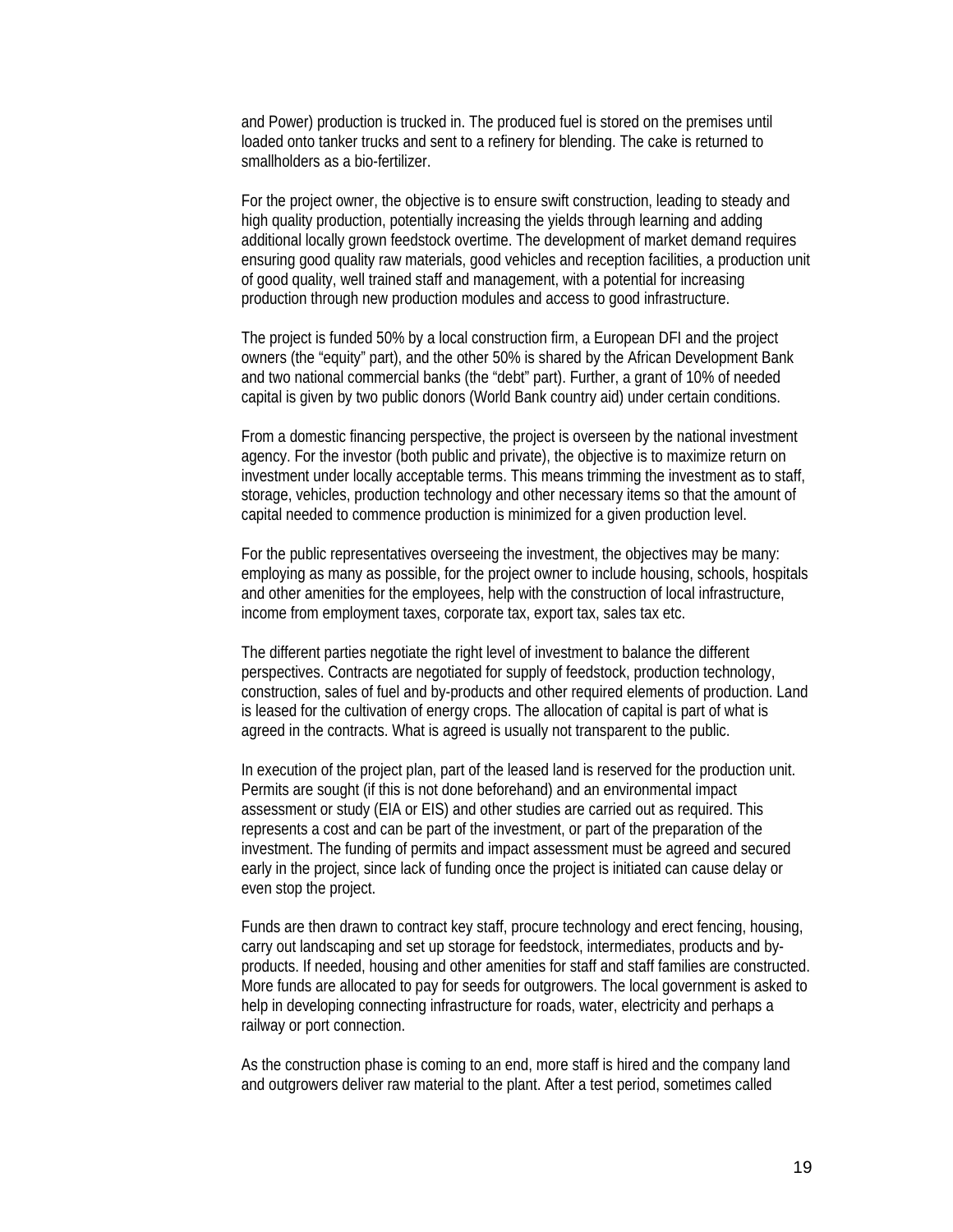<span id="page-19-0"></span>commissioning, production commences and is gradually increased. Working capital funds are now used to buy feedstock until the first revenue from selling the product comes in.

Production is now underway. Some additional funds may be drawn upon to address increased demand or a call for efficiency increases. After a few years, the investor will typically seek exit by selling its stake in the project, collecting the profits of having supported and established the particular biofuel production project.

For an investment as described above to go ahead, the invested monies would have to be recuperated through the income of the project after a number of years, for larger projects typically seven or eight. This means that those involved in funding the project would have to invest their funds in the project for this period.

#### *4.3 Drivers, inhibitors and support*

*How does what is happening in the world around us affect the implementation of investment decisions?*

There are a number of external factors that could affect an investment. This means that the development of a project could be affected for reasons exogenous to the project, and that the decision to go ahead with a given project must take also these aspects into consideration. A brief overview of examples of such factors is presented below.

• *World economy* 

Even if there are sound economics in favor of a project, investors may bail if there is a looming threat of a global or regional economic downturn. World economics may affect production factors such as demand. An example is the recent downturn in the development of the relatively efficient ethanol production in Brazil. Brazil is one of the world's two major ethanol producers, and most of the fuel is consumed domestically. The success years 2007 and 2008 led to development plans of approx. 50 billion USD, much of which has stalled as prices dropped and the financial crisis reduced the possibilities of funding. Since the price and demand for sugar, the alternative product of the industry, has also gone down, pundits believe in strong consolidation of the industry.

The former agricultural minister of Brazil, Roberto Rodrigues, estimates that of the 200 companies in the sugar cane industry today will be reduced to 50 in five years. Only 25 of the planned 40 plants to come on stream in 2009 are now thought to be in a position to go ahead. Also the continuing low price of oil and the contraction by a third of the value of the Brazilian currency, the Real, in relation to the USD, has contributed to the stagnation, as many loans were taken in USD as the value of the Real was increasing. As the production cost of cane ethanol is expected to equal oil at 40 USD per barrel, most new projects are mothballed rather than abandoned. Following the recent large seabottom oilfinds off the coast of Brazil, questions have been raised as to the future of the nations traditionally superior carbon balance.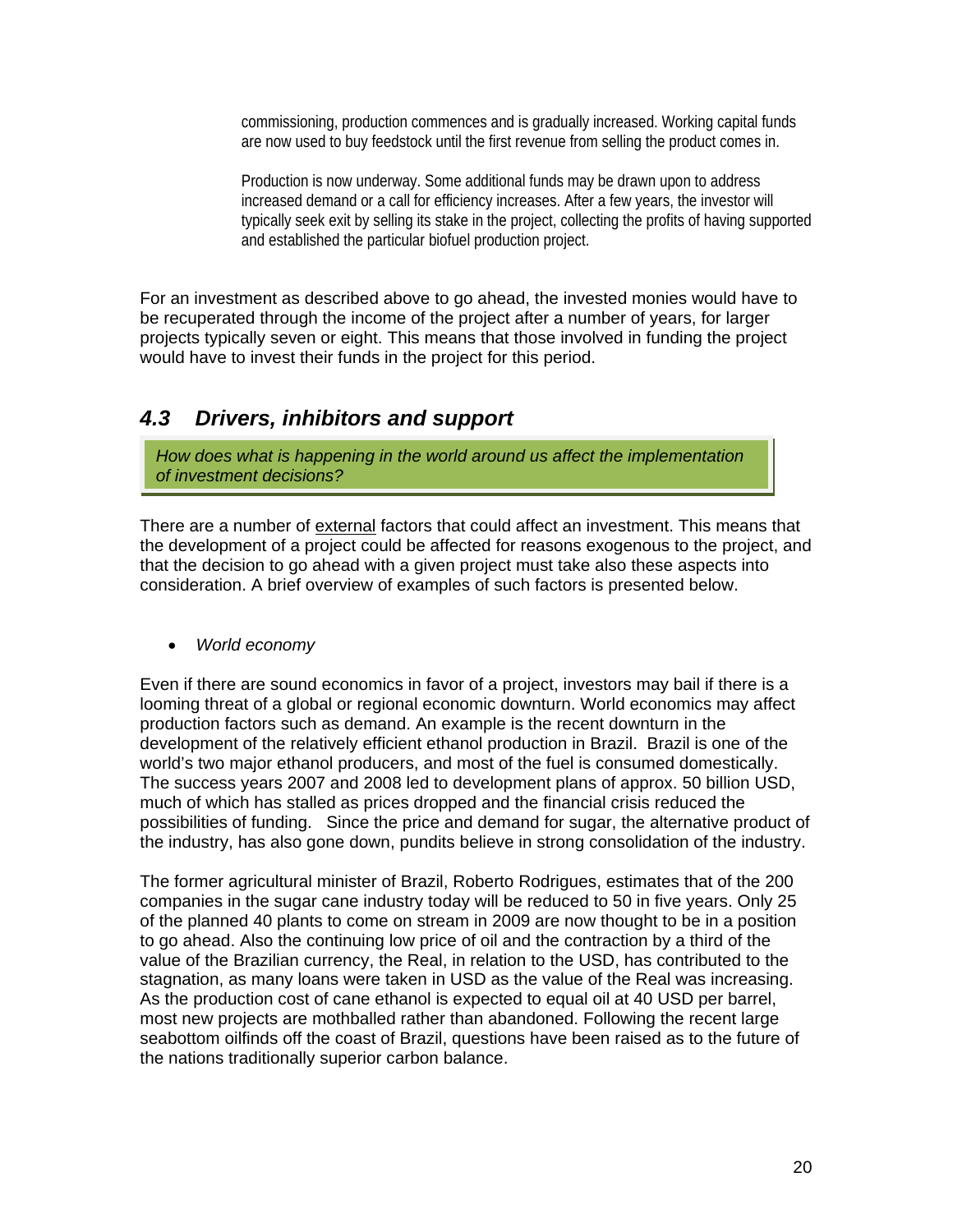#### • *Climate change*

Biofuels projects are favored for their carbon neutrality and ability to promote rural development, but much debate has followed recent announcements of the provisions of large swaths of land in SSA to foreign companies. While the planned use of some of these areas is for growing biofuels, studies earlier published in Nature, *inter alia* , have indicated that there are carbon net increases for decades after a forest is cleared to grow energy related crops. Other issues related to land allocation, discussed in chapter 10, may lead to regulatory inhibition of projects or media scares as discussed in the following section. Carbon reduction-driven measures such as the Clean Development Mechanism (CDM) and Joint Implementation (JI) projects of the Kyoto protocol and its successors may, however, induce the further development of biofuel projects.

• *Media scares* 

Recently, a number of reports have surfaced, describing different types of risks especially with large scale biofuel production such as palm oil. In addition to providing useful bases for decisions regarding biofuel projects for decision makers themselves, there has been a trail of media exposure, describing biofuel as a threat rather than an opportunity for domestic production and security of supply for local customers.

Indirect land use change (ILUC) has been flagged as a serious risk associated with biofuel production, given that the required feedstocks for such production would require large space for cultivation. The logic is then that the capital freed up from selling this agricultural land in a less sensitive area would be used to acquire land and exploit more sensitive areas. The end result of the establishment of biofuel production in this case would then be that areas with sensitive environments would be worse off than before the project.

ILUC may occur if swaths of land not previously used for agriculture, or those used for low-intensity agriculture, are bought up at elevated prices, freeing capital for land owners. The now comparatively land poor but cash rich groups would look to reestablish in another location, e.g. a new farm in an area with attractive land prices and suitable soil and rain characteristics. Land prices, growing conditions, grants and other support mechanisms may point to certain areas of the country, in some cases areas worthy of protection, yet lacking such protection due to weak regulatory institutions or control.

ILUC may follow from other development than biofuel, and its mitigation is often difficult due to its indirect nature. Solutions may include more active land management or inclusive development schemes that do not require relocation of land owners.

• *National policies* 

National policies as a driver of biofuel development are analyzed in detail in Chapter 7. Suffice it to say here that national policies and incentives are often a determinate factor in shaping biofuel development.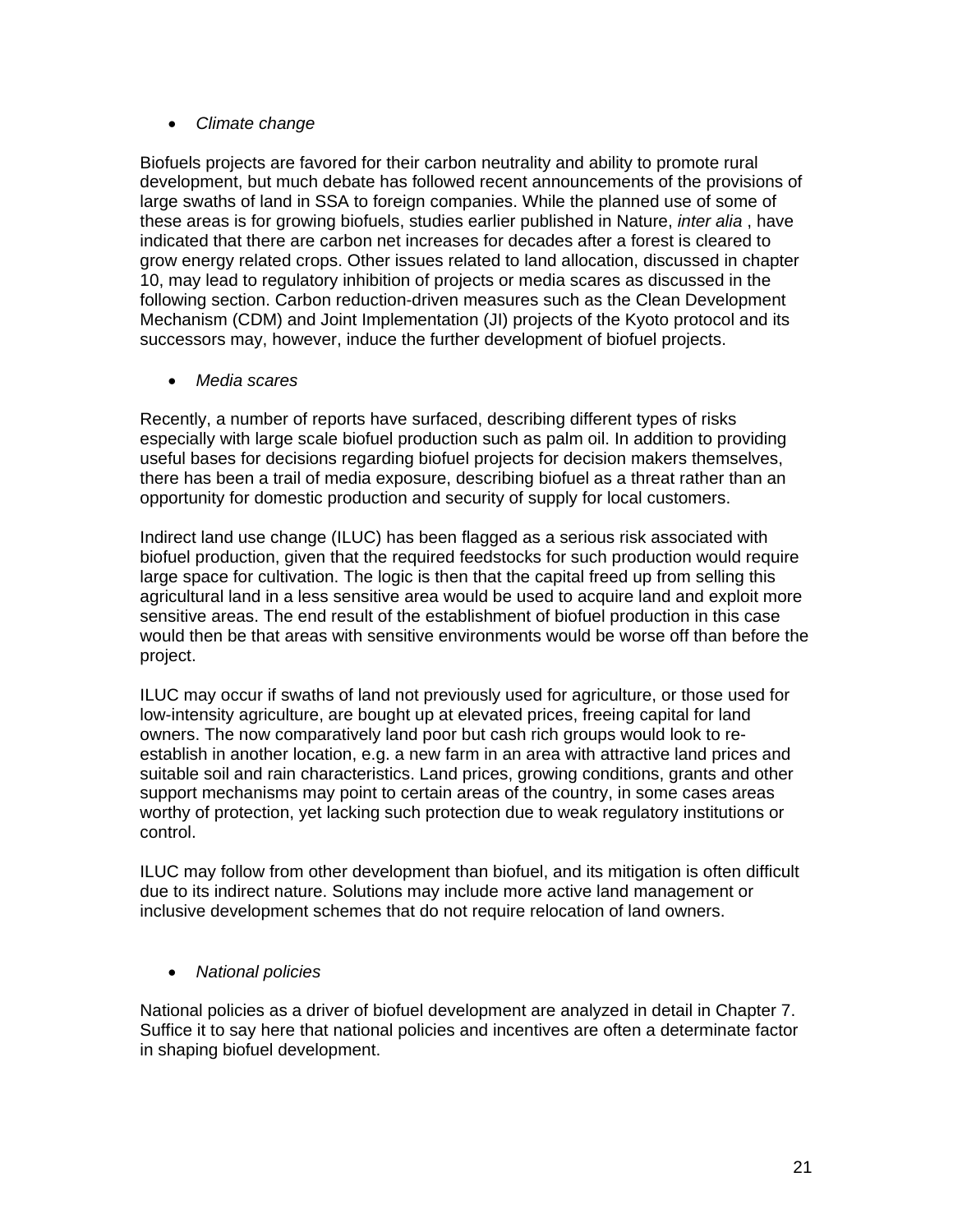• *Logistics and fuel and energy demand* 

Insufficient infrastructure is a common inhibitor of production project development. In the case of rural projects, there may be an advantage in that local demand is enhanced if the region is landlocked and long truck transport is required for any goods.

For fuel production projects, the product can also be exported, which adds demand to the logistic chain. Demand for biofuels is based on alleged reductions of carbon footprint, and both domestically produced and imported biofuels receive benefits in some markets, including the EU and USA. These benefits are both for domestic production on these markets as well as imports. Given the intensive debate on the calculation of benefits of any given type of biomass based fuel, how the projected shortage of fossil fuels (Peak Oil) translates into supply, pricing and demand of conventional fuels, and the difference in aptitude to make changes towards reducing climate change on different markets, incentives and other control measures to foster biofuel development are likely to swing and differ across the globe also in the coming decade.

• *Competition* 

When deciding on an investment, the investor should compare the benefits of making the investment on the project in question or somewhere else. If the alternative investment is more profitable, the investor may choose to withdraw from investing. This can happen also when negotiations are advanced, sometimes past the signing point. It is thus important for all actors to ensure that the project in question remains attractive and profitable. For the benefactor-cum-investor, there is no choice since the local connection is strong, but larger foreign investors of different categories often have a wealth of proposals to choose from. The so-called opportunity costs represent the return of the best alternative investment that will be foregone because limited resources are channelled elsewhere.

• *Markets/demand for fuel* 

In the case of biofuel projects in Africa, the market demand for the product is a significant project risk. In order to ensure project viability and finance to the project it is almost necessary to ensure that there is a mandated market for the produced biofuel. This is the case in the EU with the gradual introduction of the mandates across the member states. It is possible for biofuel projects to sell into the EU markets, given that African states have favourable market access treatment. This also means that in the short-term, projects on the West coast of Africa, have a greater chance of success given their proximity for shipping to the European market. In the longer term, also India and countries in the Far East may become renewable fuel importers. This policy aspect needs to be developed and implemented locally on a country by country basis.

• *Weak enabling environments* 

Very few African countries have the necessary enabling environment in place to promote renewable energy exports to the EU, for example. It is necessary therefore to create an enabling environment by establishing the necessary policy, legal, regulatory and economic frameworks, improve access to knowledge, and strengthen institutional capacities. These steps help reduce risks and transactions costs, and thereby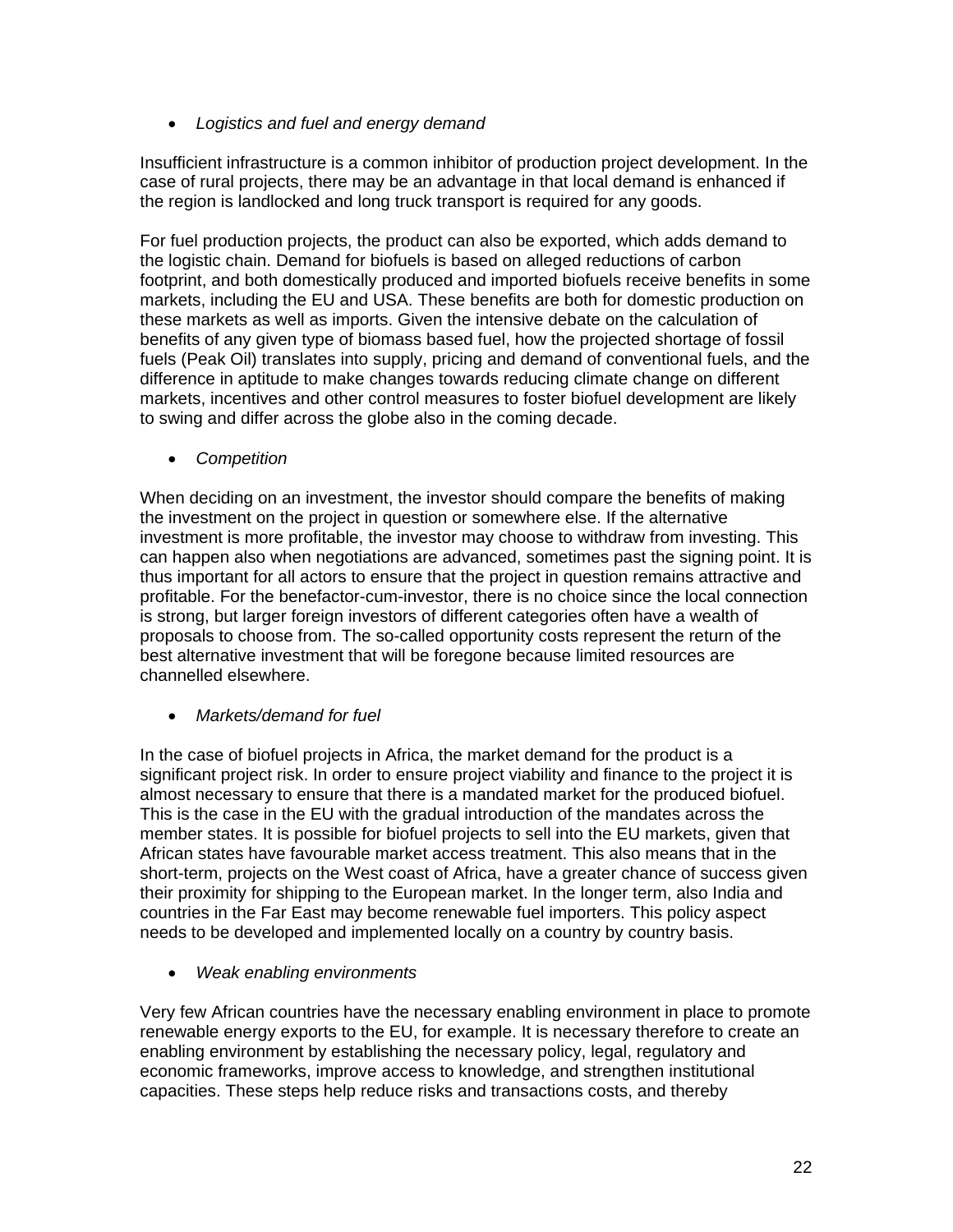<span id="page-22-0"></span>encourage renewable energy investment. The various institutional models including the EU renewable energy directive can be used as a reference case in terms of rolling out policy and legal structures.

• *Lack of access to capital* 

There is a funding gap for renewable energy as commercial lenders perceive such investments to be too risky. The high capital costs of renewable energy investments further exacerbates the problem. When there are capital constraints, the tendency is to favor projects that may have lower upfront capital intensity; this is particularly the case in large scale biofuel and bioenergy projects.

• *Need to engage public and private sector.* 

The private sector is a critical partner, and it can be most effective in scaling up renewable energy investments if an enabling environment exists. This underscores the important role of the public sector in setting the policy and regulatory framework for private sector interventions and contributing to investments in the early stages of a transformative program.

• *lack of affordability:* 

Even with increased access to investment resources, many potential customers may have limited financial resources to make energy purchases at a scale needed to make renewable energy businesses financially viable. Long-term commercial viability is a prerequisite for sustainable and affordable energy services. Ten to twenty year timeframes are the norm when investing in these type of bio-energy projects.

## *4.4 Investments in the local context*

*How does the local context shape the design and implementation of investments?*

How investments may impact on the local physical or socio-economic environment is discussed in Chapters [8](#page-54-1), [9](#page-59-1) and 10. How, then, are investments affected by the local or national environments? There are a number of factors which come into play here, they include:

• *Regulations* 

Governments may decide to give any given issue priority - e.g. food, infrastructure, energy, tourism etc - which may help or hamper the development of sustainable biofuel production. It is difficult to discuss this topic in specific terms since policy differs widely between countries. However it is important from an investor perspective that regulation is in place to support the development of the bioenergy infrastructure. This can include among other things defined sustainability criteria, established mechanisms for supporting renewable energy production such as feed-in tariffs for renewable electricity (REFIT) and biogas, co-financing in terms of infrastructure development, supportive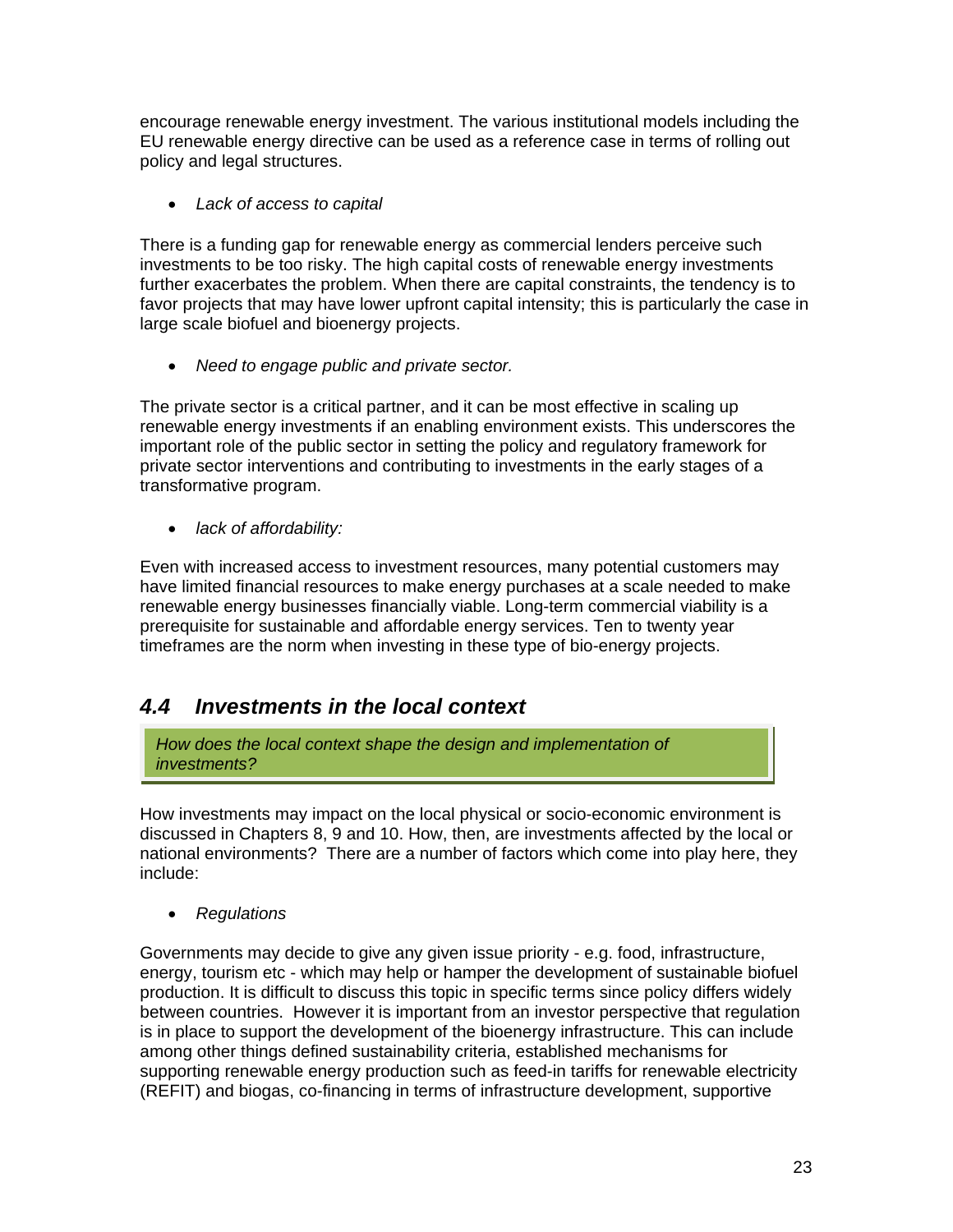taxation policy etc. *One of the key risks to project finance in the bioenergy area is a lack of policy and regulatory clarity.* This is an area where it is possible to instigate capability building actions between EU partners and African governments.

• *Public Opinion* 

Local public opinion may enhance or prohibit the development of a bioenergy project.

An example of this is the moratorium of biofuel development in Tanzania, established as a result of a report (Mwamila et al, 2008) pointing to a lack of knowledge on the effects of larger scale biofuel projects.

As described in the section on outgrower schemes, involving smallholders may be an effective means to involve the local community. In a tentatively more fuel scarce future, developing and operating fuel production projects for local vehicle use may be instrumental for local development. On the other side of the coin, evicting smallholders for larger renewable energy projects without allowing those evicted access to the new amenities may cause unrest<sup>[2](#page-23-0)</sup>.

• *Co-development* 

Food and fuels may be grown and produced together. There may be a local or regional demand for a type of food, where its cultivation produces not only the raw material for the food type but also an additional amount of "waste" biomass. An example of this is food banana or *matoke*, a popular food in Uganda which peels can be collected as biomass for subsequent use. This biomass could be used to generate electricity and heat and cooling (so-called tri-generation) which may boost profitability and robustness of production. Production of food and energy is then co-developed, sometimes by different industrial entities using the same raw material base. Another aspect of this is intercropping, where e.g. jathropha could be grown together with e.g. banana or matoke to enhance yields of both plants.

• *Natural environment* 

The most obvious interaction between the natural environment and a biofuels investment project is regarding impact from changes in climate and the availability of water. African agriculture is plagued with periods of drought and flooding, where both extremes will affect production. Only 5% of the land area is under irrigation. In the case of rainfed sugar cane cultivation and harvesting, rain periods determine the extent of harvests since rain is required for plant growth, but field conditions may inhibit harvesting when road and fields are too wet for trucks and harvesters.

Other changes in the environment due to the establishment of bioenergy production, such as new animal (or human) migration patterns, drought, water use, wildlife, pollution, increased traffic, eutrophication, acidification etc may also inhibit bioenergy projects.

<span id="page-23-0"></span>**EXALL 2**<br><sup>2</sup> An example of this is the construction of the Hale dam and power station in Tanga region, Tanzania, where those evicted for the storage dam still do not have access to electricity (Mbonile, 2005).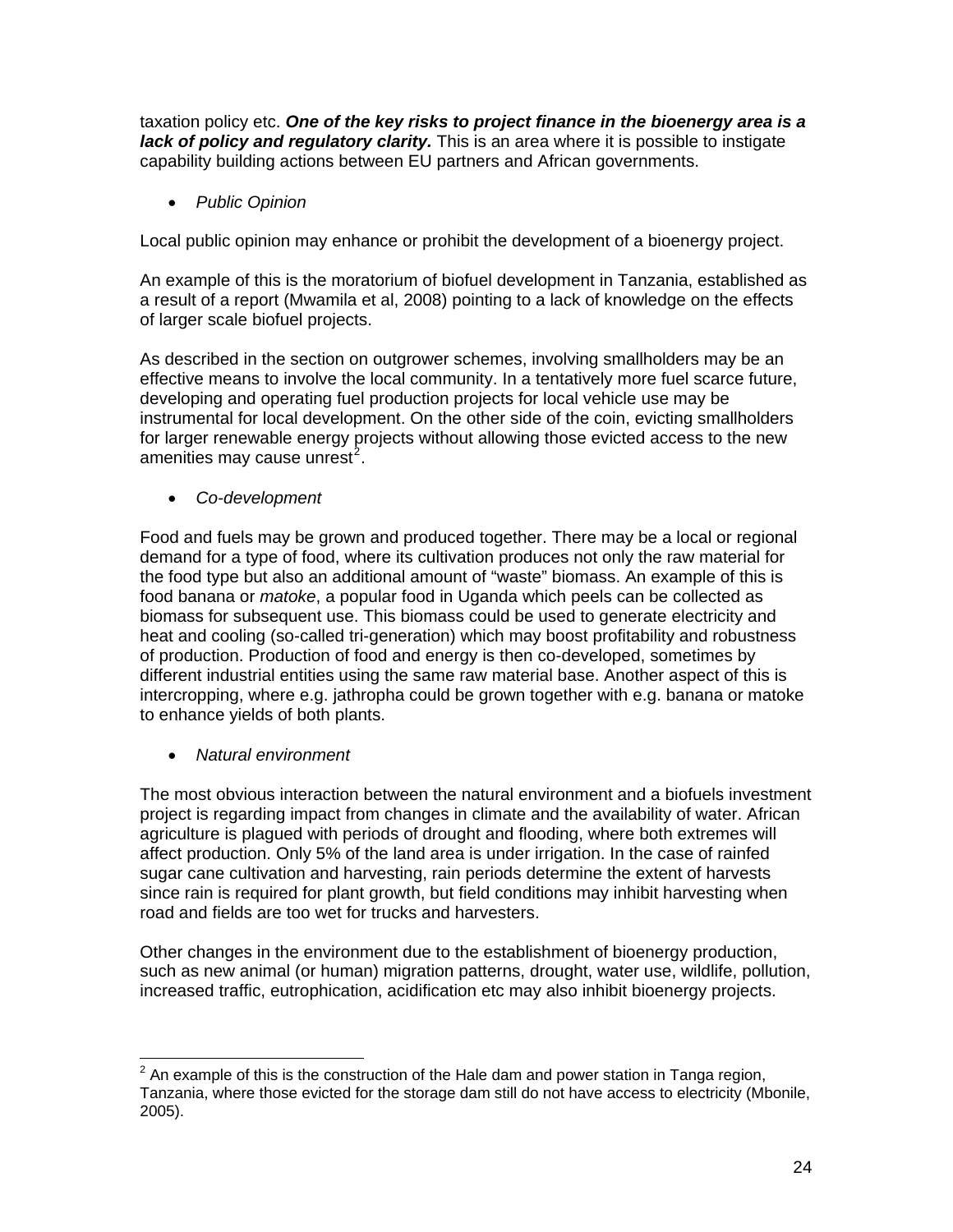<span id="page-24-0"></span>• *Investment Centre/capacity* 

Most developing countries have an institution that coordinates FDI nationally. Organizations such as the Uganda Investment Authority and the Tanzania Investment Centre are established to provide investors with information, licenses, possible joint ventures and land advice. They would also advocate to government if new policies or regulations are required for the investment to advance. These institutions enhance the degree of control of capital entering the country, both to enable taxation and other national benefits, but also to avoid scams that would deter future investment and investors.

### *4.5 Managing the investment context*

To manage FDI in a positive manner, investments can (and should) be guided by local regulation regarding the product, national FDI management as well as certification of the end products and any other interaction between the target country for the FDI and the region where the FDI is sourced.

A number of initiatives have been developed to make investments more sustainable from different perspectives. These range from local regional and international laws, written and unwritten, and Ethical Investment Guidelines, one of which is known as the Equator Principles. Corporate Social Responsibility (CSR) would have implications also regarding worker conditions, the environment and the social context around a workplace. Child labor reduction plays an important role in achieving sustainable investment principles.

There is a "Green Banking" trend emerging which will have a profound effect on capital availability over time. This is the approach adopted by the IFC (International Finance Corporation, www.ifc.org). IFC provides financing in the form of loans and equity to climate-friendly projects.

Increasingly, MDB (Multilateral Development Bank) banking Green Credit Policy encourages local banks to lend less to enterprises with high levels of pollution and energy consumption and more to those favoring energy efficiency and emissions reductions. This is a continuous process. Governments and financial institutions are looking for internationally recognized good practices in environmental policies and implementation standards. The most important reference points are as follows:

• The Equator Principles, a set of principles for social and environmental risk management in project finance that nearly 68 financial institutions have adopted worldwide as of August 2009. This adoption rate accounts for 95% of project finance globally.

• IFC's Performance Standards, defining IFC clients' roles and responsibilities for managing projects and their requirements for receiving and retaining IFC's support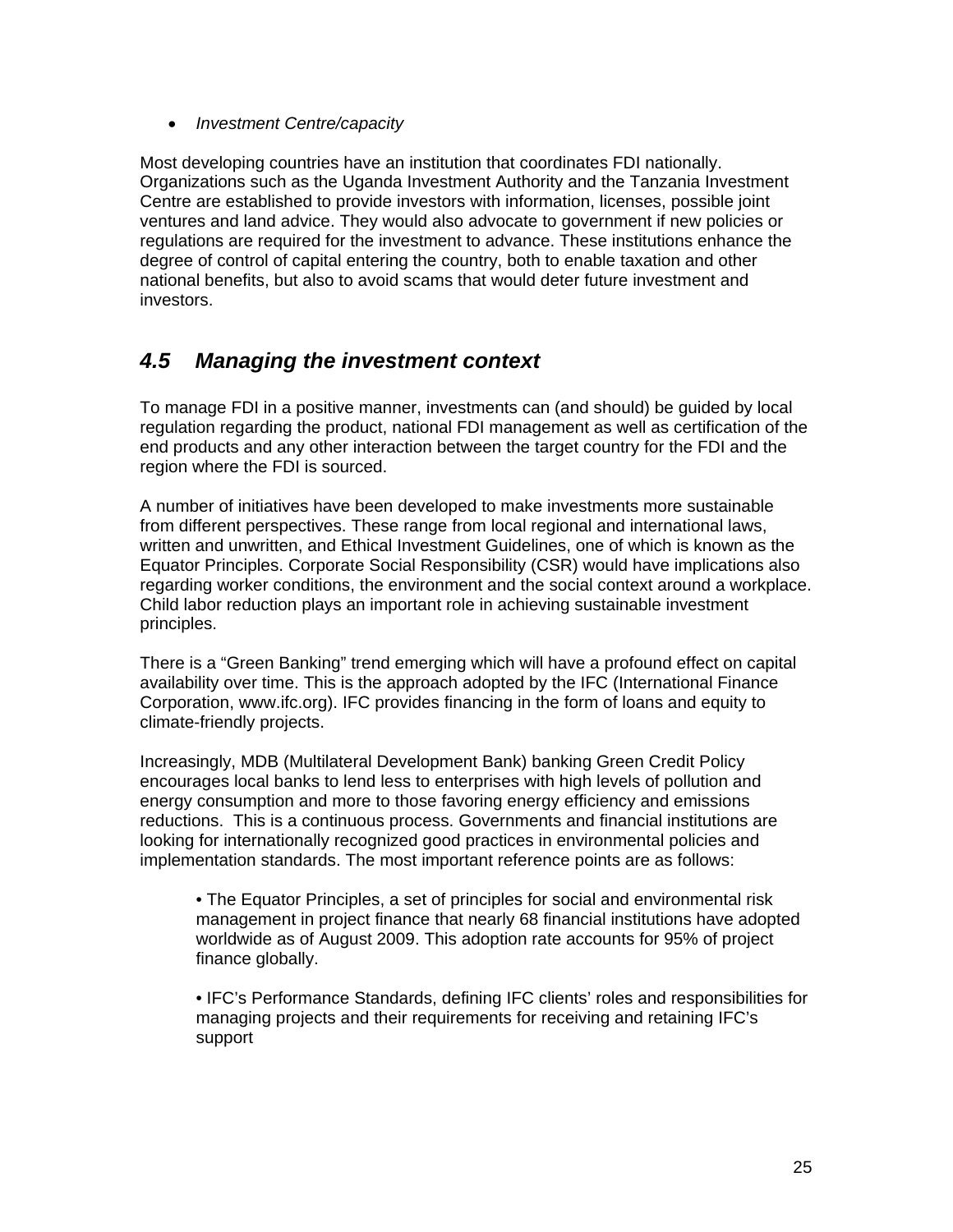<span id="page-25-0"></span>• The World Bank Group's Environmental, Health, and Safety Guidelines, technical documents addressing 63 industry sectors, IFC and the Chinese government

There are now annual awards for sustainable banking. These awards recognize financial institutions for leadership and innovation in integrating environmental, social and governance considerations into their operations. Equity Bank of Kenya was the regional winner for Africa and the Middle East in 2009. Equity Bank was also named as the Micro Finance Bank of the year for Africa in 2008 and 2009 "for assisting local communities and aspiring entrepreneurs to raise finance, ultimately contributing to their growth and development."

Risks for badly managed FDI include sensitivity to the hypes and scares described in section [2.2](#page-8-1), which could lead to stalling a project in an environmentally and socially sensitive situation, exposing a region to a monoculture over a large area which in turn could lead to problems with pests, migratory barriers and depletion of habitats and local biodiversity, as discussed in chapters [8,](#page-54-1) [9](#page-59-1) and [10.](#page-61-1)

### *4.6 Investor categories*

*How do stakeholders in the field identify whom they are dealing with in terms of investors?*

#### **4.6.1 Introduction**

Financial resources are different: there are managed funds, private capital, exchange traded funds and a number of others. The type of funding used by investors depends on the type of project. Renewable energy finance may be segmented by the size of projects and type of debtor:

- consumer and microfinance for off-grid projects
- corporate finance for small on-grid projects, and
- project finance for large scale projects;

Typically, a larger project has different types of funding where FDI plays an important role. The following is a description of different types of funding, describing the rationale of each entity to enable an understanding of the viability of a project to field staff.

#### **4.6.2 Domestic and regional private investors**

In this category are wealthy individuals, acting in the capacity either of the individual or representing, for example, a family company. This is not a major source of funding, but this category could invest on other grounds than pure financial if the project aligns with the intentions of the individual or company. This category could potentially act more swiftly than an institutional investor such as a fund. An investment by a private investor would not necessarily be public or susceptible to the normal financial "due diligence" that is norm.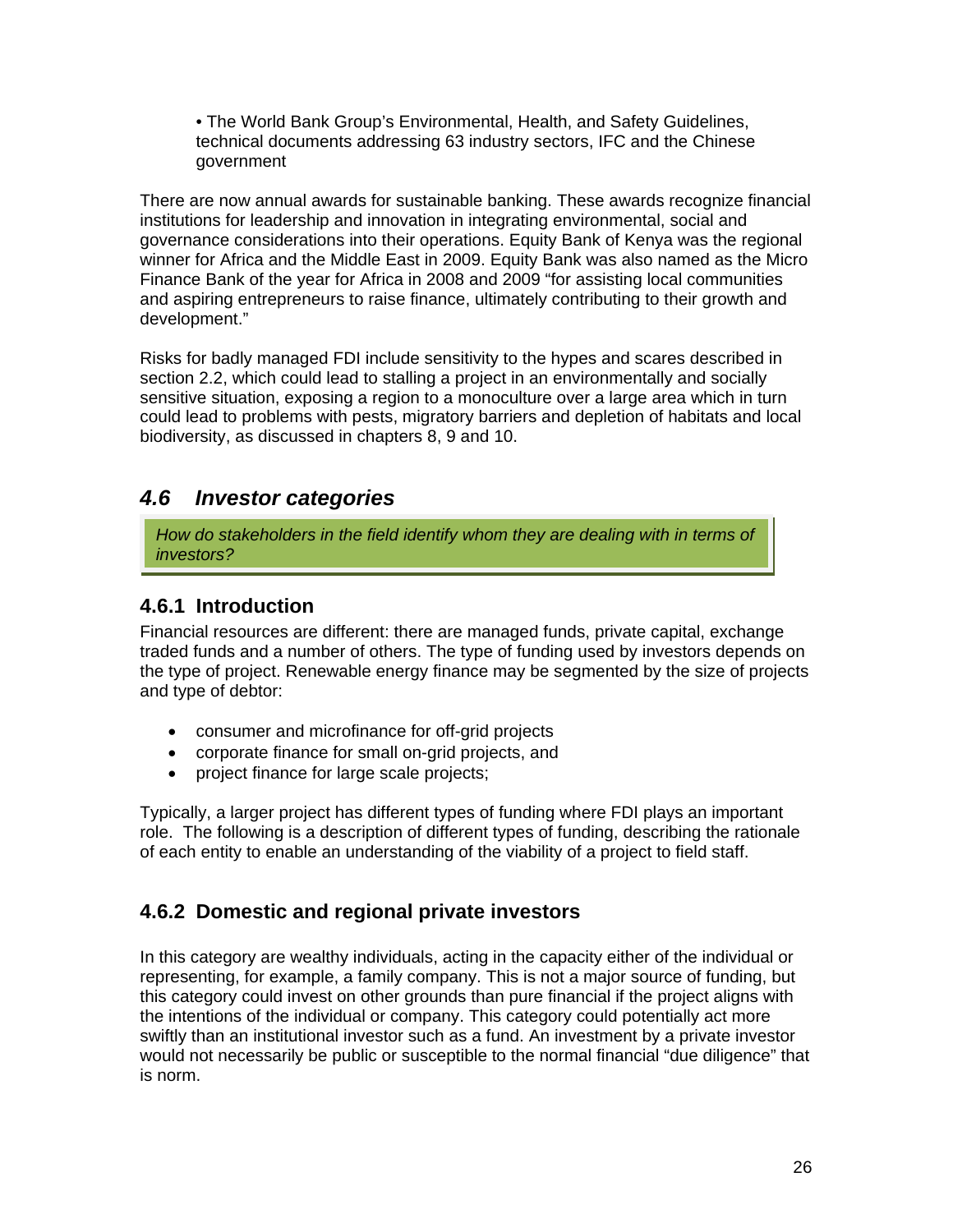<span id="page-26-0"></span>A privately funded project would not necessarily be subject to third-party ethical and environmental evaluation in the same way as is increasingly the case for institutional investors. These characteristics can be both a risk and a possibility regarding public benefit and environmental and financial performance.

There is also the aspect of the local entrepreneur who develops the project planning phase of the bio-energy project. This is a difficult and time consuming task that needs institutional support in the form of feasibility/ technical assistance grants. If the source of FDI can act in concert with a local entrepreneur who is well anchored in the local community; it can provide a framework for sustainable entrepreneurship.

#### **4.6.3 Domestic and regional institutional investors**

For a project to go ahead, it may be wise to look to also national sources of funding. Local backers of a project may open doors and give increased operability and credibility, especially if technology is imported and the industrial experience in the area is low.

#### **4.6.4 Private foreign direct investors**

Private capital, often channelled through funds, is a normal way to find capital for many types of projects. Unless these funds are highly specialized towards e.g. Africa and/or the environment, many of these would undertake investments in a rather limited geographical area, such as Europe and/or the US.

Such funds normally have an investment lifecycle including exit strategy (time span of 5- 10 years). The investment decision is preceded by a comprehensive due diligence of the proposed project including the execution capability and experience of the management team.

Other factors such as industrial technology risk, market risk, political risk, infrastructure risk ownership stability etc. are comprehensively evaluated (see appendix \_\_). In the case of African bio-energy projects the infrastructure risk will receive additional focus. This includes road/rail/port infrastructure, local health and education infrastructure, electricity and water availability. These issues can add significant additional capital expense to a project.

Examples of investment performance measures are: EBITDA $3$  (50 to 60%), IRR<sup>[4](#page-26-2)</sup> (30%) & EBIT (25%). A private investor will typically expect these rates of return in a given project.

Investors, either as private individuals, corporations, foundations, or funds, typically manage a portfolio with a number of projects in different stages of the investment development lifecycle. The primary activity of the investor is thus to manage the

<span id="page-26-1"></span> 3 The financial term "Earnings before Interest, Taxes, Depreciation and Amortization" represents the profitability of a company without financing and accounting decisions. It is not a standard term in terms of accounting principles and must thus be revised for correctness.

<span id="page-26-2"></span><sup>&</sup>lt;sup>4</sup> The "Internal Rate of Return" indicates the rate of return on the budgeted cash flows that makes the net present value of these flows equal to zero, i.e. the higher the IRR, the more attractive the project.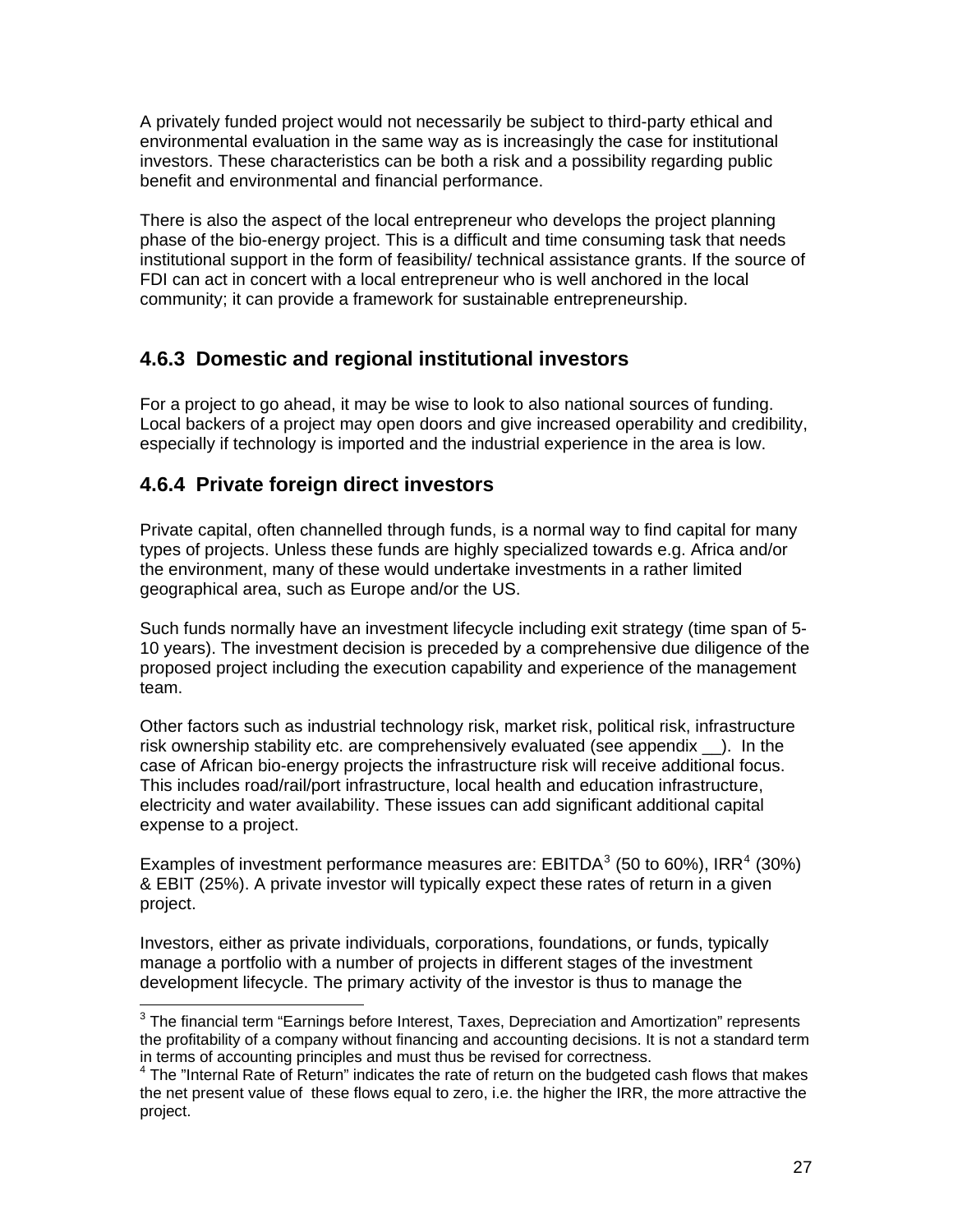<span id="page-27-0"></span>portfolio, maximizing profit over the life of a fund. It is important to source capital that has a certain knowledge and experience of Africa. Renewable Energy Investment funds tend to act within very strict investment parameters and if the bio-energy project does not fit within those parameters; then there will be no investment; even if it is an excellent project.

Given that African bio-energy projects have additional risk and investment cost it is necessary to mitigate this risk through soft forms of multilateral financing.

#### **4.6.5 Development finance institutions**

Development Finance Institutions (DFIs) are state-owned risk capital investment funds. In order to develop bio-energy projects there is a need for development capital. The DFI's (Development Finance Institutions) have been involved in development capital in the African region for a number of decades.

Development finance aims to bridge the gap between commercial investment finance and state aid. DFI's tend to invest in a partnership approach with a strong local business partner. In addition DFI's work with local commercial banks and investment funds. An example is Swedfund's investment in Africap (www.meceneinvestment.com) which is a \$50 million Microfinance Investment Company established in Mauritius.

DFI's are an important third pillar in terms of the international development policies of European countries with aid and multilateral banks being the two other pillars. The Association of European Development Finance Institutions (EDFI) has 16 members. They are state-owned investment funds (except for OeEB and Sifem), mandated by their governments to invest in developing countries and emerging markets. Together they have a consolidated investment portfolio of €16.7 billion with 4,221 projects at the end of 2008. In comparison the International Finance Corporation (IFC) has invested €25.1 billion in 1,560 projects.

The DFIs could be a source of additional investment capital for bioenergy projects. Their business model is supportive of the entrepreneur. DFI's are also prepared to invest in sectors and segments which the private sector may find difficult to finance. For example, a large biofuel project may have a capital spend of \$300 M. Some \$ 20 MUSD of this may go into project development and planning. This can often be a difficult element to source funding for. An additional part of the DFI business model is to provide expertise and support the commercial development of their projects. This is an area that DFI's are keen to develop.

A key value adding component that DFI's have is their capacity to mobilize other investors (by sharing knowledge, setting corporate investment standards, etc.) This is also due in part to their knowledge of the African markets that they have built up over the years. This gives a sense of security to other investors that may wish to co-invest in the region. It is also possible that the investor may ask the DFI to co-invest in their projects for a period of time. This reduces the risk for the industrial investor and the DFI.

*The DFIs have a significant direct and indirect impact on developing countries in which they operate.* A recent study indicates that European DFIs together sustained close to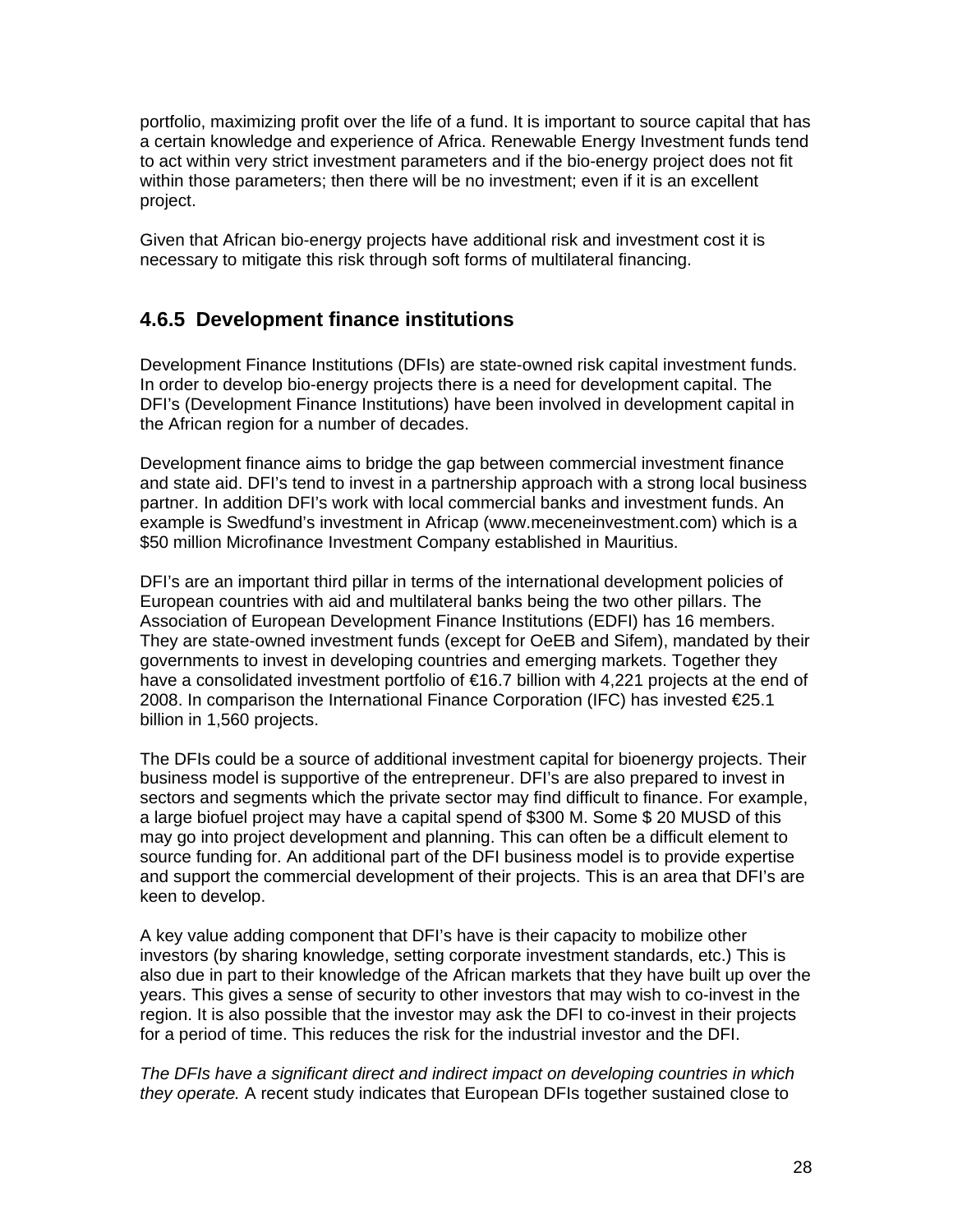<span id="page-28-0"></span>two million direct and indirect full time jobs through their investments in 2008. In addition, their investments generated around €2 billion in tax revenue for governments in developing countries.

#### **4.6.6 International finance institutions**

The International finance institutions are certainly playing an instrumental role in terms of providing finance to renewable energy projects. The Multilateral Development Banks (African Development Bank, World Bank, IFC) are providing substantial funding programmes to renewable energy projects.

The World Bank has a particular emphasis on investments in climate mitigation measures including renewable energy. In 2009 the WBG financing of renewable energy and energy efficiency projects and programs in developing countries increased by 24 percent to reach US\$3.3 billion. The lending is reserved for "new renewables" (solar, wind, geothermal, biomass, and hydro below 10 MW) and energy efficiency projects. In the period 2005 to 2009 the WB in Africa has committed financing of \$ 552 M US to energy efficiency projects; \$ 444 M US to new renewable energy projects and \$ 999 M US to Hydro > 10 MW projects. In 2009 financing in the renewable energy and energy efficiency area represents more than 40 % of the WB total energy lending commitment. Very often these investments are leveraged by a factor of ten at a local implementation level meaning that the FDI can have a significant multiplier effect on local investment capacity.

In January 2004 the AfDB Boards approved the new Bank Group Policy on the Environment, establishing policy on environmentally sustainable development in Africa, followed by an Implementation Plan. The work of the African Development Bank in renewable energy has been operationalized partly through the Dutch-funded Financing Small Scale Energy Users (FINESSE) Program. During 2008, FINESSE resources supported the integration of renewable energy into current Bank activities, as well as the preparation of stand-alone projects through technical and financial support to develop feasibility studies in several regional Member countries. The overall goal of the FINESSE Africa Program is to assist countries in Africa, to work through the Bank in formulating the appropriate policy and regulatory frameworks and developing capacity to generate a pipeline of investment projects in renewable energy and energy efficiency (RE/EE or sustainable energy).

In addition there has been the establishment of the Climate Investment Funds (www.climateinvestmentfunds.org) which channels finance through the African Development Bank, the Asian Development Bank, the European Bank for Reconstruction and Development, Inter-American Development Bank and the World Bank Group. Over \$ 6.1 B US has been committed to these funds. The funds will be disbursed as grants, highly concessional loans, and/or risk mitigation instruments in the period up to 2012 through the Multilateral Development Banks.

The Clean Technology Fund has a more country specific approach and to date country investment plans have been approved for Egypt, Morocco and South Africa in the case of African states. In addition to the CTF there is a Strategic Climate Fund (STF) which has established a programme, "Scaling Up Renewable Energy Program In Low Income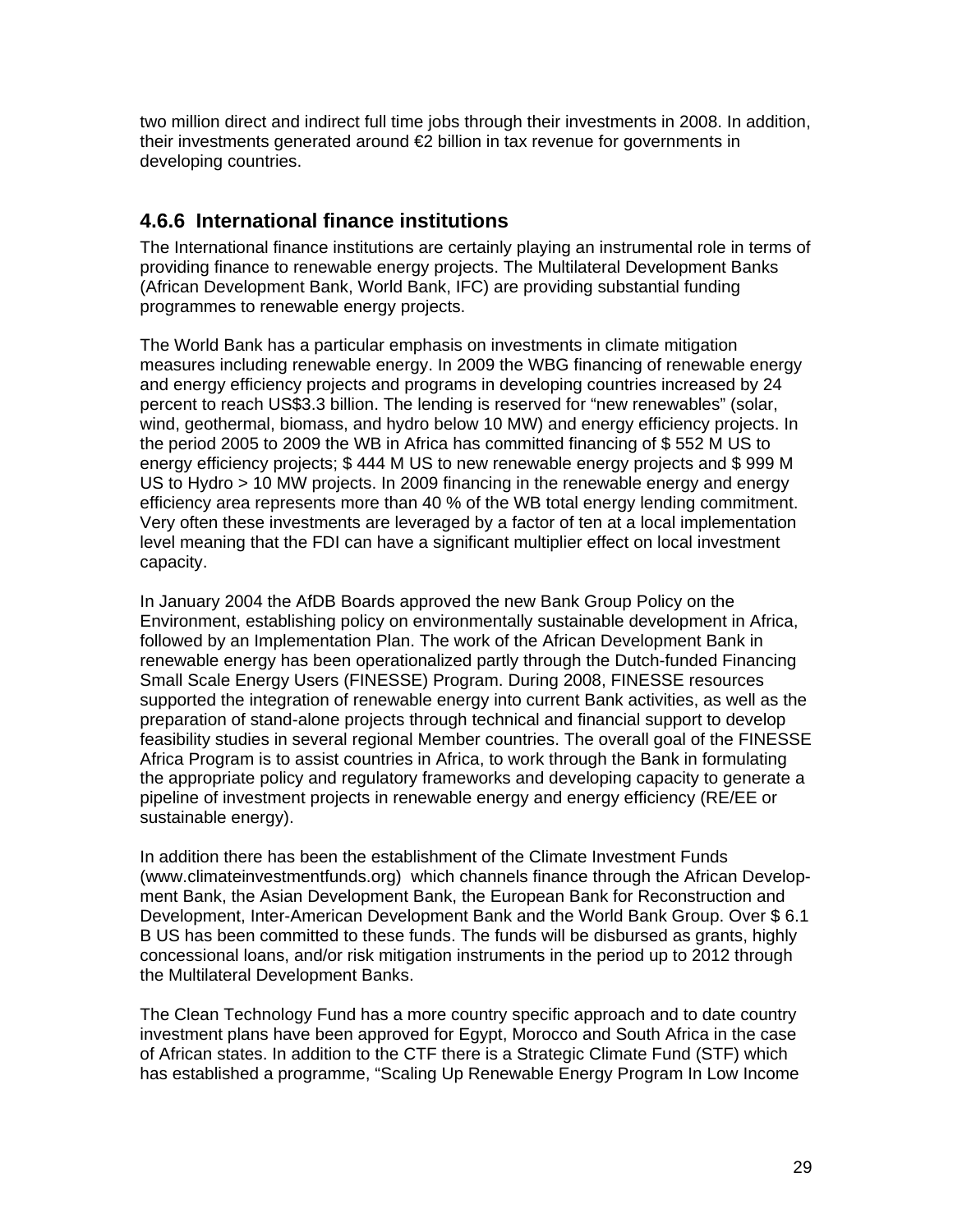Countries" (SREP). This programme has committed funds of \$ 250 M; the Norwegian government being one of the significant programme supporters.

The SREP aims to help low-income countries use new economic opportunities to increase energy access through renewable energy use. The full text of the design document is contained in appendix 3. The need to increase modern energy use in low income countries, coupled with the availability of exceptional renewable energy resources, provides a fertile opportunity to help countries develop a renewable energy base that will allow them to leap-frog into a new pattern of energy generation and use.

The SREP is permitted to use a variety of financial instruments. They can include, among others:

a. Investment financing using equity and debt financing, capital cost buy-down, production incentives or other financial instruments to make renewable energy investments and related transmission and distribution investments financially viable.

b. Credit enhancement or risk mitigation that leverages trade finance and short term working capital finance to renewable energy suppliers provides partial risk coverage to investors that lack adequate credit history, and limited collateral for securitizing the renewable energy loans or other risks.

c. Grants and loans that can be lent-on through domestic financial institutions, including micro-finance institutions for renewable energy investments.

d. Feed-in tariffs and other performance-based incentives. These incentives will be based on actual production of energy from renewable, time bound and transparently sourced and targeted so they lead to commercially viable renewable energy applications that would not be dependent on such incentive payments over the longer term. This is a particularly important policy input.

e. Grants for technical assistance, program and project preparation and implementation, and capacity building related to policies and legislation conducive to the renewable energy sector and knowledge management. It can often take three to five years to build institutional capability that is replicable and encourages best-practice. The importance of this instrument should not be underestimated.

The SREP programme is indeed multi-faceted in its approach and allows for institution capability building as well financing of individual renewable projects. This will also allow sharing of knowledge between the African states over time.

Institutions such as the African Development Bank (AfDB) may facilitate lending by arranging roundtables and bringing different actors in to reduce insecurity.

In order to instigate change we can also see that there is a "Green Banking" trend emerging which will have a profound effect on capital availability over time. This is the approach adopted by the IFC (International Finance Corporation, www.ifc.org). IFC provides financing in the form of loans and equity to climate-friendly projects.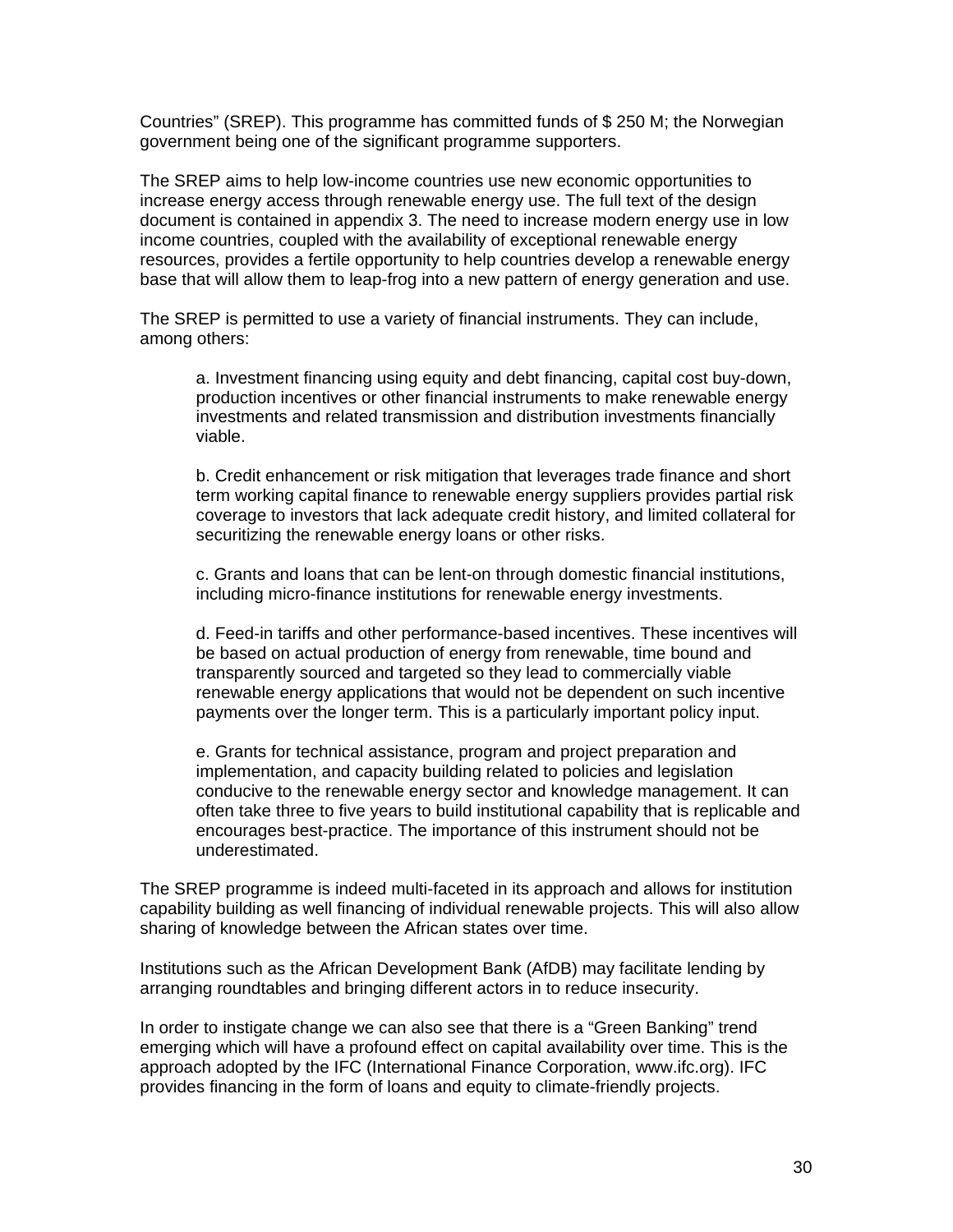<span id="page-30-0"></span>A special type of fund is the African Biofuel & Renewable Energy fund (ABREF, www.faber-abref.org), also working based on CERs (Certified Emission Reductions). Focusing on West Africa, the fund works with a number of partners to contribute to the development of a biofuels and renewable energy industry.



**Figure 3. ABREF fund structure and partner outline** 

### **4.6.7 Debt financing**

As mentioned, an investment typically includes a fraction of bank loans or debt in addition to equity. To give a loan that would match or surpass the equity stake, commercial banks would typically need to and want to reduce investment insecurity to a minimum and fence in the profitability and performance of the plant. Commercial banks would thus undertake detailed client screening procedures and will require substantial collateral as security against failure to replay the loan. Conditions (rates) are subject to negotiation.

#### **4.6.8 Aid organizations and donors**

Aid organizations can help in many ways to facilitate biofuel investments where project plans align with development goals. Donors can complement more commercial investment to form a sustainable system for a given region. It has been suggested that rather than contributing to the investment directly with donor money, different types of training, infrastructure and equipment can be provided. By providing training in sustainable technologies for young businessmen, aid can interact with entrepreneurship.

Additionally there can be deficits in terms of health, education and road infrastructure in the communities where these projects are developed. Here the aid agencies can facilitate development in the local community. While the biofuel project can act as a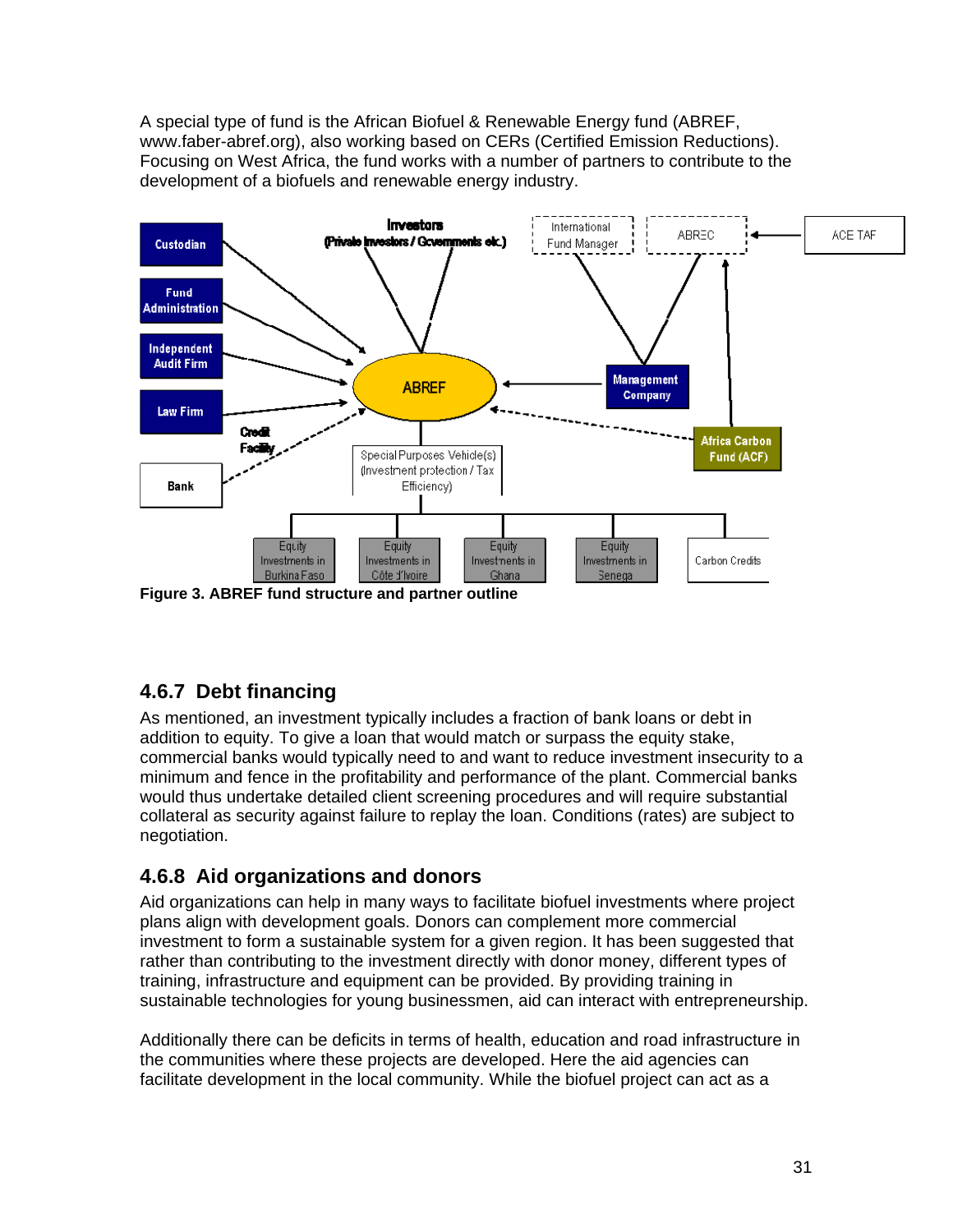<span id="page-31-0"></span>substantial local stimulus, involvement of the aid organization can provide support in terms of improving the social and community environment.

There is also the specialist form of aid organization which is focused on reducing poverty through the development of renewable energy. An example of this is the Koru foundation of the United Kingdom (www.korufoundation.org). A series of European industrialists, involved in the renewable energy industry in Europe, are keen to assist communities that are energy poor and exposed to the specifics of climate change. This is an interesting form of project aid where project expertise is supplied to enhance the project. In the case of the Koru foundation it is sponsored by the European Wind Energy Association. From viewing the Koru corporate sponsors there are indeed elements of corporate social responsibility being exhibited and played out.

#### **4.6.9 Other factors/methods**

If a project in SSA includes imported goods, one way to ease the procurement process is through an **export credit agency (ECA),** when a private or quasi-governmental agency, typically from the country of the technology provider, takes the risk of the payment from the customer. ECA finance may offer competitive commercial terms, enhanced bankability, and political risk cover for biofuels projects in Africa.

#### **Carbon Finance**

The carbon finance market is another aspect of finance. This market now provides \$6.5 billion a year for emission reductions, directly to projects in developing countries. Carbon credits under the Kyoto protocol<sup>[5](#page-31-1)</sup> can be a source of funding for a project which includes reducing greenhouse gas emissions. Companies such as Tricorona in Sweden and Climate Interchange AG in Germany develop projects that reduce carbon emissions and transfer technology from Annex 1 countries to non-annex 1 countries. Certified Emission Reductions (CER's) are transferred to the Annex 1 country, which then reduces the amount of carbon reduction needed domestically to meet requirements under Kyoto.

National governments in developing countries can also co-invest in rural projects that will address development issues such as housing, schools, hospitals, infrastructure etc. Such investment can be direct and indirect, in the form of grants and soft loans. Through legislation, governments can also give incentives to others to provide funding

For small-scale projects, different types of micro-loan schemes have developed through organizations such as Grameen bank and Kiva.

<span id="page-31-1"></span> 5 CDM, the Clean Development Mechanism, is one of the Kyoto Protocol financing mechanisms which can be used to finance renewable energy. However Africa hardly benefits from CDM and is the region with the least number of CDM projects, 2.6% of the global total.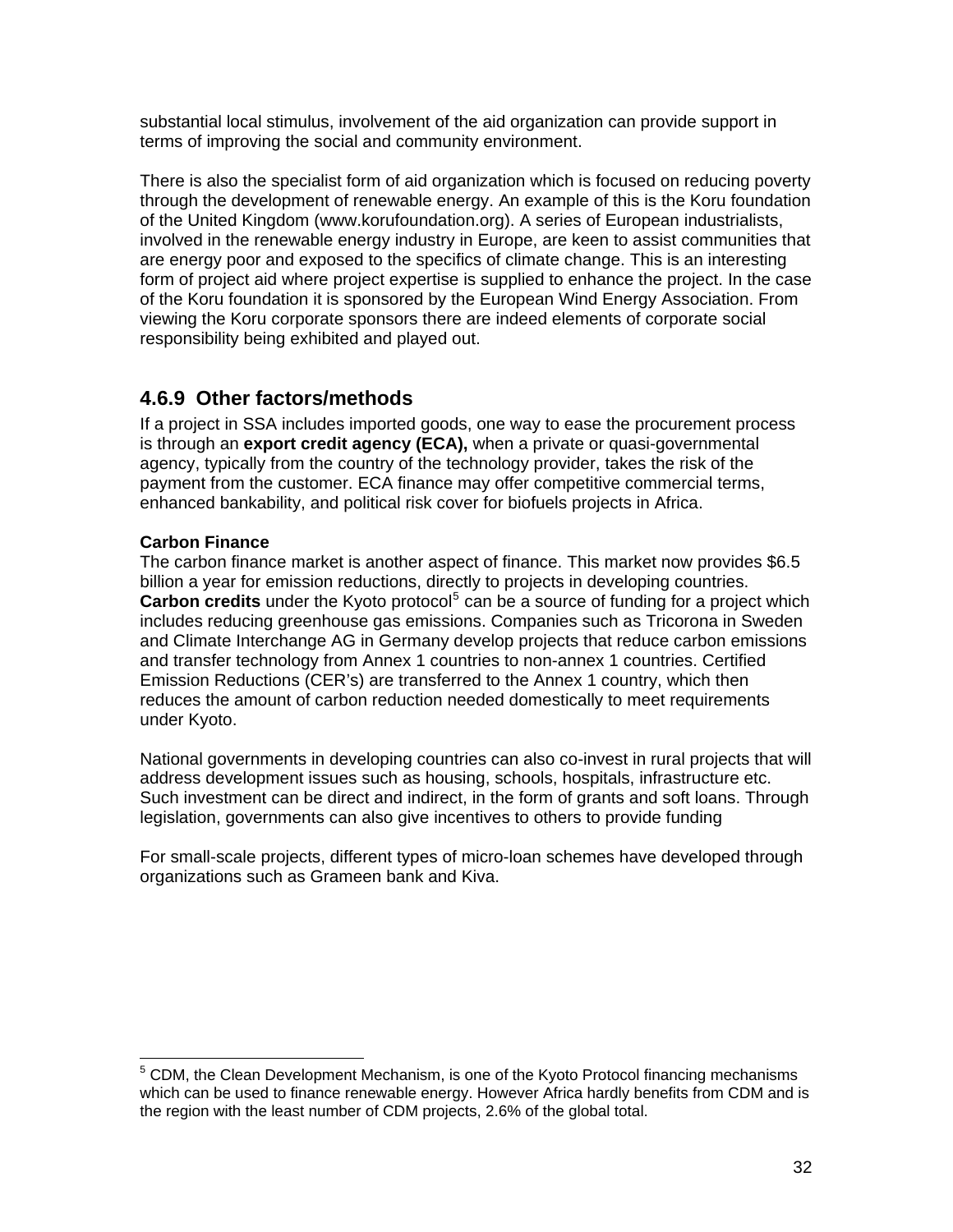## <span id="page-32-0"></span>*4.7 Case studies*

#### **4.7.1 Sugarcane ethanol in Sierra Leone**

Addax Bioenergy is a division of Addax & Oryx, a Swiss based energy group. AOG was created in 1987 and has become a leading petroleum and mining company in Africa. Addax Bioenergy was established in 2008 to develop renewable energy projects.

The petroleum company Addax Oryx decided in 2008 to perform a feasibility study on the production of ethanol based on sugar cane. Based on the study, the company established Addax Bioenergy with the intention to establish an integrated sugarcane plantation and ethanol distillery in the Makeni region in Sierra Leone producing ethanol, electricity, biogas and food and have acquired 26,000 hectares of land for sugarcane cultivation. Project cost was estimated to about USD300 million with planned production commencing in 2011. The project is co-funded by several entities in addition to Addax Bioenergy. The plant will be capable of producing up to 170'000 m3 of ethanol per annum, primarily for export to the European market. The biomass-fuelled power plant will achieve an excess capacity of up to 30 MW available to industry and consumers. Addax is working together with seven Development Financing Institutions (DFIs) to realise and develop this project: EU-EFP-EIB, the UK Emerging Africa Infrastructural Fund (EAIF-UK), *Deutsche Investitions- und Entwicklungsgesellshaft* (DEG) which translates into the German Investment Corporation, FMO-Holland, OEB-Austria, Swedfund-Sweden, as well as the AfDB-Africa. The project will adhere to the EU sustainability standards in terms of the protection of the environment, greenhouse gas emissions and social responsibilities and also the IFC Performance Standards (World Bank).

#### **4.7.2 Sugarcane ethanol in Tanzania**

Another example of sugarcane ethanol development is the now paused project developed by the Swedish company SEKAB in Tanzania. SEKAB, a company owned by a number of municipalities in Sweden, in the first years of the new century had investigated the potential of cane ethanol for export from a number of African countries, and settled for Tanzania and Mozambique. Plans for a pilot processing plant and surrounding approx 20 000 ha sugar cane plantation were drawn up north of Dar es Salaam, as a first step towards the expressed vision of 400 000 ha. Funding came initially from the owners, with plans of funding the later phases of the project through FDI. The development of the pilot plant coincided the establishment of a National Biofuels Taskforce in 2006, and subsequent capacity building of the responsible branch of government, the Ministry of Energy and Minerals, funded by the Swedish state. Permits, leases and additional FDI proved difficult, partly due to limited water availability, and the project stalled in 2008 when the owners refused to continue funding the Tanzanian branch of SEKAB operations. In 2009 the Tanzanian branch of SEKAB was sold to Per Carstedt, former CEO of SEKAB.

SEKAB had similar but less advanced plans for Mocambique, through the majority owned subsidiary, Ecoenergia de Mozambique Lda.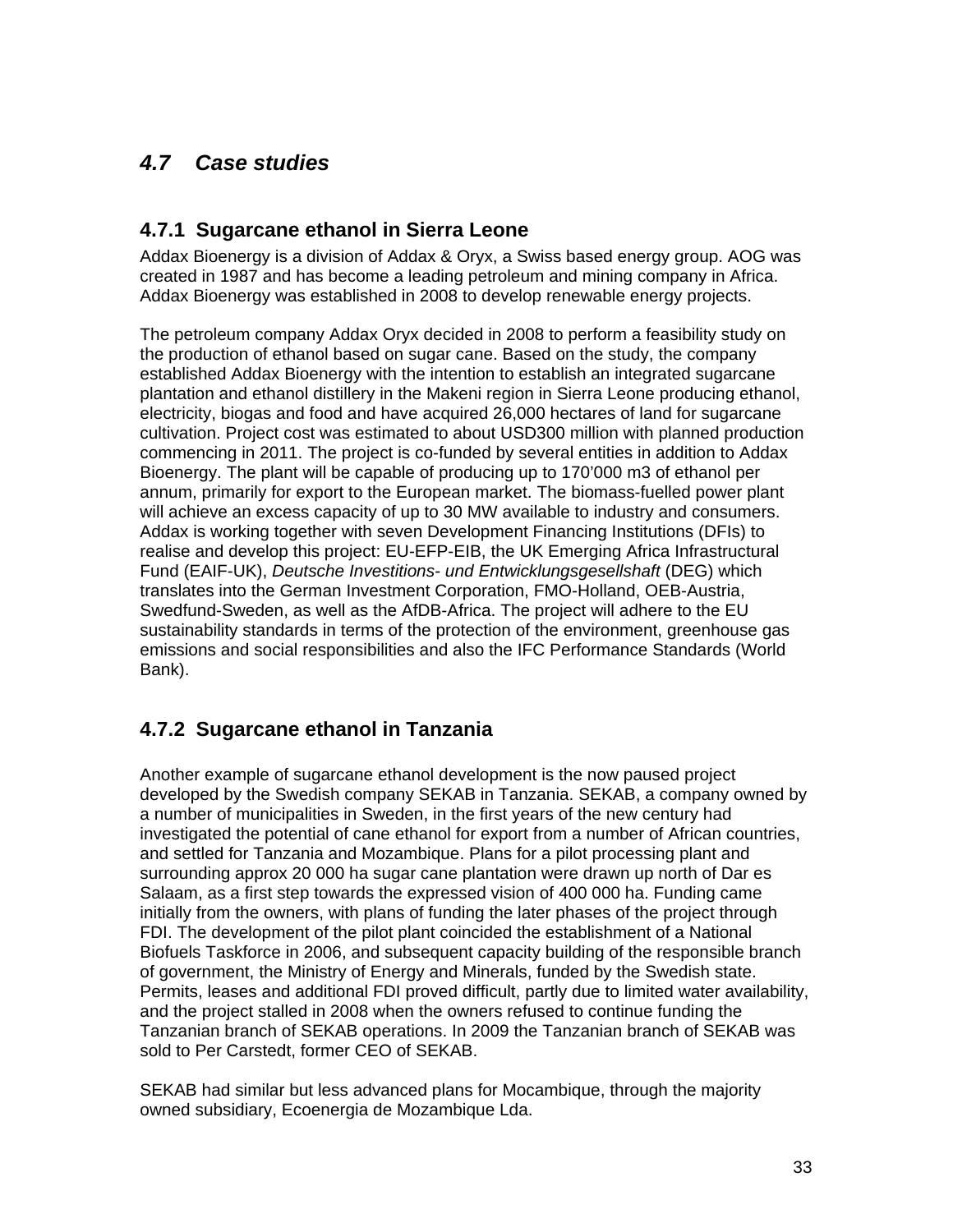<span id="page-33-0"></span>Several projects were underway in 2007 in Tanzania. Biopact<sup>[6](#page-33-1)</sup> tells of a 20 MUSD jatropha-to-biodiesel project launced in the Kisarawe coastal region. 8000 ha of degraded land was leased for 99 years. Since then, clearing of the land has commenced, followed by planting of around 600 ha<sup>[7](#page-33-2)</sup>.

#### **4.7.3 Jatropha based power generation in Mali**

The following case study is cited from PAC (2009): To develop a local electricity grid in the Garalo Commune in Mali in West Africa an overall budget of 756,000 USD was amassed jointly by AMADER, a parastatal company managing rural electrification, Mali Folkecenter, a local branch of a Danish NGO, and two other NGOs. The Mali Folkecenter (MFC) is the initiator of the project. AMADER provided a grant of almost 380,000 USD. The supply chain or production system is developed by the Garalo Jatropha Producers Co-operative and ACCESS, a local power company. The vision includes 10,000 ha of jatropha plantation, out of which 600 is already under cultivation. Agricultural methods such as intercropping are employed. A seed press and a hybrid power plant complete the system. The power plant will run on 5% locally produced oil in 2009, increasing to almost 100% by 2013. The balance is supplied by fossil diesel oil. Through the project, electricity is already available to villagers, and key conditions such as the press and local and national support are in place to reach the target of local power generation. MFC played an important role in initial fundraising.

<sup>6&</sup>lt;br>6 http://news.mongabay.com/bioenergy/2007/08/sun-biofuels-invests-20-million-in.html

<span id="page-33-2"></span><span id="page-33-1"></span>www.sunbiofuels.com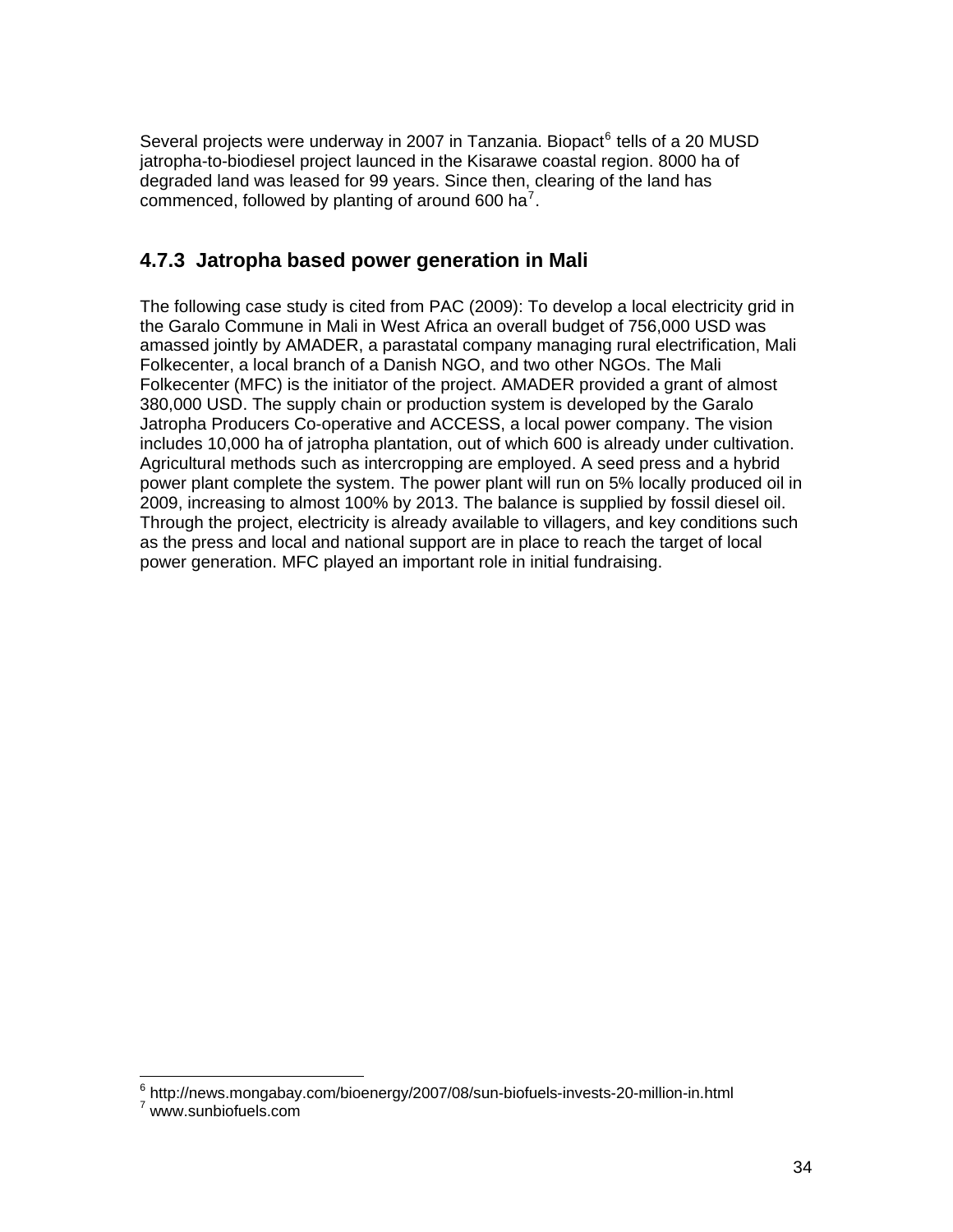## <span id="page-34-0"></span>**5 Background on Biomass, Bioenergy and Biofuels**

*What are the choices for investing in Bioenergy? Is Bioenergy really a new development?*

### *5.1 Introduction*

Biofuels have been used in the transport sector for over a hundred years, and have historically been quite important in times of conflict when oil supplies were reduced. More recently—in the past few decades—it has been recognised that they are not only valuable in terms of energy security but also that they can make a significant contribution to reducing greenhouse gases and addressing other environmental impacts of fossil fuels. Biofuels are also linked to the emerging bio-economy, since various co-products can find useful markets and further substitute for non-renewable resources, thereby making an additional contribution to the overall sustainability transition. Biomass resources can provide food, feed, fuel, fibre and many other types of products and services.

The role envisioned for liquid biofuels for transport has come under increased scrutiny in the past few years, due to the potential social and environmental impacts associated with scaling up *biofuels production* and use from its low level—*currently representing about 1% of transport fuels globally.* At such low levels, the amount of land and resources required is relatively low, but if biofuels were to be expanded to ten times that amount or more, there are legitimate concerns about the impacts on the food supply, deforestation, socio-economic changes, and other impacts that are associated with large-scale use of land resources.

## *5.2 Biomass, Bioenergy, and Biofuels*

#### **5.2.1 Biomass Resources**

Biomass is living matter derived from plants and animals. Energy sources from biomass are often divided into two main categories: wastes or residues, and energy crops. Biomass wastes or residues refer to the remaining biomass after harvesting and/or processing. The two categories differ significantly in the economics of utilisation as well as in biophysical terms.

*Biomass residues* include forest and agricultural residues (e.g. straw); urban organic wastes; and animal wastes. They normally offer the most widely available and least-cost biomass resource options. The principal challenge is to develop or adapt reliable and cost-effective handling methods and conversion technologies.

*Dedicated energy crops* refer to plantations of trees, grasses, oilseed crops and other crops that are optimised for energy production; the harvested biomass is used directly or serves as feedstock for further production of specialised fuels. The principal challenges centre on lowering biomass production costs and reducing the risks for biomass growers (stable prices) and energy producers (guaranteed biomass supply).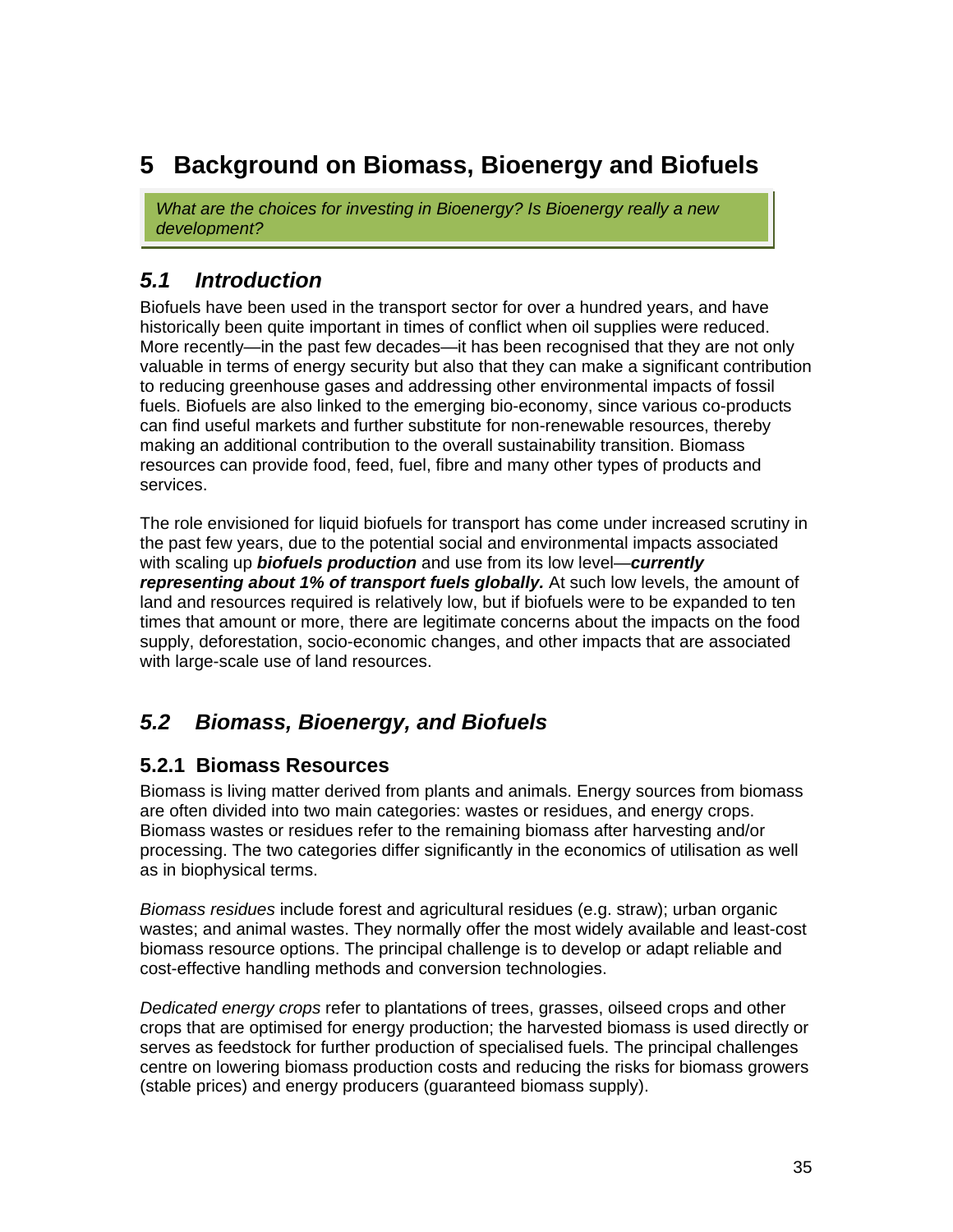<span id="page-35-0"></span>Like other renewable sources, bioenergy can make valuable contributions in climate mitigation and in the overall transition towards sustainable energy, but it also has two decisive advantages over other renewables. First, *biomass is stored energy*; like fossil fuels, it can be drawn on at any time, in sharp contrast to daily or seasonally intermittent solar, wind, wave and small hydro sources, whose contributions are all constrained by the high costs of energy storage. Second, *biomass can produce all forms or carriers of energy for modern economies*: electricity, gas, liquid fuels, and heat. Solar, wind, wave and hydro are limited to electricity and in some cases heat. Indeed, biomass energy systems can often produce energy in several different carriers from the same facility or implementation platform, thereby enhancing economic feasibility and reducing environmental impacts (Leach and Johnson, 1999).

Modern bioenergy systems have several other advantages over other energy resources, providing economic development benefits in addition to improving energy services. Bioenergy provides rural jobs and income to people who grow or harvest the bioenergy resources, as bioenergy is more labour-intensive than other energy resources. Bioenergy can increase profitability in the agriculture, food-processing and forestry sectors. Biomass residues and wastes—often with substantial disposal costs—can instead be converted to energy for sale or for internal use to reduce energy bills. Biomass plantations in some cases can help to restore degraded lands. Growing trees, shrubs or grasses can reverse damage to soils, with energy production and sales as a valuable bonus.

*Bioenergy is inherently land-intensive* (except for wastes, residues and aquatic biomass) *and the associated environmental impacts* (both positive and negative) *are more significant, relative to the energy produced, than those of other energy systems*. A comprehensive list of environmental impacts is difficult to summarise, but some key concerns relate to loss of ecosystem habitat, deforestation, loss of biodiversity, depletion of soil nutrients, and excessive use of water. In addition to provision of a renewable energy source, some positive environmental impacts include restoration of degraded land, creation of complementary land use options, and synergies in the provision of fibre and other non-energy products. The modern concept of a biorefinery is an integrated and highly efficient agro-industrial complex that uses multiple feedstocks and creates multiple products—food, feed, fuel, fibre and more—thus maximising the value of land resources and bio-based materials.

## *5.3 Land availability*

Agricultural reform, climate change and energy security have been central drivers in renewed enthusiasm for biofuels, which have also been seen as providing new opportunities for economic revitalisation in rural areas, in developing and developed countries alike. At the same time, growing demand is raising concerns about food security and environmental impacts. Balancing these concerns has become more difficult in the face of media coverage that tends to polarise the issues.

*Currently, land devoted to growing biofuels is only 25 million hectares, or about 0.5% of 1% of the 5 billion hectares of global agricultural land* (Faaij, 2008). Land conflicts have therefore not yet reached significant proportions, although of course it is important to improve scientific analysis before it reaches major proportions so that the potential impacts are better understood.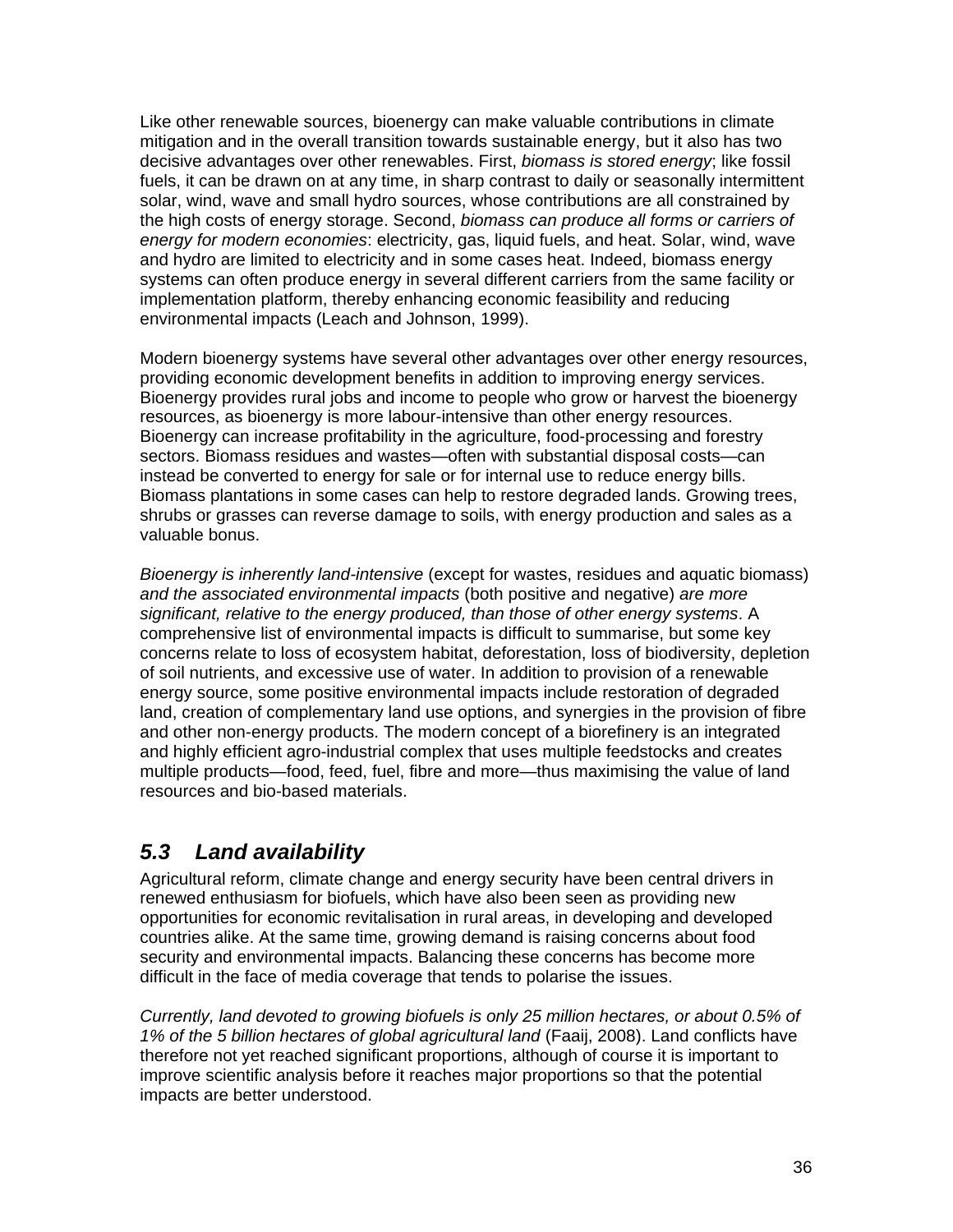Biofuels have not been a major contributor to increasing food prices or to land degradation, but that does not preclude them causing such problems in the future should biofuels production reach much higher levels and/or move into sensitive regions. Furthermore, as the world faces dwindling and/or more costly supplies of fossil fuels in combination with increasing population, there will inevitably be more land pressures, since renewable resources require more land than the non-renewable fossil fuels they replace.

The distribution of available land is rather uneven with respect to population. Figure 1 shows per capita land by type for various regions and countries. Some developing regions, such as sub-Saharan Africa and Brazil, are well above the world average; by contrast, many regions in Asia are below the world average. On average, one expects that there will be more land pressures and more constrained options for biofuels in many regions of Asia. Even in some parts of Asia, however, there are sparsely populated regions that have significant potential. Yet in terms of regions and bioenergy trade, it seems likely that *only Latin America and sub-Saharan Africa could become major exporters.* 



#### **Figure 4: Land use per capita by type for selected regions or countries**

*Source for land use data: FAOSTAT database, [www.fao.org](http://www.fao.org/)* <sup>1</sup>

<sup>1</sup>SADC includes the 14 countries of the Southern African Development Community

 $2A$ rable land and permanent crops indicate current cultivation, but do not determine how much land is potentially cultivable.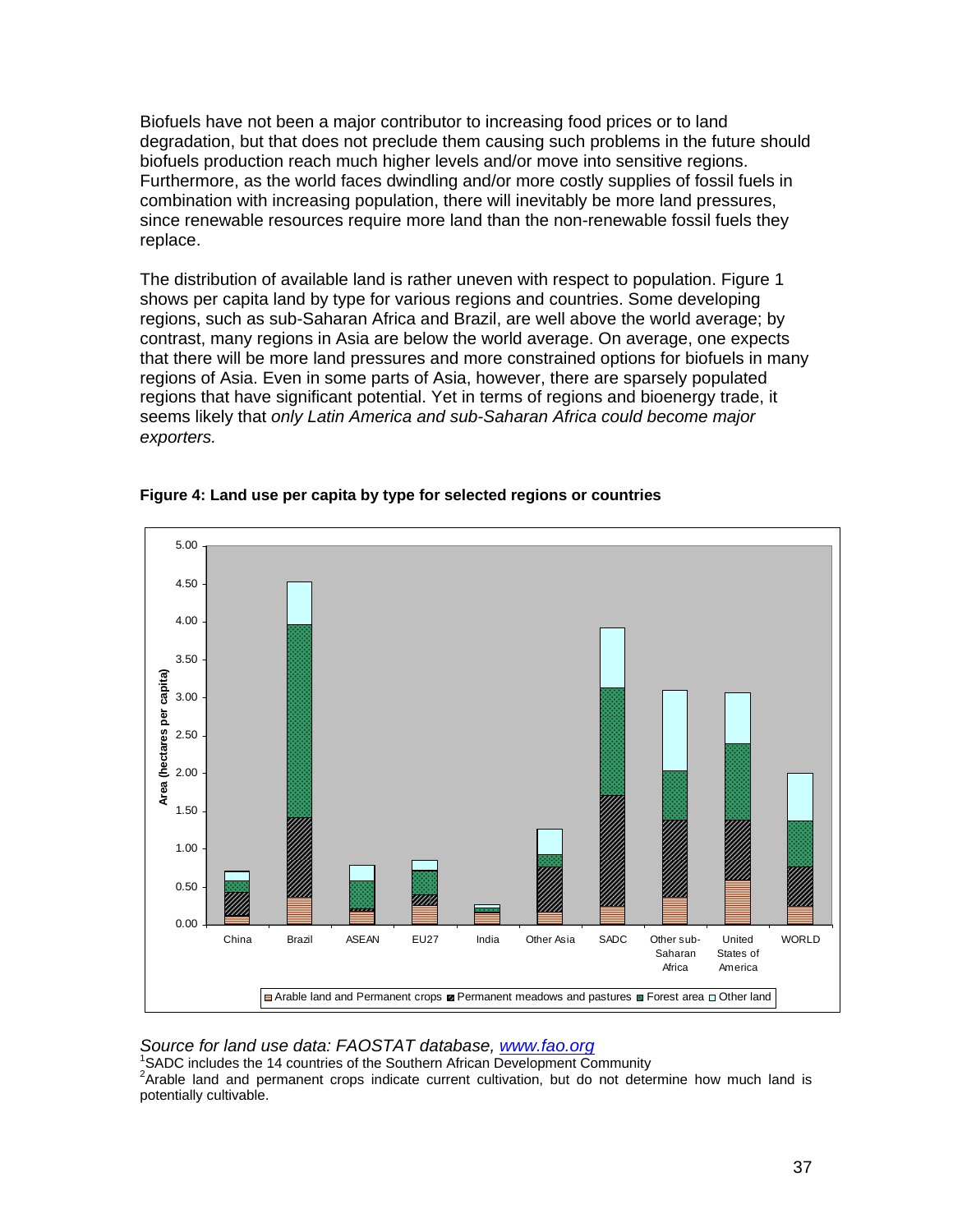### **5.3.1 The marginal lands debate**

Biofuel proponents often point to abandoned cropland and other "marginal lands" that can be made available for feedstock production, including uncultivated or low-grade lands that can potentially be used for non-grain cropping and afforestation.

Much of the public discussion is focused upon notions of land resources "available" for bio-energy crops, but this discussion does not take into account either informal/traditional land use systems or the fact that in many African countries the limiting factor is water, rather than arable land per se. (more detailed discussion on these topics is provided in Chapter 10 below)

#### **5.3.2 Food vs Fuel**

The most advertised risk with increasing biofuel production is that of reducing accessible land and water resources for food production, thereby adding to the high and increasing prices for basic foodstuffs such as rice, wheat and maize. This would severely affect the already serious situation for Africa's poor, and in addition cause public dissent for biofuel initiatives, both public and private. This, to some extent, is already taking place.

There are several possible explanations for the perceived shortage of land for food production, and biofuel is but one of these. The FAO representation in Tanzania roughly estimates the role of biofuels for the present food price increases to being 10-20% $^{8}$  $^{8}$  $^{8}$ , along with growing demand in Asian countries, increased meat production and other factors. It is likely that a balanced, policy driven production of biofuels with appropriate mitigation measures, would not interfere with food production, but could increase the incomes of many smallholders.

Care must however be taken that analysis and policy differ when addressing large, industrial projects, compared to measures aimed at smallholders entering biofuel feedstock production. In Mozambique, Chinese investors have attempted to bring Chinese workers to acquired land, which would limit the involvement of local labor (von Braun and Meinzen-Dick, 2009).Larger projects and regional development plans should probably include support to subsistence for local inhabitants, especially those displaced by corporate cultivation schemes.

# *5.4 Biofuel as a driver of agricultural development*

A number of developing countries, including many of the LDCs of sub-Saharan Africa have a major comparative advantage in biofuels and in agriculture more generally, but have been impacted negatively by competition from heavily-subsidised agricultural sectors in OECD countries.

Another issue relates to use economic incentives to promote bio-energy on degraded lands, which could put Least Developed Countries (LDCs) in Africa at a disadvantage

<span id="page-37-0"></span><sup>8</sup> Interview with FAO representative in Dar Es Salaam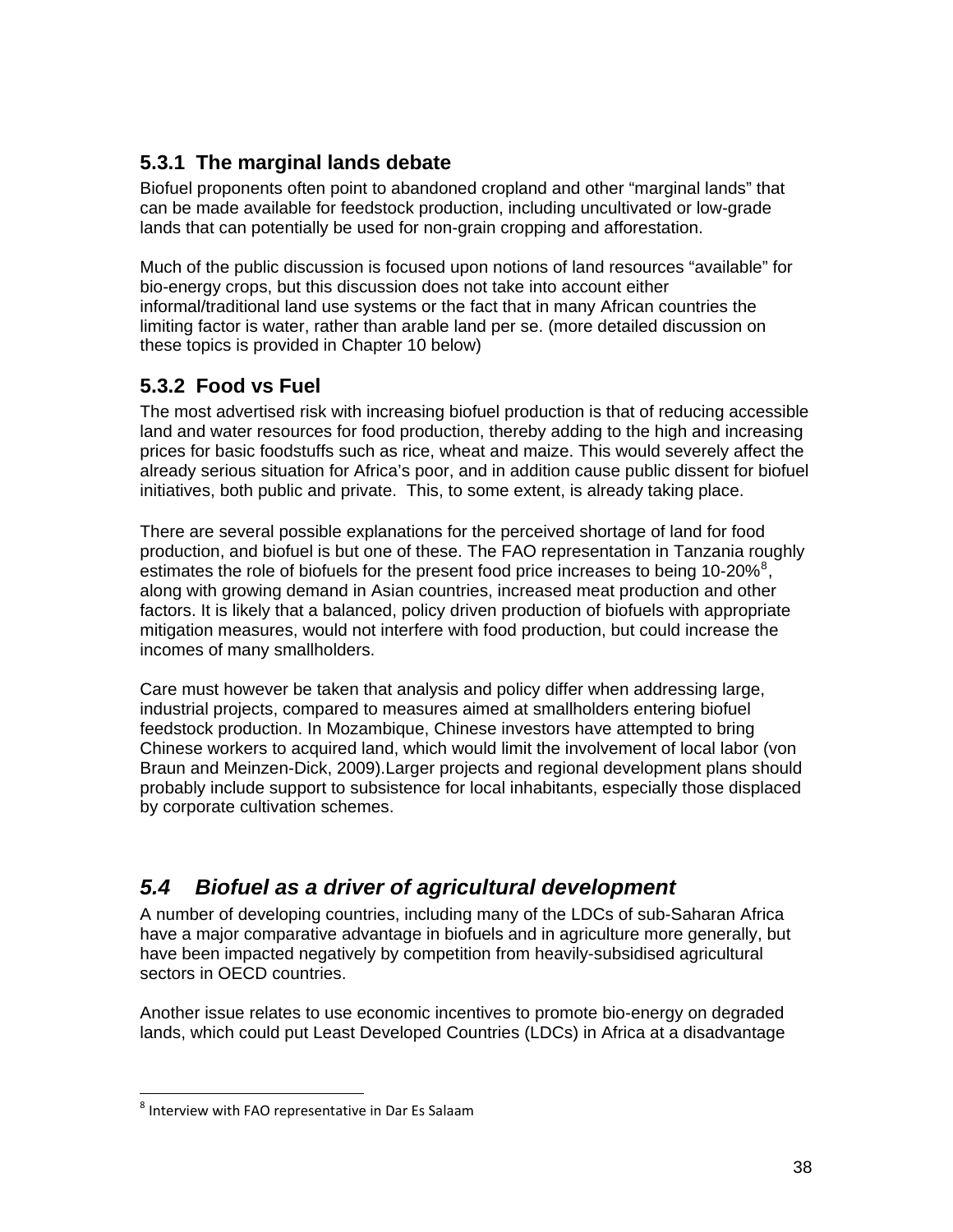since they have not yet reached an economic level where they have many degraded lands that could benefit from such incentives

Agricultural reform could offer some opportunities for them to modernise their agricultural sectors, using biofuels as a driver. Whether or not such increased market access and economic competitiveness brings poverty reduction and sustainable development will nevertheless depend on many other factors, including land tenure, property rights, resource allocation, credit access, and distribution and transport infrastructure. As with many other economic development issues, there are many different strategies for expanding biofuels production, some being much more sustainable and equitable than others.

# *5.5 Energy Crops*

Use of wastes and residues for bio-energy is important for minimising environmental impacts and land use conflicts, as residues will generally require no additional land. However, use of residues is constrained by collection costs and the fact that they are not optimised for energy purposes. Scenarios for large-scale bio-energy expansion therefore assume that dedicated energy crops of some type will be grown in agricultural areas in order to maximise returns.

In assessing availability of agricultural land for energy crops, it is generally assumed that food and feed requirements should be met first. In some cases energy crops can grow on degraded lands, thereby minimising land use conflicts. In other cases, the same crop may result in multiple products—including food, feed, fuel, fibre and other categories; such multiple-use scenarios will depend on the particular markets that develop. Provision of economic incentives for bio-energy crops should therefore be concentrated on degraded, abandoned, or marginal lands where possible, and should aim to encourage multiple products.

Woody biomass from residues and improved management in natural forests, even with fairly stringent ecological constraints, can provide a significant amount of bio-energy resources. However, use of woody biomass in some regions, is likely to be considerably constrained by factors such as the demand for industrial roundwood, use of woodfuel for cooking and the important ecological roles of natural forests (Smeets and Faiij, 2007).

# *5.6 Global Bioenergy Potential*

Global bio-energy potential has been assessed from a top-down perspective in major world regions in the long-term (2050) after accounting for food and feed production, using four scenarios under which the intensity of cultivation, level of technology, and amount of irrigation (starting from zero or rain-fed) were successively increased (Smeets et al, 2004). A summary of the estimated potentials for the four scenarios is given in [Table 4.](#page-39-0)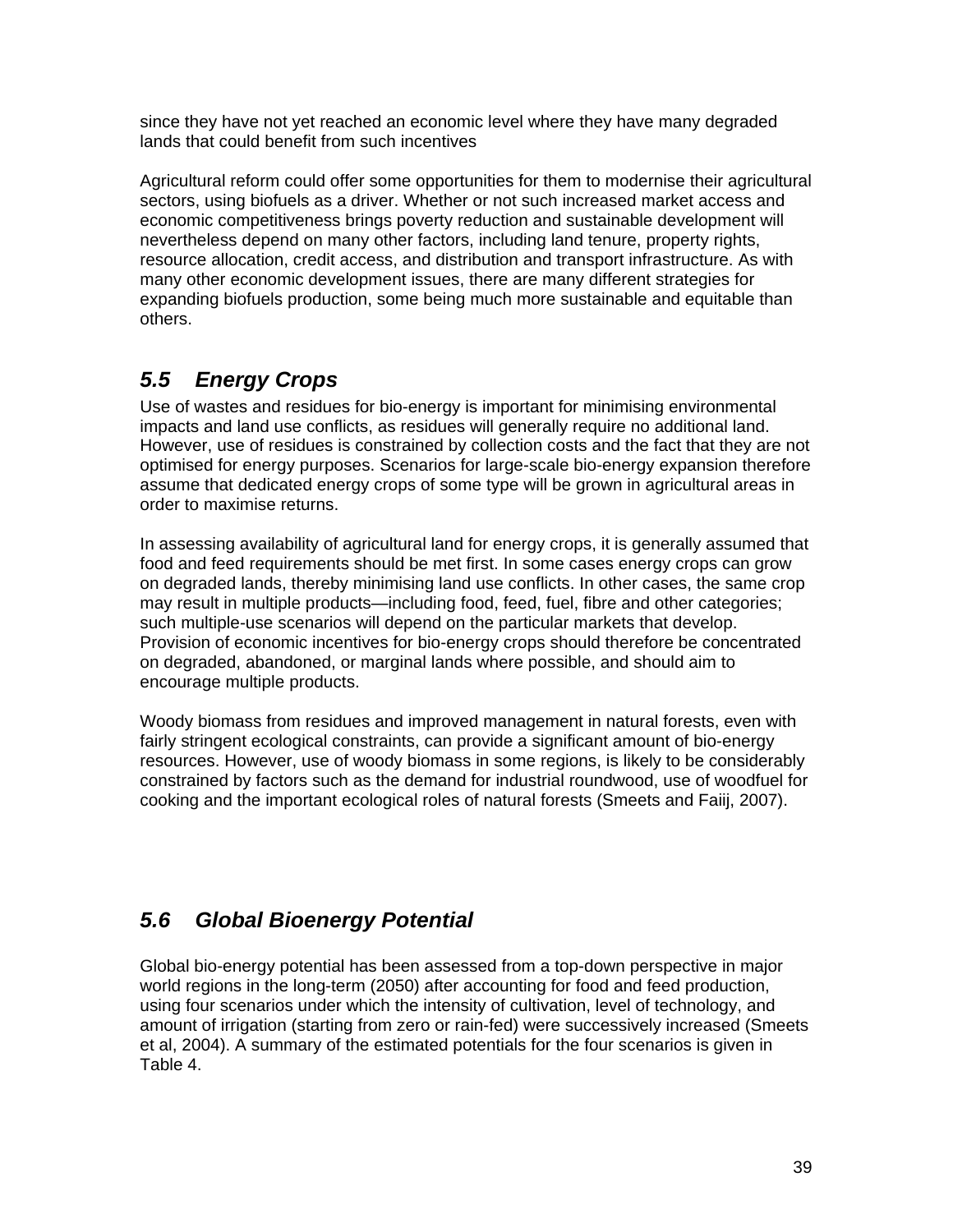<span id="page-39-0"></span>

|                                    |     | <b>Potential (Exajoules)</b> |      |      | Share of world total |     |     |     |
|------------------------------------|-----|------------------------------|------|------|----------------------|-----|-----|-----|
| <b>Region/Scenario:</b>            |     | 2                            | 3    | 4    |                      | 2   | 3   | 4   |
| North America                      | 27  | 63                           | 156  | 186  | 10%                  | 12% | 13% | 14% |
| Oceania                            | 40  | 55                           | 92   | 106  | 15%                  | 11% | 8%  | 8%  |
| East and West Europe               | 12  | 26                           | 43   | 62   | 4%                   | 5%  | 4%  | 5%  |
| C.I.S. and Baltic States           | 48  | 76                           | 188  | 203  | 18%                  | 15% | 16% | 15% |
| sub-Saharan Africa (SSA)           | 46  | 114                          | 280  | 335  | 17%                  | 22% | 24% | 25% |
| Latin America & Caribbean<br>(LAC) | 58  | 130                          | 202  | 232  | 21%                  | 25% | 17% | 17% |
| Near East & North Africa           | 2   | 2                            | 31   | 33   | 1%                   | 0%  | 3%  | 2%  |
| East and South Asia                | 37  | 46                           | 181  | 188  | 14%                  | 9%  | 15% | 14% |
| World                              | 270 | 512                          | 1173 | 1345 |                      |     |     |     |
| SSA+LAC                            | 104 | 244                          | 482  | 567  | 39%                  | 48% | 41% | 42% |

#### **Table 4. Estimated biomass potential for four scenarios and various world regions in 2050**

*Source: Smeets et al, 2004* 

Overall, the global potentials range from 30% to over 200% of projected global energy consumption in 2050. Other sources of bio-energy that are not included in these potentials include animal wastes, organic wastes, and bio-energy from natural growth forests. Inclusion of such sources would increase the potentials by an additional 10 to 50%, depending on the assumptions (Smeets et al, 2007). Nor is aquatic bio-energy production included, the potential for which could be quite large, such as in the case of algae-oils for bio-diesel (Briggs, 2004).

The bio-energy potential of Latin America and sub-Saharan Africa together accounted for 39% to 48% of global potential. The high potential results from the large areas of suitable cropland, large areas of pasture land and the low productivity of existing agricultural production systems. Since these regions together account for less than 20% of global population, they seem to be the most likely regions to become major exporters of biomass and bio-energy.

Highly productive crops such as sugar cane could contribute significantly to global bioenergy supply as well as supporting sustainable development in Africa (Johnson and Matsika, 2006).

It is important to note that these are technical potentials; the economic potential would be lower, as would the potential in the case when strict ecological criteria are applied. The application of strict ecological criteria and economic criteria for forest-based biomass resulted in reductions of availability by more than half in many world regions (Smeets and Faiij, 2007). Such restrictions would tend to have less effect on availability of agricultural lands for bio-energy, since there is more flexibility and more options available than for forests.

#### **5.6.1 Traditional and Modern Biomass used for Energy**

*Biomass accounts for about 11% of total primary energy consumed globally, more than other renewables and nuclear power together.* Fossil fuels continue to account for the overwhelming share of global primary energy consumption, together accounting for nearly 80% of the total. Other renewables, including hydro, account for less 3% of all primary energy consumption. (see Figure 1a below). Biomass is also by far the most significant among renewable energy sources, accounting for about 80% of renewables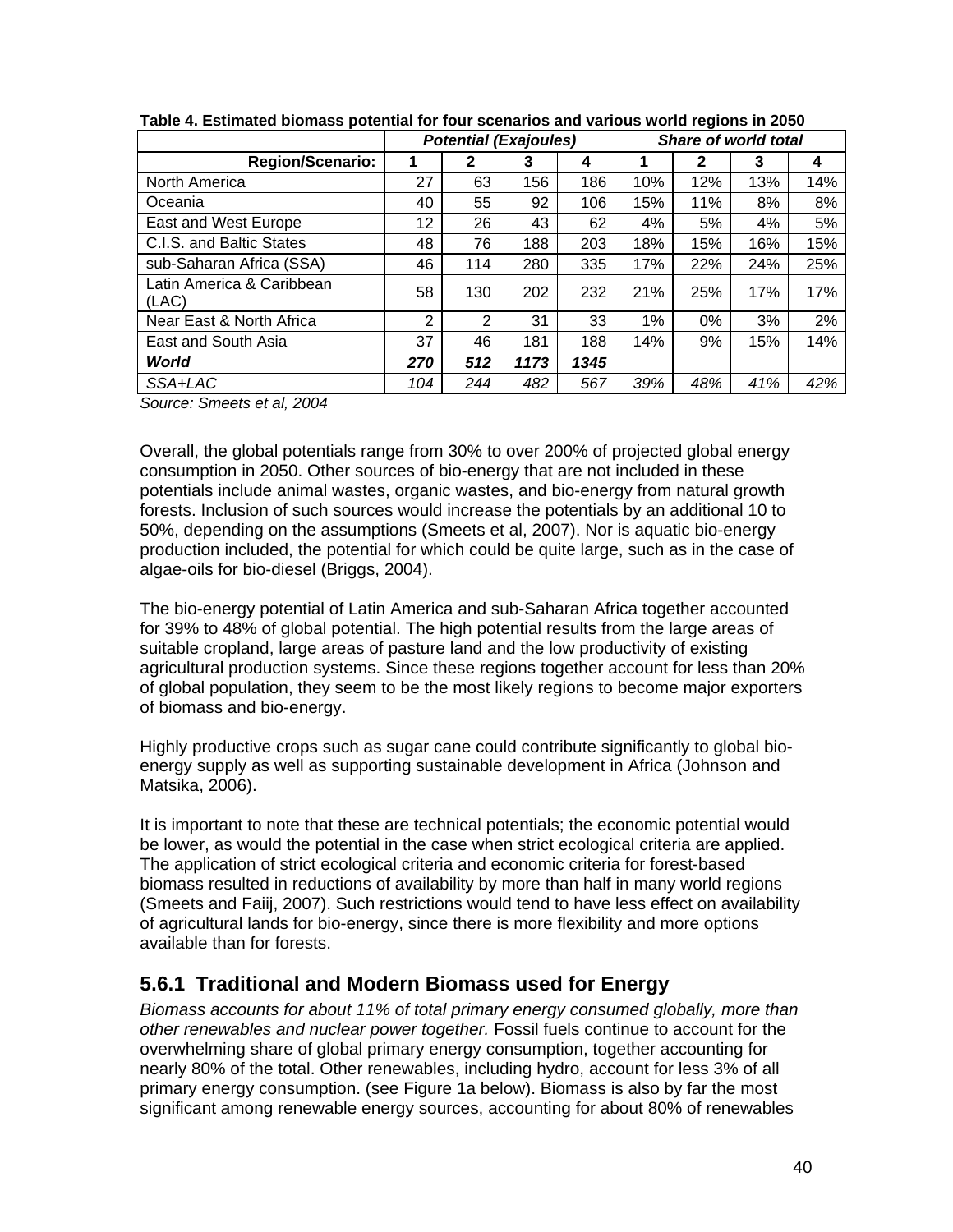used (Figure 1b). Modern bio-energy could potentially surpass large hydro in the coming years, given the significant rate of growth in liquid and solid biomass use and the increasing reluctance in many regions of the world to accept the environmental impacts of large-scale hydro.





Figure 3a: Shares in 2004 of global primary energy consumption.

#### *Source: IEA (2007)*

Figure 3b: Shares in 2004 of total renewable energy consumption.

The overwhelming majority of biomass energy—over 80%—is consumed as solid fuels in traditional uses at low efficiencies for cooking, heating, and lighting; the consumers are the more than two billion people that rely on traditional biomass fuels and/or have no access to modern energy services (UNDP, 2004). The dependence on traditional biomass in sub-Saharan Africa is far greater than any other world region, accounting for over 70% if South Africa is excluded.

The impacts of a lack of access to modern energy are felt in many ways—the sometimes deadly effects of indoor air pollution, the tremendous amount of time devoted to gathering firewood, the lack of health and education services that require reliable energy supplies, and many other problems. Greater access to electricity and modern fuels would open up new economic opportunities and provide basic amenities that are taken for granted in the OECD countries. Cleaner and safer renewable fuels, such as gel fuel made from bio-ethanol, have been proposed as a solution to health and safety issues that can—at the same time—take advantage of the region's under-utilised agricultural capacity (Utria, 2004).

The deforestation in developing countries that was observed in the 1970s was at first attributed to household consumption for woodfuel and charcoal, but subsequent research later showed that the deforestation was in fact attributable mainly to companies and industries that were clearing land for agricultural uses and timber (WEC, 1999). Furthermore, the notion that communities would quickly descend into a "Tragedy of the Commons" in their use of forest resources turned out to be a gross simplification that ignored the role of informal institutions. Local communities that had control over their own resources often showed a marked ability to implement informal customs and institutions to preserve some land and forest for future uses, (Leach and Mearns, 1988).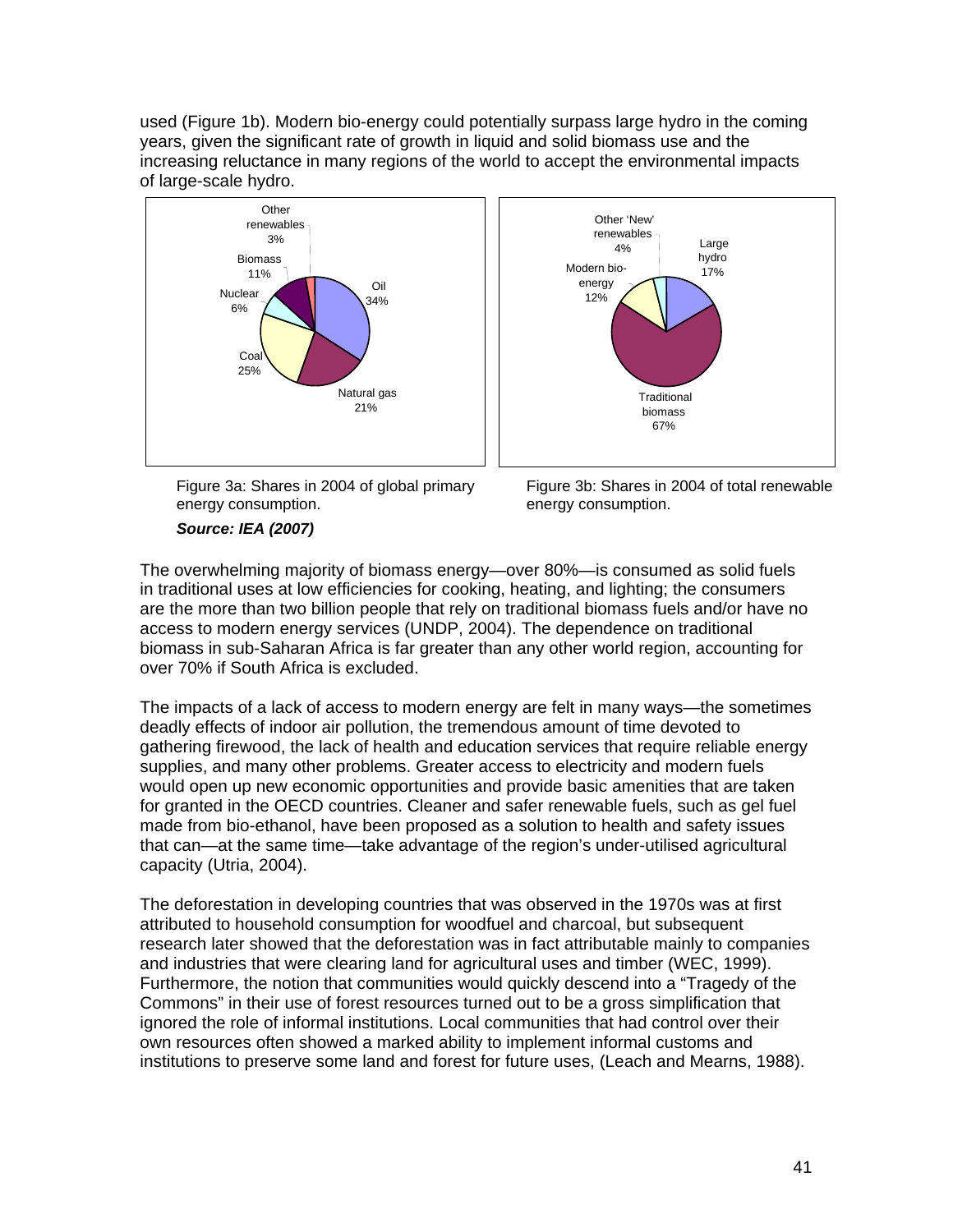Consumption of biomass for traditional uses can be sustainable under certain conditions, especially in areas with low population density (Chidumayo, 2002). It is difficult in the longer-term to sustain traditional uses of biomass due not only due to their low efficiency but because of the difficulty of controlling the level and quality of energy services provided. A transition from traditional to modern bio-energy in the developing world is thus an important element in the global transition to sustainable energy.

# *5.7 The potential for cogeneration*

Cogeneration is the concurrent production of process heat and renewable electricity in a biofuel processing plant. There is a potential for substantial surplus electricity production that can be fed to a local or national grid. While some of the biofuel feedstocks are only harvested in the dry season, special boilers with the ability to use alternative biomass could be installed so that the surplus capacity can be supplied throughout the year.

Production of biofuels thus has the potential of addressing *one of the most pressing issues for economic and social development in Africa; the access of modern energy for the rural population*. At present, less than 1% of the people in Tanzania, for example, have access to the national electric grid. There is a need for development activities in many African countries for improving the energy quality of the national grid, for developing the grid outreach as well as developing complementary local grids by developing small scale rural energy centers, where the agricultural small-holders can contribute with feedstocks for production of electricity and cooking fuel.

On a larger scale, industrial scale biofuels production may complement the present national grid or constitute the backbone of new local grids.

# **6 From biomass to product**

*What are biofuels? Where do they come from? How are they processed? What are the requirements of water and other inputs?* 

# *6.1 Historical Overview of Biofuels*

Biofuels have been around for over a hundred years, and bio-ethanol in particular saw significant use in the early part of the twentieth century. Before the era of cheap oil and during times of conflict such as World War II, biofuels have been recognised as a valuable domestic alternative to imported oil. The resurgence of interest in biofuels in recent years is in part for similar reasons of energy security, but now the added issues of rural development and climate change mitigation make the case for biofuels even more compelling. An interesting historical note is that the Model T introduced by Henry Ford during 1908-1926 could run on either petrol or ethanol; consequently the dual-fuel vehicles introduced in recent years are simply a somewhat more sophisticated reintroduction of a capability that was already available at the dawn of the auto age!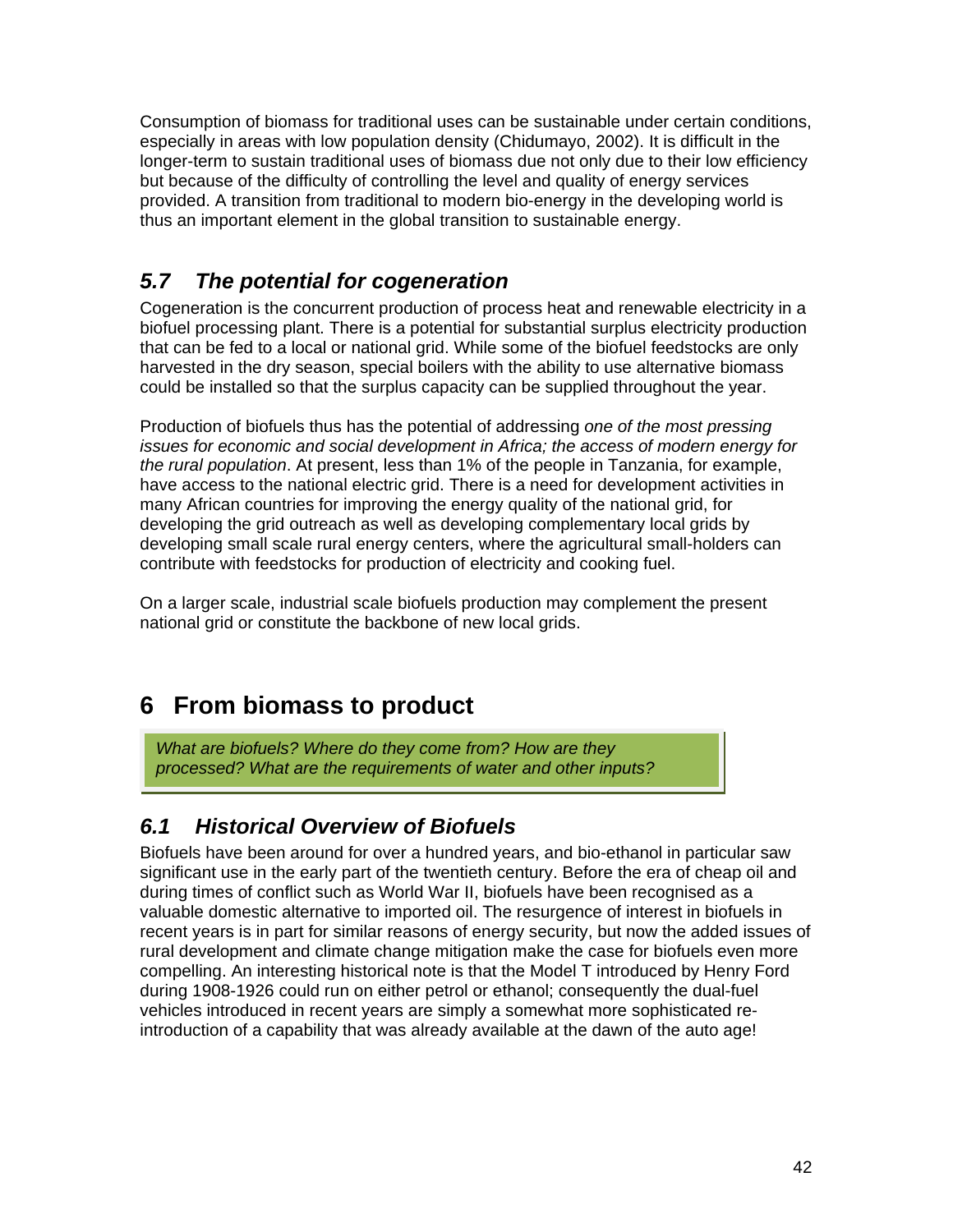#### **6.1.1 Ethanol**

Ethanol fuel played a key role in the first four decades of the 20th century. By the mid-1920s ethanol was widely blended with gasoline in many industrial countries. In the Scandinavian countries, a 10-20% blend was common, produced mostly from paper mill waste; in most of the continental Europe ethanol was obtained from surplus grapes, potatoes, wheat, etc.; in Australia, Brazil, and many other sugarcane producing countries, ethanol was produced from cane juice and molasses.

After WW II, few countries showed any interest in ethanol as there was plentiful cheap oil to be had. In the 1970s, after the oil shock, many countries began to again consider the ethanol fuel option, notably Brazil. During most of the 1990s the low price of oil again had a negative effect on ethanol fuel programmes, with many schemes being either abandoned or scaled down significantly. The past several years have witnessed a growing interest in fuel ethanol as a substitute to petrol in the transportation sector on a global scale; this is due to a combination of factors, ranging from environmental and social benefits to climate mitigation and energy security.

There are three broad market categories for ethanol—fuel, industrial, and potable—with the largest volume market today being for fuel. The industrial market is generally associated with chemical and pharmaceutical industries that require ethanol as a feedstock for fine chemicals and other products. The industrial market generally has greater purity requirements than fuel alcohol, since it is directed to specialised production processes rather than combustion as a fuel. The potable market includes distilled spirits and liquors. However, surplus wine alcohol is sometimes re-directed to other markets, such as is the case in some Caribbean countries, which re-process the wine alcohol for export to the U.S. under special trading arrangements.

Not all ethanol is bio-based. Synthetic fuels—both diesel and ethanol—can be produced from coal or natural gas through the Fischer-Tropsch process, as is done in South Africa. Synthetic ethanol is often used in the industrial market, due to specific purity requirements. Synthetic ethanol is chemically identical to bio-ethanol, and market data is not necessarily reported separately; consequently Table 3 gives total ethanol production. The process for gas-to-liquids is analogous to the production of secondgeneration biofuels in the future via gasification of biomass.

|               | Table 3: Global Ethanol Production by country/region (billion litres) |      |      |      |      |      |      |      |
|---------------|-----------------------------------------------------------------------|------|------|------|------|------|------|------|
|               | 2000                                                                  | 2001 | 2002 | 2003 | 2004 | 2005 | 2006 | 2007 |
| <b>Brazil</b> | 10.6                                                                  | 11.5 | 12.6 | 14.7 | 14.7 | 16.1 | 17.0 | 19.0 |
| <b>U.S.A.</b> | 7.6                                                                   | 8.1  | 9.6  | 12.1 | 14.3 | 16.2 | 18.4 | 24.6 |
| EU            | 2.4                                                                   | 2.6  | 2.5  | 2.5  | 2.5  | 2.7  | 3.4  | 3.6  |
| Asia          | 5.9                                                                   | 6.1  | 6.2  | 6.7  | 6.6  | 6.8  | 7.2  | 7.2  |
| other         | 5.2                                                                   | 5.5  | 5.5  | 5.5  | 5.6  | 5.8  | 5.9  | 7.0  |
| <b>Total</b>  | 31.7                                                                  | 33.7 | 36.5 | 41.5 | 43.6 | 47.6 | 51.9 | 61.5 |

*Source: F.O.Licht's, 2007; EBIO 2008; NRF 2008* 

NOTE: Figures include bio-ethanol and synthetic ethanol; about 85-90% of total world ethanol market is bioethanol; about 80% of total world ethanol market is for fuel; Some ethanol is processed into ETBE for blending, particularly in the EU.

As illustrated in Table 3, world ethanol production has increased significantly in recent years. The two largest producers—Brazil and USA—have generally been responsible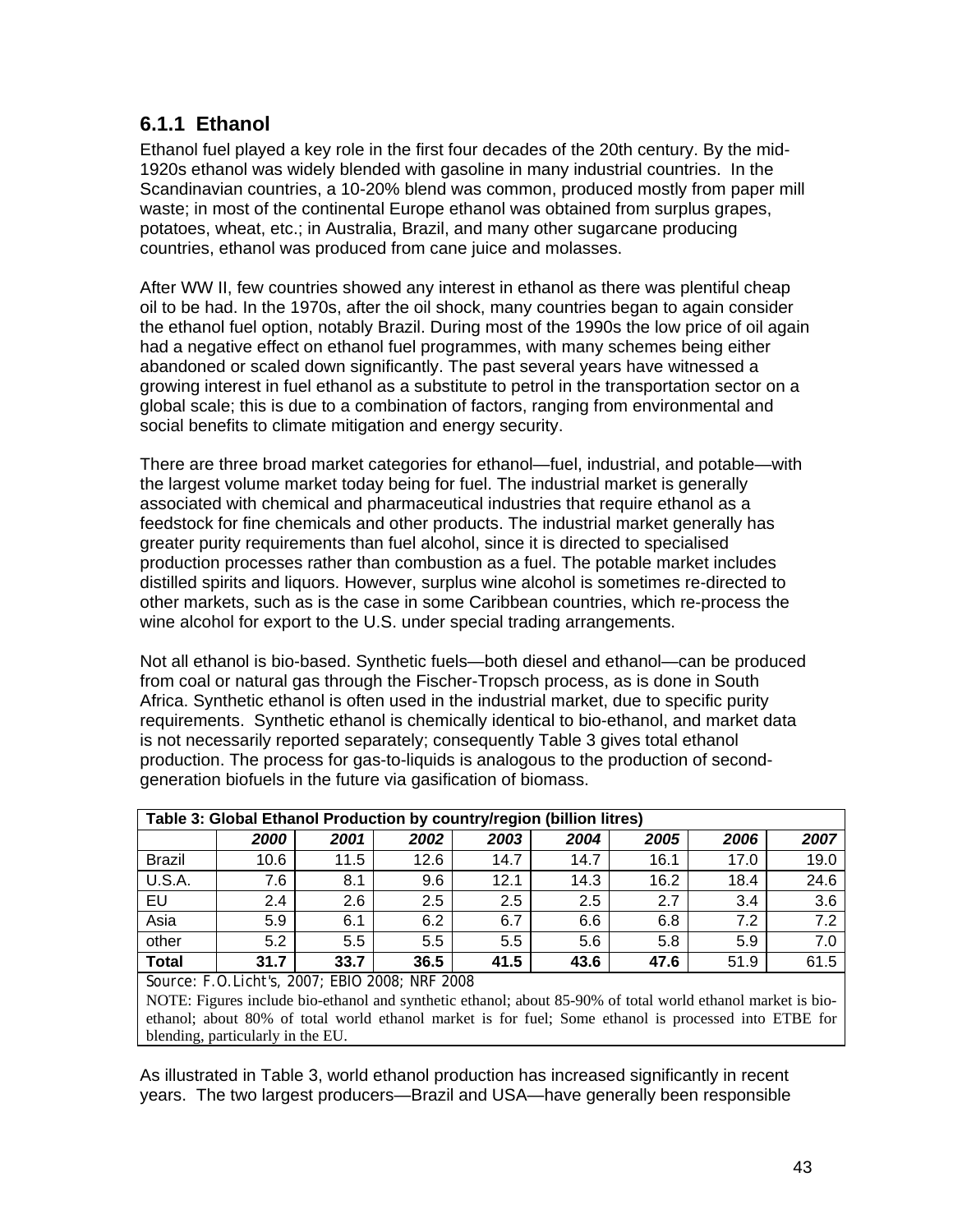for 60-70% of world ethanol production. All ethanol produced in Brazil is bio-ethanol, as is nearly all ethanol produced in the U.S. Synthetic ethanol is produced in a number of European countries as well as in Middle Eastern countries, South Africa, and some Asian countries. Ethanol can also be processed into ETBE (ethyl-tertio-butyl-ether) by reaction with isobutylene, a refinery by-product. Such re-processing is popular in the EU due to the fuel standards adopted by the automobile industry in EU markets and the preferences of oil distributors in the EU for ETBE rather than bio-ethanol as a final product for blending. In a few EU countries such as Sweden, ethanol is blended directly rather than using ETBE. Sweden is also one of the few countries to run a significant fleet of E100 vehicles; much of the bus fleet runs on ethanol, using specially-designed engines.

#### **6.1.2 Biodiesel**

The process of trans-esterification for making bio-diesel has been known for well over a hundred years, although bio-diesel as it has come to be known emerged only in the past twenty years, in terms of the use of refined vegetable oils on a large-scale. Rudolf Diesel first demonstrated his breakthrough engine design in 1893, and it was powered by peanut oil. He believed that the utilization of a biomass fuel represented the future for his engine. In 1911, he said "The diesel engine can be fed with vegetable oils and would help considerably in the development of agriculture of the countries which use it." The emergence of cheap fossil fuels, however, encouraged the diesel engine manufacturers to alter their engines to utilise the lower viscosity petroleum diesel.

Research into the use of trans-esterified sunflower oil and refining it to diesel fuel standard was initiated in South Africa in 1979. By 1983 the process to produce fuel quality engine-tested bio-diesel was completed and published internationally (SAE, 1983). An Austrian Company, Gaskoks, obtained the technology from the South African Agricultural Engineers, put up the first pilot plant for bio-diesel in November 1987 and the erection of the first industrial bio-diesel plant in April 1989, with a capacity of processing 30 000 tons of rapeseed as feedstock per annum. Throughout the 1990s, plants were opened in many European countries, especially in the Czech Republic, France, Germany, and Italy.

|               | Table 4: Global Biodiesel Production by country/region (million litres)                     |      |      |      |      |      |      |      |
|---------------|---------------------------------------------------------------------------------------------|------|------|------|------|------|------|------|
|               | 2000                                                                                        | 2001 | 2002 | 2003 | 2004 | 2005 | 2006 | 2007 |
| Germany       | 250                                                                                         | 315  | 511  | 813  | 1176 | 1897 | 2343 | 2543 |
| France        | 373                                                                                         | 364  | 416  | 406  | 395  | 559  | 654  | 767  |
| EU-total      | 813                                                                                         | 912  | 1210 | 1630 | 2265 | 3618 | 4303 | 5027 |
| <b>U.S.A.</b> | 8                                                                                           | 19   | 57   | 76   | 95   | 284  | 948  | 1706 |
| other         | 125                                                                                         | 190  | 256  | 284  | 273  | 307  | 368  | 405  |
| World         | 945                                                                                         | 1121 | 1523 | 1989 | 2633 | 4209 | 5619 | 7138 |
|               | Sources: estimated based on European Biodiesel Board, 2008; National Biodiesel Board, 2008. |      |      |      |      |      |      |      |

Globally, production of bio-diesel is concentrated in a few countries, with Germany and France accounting for nearly half of global production and consumption, as shown in Table 4. Global production has been increasing at a tremendous pace, with most of the growth in the EU as a result of fairly generous tax benefits and subsidies. From 2000 to 2007, biodiesel production increased globally more than seven-fold, from under 1 billion litres to over 7 billion litres; production in Germany alone increased more than ten-fold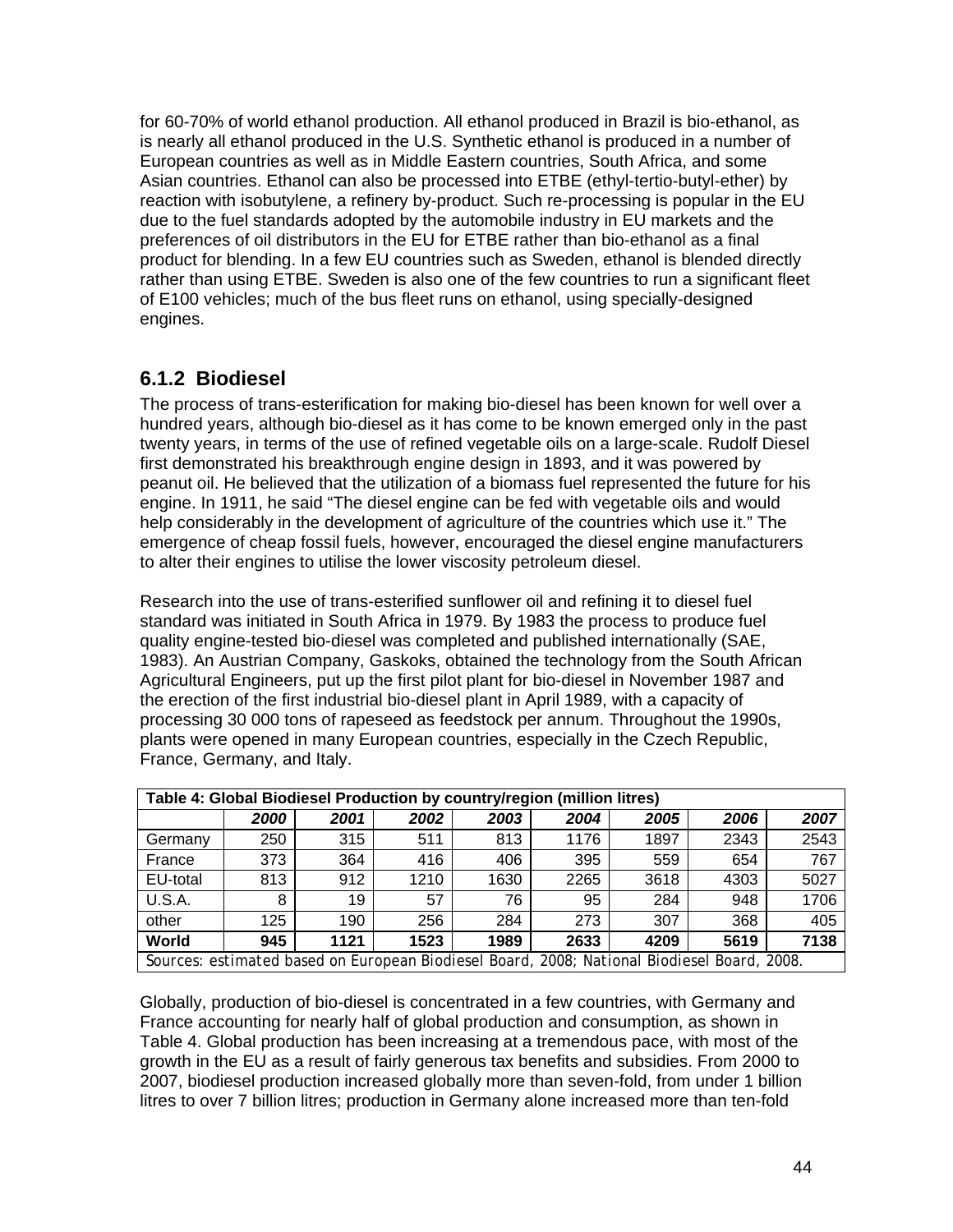over the same period. New financial incentives in the U.S.A. starting in 2005 have significantly stimulated production there.

#### **6.1.3 Other Biofuels**

There are other biofuels and other applications, such as the use of unrefined oils or straight vegetable oils, but unlike ethanol and biodiesel they are not global fuel commodities with specific properties. Biogas is also considered a biofuel, although it also has less relevance for international trade. Other fuels such as butanol have also sparked some interest.

# *6.2 Conversion and end product routes*

There are many different routes for converting biomass to bioenergy, involving various biological, chemical, and thermal processes; the major routes are depicted in Figure 4. There can be intermediate steps and the various processing routes are not always mutually exclusive. Furthermore, there are often multiple energy and non-energy products or services from a particular conversion route, some of which may or may not have reached commercial levels. Figure 4 shows only the energy-related products or fuels; simple combustion is assumed and not pictured, in order to simplify the diagram. So-called second generation biofuels include those produced through Fischer-Tropsch synthesis as well as ligno-cellulosic conversion to ethanol. First-generation biofuels include oil crops esterified into biodiesel and direct fermentation of sugar and starch crops.



**Figure 4. Steps and resources in biomass conversion to energy products and fuels. Source: EC DG-TREN, 2006**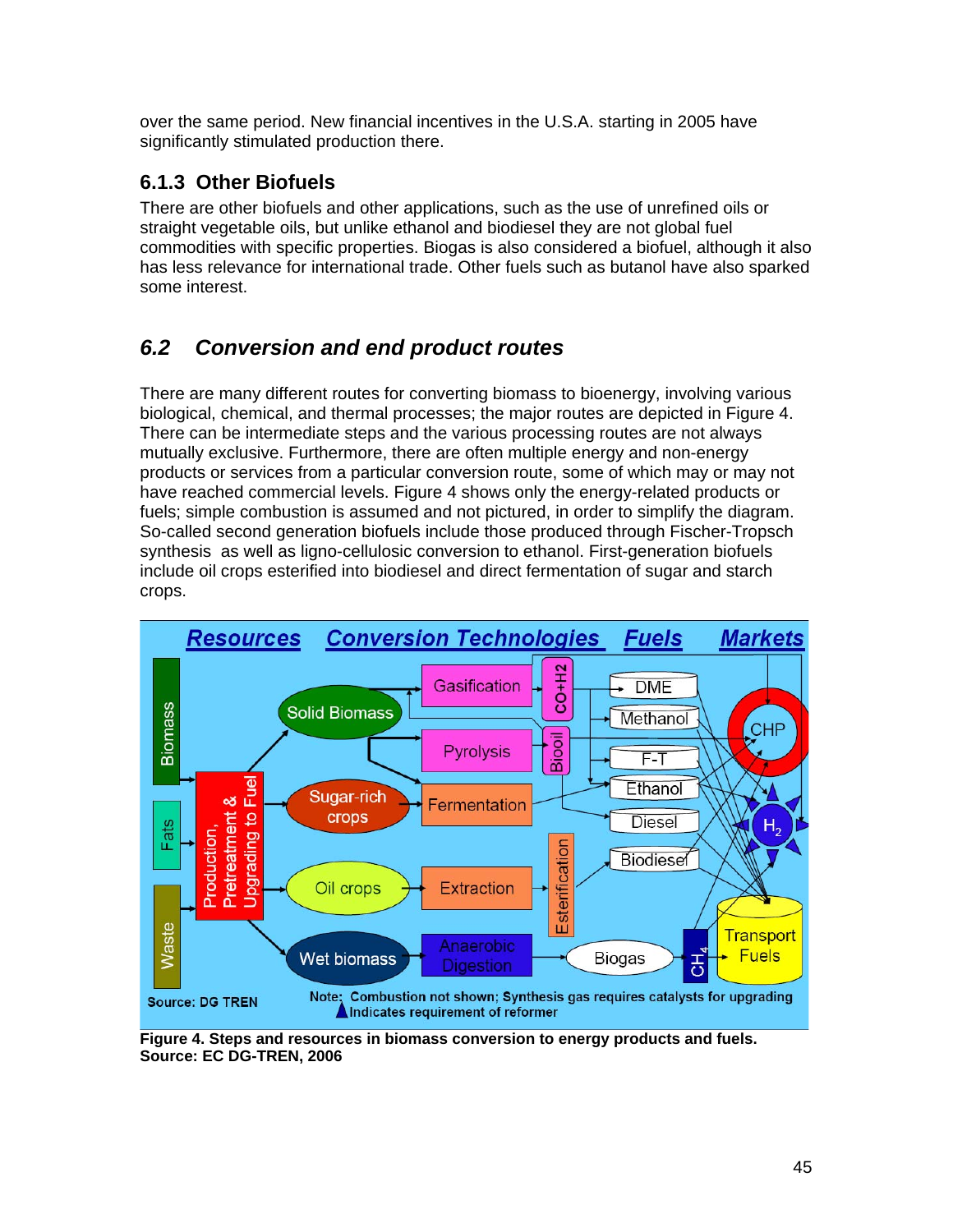Due to the variety of conversion options and final products, it is more difficult to make comparisons of efficiency in biomass utilization than it is for other energy options; bioenergy extends across all energy carriers and involves many different pathways and processes. The efficiency of biomass and bio-energy production needs to be assessed across the various parts of the chain—from the land and inputs used for cultivating biomass through intermediate processing to the useful energy that can be harnessed for particular products and applications.

As an example, bioethanol can either be produced from starch or sugar containing feedstocks, labelled "first generation biofuels", or from cellulose feedstocks, often labelled "second generation feedstocks", since the latter would increase the resource base considerably and compete less with food production. The following figures  $\binom{1}{k}$  are examples of processing options for the two types of ethanol production from biomass.



**Figure 5 Production process, ethanol from sugar cane. Copyright Renetech AB.** 

The process in Figure 5 produces around 70-80 liter of ethanol per ton of sugar cane.

To produce ethanol from cellulose feedstocks require a more complex and costly process. Acids and enzymes to facilitate the breakdown of the cellulose into fermentable sugars are expensive and the process has several steps which are at present developed in research projects around the world. Yields are today lower, but depend on system efficiency and a learning curve which is still in its infancy.

On the agricultural or resource side, efficiency depends on choosing crop species and varieties well-suited to local soils and climate. In Brazil, for example, over 500 varieties of sugar cane are used for bio-ethanol production, some of which are designed and developed for optimal growth in particular micro-climates. The productivity of biomass crops grown in tropical and sub-tropical regions, in terms of energy per unit of land, is 4- 6 time higher on average than typical crops grown in the temperate climates of Europe.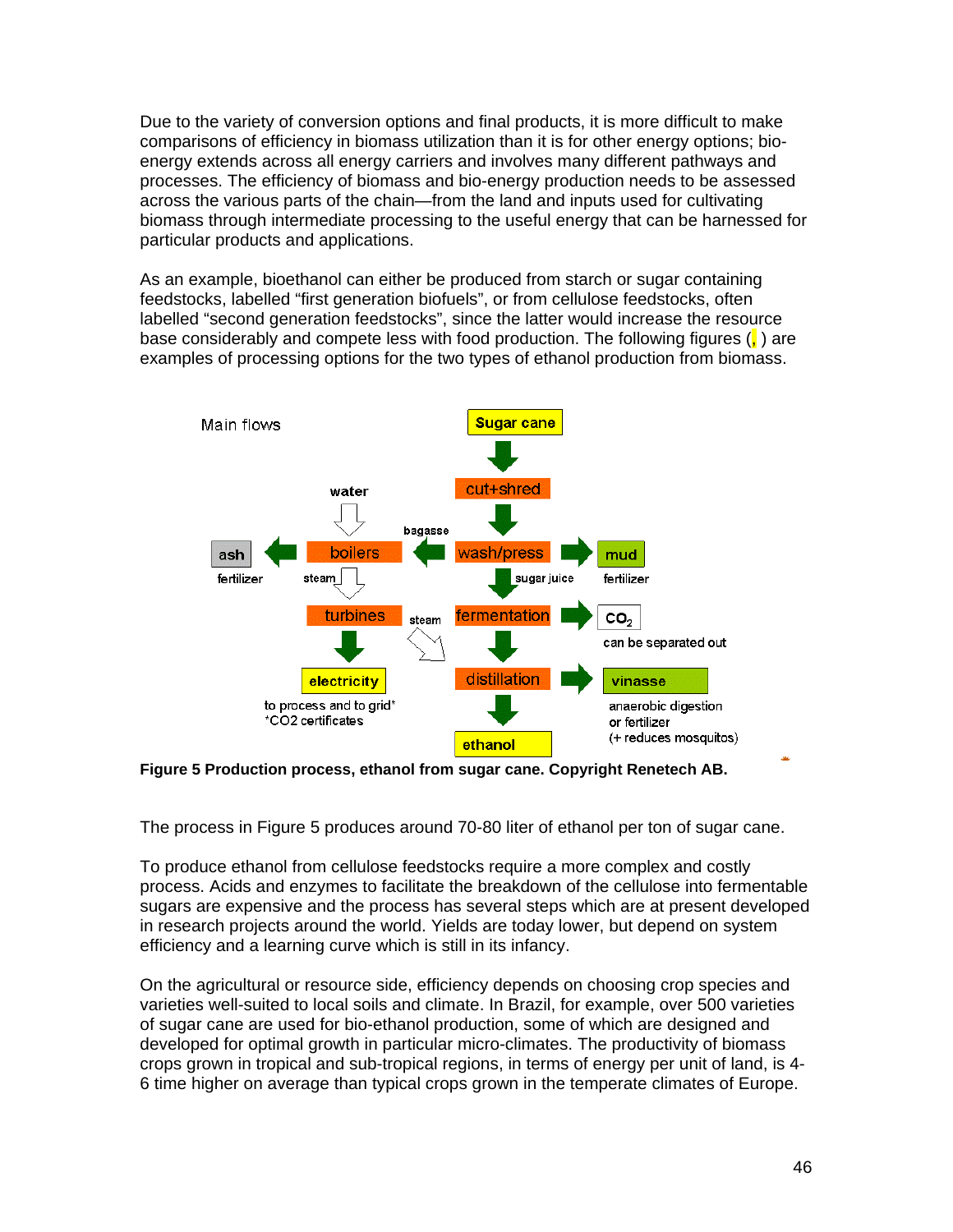But even within Europe, there is considerable variation in the productivity of different energy crops.



#### **Figure 6. Production process, ethanol from cellulose. Copyright Renetech AB**

In terms of minimising overall losses in the industrial conversion side of the production chain, the most efficient use of biomass for energy is for heat, including combined heat and power, where overall system efficiencies can be as high as 80-90%. Matching conversion systems to the scale and structure of demand for heat and power is necessary to minimise costs. Some conversion systems are technologically mature for use of biomass, such as steam turbines and steam engines. Other systems are under development since many decades, such as Stirling engines and the Organic Rankine cycle. Systems differ in scale efficiencies, service requirements, and other characteristics; choice of the optimal system is thus often site-specific (Vamvuka et al, 2007).

Liquid and gaseous biofuels are useful in extending the value of biomass to other sectors, including transport sector or in substituting for natural gas. The efficiency in conversion tends to be on the order of 55-65%. Biogas from animal wastes and other types of "wet" biomass is produced through anaerobic digestion, which is the decomposition of biomass using micro-organisms in a low-oxygen environment. Biogas can be used for many different applications: direct use for cooking or heating, electricity generation, compression for use in transport, or it can also be fed into the natural gas grid after clean-up or purification.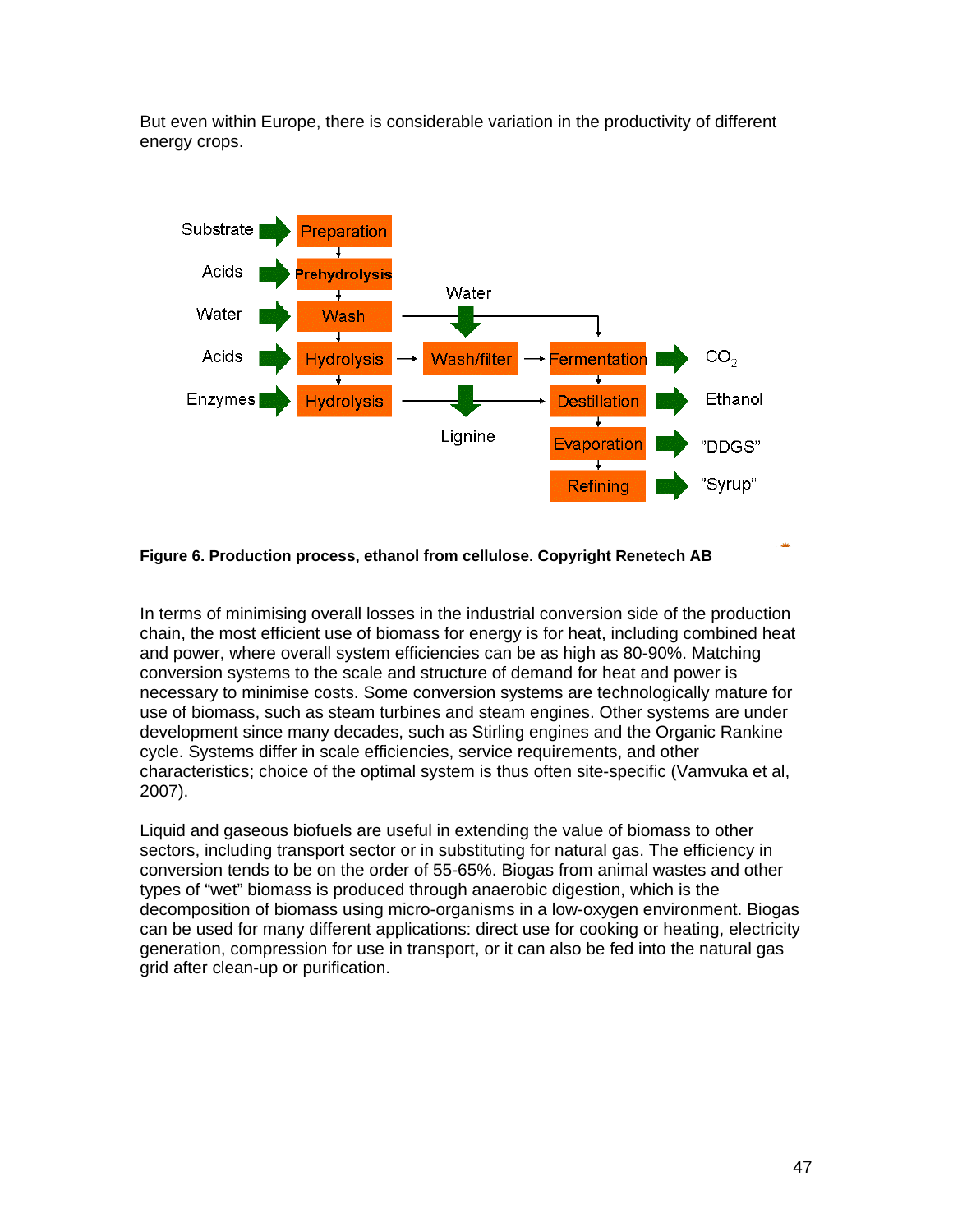

**Figure 7. Various conversion routes for biomass to bioenergy** 

### *6.3 Cultivation of Feedstocks for Fuel Processing*

Possible fuel feedstocks are presented below in Table 5. Each combination of feedstock and processing technology represents a different business case, most of which can be exploited either as corporate cultivation and processing, a combination of outgrower feedstock cultivation and corporate processing, and smallholder cultivation and cooperative processing. The latter would potentially be aimed at subsistence and would not necessarily include industrial aspirations in the earlier stages.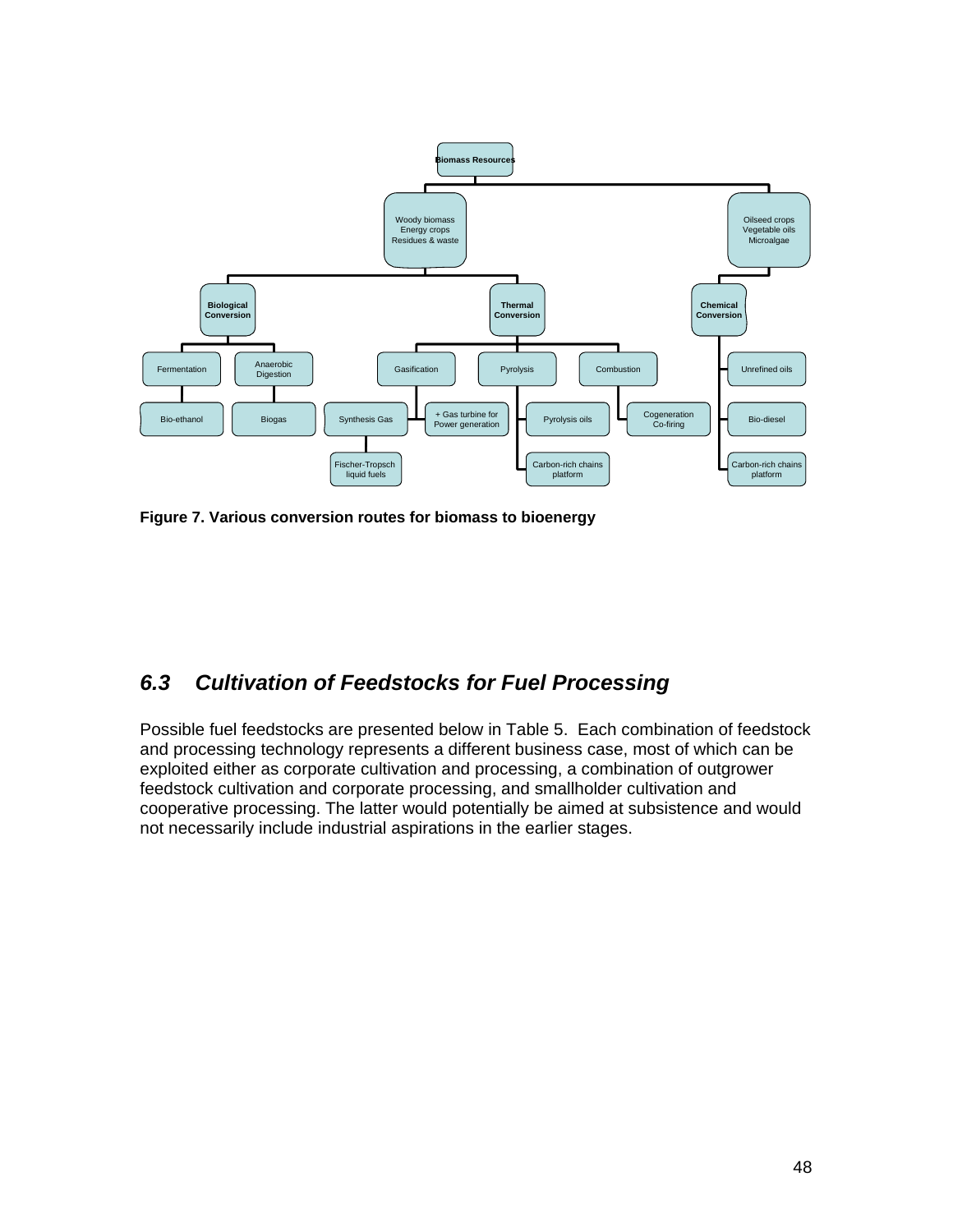| Table 5 Possible biofuel feedstocks <sup>9</sup> |  |
|--------------------------------------------------|--|
|--------------------------------------------------|--|

| Name                    | Resulting<br>primary fuel                     | <b>Byproduct</b>                                                                     | Refining<br>process                                                                         | Water<br>needs                                                      | Experience in<br>Africa                          | <b>Implications</b><br>for outgrowers                     |
|-------------------------|-----------------------------------------------|--------------------------------------------------------------------------------------|---------------------------------------------------------------------------------------------|---------------------------------------------------------------------|--------------------------------------------------|-----------------------------------------------------------|
| Jatropha                | PPO or<br>biodiesel                           | Fertilizer                                                                           | Cold pressing-<br>Esterification                                                            | Low                                                                 | Fencing crop                                     | Can be grown<br>on any scale                              |
| Sugar<br>cane           | Ethanol                                       | biomass for<br>cogeneration                                                          | Fermentation-<br>Distillation. Cane<br>cannot be stored.                                    | <b>Irrigation</b><br>often<br>needed,<br>refining<br>needs<br>water | Sugar<br>production                              | Would typically<br>require joint<br>irrigation<br>schemes |
| <b>Sweet</b><br>sorghum | Ethanol                                       | Fertilizer,<br>animal feed,<br>biomass for<br>combustion                             | Saccarification-<br>(only if kernels<br>are used)<br>Fermentation-<br><b>Distillation</b>   |                                                                     | Limited                                          | Some irrigation<br>needed                                 |
| Maize                   | Ethanol                                       | Animal feed                                                                          | Saccarification-<br>Fermentation-<br><b>Distillation</b>                                    | refining<br>needs<br>water                                          | Widely grown,<br>no fuel exp                     | good                                                      |
| Wheat                   | Ethanol                                       | Animal feed                                                                          | Saccarification-<br>Fermentation-<br><b>Distillation</b>                                    | refining<br>needs<br>water                                          | Grown in<br>some areas,<br>mostly large<br>scale | good                                                      |
| Waste                   | Methane<br>(biogas)                           | Fertilizer                                                                           | Gasification,<br>Anaerobic<br>digestion                                                     | Most can<br>be<br>recycled                                          | Very little                                      | - - -                                                     |
| <b>Sisal</b>            | Sisal fibers for<br>carpets, rope<br>and pulp | Methane<br>(biogas) from<br>leaves residue,<br>ethanol<br>(potentially)<br>from bole | Anaerobic<br>digestion<br>(leaves),<br>Fermentation-<br><b>Distillation</b><br>(bole/trunk) | None                                                                | Traditional<br>industrial crop                   | Established<br>outgrowers                                 |

# *6.4 Energy Yields and GHG emissions*

#### **6.4.1 Biofuel Yields**

The various biofuel feedstocks differ considerably in their energy yields, based on their photosynthetic productivity, adaptability to climatic conditions, and the amount of useful inputs provided. Biodiesel crops are characterised by the amount of oilseed that can be extracted per hectare, while bioethanol crops are described according to total biomass yield. Among the first generation biofuel crops, sugarcane and palm oil are the most productive. However, sweet sorghum and jatropha useful ecological properties since they require less water than sugarcane and palm oil, respectively, and can therefore grow in drier climates. Sweet sorghum grows rather quickly (3-4 months) and therefore

<span id="page-48-0"></span><sup>&</sup>lt;sup>9</sup> The Biofuels Task Force in Tanzania (draft Biofuels Guidelines) mention the following oil crops and forest resources (national production, if such exists, in parenthesis, thousand tonnes): Coconut (370), cottonseeds (210), groundnuts, palm oil (60), sunflower seeds, copra, kapok, jatropha (18- 58), eucalyptus, macadamia nuts, pappea, castor bean, S. caffra, pigeon wood, margosa seeds, desert date, African fan palm and peasic/peach oil.. A project involving the Croton tree (croton megalocapas) is also underway in Tanzania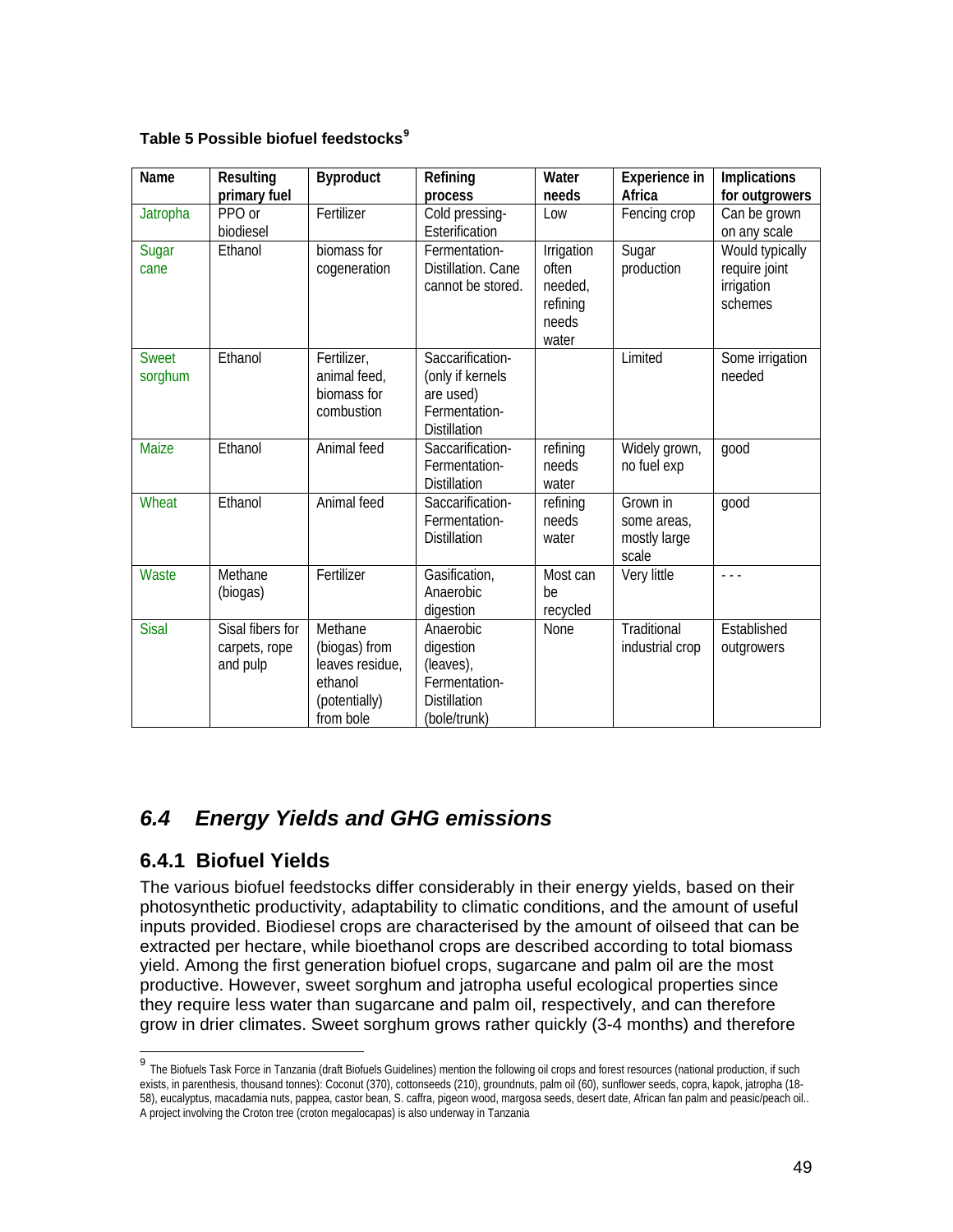the figure in Table 6 below is based on two yields per year. Maize and soybean are rather poorly performing as biofuel crops and therefore it seems ironic that the U.S. relies on maize and Brazil on soybean (for biodiesel). Among the main reasons is the long experience that farmers have with these crops and their well-established market distribution and supply networks.

| Crop              | Seed yield | Crop yield | <b>Biofuel yield</b> | Energy yield |
|-------------------|------------|------------|----------------------|--------------|
|                   | (t/ha)     | (t/ha)     | (litre/ha)           | (GJ/ha)      |
| Sugarcane (juice) |            | 100        | 7500                 | 157.5        |
| Palm oil          | 9800       | 70         | 3000                 | 105          |
| Sweet sorghum     |            | 60         | 4200                 | 88.2         |
| Maize             |            |            | 2500                 | 52.5         |
| Jatropha          | 740        |            | 700                  | 24.5         |
| Soybean           | 480        |            | 500                  | 17.5         |

**Table 6. Characteristics of various first generation biofuel crops** 

Since biomass sequesters carbon, GHG emissions of bio-energy systems are neutral. However, since there are fossil energy and other input requirements for biomass feedstocks, there are some energy losses and hence some net GHG emissions result. In some cases, there can also be N2O and methane emissions associated with biomass for energy systems, both of which are also GHGs.

The GHG savings for liquid biofuels tend to be less than that of solid biofuels mainly because of the fossil fuel being replaced, i.e. since coal is the most carbon-laden fossil fuel, any substitution for it has proportionally higher carbon savings. For most liquid biofuels, GHG reduction is directly related to the yield and energy balance of the feedstocks. A rough indication of GHG reductions and yields for various liquid biofuels is given in Table 7.

| fuel                              | <b>Process</b>                                                                                                                                                 | feedstock  | location      | <b>GHG</b><br>reduction<br>(relative to<br>petrol or diesel) | Yield<br>(litres per<br>hectare) |
|-----------------------------------|----------------------------------------------------------------------------------------------------------------------------------------------------------------|------------|---------------|--------------------------------------------------------------|----------------------------------|
| ethanol                           | fermentation                                                                                                                                                   | corn       | U.S.          | 15-35%                                                       | 3000-4000                        |
| ethanol                           | fermentation                                                                                                                                                   | sugar beet | Europe        | 45-65%                                                       | 4000-5000                        |
| ethanol                           | fermentation                                                                                                                                                   | sugar cane | <b>Brazil</b> | 80-90%                                                       | 6000-7000                        |
| ethanol                           | enzymatic hydrolysis &<br>fermentation                                                                                                                         | cellulosic | U.S.          | 70-90%                                                       | 4500-5500                        |
| biodiesel                         | extraction & esterification                                                                                                                                    | soya       | <b>Brazil</b> | 30-50%                                                       | 500-600                          |
| biodiesel                         | extraction & esterification                                                                                                                                    | rape       | Germany       | 40-60%                                                       | 1000-1400                        |
| biodiesel                         | extraction & esterification                                                                                                                                    | Oil palm   | Indonesia     | 75-85%                                                       | 4000-6000                        |
| biodiesel<br>$\sim$ $\sim$ $\sim$ | Fischer-Tropsch method<br>(biomass as raw material)<br>$1 - 1$ $1 - 1$ $2 - 1$ $1 - 1$ $2 - 2$ $3 - 1$ $4 - 1$ $5 - 1$ $5 - 1$ $1$ $2 - 1$ $1$ $2 - 1$ $3 - 2$ | various    | various       | 50-100%                                                      | varies                           |

**Table 7. Estimated ranges of GHG reductions and yields for various biofuels** 

*Source: adapted from IEA (2004) and Sakar and Kartha (2007)* 

There are other potential GHG impacts associated with growing biomass, which depend on the previous use of lands. Land that stores a significant amount of carbon and is cleared to grow biomass incurs a "carbon debt" that has to be "paid off" before the system becomes a net carbon sink again (Fargione et al, 2008). On the other hand, degraded lands that are used for biofuels will tend to incur a low carbon debt or none at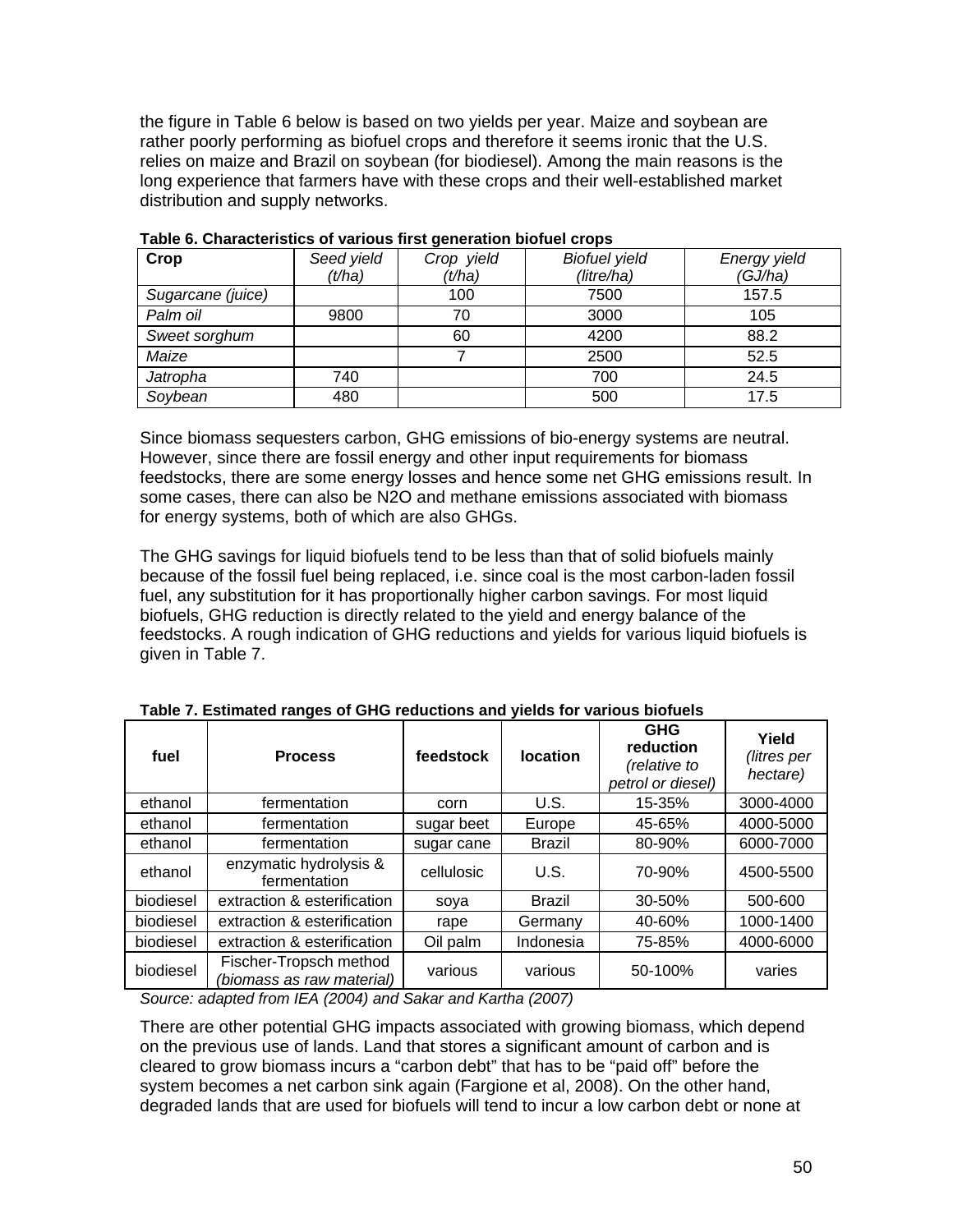all, depending on the properties of soil, the root systems of the new crops, the impact on nutrients, and other factors.

The wide range in GHG reductions and yields for biomass and biofuels, even when substituting for the same fossil fuel, are due in part to the fact that biomass that is produced in tropical and sub-tropical climates has an average productivity that is on average 5 times higher than that of biomass grown in the temperate regions of Europe and North America (Bassam 1998). Since developing countries are located predominantly in the warmer climates and lower latitudes, they have a tremendous comparative advantage. However, the large amount of financial capital available in Europe and North America facilitates the technology and strong infrastructure that can compensate somewhat for the natural disadvantage.

#### **6.4.2 Co-product Allocation**

Co-products impact the economics of biofuels and the accounting methodology for coproducts affects how GHG emissions are apportioned and therefore how they count in carbon finance or other initiatives to reduce GHG emissions. Often co-products are allocated according to energy content, and crop residues are excluded from the accounted co-products.

ISO 14041 recommends the more sophisticated approach of avoiding allocation either by dividing the process into multiple sub-processes, or by expanding the system boundary to include the functions of all co-products (ISO, 1998). Division into subprocesses is usually impossible for biofuel refining, but expansion of the system boundary is possible and has been demonstrated in the literature (Kim and Dale, 2002; Rosentrater, 2005; Cederberg and Stadig, 2003).

In the system expansion approach the GHG emissions associated with the unit system, as well as the GHG emissions associated with other unit systems affected by the various co-products, are accounted together. A set of simultaneous equations is solved to show the degree to which each product contributes to the GHG total. The method accounts for the degree to which various products substitute for each other in markets. Though this method of accounting is relatively new and requires sophisticated analysis, it is recommended by the ISO and deserves encouragement.

When system expansion is not possible, the ISO standard recommends that inputs and outputs to the system be partitioned in a way that "reflects the underlying physical relationships between them." One way to do this is to measure the energy consumption associated with a unit-process-based substitute for each co-product, and use these energies as the allocation factors (Shapouri et al, 2002). Only as a last resort does the ISO standard recommend to use an allocation method based on economic or physical values, such as energy content.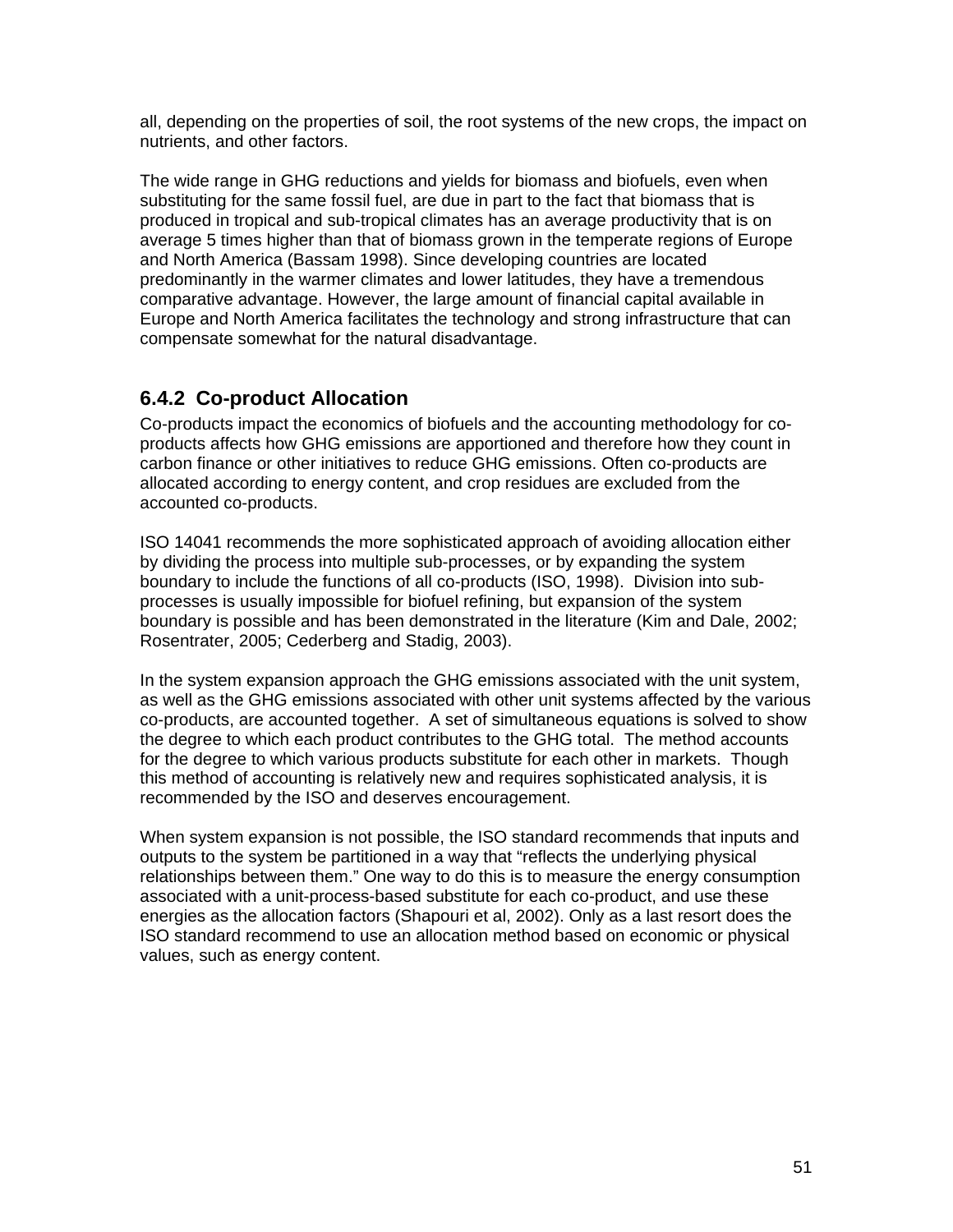# **7 Biofuels policy overview**

*Stimulating agricultural productivity and rural economic growth?* 

### *7.1 Brazil*

The rapid development of ethanol production capability in Brazil took place only after the creation of the Brazilian Alcohol Program, known as PROALCOOL, in 1975, with the purpose of producing anhydrous ethanol for blending with gasoline. After the second oil shock in 1979, the government decided to expand production to include hydrated ethanol to be used as neat fuel in modified engines. Sugarcane and ethanol production has increased several-fold during the past three decades, and today Brazil is the most cost-effective producer of ethanol and the second largest in volume after the U.S.

With dozens of new industrial units in different stages of construction, ethanol production capacity is set to expand considerably in the coming years. Brazil has the capacity land, technical know-how and even finance—to expand its ethanol production capacity 8-10-fold in the next 20-30 years. The global implications of such an expansion have been evaluated at the University of Campinas, one of Brazil's premier research Universities (Cortez, 2006).

With the lowest cost production in the word, Brazil has become the largest exporter of ethanol. The main priority in Brazil has thus far nevertheless been to supply the domestic market. Alcohol is used as an octane booster blended with gasoline, alone as "neat" fuel, and in flex-fuel vehicles, and also as a chemical feedstock and other industrial applications. The flex-fuel vehicles, introduced in 2003-2004 run on any combination of gasoline and alcohol.

A Brazilian programme for biodiesel has also been initiated, with similar objectives to those of the bio-ethanol programme. However, the approach will be different, in that small farmers are expected to provide feedstock for the industrial producers of biodiesel. A regulatory instrument will be used to enforce the social and environmental profile, known as "The Social Fuel seal," which will be awarded by the Ministry of Agrarian Development, as a condition for industrial producers of biodiesel to obtain tax benefits and credits. In order to receive the seal, an industrial producer must purchase feedstock from family farmers, enter into a legally binding agreement with them to establish specific income levels, and guarantee technical assistance and training (PNPB, 2005).

# *7.2 U.S.A.*

Ethanol is produced mainly from corn in the U.S., and domestic producers receive a subsidy of \$0.52/gallon (\$0.14/litre). Partly as a result of these support schemes and the recent rise in oil prices, U.S. production exceeded Brazilian production for the first time in 2005. Ethanol is sold in most States as an octane enhancer or oxygenate blended with gasoline, and in the Midwest there are also E85 or ethanol-only vehicles, including buses.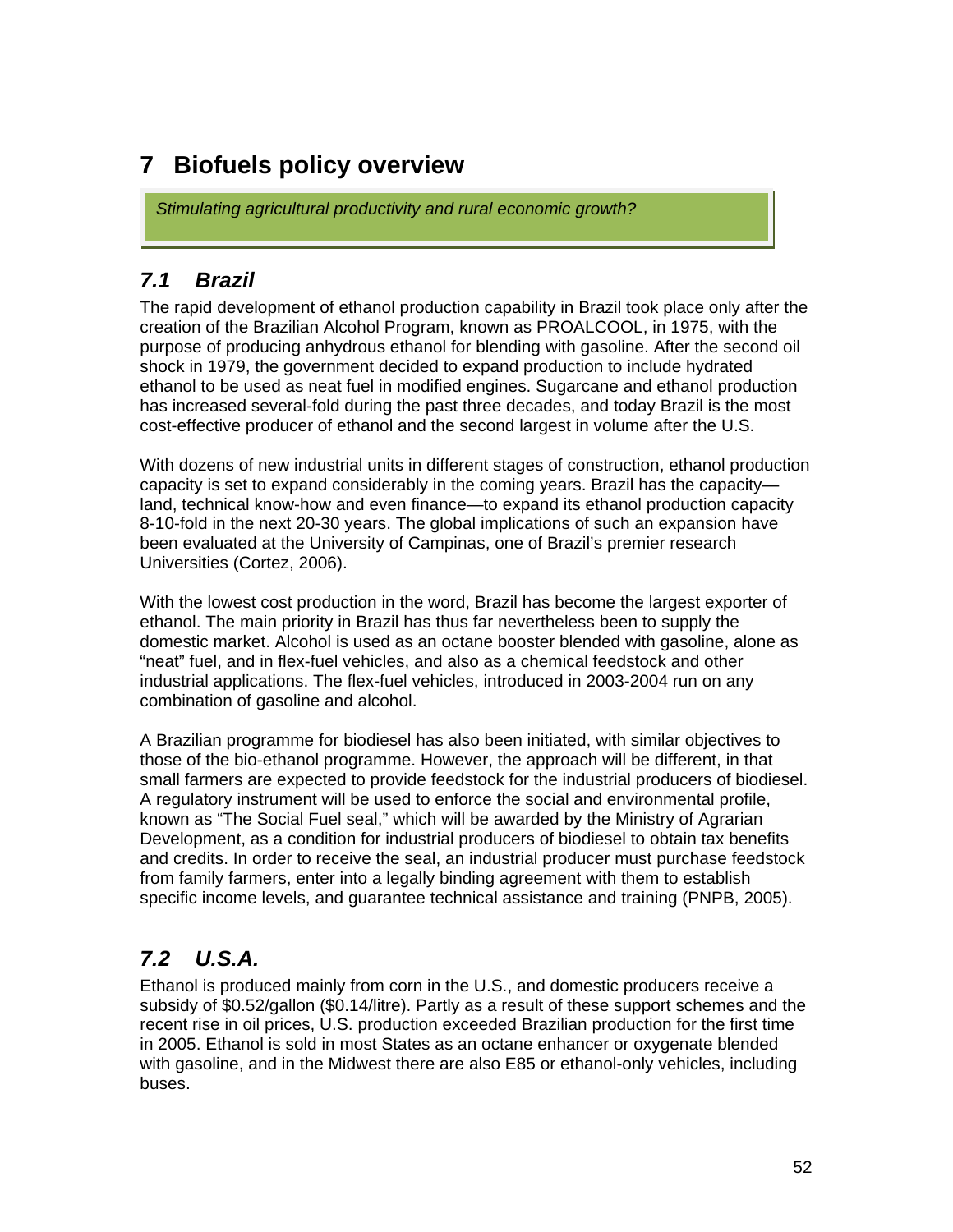Bio-diesel production has also been increasing significantly due to the generous tax credits provided by legislation enacted during 2004-2005. The tax credit is \$0.50/gallon (\$0.13/litre) of biodiesel made from waste grease or used cooking oil and (\$0.26/litre) for biodiesel. If the fuel is used in a mixture, the credit is 1 cent per percentage point of agribiodiesel used or 1/2 cent per percentage point of waste-grease biodiesel. For small biodiesel producers (i.e. production capacity of less than 60 million gallons annually), an additional \$0.10 (\$0.03/litre) tax credit is provided for each gallon of biodiesel produced by small producers.

# *7.3 EU*

In 2001, the EC launched its policy to promote biofuels for transport, the motivation for which includes several dimensions:

- to reduce greenhouse gas emissions;
- to reduce the environmental impact of transport;
- to increase the security of supply;
- to stimulate technological innovation; and
- to promote agricultural diversification

The policy was to be market-based, but would include indicative (i.e. non-binding) targets and financial incentives in order to maintain progress. The targets were to be based on the percentage of biofuels in the transport market, which was only 0.6% in 2002.

The EU Directive on biofuels came into force in May 2003, under which Member States should ensure a minimum 2% share for biofuels by 31 December 2005 and 5.75% by December 2010 (EC, 2003a). Only Sweden with 2.2% and Germany with 3.8% exceeded the 2% target in 2005 (EC, 2006); Sweden accomplished this mainly through bio-ethanol, while Germany relied on bio-diesel. The biofuels component within the overall roadmap for renewable energy has been revised somewhat in light of the slow progress by Member States; a more recent policy document acknowledges that the 2010 targets will be difficult to meet.

In 2008, the Commission included new targets of 10% by 2020 for renewable transport fuels in the new Renewable energy Directive. The targets are binding on member states. Sustainability criteria were also proposed, including a minimum GHG reduction of 35% and prohibitions on biofuels grown in ecologically sensitive regions.

# *7.4 Other countries and regions*

A number of other regions are significant producers of biofuels or could become significant producers in the near-term. Countries with large domestic markets (U.S., China, and India) are unlikely to become exporters. Other regions could become major exporters in the future, particularly southern Africa and some parts of Southeast Asia. The situation in China and India are briefly mentioned below, since these countries could be major producers but also potentially major importers in the future, depending on market developments.

Although China cannot be regarded today as a major player in biofuels, this could change dramatically in the near future. China is potentially a hugely untapped vehicle market; Chinese automobile use has been growing at a faster rate than in any other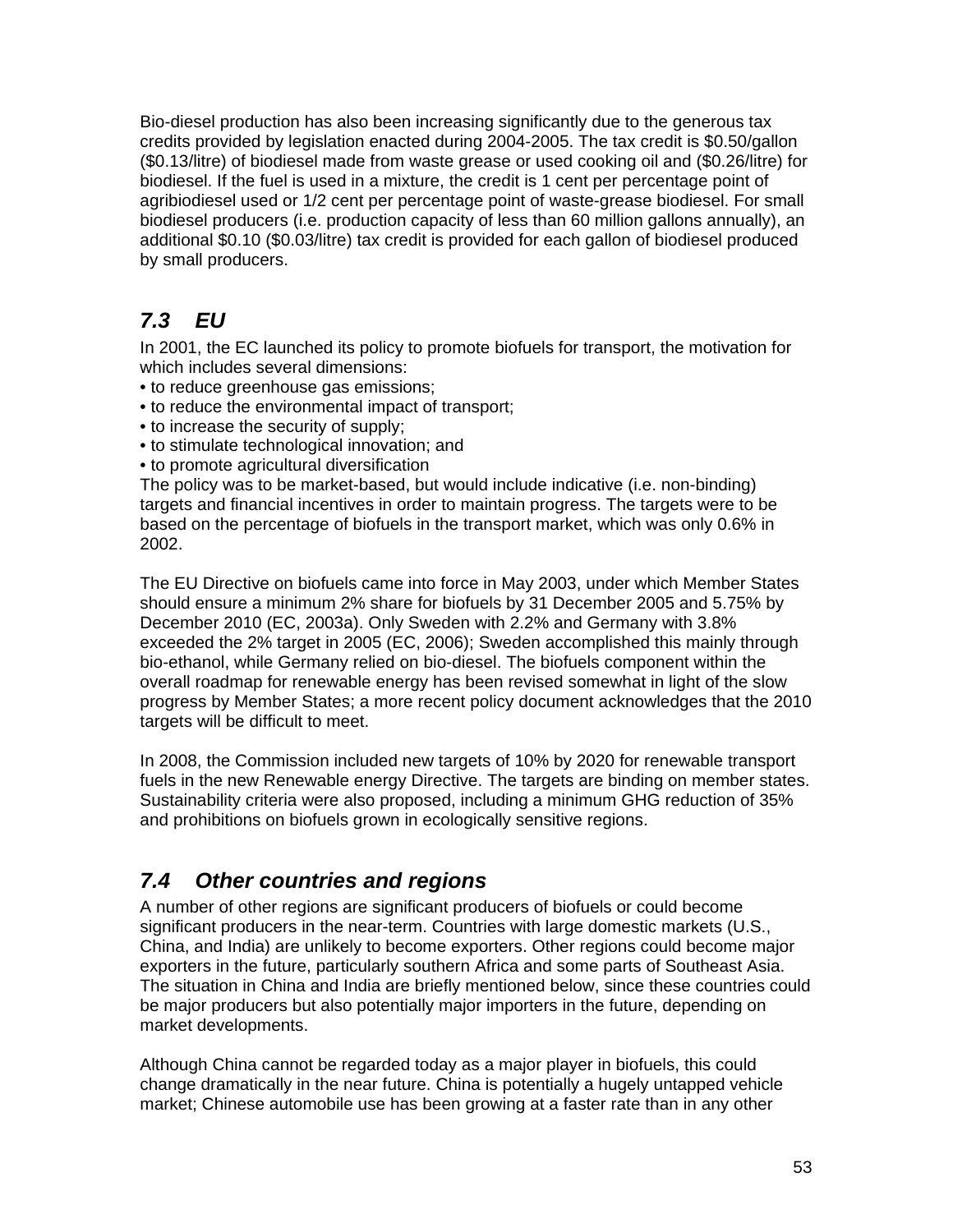country; during the past 5-6 years automobile use has nearly doubled. If this trend continues, the size of the Chinese automobile industry will have significant implications for fuel demand, and some of this demand may very well be met through biofuels.

With the growing mobility of India's increasing population, demand for crude oil long ago surpassed domestic production; diesel demand is much higher than petrol, due to the significant amount of freight transported by road. Bio-diesel production offers the possibility for fuel produced from renewable sources to sustain the growing demand. Some oil-bearing crops such as jatropha, can be grown on degraded lands, which are not well-suited to traditional agricultural crops. Over 65 million hectares of land has been declared "wasteland" in India and another 174 million hectares are close to being called wasteland, and this may present an excellent opportunity for energy crops such as Jatropha.

The Indian national committee on development of biofuels recommended a major multidimensional programme to replace 20% of India's diesel consumption. The National Planning Commission has integrated the Ministries of Petroleum, Rural Development, Poverty Alleviation and the Environmental Ministry and others. One objective is to blend petro-diesel with a planned 13 Million t of bio-diesel by 2013, produced mainly from nonedible Jatropha oil, and a smaller part from Pongomia. To this end, eleven million ha of presently unused lands are to be cultivated with jatropha.

### *7.5 International trade*

The case of bio-ethanol is of particular interest for international trade, as it is different from other biofuels and especially from biomass generally in several respects. First, the opportunity to export a value-added product such as ethanol rather than raw biomass is important for developing countries. Second, there are many significant potential producers of bio-ethanol; any of the more than 100 countries that grow sugarcane could enter the market fairly easily in the absence of protectionist measures. Third, the most economical biomass source or feedstock, sugarcane, is found almost exclusively in the developing world. Fourth, unlike biomass or wood products, ethanol markets are impacted significantly by trade barriers and tariffs. While many small sugarcane– producing developing countries are potential producers, both sugar and ethanol are protected products in most markets. Preferential sugar prices have been a disincentive for developing countries to switch to ethanol, since they can obtain more money from subsidised sugar exports.

Some projections suggest that ethanol trade will increase by a factor of 3-4 by 2010 (Rosillo-Calle & Walter, 2006). Between 2010 and 2015, trade is expected to more than double (F.O.Lichts, 2006). More significantly, the number of exporting countries/regions will increase significantly, with countries other than Brazil and U.S.A. making up about 30% of the total, compared to less than 5% in 2005. Exports are increasing as a growing number of countries are developing ethanol fuel policies and programmes.

Fulton (2005) has studied the potential large-scale ethanol production from sugarcane up to 2050, estimated at 633 B/l/yr (14.5 EJ/yr or about 20% of the estimated projected world gasoline demand in 2050). This scenario considers only a maximum of 10% of the cropland area to be used for sugarcane (excluding Brazil). Brazil accounts for nearly half of the total ethanol production in this scenario. It is estimated that 3,460 new industrial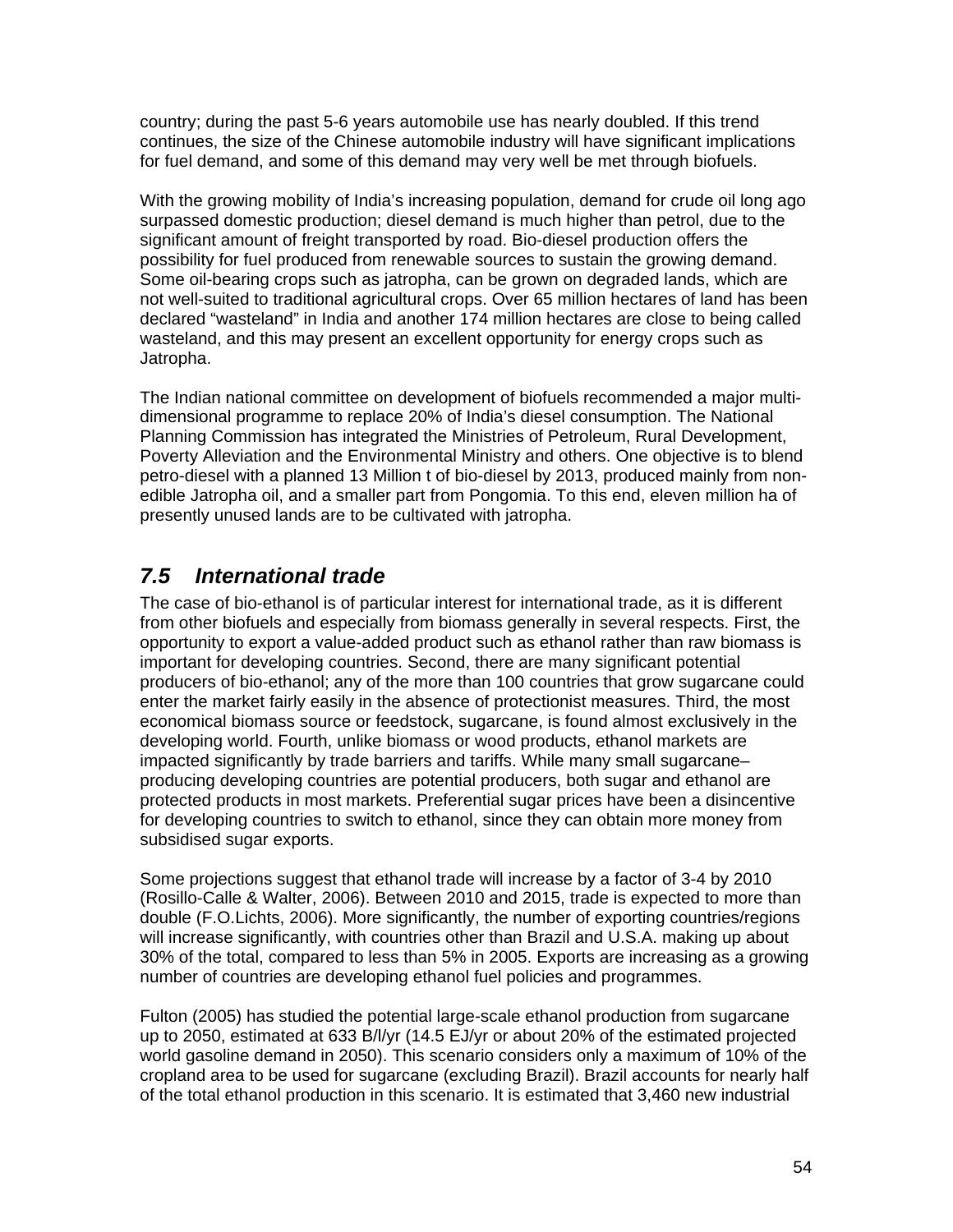plants would have to be built up to 2050, of which 1,720 will be in Brazil; the cumulative associated investment is estimated at US\$215 billion. This appears to be an optimistic scenario in terms of a total market size equal to 20% of gasoline demand; on the other hand, the estimated amount of cropland required may in fact be less, given the historical improvement in yields and the possibility to focus production on the most high-yielding regions and the varieties best-suited to those regions.

# **8 Environmental Impacts**

It is difficult to summarise environmental impacts across all the different crops, applications, and conversion processes for biomass-energy systems. In general, most of the impacts come from the land-use side rather than the industrial side of bioenergy production, due to the land-intensive nature of biomass compared to other energy sources. Environmental impacts and emissions are closely linked to the energy and other input requirements for growing biomass; the most productive options are those that have lower input requirements and require less land and/or lower quality soils. Feedstock growing costs are also strongly related to land use, and feedstock costs are generally the major cost component for bio-energy systems.

Bio-energy is inherently land-intensive, meaning that the associated socioeconomic and environmental impacts are generally much more significant than those of other renewable energy systems. A comprehensive list is difficult to summarise briefly, but some key concerns relate to loss of ecosystem habitat, deforestation, loss of biodiversity, depletion of soil nutrients, and excessive use of water. In addition to the provision of a renewable energy source, some positive environmental impacts might include restoration of degraded land, creation of complementary land use options, and provision of non-energy resources and materials. Some specific issues that arise in the case of sugar crops, woody biomass, and oil-bearing crops, are outlined below.

# *8.1 Sugar crops*

The environmental impacts of sugarcane have been analysed in considerable detail in the case of Brazil. When Brazil began its effort to expand sugarcane for ethanol production in the 1970s, the environmental impacts were quite significant, especially the disposal of large streams of waste effluent from ethanol distilleries. Over the past thirty years, dramatic improvements have been achieved in technical efficiency and in the efficiency of key resource inputs such as water. The case of water use is particularly interesting, since cane requires significant amounts of water during a key period in the growth cycle. Cane is rain-fed in Brazil, and furthermore, the amount of water that is recycled in the cane-ethanol processes is on the order of 90% (Macedo, 2005).

In other parts of the world where water is scarcer, sweet sorghum could provide a useful alternative, with its low water requirements, about 65-70% that of cane. Additionally, it has the ability to remain dormant during periods of drought, resuming growth upon the re-occurrence of favourable conditions (El Bassam, 1998). This means there is a much greater likelihood of small scale farmers with no access to irrigation raising a crop of sweet sorghum in dry conditions than one of sugar cane, or even of maize. This could potentially have strong socioeconomic benefits by increasing the productivity of small scale farmers.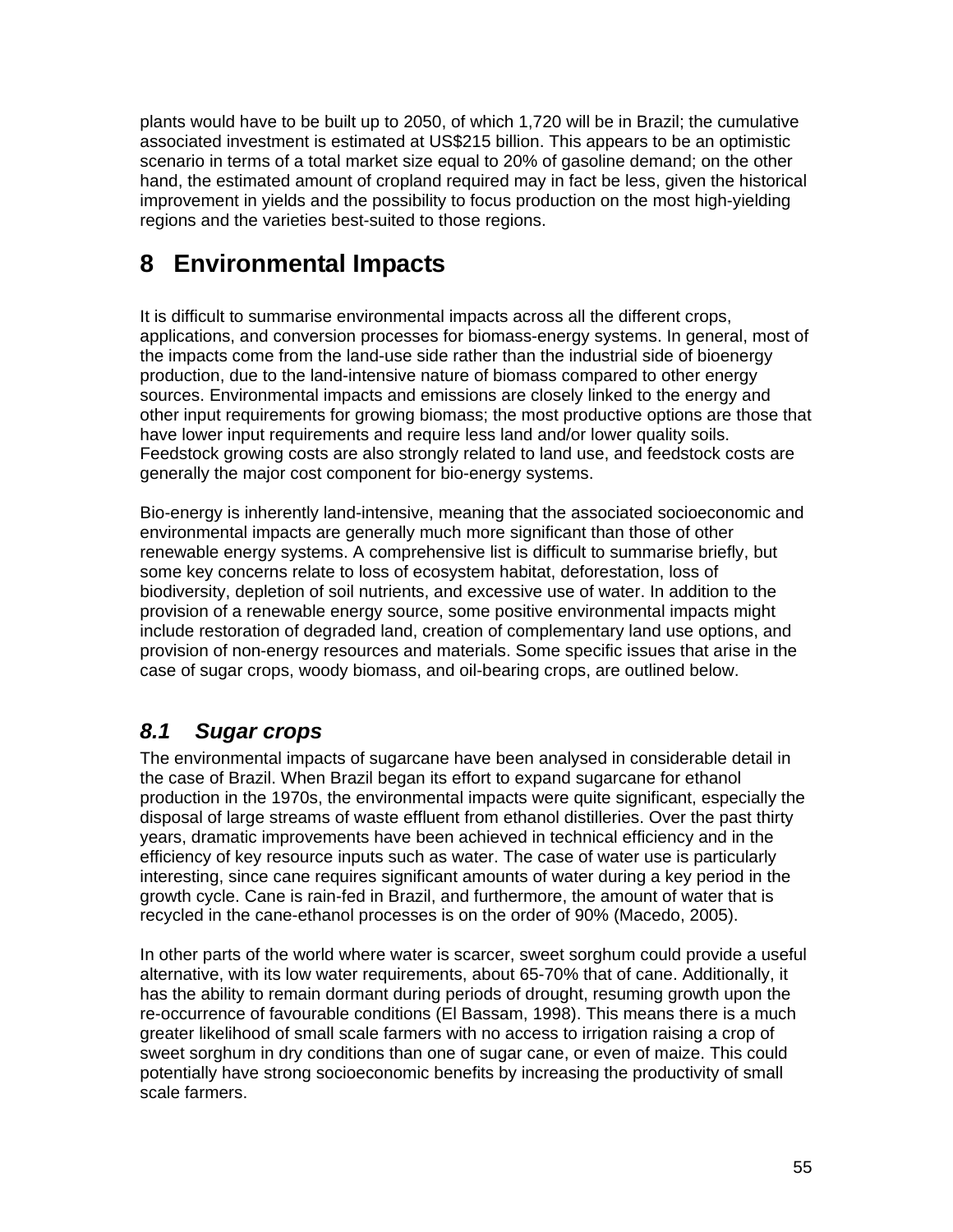Sweet sorghum has low requirements for nitrogenous fertiliser, about 35-40% of that of sugar cane (Praj, 2005). This has economic benefits for the farmer, as the crop will require less investment in inputs, as well as possible environmental benefits from avoiding impacts of fertiliser run-off. Sweet sorghum has high potassium uptake, however, and is therefore highly depleting of this mineral (El Bassam, 1998).

### *8.2 Woody Biomass*

Woody biomass is a major source of primary energy for the majority of the world's poor, but it could also become a major source of feedstock for production of secondgeneration (lignocellulosic) ethanol. The environmental impacts of wood fuel use by industries and households are well known, and include:

- health effects of indoor air pollution, which kills more women and children than tuberculosis and malaria (UNDP, 2004)
- contributing to deforestation, a major problem in most southern African countries
- soil degradation and erosion problems

However, the consumption of woody biomass as a fuel need not be inherently unsustainable. Improvements in conversion efficiency and use are needed, especially in more densely populated regions. Woody biomass is also available in large quantities as a residue from wood industries. This has been demonstrated in Sweden and other countries, where sawdust from the wood sawing industry is used extensively for energy. This has the economic and environmental benefits of using what would otherwise be a waste product. The payments from the energy industry are now greatly contributing to the survival of the sawing industry (Kåberger, 2005).

#### *8.3 Oil-bearing and other biomass crops*

Jatropha trees yield oil that is highly suitable for use in raw form or for refinement into bio-diesel. This tree is reported to have strong environmental benefits when intercropped with other produce. It can be used as a hedge to prevent soil erosion, and can also have regenerative effects on the soil, being a nitrogen fixer (Francis et al, 2005).

Several oil bearing crops, currently used predominantly in food products, are strongly associated with severe environmental impacts. In particular, soya bean plantations are encroaching on rainforests in Brazil, and the palm oil industry is a major cause of deforestation in Malaysia and Indonesia, in some cases or scenarios threatening species such as the Sumatran Tiger and the Orangutan with extinction (Friends of the Earth, 2005).

One starchy crop that is quite important in the African context is cassava, a staple food crop in many parts of southern Africa; it could serve a dual purpose by providing food and energy. It could also be seen as a food reserve crop in case of food shortages; in Tanzania, farmers devote more than 10% of their land to cassava for this purpose. Cassava is productive on poor soil, resistant to drought and capable of achieving high yields (10 t/hectare). It also has the advantage of being able to remain in the soil for long periods, and can be harvested only when required. This eliminates storage problems, making it an ideal back-up crop, for fuel or food. A major programme has been initiated in Nigeria to make ethanol from cassava.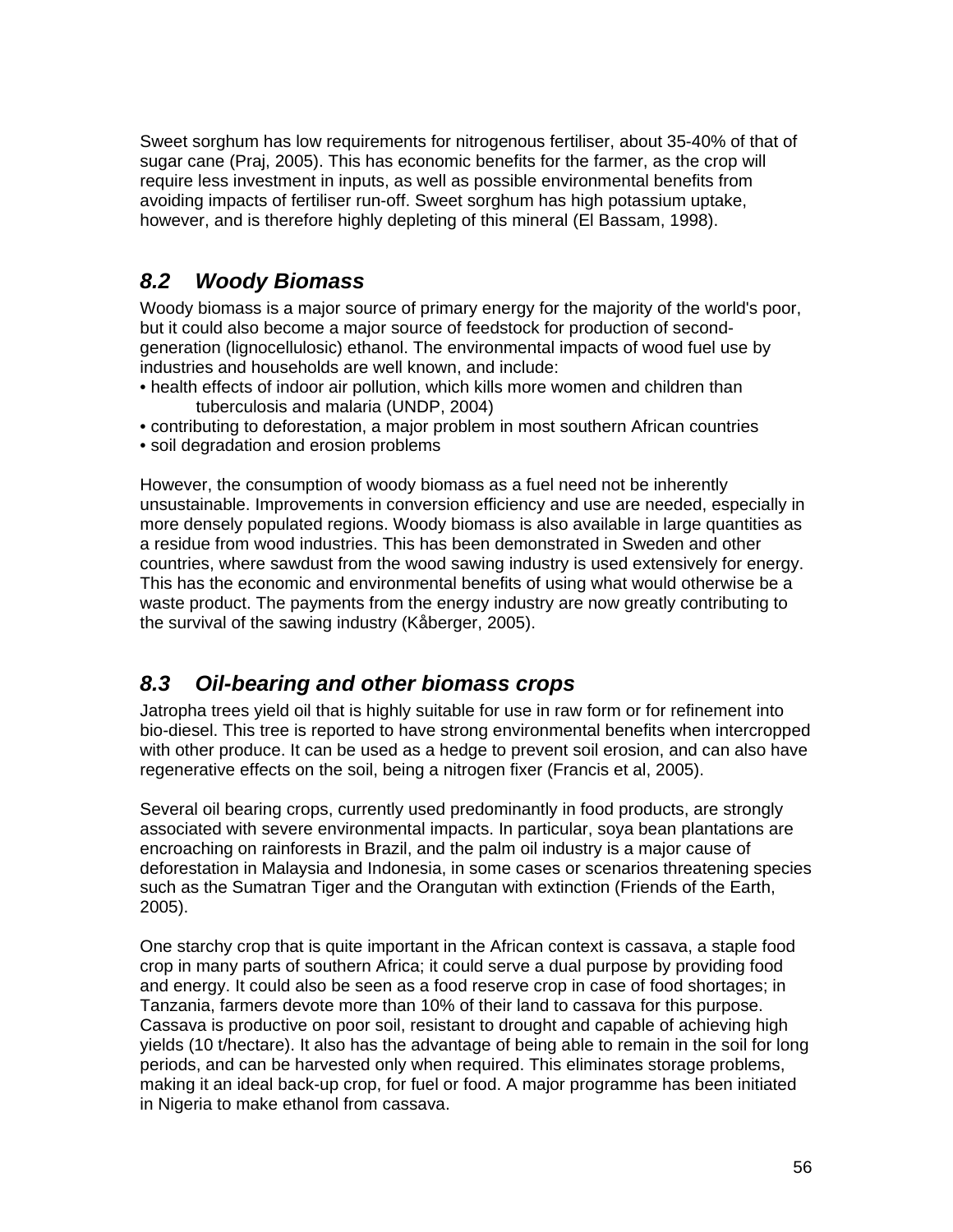One relatively new addition to the crops with bio-energy potential is Ensete (*ensete verticosum*), or false banana, which is grown in Southwestern Ethiopia as a staple food and fiber crop, appreciated as an important source of dietary starch. The Ensete grows to a height of between 6 and 12 m high, and has a harvestable lifespan of 4 to 10 years. It is not sensitive to rainfall conditions and ferments in a similar manner to the highly energy efficient but water dependent sugar cane.

### *8.4 Industrial Processing Impacts: the case of Vinasse*

There are many further impacts from the industrial side of bioenergy processing. Stillage or vinasse, a by-product of ethanol production, presents a somewhat special case since it is produced in large volumes but is also a potentially valuable input for further bioenergy production as well as for other uses such as fertiliser. Each litre of ethanol produced is accompanied by 10-15 litres of vinasse. This large volume of vinasse and its high BOD and high COD (80,000 to 100,000 mg/l) poses a problem for its disposal.

The hazardous substances present in the vinasse generate a very high BOD (Biological Oxygen Demand), ranging from 30,000 to 40,000 mg/l and a low pH of 4-5, because of the organic acids which are corrosive and require stainless steel or fibre glass to resist it. Vinasse contains unconverted sugars, non-fermented carbohydrates, dead yeast, and a variety of organic compounds all of which contribute to the BOD (Cortez et al, 1998). The organic components in the vinasse can be used for biogas production through anaerobic digestion, a process in which methane is produced when microorganisms breakdown the components under conditions of low oxygen and low temperature.

One possibility of reducing its polluting effect is recycling it in the fermentation process. Vinasse may be partly used to dilute the sugarcane juice or molasses in the fermentation step. The juice or molasses need to have the Brix (a special mixture of cane juice and Molasses, see Macedo, 2005) adjusted to allow proper yeast growth a process that normally requires water to dilute it. Alfa Laval developed a process called Biostil that uses vinasse to dilute the molasses prior to the fermentation step. In Brazil, detailed and extensive studies and field testing have shown that vinasse is an excellent fertilizer and improves the physical, chemical and biological properties of the soil, namely, it increases the pH, enhances the nutrient availability, improves the soil structure due to the addition of organic matter, increases the water retention capacity and improves the microorganisms' population.

# *8.5 Land use changes*

Land use change has been a significant source of global GHG emissions through time, between 1989 and 2004 land use change accounted for 1.6 ±0.8 Gt C yr-1 (IPCC LULUCF, 2007). GHG emissions from land use change can significantly change carbon stored as a result of the harvest or removal of vegetation, as well as accelerated decomposition rates of soil carbon (IPCC, 2007). Conversion of forest and grasslands to cropland for biofuels production can result in significant GHG emissions and reduce the relative carbon savings of biofuels over fossil fuel sources. Growing recognition of the contribution emissions from land use change can have on the GHG impact of biofuels has increased attention and caution regarding accuracy of LCA calculations (Fargione et al. 2008).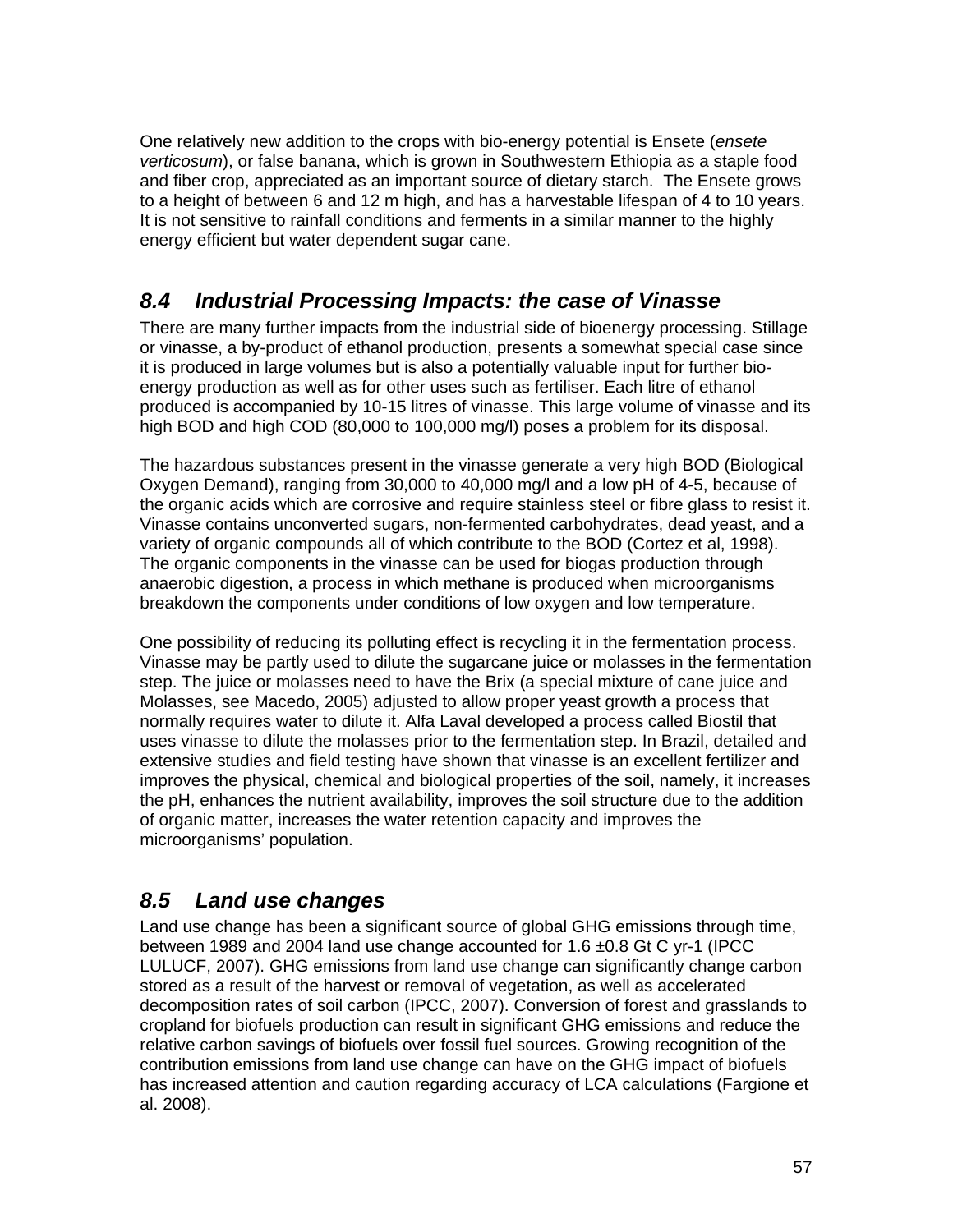Biofuel feedstock production can contribute GHG emissions from direct land use change, emissions from conversion of land from a prior use (e.g. forest) to biofuel feedstock production, as well as indirect land use change, emissions from conversion of other lands as a result of biofuels production due to increased agricultural pressure or demand for biomass material. Direct land use change GHG emissions can be incorporated, but indirect land use change GHG emissions are much more difficult.

#### **8.5.1 Carbon stocks**

Carbon stock and productivity values can vary significantly by ecological zone based on climate, soil, terrain, and management conditions (IPCC Guidelines, 2006). Clearly defined land use classifications and incorporating climate region specific carbon stock values based on the IPCC Guidelines and productivity values based on FAO agroecological zones (AEZ) will reduce uncertainty and improve transparency of calculations. The IPCC Guidelines for National GHG Inventories provides guidance on classification of land-use categories so they are applied as appropriately and consistently as possible in inventory calculations.

The IPCC Guidelines provide detailed guidance on calculating annual emissions from carbon stock changes as a result of land use change. Using the FAO agro-ecological zones methodology for calculating the productivity values of biofuels crop production could improve the accuracy of emissions calculations. The FAO agro-ecological zones methodology calculates potential crop yields by matching crop environmental requirements and land resources (IIASA, 2000). To facilitate users a simplified table of biofuel crop production by climate zone or web-based tool with further stratified crop production values could be generated based on the FAO agro-ecological zones methodology.

#### **8.5.2 Direct land use changes**

There has been increasing concern that carbon losses from intensification of agriculture and clearing of natural lands leads to large emissions that are not fully accounted for in analysis of the lifecycle assessment of biofuels production (Fargione et al. 2008, Searchinger et al. 2008). GHG emissions from direct land use change can be addressed as annualised emissions from carbon stock changes caused by land use change and emissions from the extraction or cultivation of raw materials.

#### **8.5.3 Indirect land use changes**

Indirect land use change occurs when pressure on agriculture due to the displacement of previous activity or use of the biomass induces land-use changes on other lands (Gnansounou et al. 2008). The GHG emissions that result from indirect land use change are known as leakage, defined by the IPCC as changes in emissions and removals of GHG outside the accounting system that result from activities that cause changes within the boundary of the accounting system (IPCC, 2000).

Several recent studies have highlighted that GHG emissions in biofuels production from indirect land use change are more significant than emissions from direct land use change. Recent estimates from Searchinger et al. (2008) based on scenarios to estimate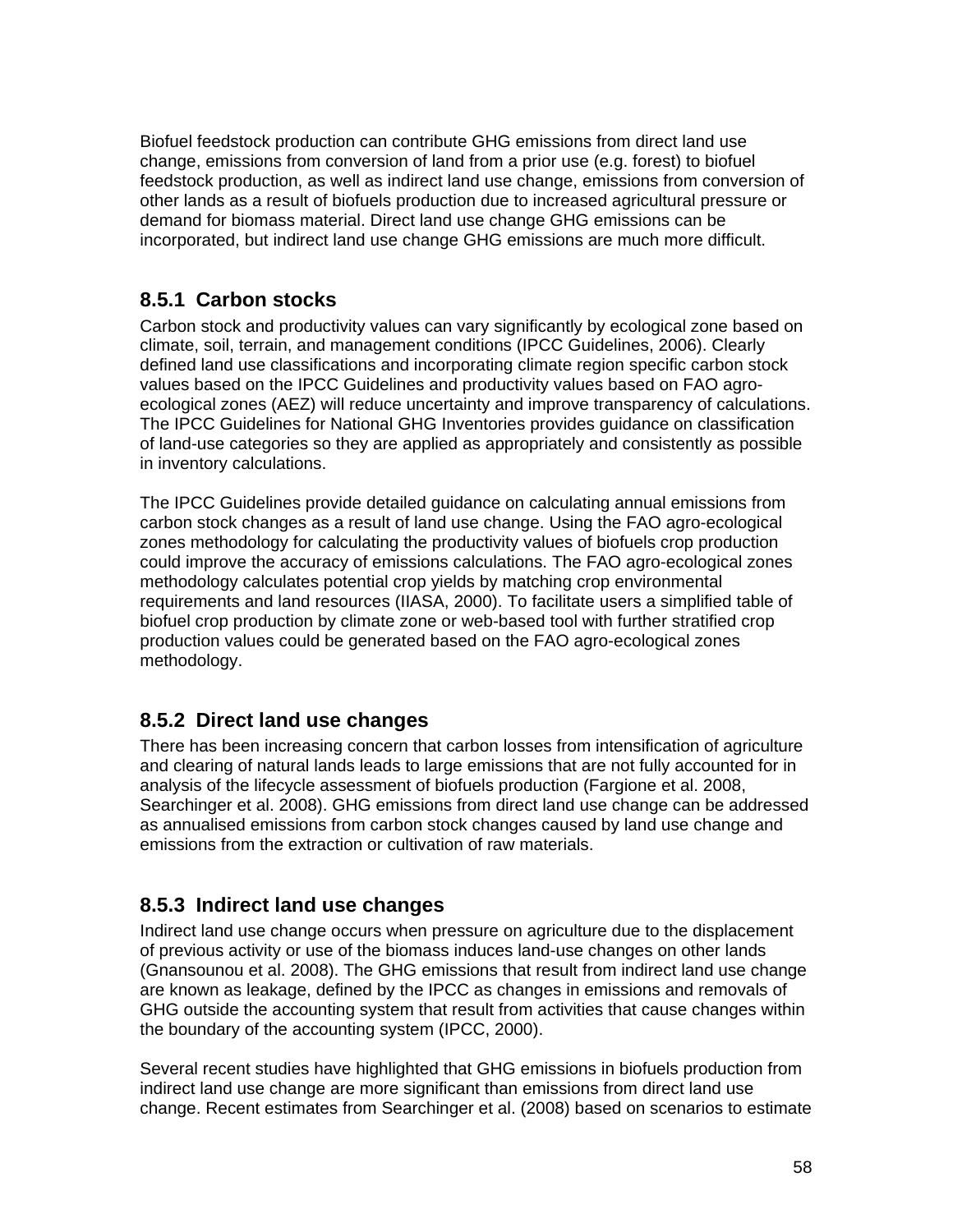the effect of increasing corn ethanol production in the US, conclude that indirect land use emissions double the emissions of corn ethanol relative to gasoline. Farrell and O'Hare (2008) concluded that shifting corn-soybean production to only corn for ethanol may induce soybean expansion into forest, which would result in GHG emissions 6 times higher than gasoline. The magnitude of indirect land use changes is not expected to be linear, but several factors have been identified which determine the change in cropland including: production of co-products, crop prices, and crop yield (Searchinger et al. 2008).

Several challenges exist to accurately quantifying emissions resulting from indirect land use at a global scale. No current global models of indirect land use change exist. A global trade and economic model with country by country and crop by crop data would be needed. Searchinger et al. (2008) use the FAPRI international model for their analysis, however since this is a partial equilibrium model interaction with other economic sectors is not accounted for. Analysis by the US EPA using the FASOMGHG model provides assessments of leakage as a result of agriculture and forestry sector activities in the US, though the applicability globally may be limited (US EPA, 2005). Revisions to the GTAP and CLUE models have been proposed and may better account for displacements resulting from indirect land use change (Gnansounou et al. 2008).

Methodologies for accounting for indirect land use change are also being developed. CDM methodologies for bioethanol production from sugar cane include consideration of GHG from indirect deforestation by requiring a fixed area radius around a project site to be annually monitored in order to assess the land use change impact of the plantation on the forested area (UNFCCC, 2007). The Dutch government has proposed a general methodology to estimate indirect land use based on determining the relevant markets/areas delivering biofuels to the country, the expansion of each of these markets due to biofuels due to food/feed and in total, how the additional demand is being met, the GHG emissions of expansion of these markets, the impacts of market expansion over biofuels and food/feed, and dividing these effects by the amount of biofuels per market (Cramer Commission, 2007).

The Oeko-Institut has proposed accounting for GHG emissions from indirect land use change by using an "iLUC factor" for calculating the GHG balance of biofuels (Oeko Institute, 2008). Indirect land use change will be different for each combination on possible conversions. Market changes through time can also be expected to change the indirect land use change resulting from biofuels production. If an approach such as the "iLUC factor" were applied a mechanism to revise estimates through time would be needed.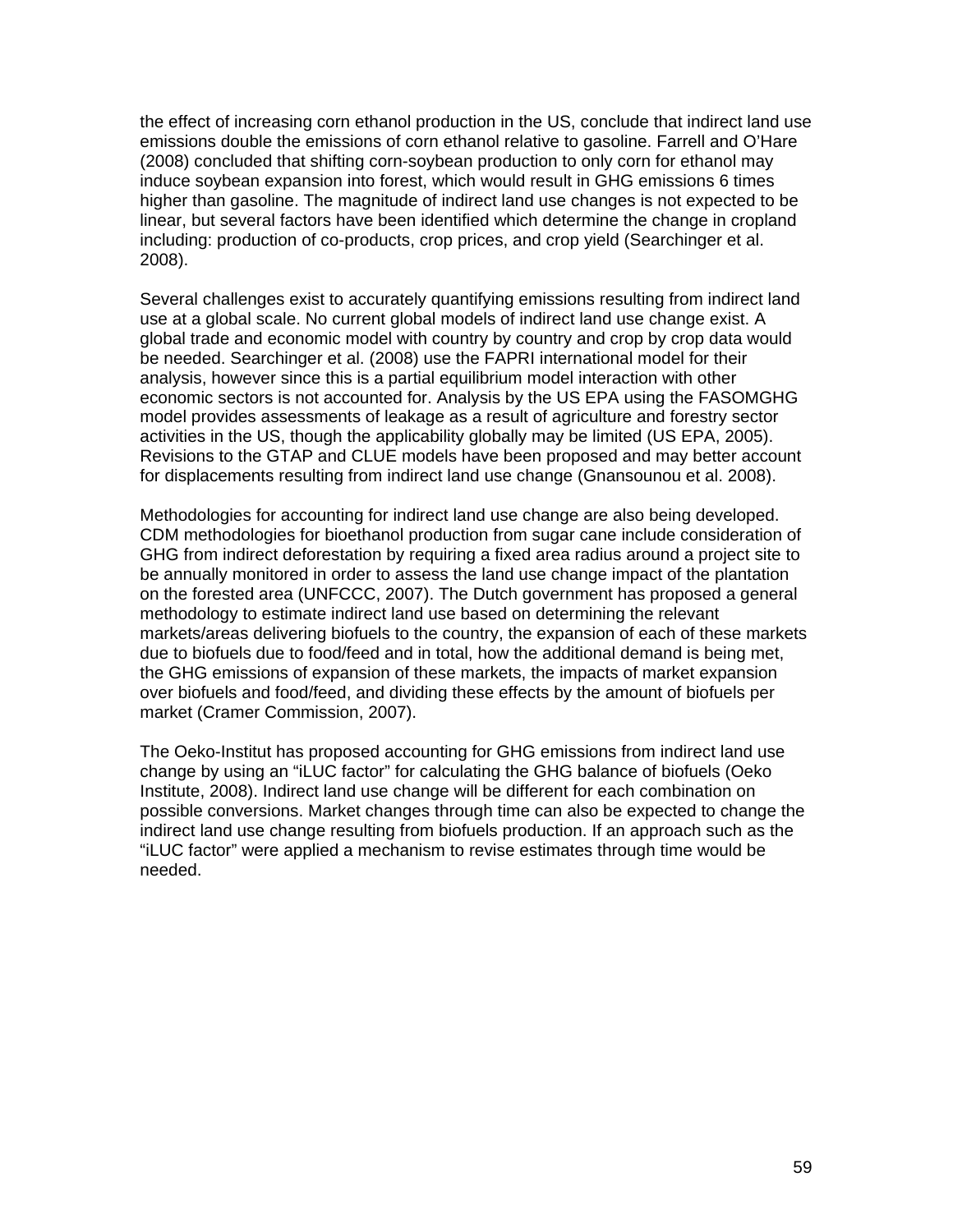# **9 Socio-economic Impacts**

#### *Can biofuel development be beneficial to all?*

Socio-economic impacts that are of primary interest generally include income generation, job creation, provision of new services, creation of new infrastructure, establishing opportunities for entrepreneurs, and stimulating innovative technical and institutional approaches. At the same time, large scale projects have encountered controversy involving the acquiring of traditional land and competition with food crops.

The range and extent of socioeconomic impacts of bio-energy use is greatly dependent on the scale and intensity. The Brazilian model exemplifies the large scale intensive approach, using high capacity central processing points fed by intensively farmed surrounding areas. The establishment of large estates can bring significant benefits to employees, such as health care, sanitation and improved infrastructure (Tomlinson, 2005). Indeed, the large-scale crop enterprises are more economically efficient. However, the question remains whether or not they can be designed to improve local livelihoods.

However, in the African context, the high proportion of subsistence farming amongst livelihoods in rural areas, and the complexities of land ownership under traditional land law regimes, has made such large scale acquiring of land somewhat more controversial.

It has been suggested that a smaller scale approach may be more appropriate, possibly involving the contracting of small scale farmers to work as 'outgrowers', dedicating a proportion of their land to growing a crop for guaranteed purchase by a processing company. Such an approach has the advantage of providing additional seasonal income for poor rural farmers, without dismantling the structure of their existing livelihoods, which may be vital to their survival. However, the lower intensity of land use entails a larger area of agricultural production for each processing plant, resulting in feedstock transport costs becoming a serious obstacle to commercial viability.

A decentralised approach could also help to reduce feedstock transport costs by reducing the weight of the cargo—in other words—by decentralising more of the production process through the setting up of small scale distilleries. This would create another important benefit for the rural poor—access to clean, domestic fuel—with resultant benefits to health from reduction of indoor air pollution. The economic viability of such small scale distilleries has not been proved, however, and concerns have been expressed about the dangers of alcohol abuse. It is nevertheless an area worthy of some further investigation.

Seasonal employment can pose social problems in industries such as sugarcane in southern Africa. The sudden influx of migrant seasonal workers into regions to which they have no attachment has been reported to have negative effects on community cohesion, causing ethnic tension and disintegration of traditional structures of authority. Migrant workers sometimes establish unauthorised settlements that they are unwilling to leave at the end of the season, ultimately increasing overall unemployment levels and pressure on land for subsistence farming. Due to the sometimes drunken and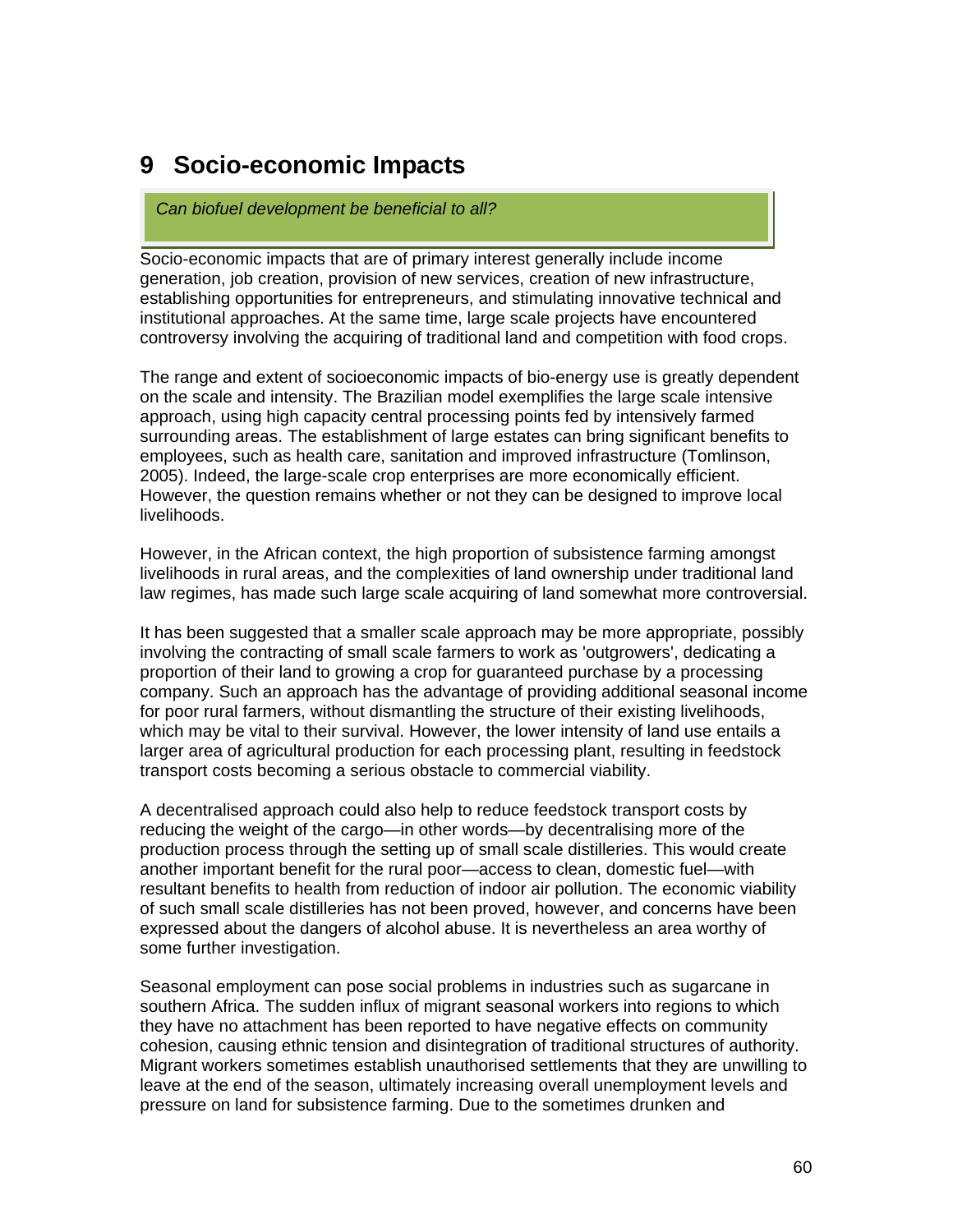promiscuous behaviour of migrant workers, it has also been observed that HIV infection rates are high around sugar cane plantations (Cornland et al, 2003; FAO, 1995).

A major area of concern for critics of biofuels is the possibility that bioenergy crops could replace land for food crops. Another advantage of sweet sorghum as an alternative to sugar cane is that as well as producing sugary stems suitable for ethanol production, many varieties also produce edible grains, which can be ground to make 'mealie meal', a staple food in many parts of southern Africa. This has the attraction of providing potentially a double benefit- subsistence food and an income, allowing the farmer the chance to rise out of poverty, without losing self sufficiency.

#### *9.1 Impacts and Sustainability of liquid biofuel from non forest sources: Contributions to Development Objectives*

*How does FDI biofuel development impact on national energy needs? The trade balance? Employment? Access to food?*

#### **Domestic use vs Export**

An aspect of larger scale biofuel production development is whether the produced fuel is to be used domestically or not. Most requests for land/investment permits state that displacement of imported fuel is a goal. This would require fuel policies that made it attractive for national fuel distributors to use domestically produced fuels rather than (their own) imports.

Since diesel is the main vehicle fuel in the most African countries, amounting to 75% of total sales in Tanzania, for example, the production of biodiesel should be a priority for receiving incentives. This means that ethanol-based biofuels would be less advantageously treated. In a longer term especially for on-farm vehicles, ethanol fuel is possible for adapted h-d engines.

The lack of physical infrastructure is mentioned as a critical challenge to development of a domestic biofuels industry. This is unfortunately correct – any major production facility which is denied export for legal or practical reasons will be considerably less attractive for investors since it would not be linked to the international product market and demand. On the other hand, since deficient infrastructure increases the cost of imported commodities such as (fossil) fuels, inland production of renewable diesel replacement (e.g. jahtropha) could be embraced by oil companies as a means to reduce transport cost.

It is very important to keep in mind that biofuels do not all require the same production and distribution infrastructure. Blending locally produced ethanol in imported gasoline, for example, would enable existing distributors to maintain their wholesale and retail infrastructure. However, this will not solve the energy and fuel problems of the rural areas, which is where the feedstock will be produced.

Another important area for the potential use of biofuels in developing countries is in the area of domestic food preparation. At first glance it does not seem that many of the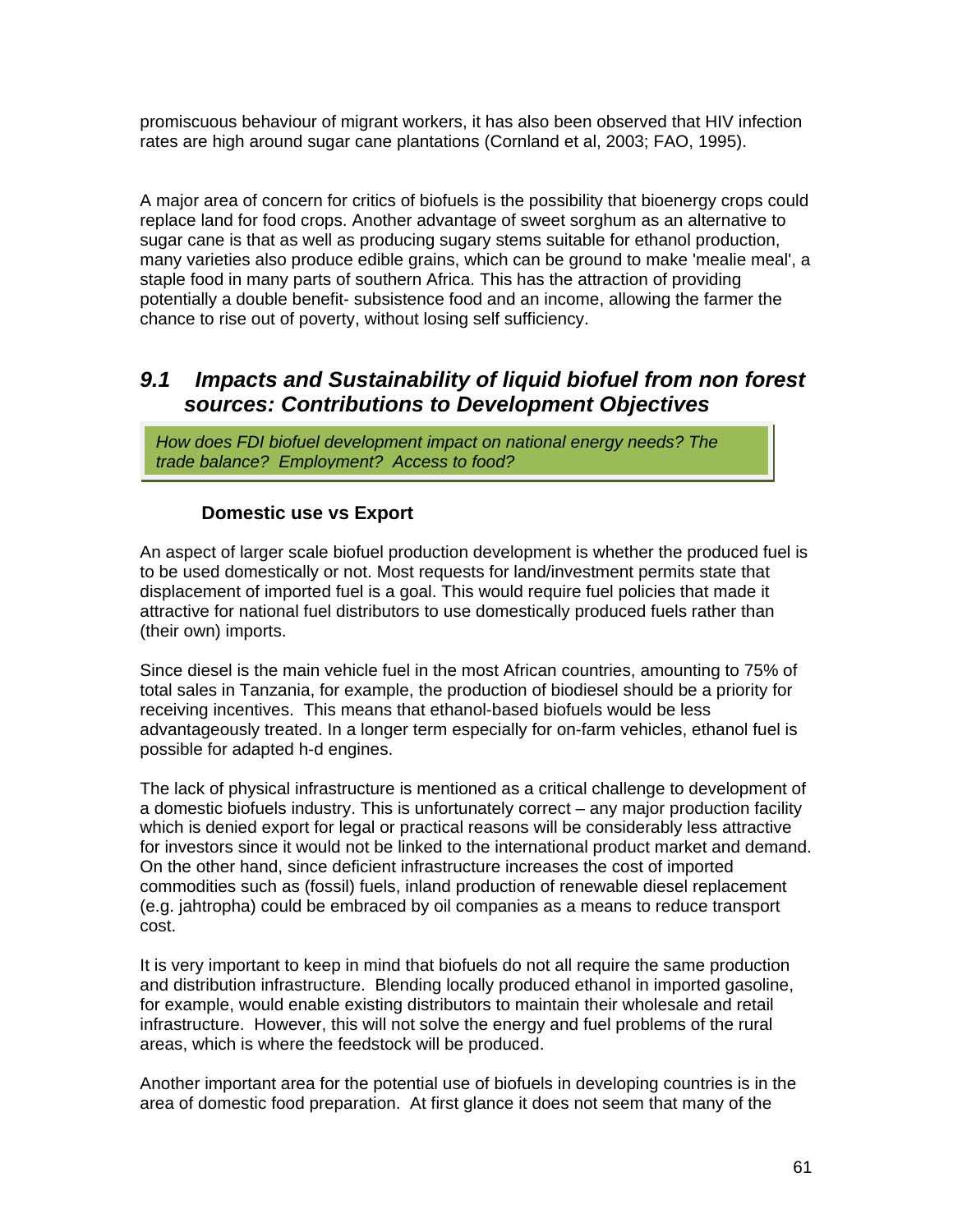proposed biofuel projects are aimed at producing fuels for energy-efficient cooking facilities while in practice most developing countries already rely on biomass in some form for this activity which is carried out daily by most of the population. In terms of impact on livelihoods, cooking fuel should be an important consideration.

# **10 Land Rights**

*Is land really "available"? How intensively do different crops exploit the land and other resources?*

There is a dichotomy between the strategic, macro-planning of natural resource use at the national level and what is happening on the ground in terms of the land rights of small-holder peasant farmers, especially in Eastern and Southern Africa. The content of government policy and regulations governing Foreign Direct Investment (FDI) is a result of the macro-planning process. Without the input of local resource use realities, these regulations and policies can lead to serious resource use conflicts between national and local interests.

Indeed, controversies over what is popularly termed "land-grabbing" have been so heated in regards to biofuel development, that a number of countries, among them Tanzania, have placed a moratorium on the development of new projects until the ramifications can be sorted out.

### *10.1 Introduction*

Rural areas in Eastern Africa are increasingly facing processes of globalization, commoditization and monetization. The state and private sector, including domestic and transnational companies, are emphasizing the need for external investment, modernization of the agricultural sector and utilization of rural resources to accelerate economic development. As a result, many countries in Africa are hosting major investments in agriculture.

Traditionally, development efforts in the agricultural sector focused on the production of food and cash crops. The issue of energy production within agriculture is a recent area of interest for many countries in Africa.

Energy is recognized as having multi-faceted impacts on development. Energy affects all aspects of development - social, economic and environmental -including livelihoods, access to water, agricultural productivity, health, education and gender related issues. It is well recognized now that none of the Millennium Development Goals can be met

<span id="page-61-0"></span>  $10$  On July 2006, thirteen non-oil producing African countries, Ethiopia included, established the Pan-African Non-Petroleum Producers Association in an effort to initiate alternative energy sources where biofuels are merited as key alternatives. Since then, many countries have set national strategies and began allocations of rural land and labour to produce fuels.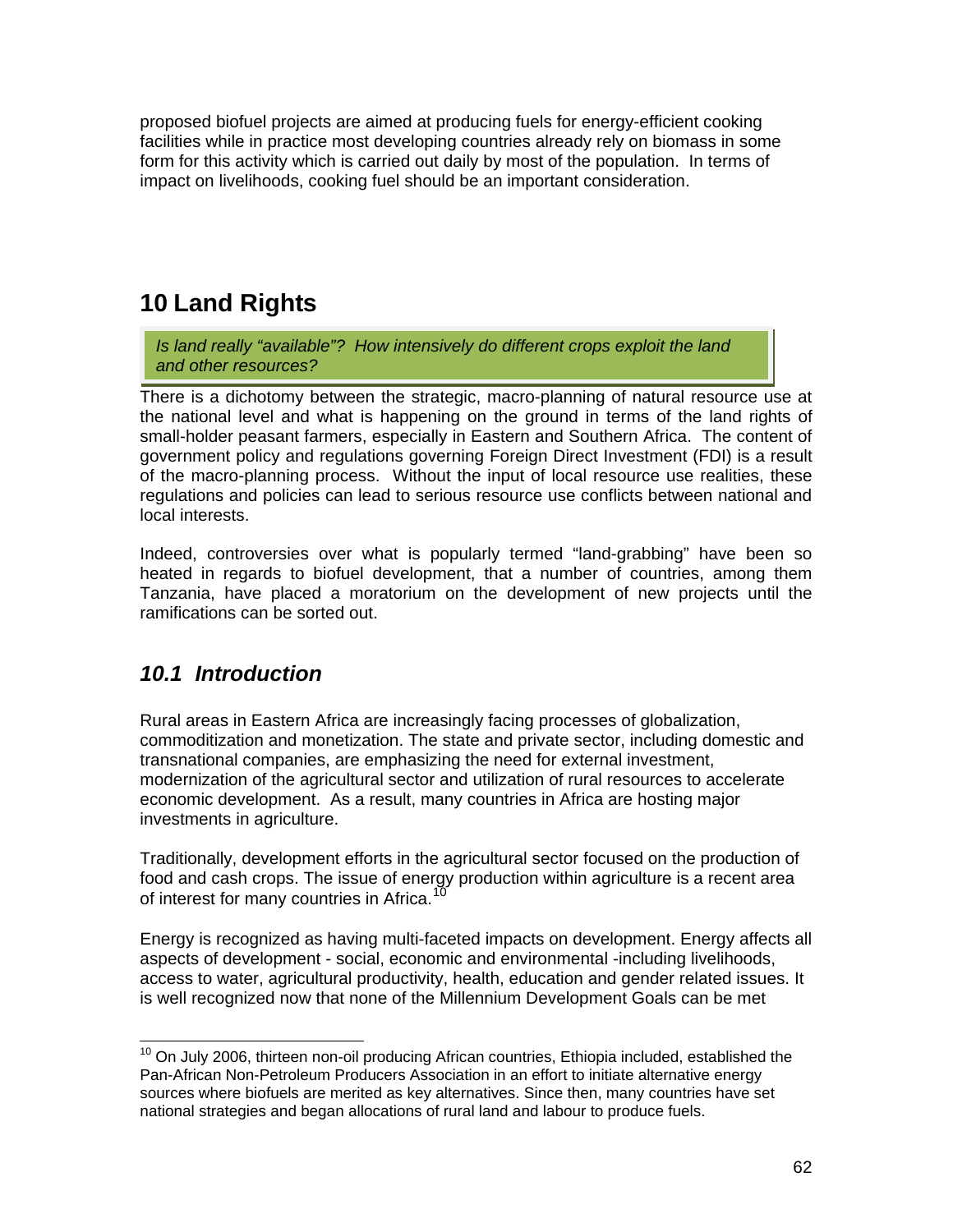without major improvement in the quality and quantity of energy services in rural areas of Africa where the majority of the population lives. (Desta and Mulugeta, 2002)

A major implication of this mainstream development agenda is that large land areas are being allocated to the production of renewable energy resources in the form of liquid biofuels. Various actors, including the state, the private sectors (transnational and domestic investors) and the rural people are involved in biofuels production. This process is engulfing extensive rural land and labour resources, and thus generating different production system models.

Of the all of the different production systems possible for biofuel, smallholder-based outgrower schemes are projected to be a significant future source of feedstock. There are various reasons for this.

First, from agronomic point of view, biodiesel feedstock production (such as jatropha and castor) can be produced by smallholder farmers on their own farms. Jatropha particularly has been promoted as a drought resistant crop that can be grown on marginal lands as a hedge plant or in intercropping systems.

Second, the smallholder farming system constitutes a significant part of the rural population and the introduction of biofuels into the system is perceived as means of improving the livelihoods of the rural people.

Finally, the smallholder farming system in particular and the rural areas in general are potentially suited for contact farming systems. Contract farming in this case serves as an intermediate institutional arrangement that allows the agro-industry companies to participate in, and exert control over, the production process without owning or operating the farms.

Despite these positive potentials for biofuel production possibilities, there are critical issues that need to be considered. Will biofuel investment support or undermine smallholder farmers? In addition to the agronomic demands and energy efficiency of the biofuel crops, much depends on the form of production, be it small, medium or largescale production in highly capitalized farm units employing labour or smaller units based on own-farm or outgrower schemes. These production systems, then, function within a determinatory framework of land rights and socio-economic institutions.

Thus, the impacts of biofuels production on rural areas hinges on many factors including rural and agrarian structures and reform needs, production support and protection, integration of biofuels in the livelihoods of the rural people, and access to regional and global markets.

#### *10.2 Land contracts and markets*

*Will biofuel investment support or undermine smallholder farmers?* 

A common challenge in African agricultural investment policies is that the difference between the perception/expectation of investors of access to land and the reality of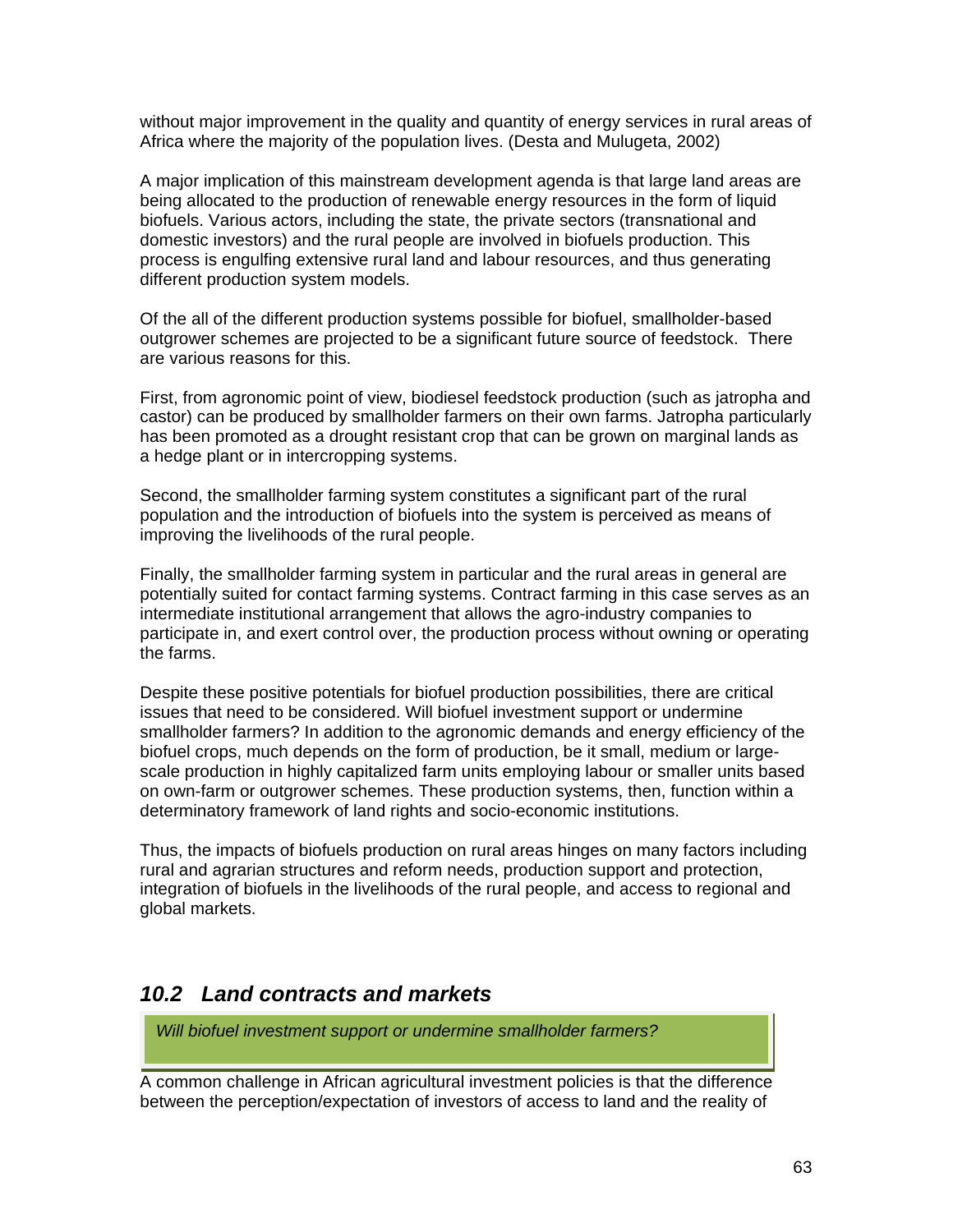African land tenure system. Both domestic and foreign biofuel companies have an industrial and entrepreneurial understanding as regards their agricultural establishments. The realities of African land tenure are issues that are generally poorly understood by investors.

Rural communities in Africa have many 'legitimate' and 'accepted' ways of accessing and using resources often subsumed into two broad institutional clusters: formal and informal. The formal land access and use rights are rights defined by the state. Many African states use constitutional and legal orders to define and demarcate certain goods such as land, forests, wild life, minerals etc. under their control for different purposes. Such purposes usually include distributive purposes so that there is some balance and equity when different social groups access these goods. The informal land access systems, also called customary systems, are locally (ie by the rural communities themselves) defined systems of land and other natural resources access. In many African countries, the formal and informal systems co-exist, but they can also overlap and undermine each other. People may oscillate between the formal and informal systems depending on their social power. Such processes may weaken the legitimacy of the institutions and inflict insecurity and conflicts.In such circumstances, governmentbacked land allocations for large-scale commercial farms may just be another source of insecurity to rural people and rural peoples may have unsettled issues as regards the land allocations to companies.

Threats to land right needs also be seen from the overall economic and investment incentive structure. African policies on commercial farming are predominantly government-backed and driven by the need to attract foreign direct investment. In many cases, land is used as an incentive to attract investments. This includes provisions of large tracts of land, low land rents and long lease terms (often 33 to 99 years). Over dependency on land as a means of investment incentive, however, raises risks and uncertainties that need to be addressed. Do such strategies capture full value of the land? Are current governance structures transparent and legitimate enough to carry out such incentives and contracts?

### *10.3 Smallholders versus industrial/corporate farming*

A fear is expressed frequently in Africa that by establishing large-scale cultivation schemes the local workforce would be hired as unskilled labor rather than acting as competent smallholders. The corporate dynamics of a large estate with a large number of employees would typically favor policies of low wages and specialization. Where this is the case, resilience, competence building and flexibility of the employees could suffer. On the other hand, employment in a developing large-scale business operation could, under the right conditions, be a source of income and a way of introducing skills, practices and technolgies.

The obvious solution to this problem is the development of outgrower schemes. Outgrowers have successfully been included in industrial scale farming in Tanzania, most notably in the case of the Kilombero Sugar Estate and the Katani Sisal Estate. Both of these, however, have been the result of long processes of change. Successful examples of outgrower agribusiness development, including joint irrigation schemes, can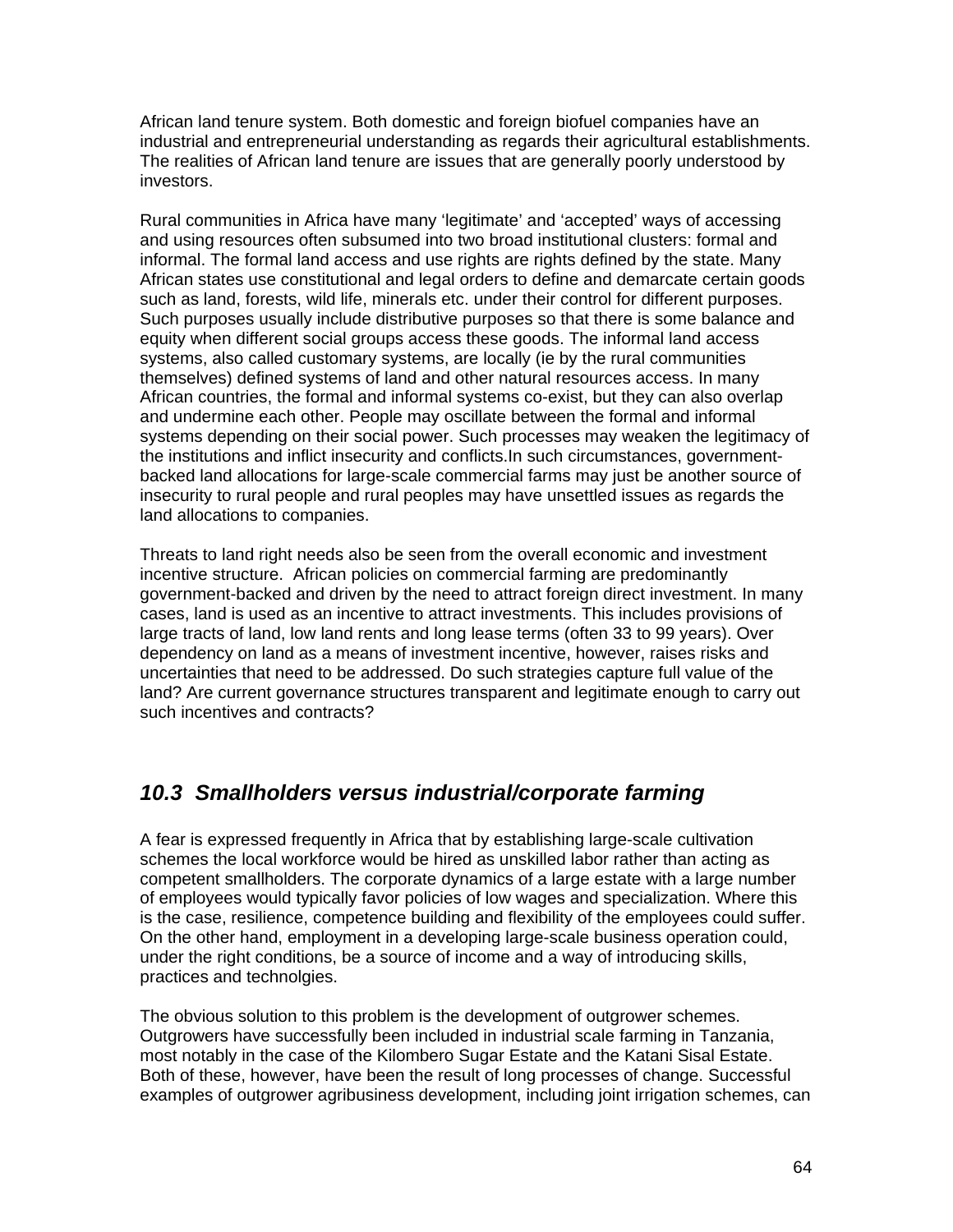be found in neighboring African countries, including Malawi and Ethiopia. Outgrower jatropha plantations in Konso in the south and in Tigray region in the north in Ethiopia are other examples.

A summary of the impacts of biofuel production on large and small scale is presented in Table 8 below.

| <b>ELEMENTS</b>   | <b>SCALE</b>      | <b>Impacts</b>                                   |
|-------------------|-------------------|--------------------------------------------------|
| <b>Source</b>     | Small scale       | Increased local incomes, require secure          |
| (feedstock)       | Sugar cane        | tenure & infrastructure                          |
|                   | outgrowers        |                                                  |
|                   | Large Scale       | Increased mechanization, skilled                 |
|                   | Sugar cane        | employment                                       |
|                   | plantation        |                                                  |
| <b>Conversion</b> | Small scale       | Distillation to ethanol difficult on small scale |
| technology        |                   |                                                  |
|                   | Large Scale       | Location close to export infrastructure          |
|                   |                   |                                                  |
| <b>Fuel Type</b>  | Small scale use   | Ethanol for cooking stoves?                      |
| (end product)     |                   |                                                  |
|                   | Large Scale use   | Ethanol for blending in vehicle fuel (fossil     |
|                   |                   | fuel)                                            |
| Organization      | Small scale/local | Difficult to produce locally, not difficult to   |
|                   |                   | consume as cooking fuel but most vehicles        |
|                   |                   | and generators require diesel.                   |
|                   | Large Scale/      | Primarily geared to export markets in            |
|                   | Global            | industrialized countries                         |
|                   |                   |                                                  |

#### **TABLE 8: Impacts of biofuel production on the large and small scale**

# *10.4 Contract biofuel farming*

Contracting is an institution that guides 'coordination between growers and buyersprocessors that directly shape production decisions through contractually specifying market obligations (by volume, value, quality and, at times, advanced price determination); provides specific inputs; and exercises some control at the point of production i.e., a division of management functions between contractor and contractee. (Little and Watts 1994, p 9).

Even using this rather simplified definition, there are key questions as to companies' choice and overall outcome of contract farming. According to Ellis, the primary purpose of agrarian contracts is 'to reduce transaction costs in the context of the unevenly developed markets and scarce information found in the rural societies of many developing countries' (Ellis 1993:146-147). In other words, contact farming is an institutional response to imperfections in markets for credit, insurance, information,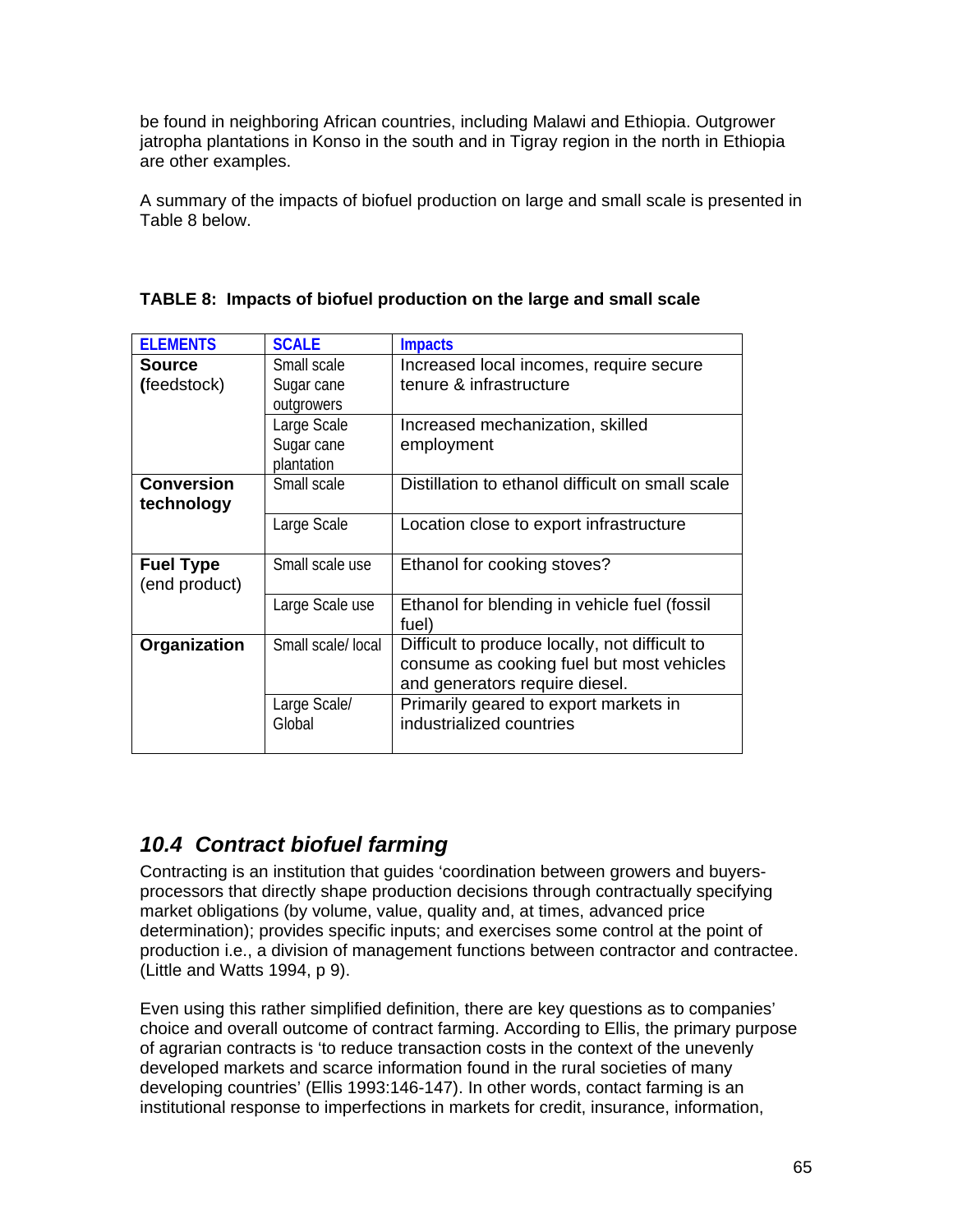factors of production; and in transaction costs associated with search, screening, transfer of goods, bargaining, litigation and enforcement. Seen in these terms, contract farming has the potential to incorporate low-income growers into the modern sector. This is believed to create economies of scale in the long run, as well as access to international markets, and dissemination of skills and techniques.

However, there are critiques that contract farming should not be seen within the boundary of market imperfection only. As case studies done on major African export crops in the 1980s show, contract farming is not necessarily the institutional panacea for smallholder involvement in agro-industrialization (Havnevik et.al. 2007; Gibbon & Ponte, 2005; Reardon and Barrett 2000). Africa has been losing out on international markets and its share of world agricultural trade has declined for nine out of ten major exports (NEPAD). The World Bank's World Development Report 2008 stressed the difficulties that African smallholders face in trying to compete in the global market (WDR 2008). The outcome of contract farming, thus, hinges on broader agrarian, national and international political and economic structures as well.

### *10.5 Embeddedness of products in rural livelihoods*

*Will consumption of biofuels be part of the social and economic life of the rural people who produce them? How can biofuels be integrated into the local and regional markets?* 

Transnational companies are not the only agents driving the commercialization of biofuels in Africa. In fact, domestic investors are also playing active role, both as independent investors but also in collaboration with foreign investors. The implication of these processes needs to be studied across two perspectives. One is whether domestic investments are qualitatively different from foreign ones in terms of their embeddedness in the local social and economic fabric of the rural and urban areas of the country. This includes their marketing targets.

The other perspective has to do with the scale of biofuel production. Some preliminary investigations show that the scale of investments in Ethiopia are fairly evenly distributed between big and medium/small sized projects, while in Tanzania the investments are big and few. An understanding of the implications and impacts of these structural differences is crucial to address the relevance of scale in biofuels.

*Rural entrepreneurship and organization*: Rural producers do not respond simply as individual actors to their political and economic imperatives only. Both entrepreneurial and organizational aspects of rural people are crucial in disseminations of the technical and management know-how, access to rural finance, and connections to potential markets. The rights to form economic associations and be recognised by the formal/ state systems (as firms and economic actors) are critical steps to secure access to different resources.

The inclusion of rural people in the production processes needs to be seen from this perspective as well. In contexts where rural entrepreneurship and organizational structures are poor, inclusion of rural people in biofuel production as contract farmers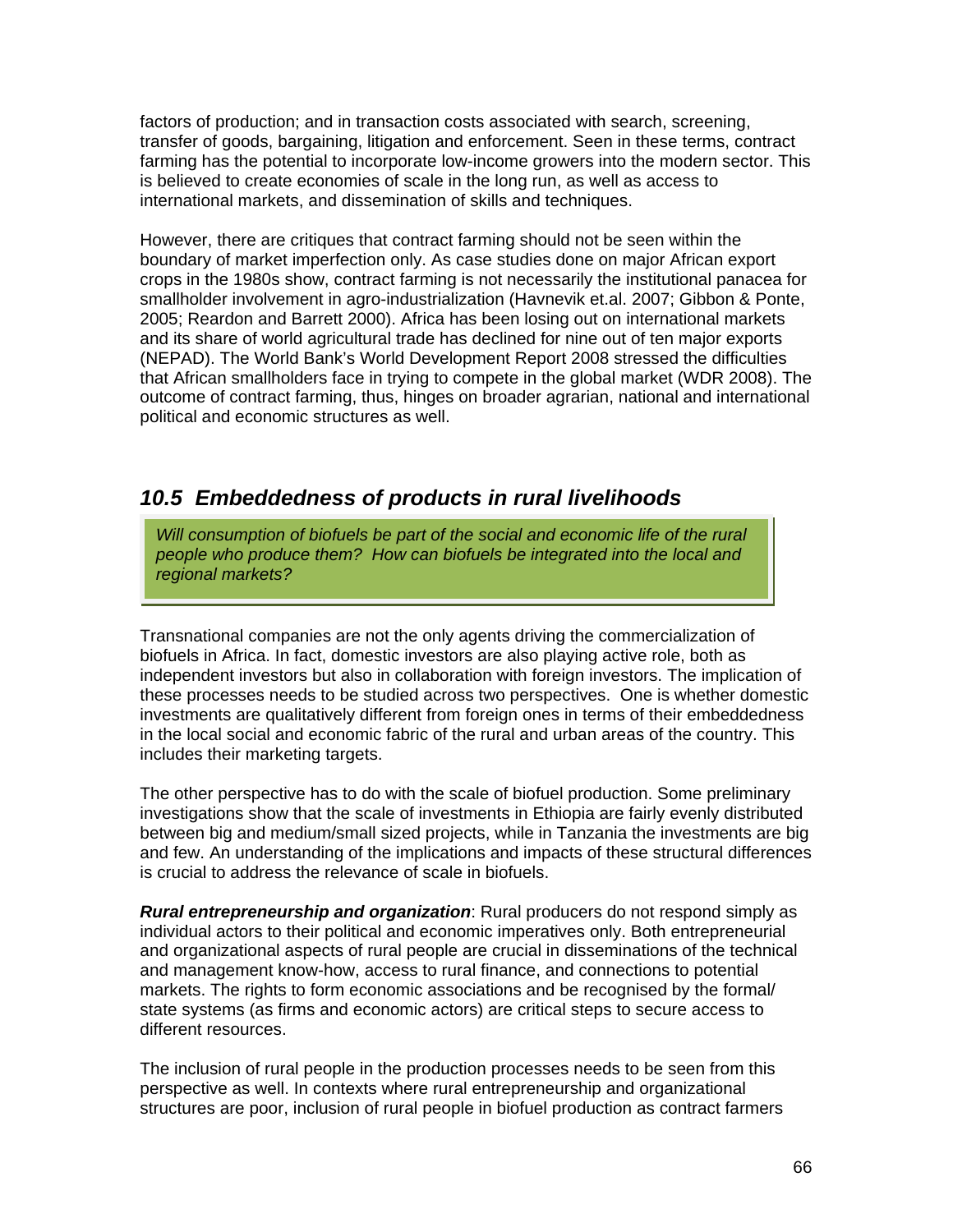and outgrowers may signify industrial appropriation of rural production processes. In the worst scenario, such processes may subjugate and constrain labour. Rural entrepreneurship that is dynamic, economically independent and organizationally strong and capable of rejecting paternalistic interventions is crucial preconditions to ensure smallholder benefits. In the absence of such conditions the overall negotiating capacity of the rural people with the biofuel companies is weak and fragmented.

*Household & community impacts*: Institutionalized and informal social practices determine how individuals organize themselves and create social capital. This applies at different scales of social and economic structures: at the household, community and other economic groupings. Far from being orderly adaptive structures, rural households are founded on conflicting relations.. Individual members of households' have different decision making powers. Control and access to resources, social networking and marketing can be significantly different among members of households depending on gender, age, education, etc. Female headed households often tend to lack farm resources such as farm implements and labour. Female-headed households tend to be subsistence oriented, while male-headed households are strong on cultivating cash crops. How contract biofuel farming impacts on gender and power relations in rural areas as well as influencing household labour and income are still key questions to be explored further.

At village and community levels, social relations are shaped by patronage and kinship relations and this has been a crucial aspect in accessing resource use in many rural areas in Africa. Existing authorities and roles (formal or traditional) can easily be expanded to take on new challenges. How these local power and relational realities impact on contract decisions of household resources is critical as regards the long-term social and economic sustainability of contract biofuel farming.

The impacts of contract farming on power relations, access and control of rural resources across gender and different ethnic and age groups of rural people are important aspects of biofuel production. Production of biofuels is still new for rural households in Ethiopia. Its expansion may change the rural setting in terms of production organization, promoting shifts in production objectives and social power relations including access and control over natural resources.

How will biofuels influence rural communities' economy and livelihood structures? What are the impacts of biofuels on access to and control of resources and marketing of biofuels? How are biofuels impacting on gender and power relations in rural areas? How are biofuel productions influencing household labour and income? How can rural land and labour resources be best integrated into biofuels production to ensure sustainability? These are some of the questions that need to be explored in the different specific situations.

**Framework Agreements and National Policy**: An effective participation of different stakeholders in biofuel production depends on good governance, transparency and the accountability of institutions that guide the different actors. In promoting biofuel investments, governments play a role through establishing the regulatory framework that governs the investment – including through national legislation and through framework government-to-government agreements such as bilateral investment treaties (BITs) and cooperation agreements in agriculture. These intergovernmental agreements may be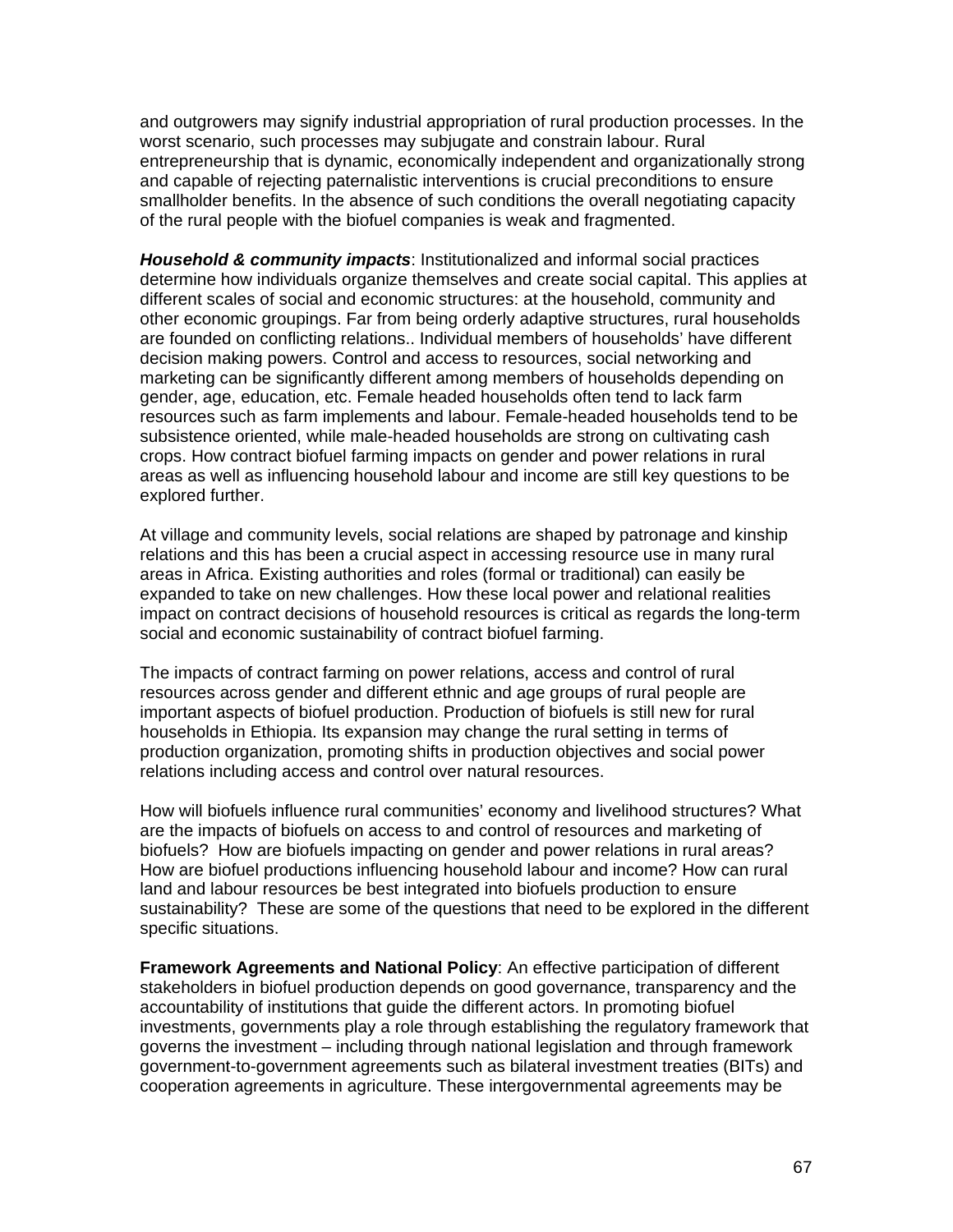part of broader bundles of development aid, non-financial assistance and business involvement

.

**Agrarian structure**: Legal frameworks for protection of land rights in biofuel contracts are invariably linked to the agrarian structure of rural Africa. A central issue of the agrarian question in Africa is related to the land: land tenure and land reform. For many African countries, land lies at the heart of social, political and economic life. Due to population growth and market developments, pressure and conflict on land resources is increasing in many African countries. Customary land tenure systems are under increasing pressure and the development of formal land institutions is generally very slow.

In many African countries, including Ethiopia and Tanzania, rural land is state owned and rural people have only usufruct rights. Historically, rural areas in general have faced strong interventions from the State. Redistribution of rural land, lack of clear ownership and insecure tenure terms have been challenges to the smallholder farmers. In Ethiopia, in particular, the right to land ownership is exclusively vested in the State. Farmers have user rights of the land and permanent transfer of land is prohibited (Proclamation No. 1/1995, Article 40, No. 3). The impact of insecure land tenure on contract biofuel farming decision by local people is an area that needs future investigation.

In many cases, ownership of 'communal', national and protected lands, and sparsely populated areas are also controlled by the state. Governments are directly involved in leasing and renting of land for capital intensive commercial farming. In the case of Ethiopia, the expansive areas allocated for biofuels are principally from such areas. The ongoing processes of acquisitions of land for food and energy, thus, need to be seen in relation to the broader land tenure and land policy of the state.

In the face of the expanding commercialisation of agricultural sectors, ensuring security and ownership of the land for the rural people demands political support and long-term commitment. To secure full participation of the rural people in biofuel production, the land issue must be mainstreamed into the wider economic agenda to secure property rights for the poor and rich alike.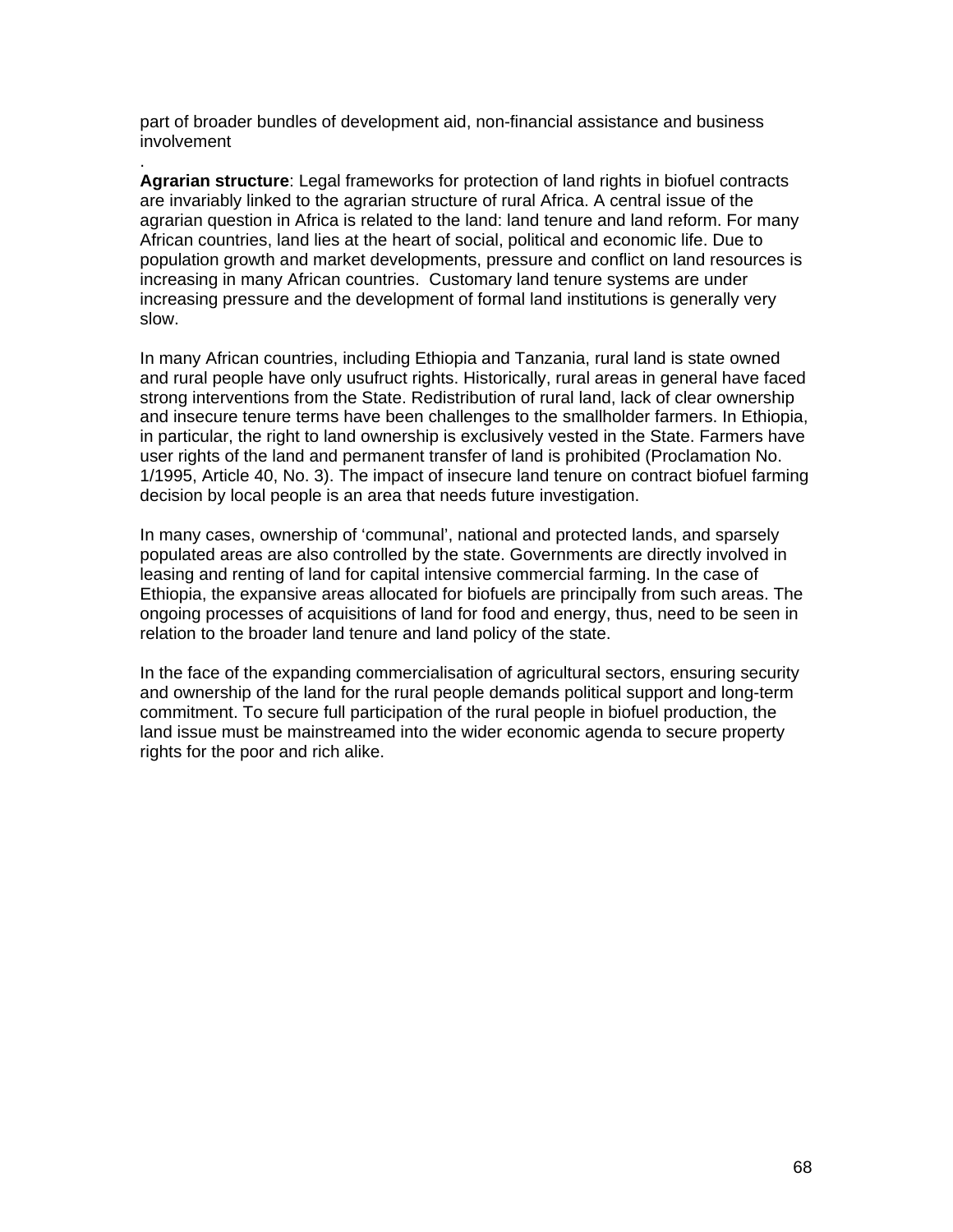# *10.6 Critical dimensions of biofuel farming*

Figure 8 shows the major elements that need to be considered in the production of biofuels, particularly when smallholders' land and labour resources are engaged in the process.



**Figure 8. Elements or issues in biofuel farming.**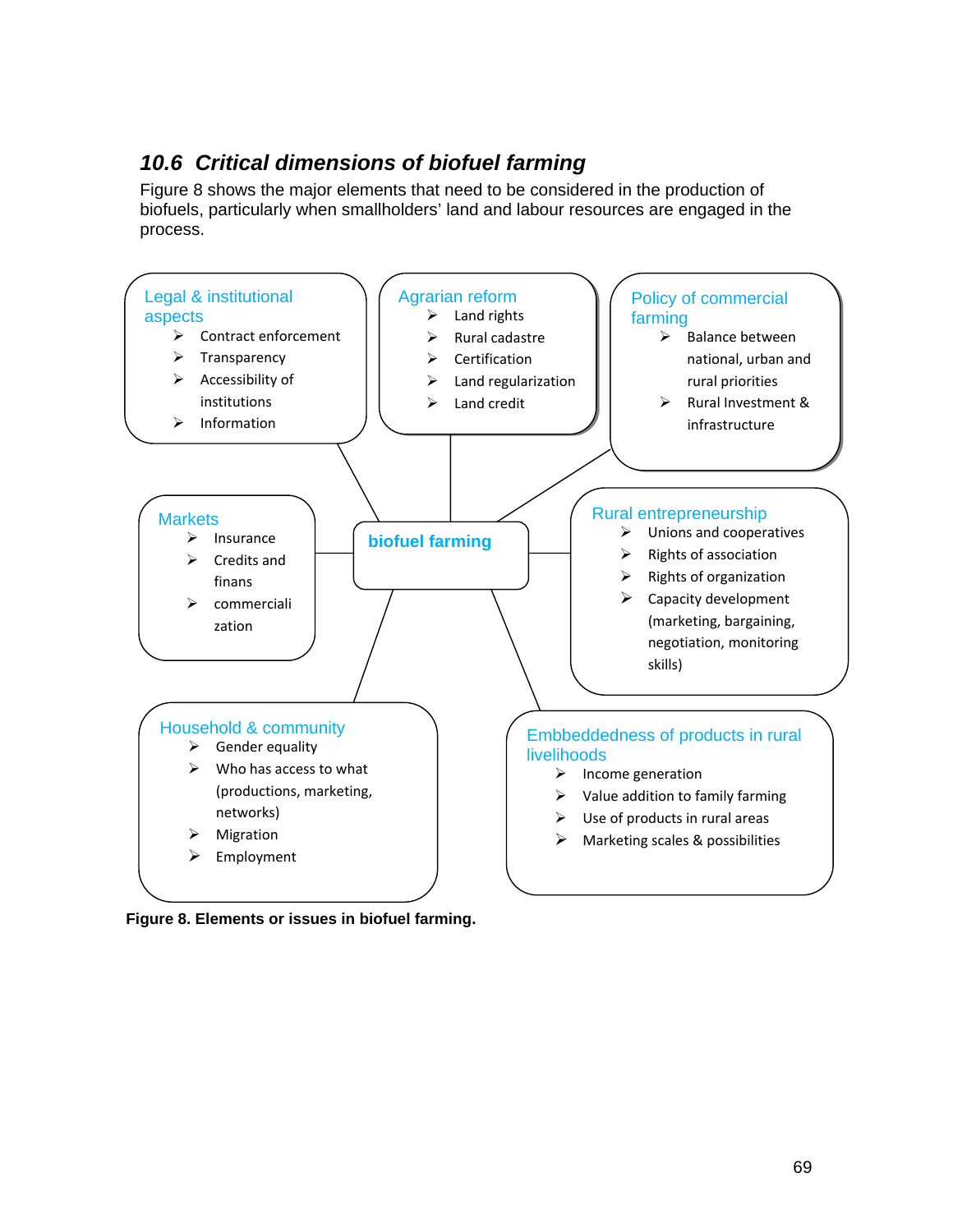#### **References**

Atakilte Beyene (forth coming) Smallholder led transformation towards bio-fuel production in Ethiopia. In: Matondi, P, K. Havnevik and A. Beyene (eds) Bio fuels, Land Out Sourcing and Food Security in Africa, Nordic Africa Institute and Zed Publications.

Bellagio (2008); A Sustainable Biofuels Consensus, Rockefeller Bellagio Conference on North-South Biopact, 25 March, Bellagio, Italy.

Bassam, N (1998) "Energy Plant Species-Their Use and Impact on Environment and Development," James and James: London.

Briggs, M. (2004) "Wide scale Biodiesel Production from Algae," UNH Biodiesel Group, online available: [www.unh.edu/p2/biodiesel/article\\_alge.html](http://www.unh.edu/p2/biodiesel/article_alge.html).

Cederberg, C & Stadig, M, "System expansion and allocation in life cycle assessment of milk and beef production," Int. J. LCA 8 (2003) pp. 350-356.

Chidumayo, E.N., 2002. "Charcoal Potential of Southern Africa: Zambia Country Study," report to EC DG-Research under contract ERBIC18CT980278.

Christian Aid (2009);Growing Pains: The Possibilities and Problems of Biofuels.

(Cortez 2006) in M. Peláez-Samaniego, M. Garcia-Perez, L. Cortez, F. Rosillo-Calle, J. Mesa (2009) "Improvements of Brazilian carbonization industry as part of the creation of a global biomass economy," Renewable and Sustainable Energy Reviews, Volume 12, Issue 4, Pages 1063-1086.

Cornland D., Johnson F., Yamba F, Chidumayo E., Morales M., Kalumiana O, Mtonga-Chidumayo S. (2001) "Sugarcane Resources for Sustainable Development: A Case Study in Luena, Zambia," Stockholm Environment Institute, Stockholm, Sweden ISBN: 91 88714 71 3.

Cramer Commission (2007). The GHG calculation methodology for biomass-based electricity, heat and fuels. Project group Sustainable Biomass. The Netherlands. Report from Working Group CO2 Methodology. Final Draft, January 2007.

Dalberg (2009); *The Growing Role of the Development Finance Institutions in International Development Policy*. (commissioned by the Association of European Development Finance Institutions). Dalberg Global Development Advisors, Copenhagen

Desta Mebratu and Mulugeta Tamire (2002), Energy in Ethiopia: status, challenges and prospects, Proceedings of energy conference 2002, 21 – 22 March, Addis Ababa, Ethiopia.

Ellis, F. (1993) Peasant economics: Farm households and agrarian development. 2nd edition. Cambridge: Cambridge University Press.

Faiij, A.P.C. (2008) "Sustainable Biofuels," presentation at Rockefeller Bellagio Conference on North-South Biopact, 25 March, Bellagio, Italy.

FAO (1995) The effects of HIV / AIDS on farming systems in eastern Africa. FAO Farm Management and Production Economics Service [Online] Available at: <http://www.fao.org/docrep/v4710e/V4710E00.htm#Contents>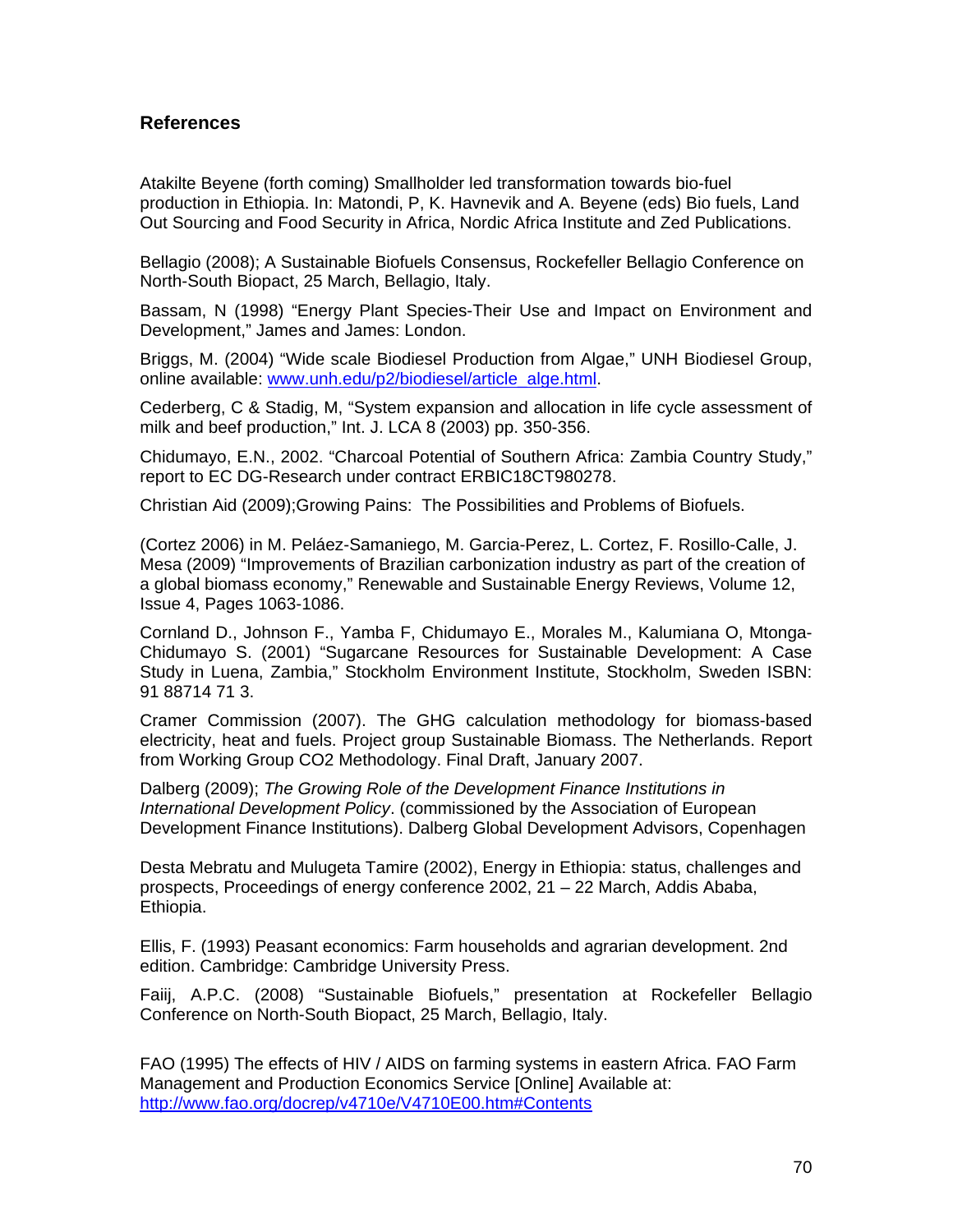Fargione, J., Hill, J., Tilman, D., Polasky, S. and Hawthorne, P. (2008) "Land Clearing and the Biofuel Carbon Debt," Science, Vol. 319, 29 February.

 Farrell, A. and M. O'Hare, (2008). Greenhouse gas emissions from indirect land use change. Memorandum for the California Air Resources Board. Energy & Resources Group, University of California Berkeley, pp.4.

F.O.Lichts (2007) World Ethanol and Biofuels Report, Vol. 5.

Francis, G. Edinger, R. and Becker, K., (2005) "A concept for simultaneous wasteland reclamation, fuel production and socio-economic development in degraded areas in India: Need, potential and perspectives of Jatropha plantations," Natural Resources Forum 29:12-24.

Friends of the Earth (2005) The Oil for Ape Scandal. [Online] Available at:http://www.palmoilorg.ukLast accessed: 27/10/05

Fritsche, U. (2008) "Impacts of Biofuels on GHG Emissions"

FULTON, L. (2005). Recent Biofuels Assessments and Two New Scenarios; IEA Seminar Assessing the Biofuels Option, Paris; http://www.unfoundation.org/features/biofuels.asp Gibbon, P. and Ponte, S. (2005) Trading Down. Africa, Value Chains, and the Global Economy. Temple University Press, Philadelphia.Gibbon & Ponte, 2005;

Gnansounou et al. 2008

Gregory, J., Silveira, S. et al (1997): *Financing renewable energy projects* - *a guide for development workers*. Intermediate Technology Publications, London

Havnevik, K., D. Bryceson, L-E Birgegård, P. Matondi and A. Beyene (2007) "African Agriculture and the World Bank. Development or Impoverishment?" Policy Dialogue No. 1, Nordic Africa Institute, Uppsala, SwedenHavnevik et.al. 2007;

IIASA (2000). Global Agro-Ecological Zones. FAO and IIASA. Available at: <http://www.iiasa.ac.at/Research/LUC/GAEZ/index.htm>

IPCC (2006). Revised 1996 Guidelines for National Greenhouse Gas Inventories.

IPCC (2000). Land Use, Land-Use Change, and Forestry (LULUCF), Cambridge University Press.

ISO (1998) International Organization for Standardization, ISO 14041 Environmental Management – Life Cycle Assessment – Goal and Scope Definition and Inventory Analysis, §6.5.3.

Johnson, F. and Matsika, E (2006) "Bioenergy Trade and Regional Development: the case of bio-ethanol in southern Africa," Energy for Sustainable Development, Vol. X No. 1, March.

Johnson and Rosillo-Calle (2007), "Biomass, Livelihoods and International Trade," Stockholm Environment Institute Climate and Energy Report 2007-01.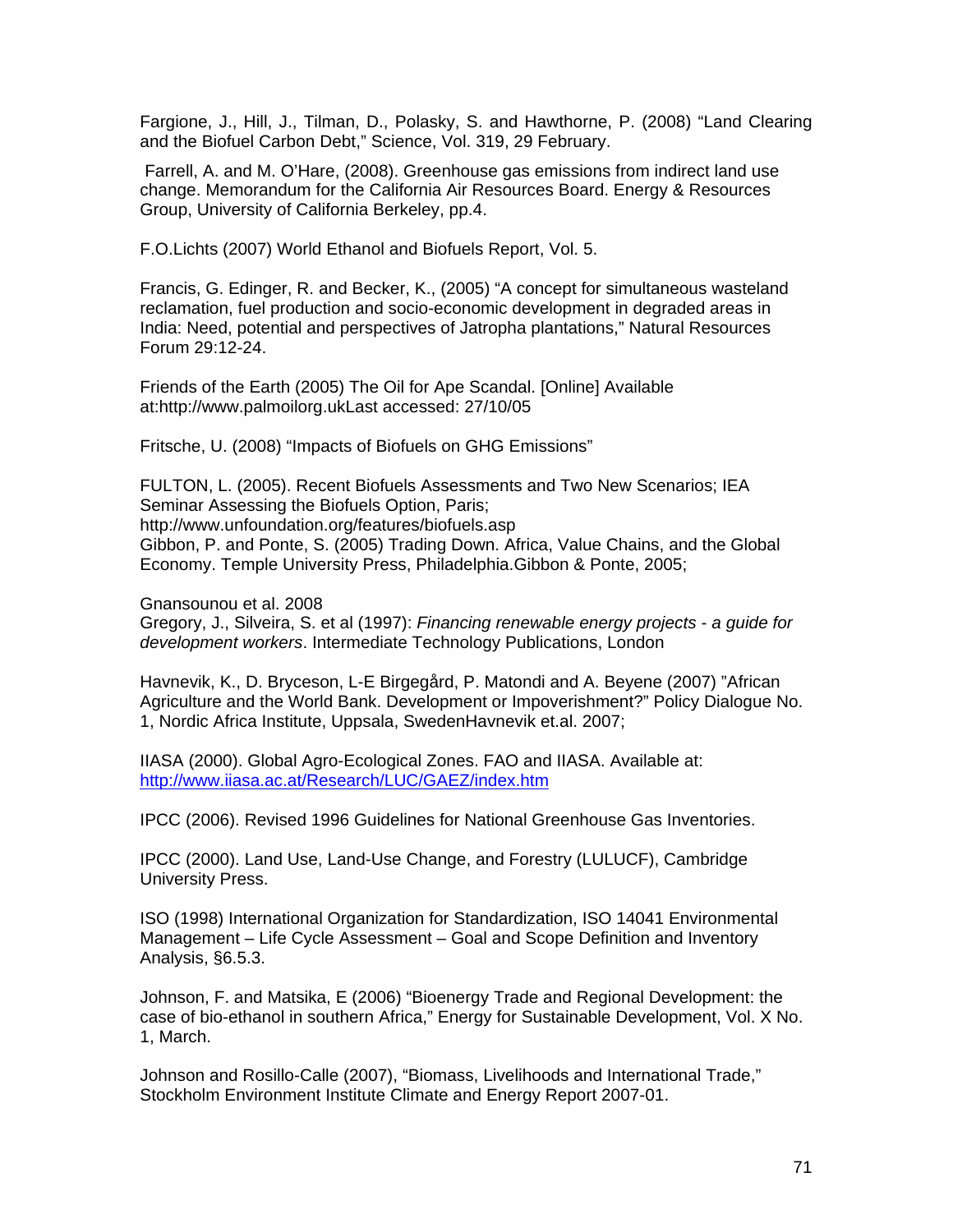Kim, S & Dale, B, "Allocation Procedure in Ethanol Production System from Corn Grain," Int. J. LCA 7 (2002) pp. 237-243.

Kaberger, T. (2005). Analysis of multi-product biomass systems and options [Presentation at Stockholm Environment Institute conference on Biomass and Sustainable Livelihoods]

Leach, G and Johnson, F. (1999) "Modern Bioenergy – a primer," Renewable Energy for Development, Stockholm Environment Institute, May.

Leach, G. and Mearns, R. (1988) "Beyond the Woodfuel crisis: People, Land, and Trees in Africa," Earthscan: London.

Little, P.D. and M.J. Watts (eds) (1994) Living under contract: Contract farming and agrarian transformation in Sub-Saharan Africa. The University of Wisconsin Press Little, X and Watts, X (1994)

Macedo and Nogueira (2005): Macedo, I., Nogueira, L., (2005). Biocombustíveis. Cadernos NAE / Núcleo de Assuntos Estratégicos da Presidência da República. - nº. 2. Brasília.

Mbonile, M.J. (2005); 'Migration and intensification of water conflicts in the Pangani Basin, Tanzania' *Habitat International*, Volume 29, Issue 1, March 2005, Pages 41-67:

Mwamila, B.et al (2008); *Feasibility of Large-Scale Bio-Fuel Production in Tanzania*, Presentation at the FAO Expert Meeting 5/6. February 18-20, 2008. Rome.

PAC (2009); *Small-Scale Bioenergy Initiatives: Brief description and preliminary lessons on livelihood impacts from case studies in Asia, Latin America and Africa*. Prepared for PISCES and FAO by Practical Action Consulting, January 2009, UK

PRAJ (2005) Ethanol Production from Alternative Feedstocks- Sweet Sorghum [Data provided through personal communication with J. Woods, July 2005) (Praj, 2005

Proclamation No. 1/1995. A proclamation to pronounce the coming into effect of the Constitution of the Federal Democratic Republic of Ethiopia. Addis Ababa, Ethiopia. The Federal Democratic Republic of Ethiopia, Addis Ababa. 1995.

Reardon and Barrett 2000). Agroindustrialisation, globalization and international development: an overview of issues, patterns and determinants, Agricultural Economics (23) 195-205.

Renetech (2009); *Biofuels in Uganda, pre-feasibility study*. Unpublished. Renetech AB, **Stockholm** 

Report funded by the Swedish Embassy in Dar Es Salaam, on behalf of the Tanzanian Ministry of Energy and Minerals. Draft version, December 2008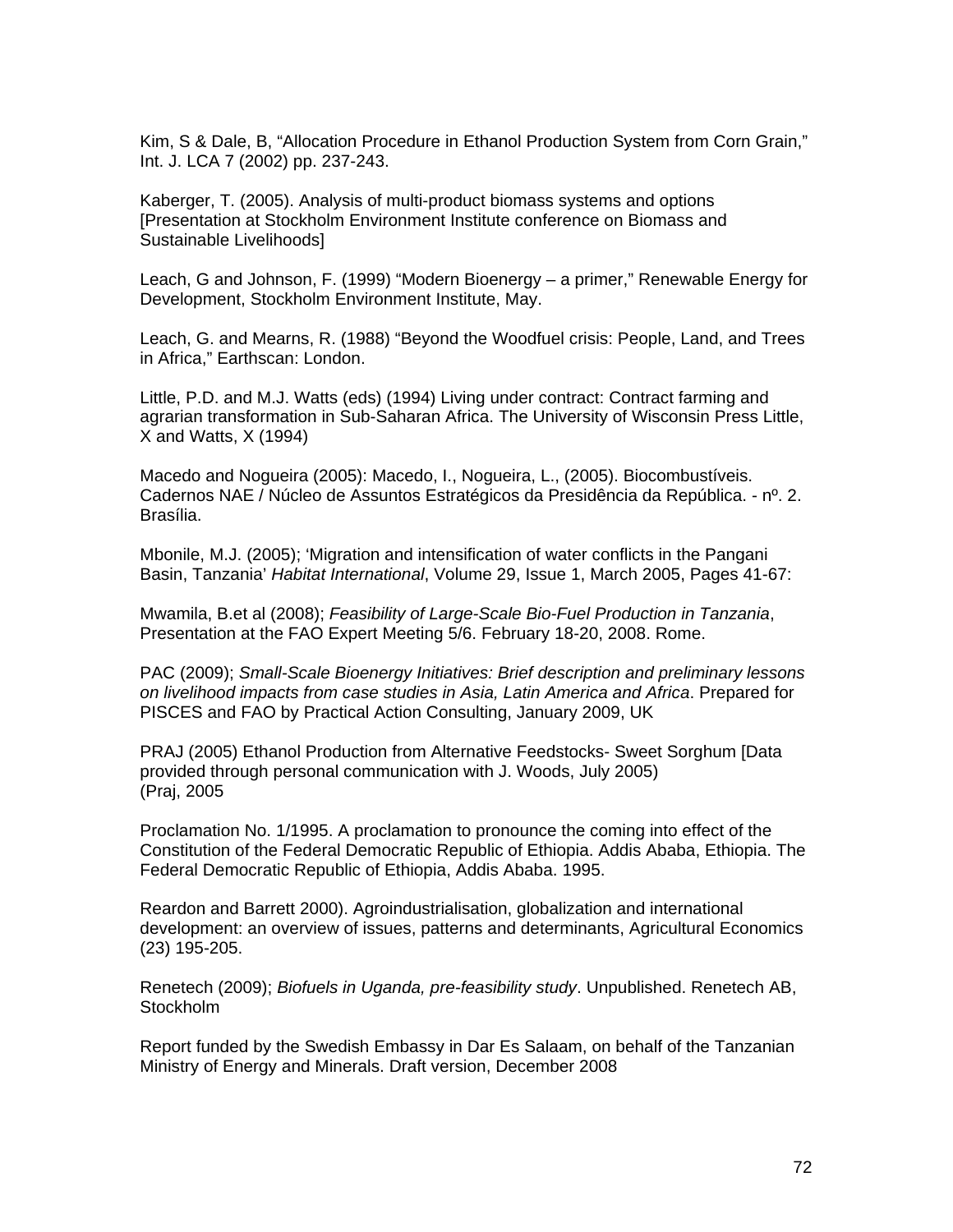Rosentrater, K A, "Expanding the role of systems modeling: considering byproduct generation from biofuel production," Ecology and Society 11 (2005) r2, <http://www.ecologyandsociety.org/vol11/iss1/resp2/>.

Rosillo-Calle F., Walter A (2006). A Global perspective on ethanol fuel markets, Energy for Sustainable Development, Vol. X No. 1, March.

Searchinger, T et al (2008) "Use of U.S. Croplands for Biofuels Increases Greenhouse Gases Through Emissions from Land-Use Change," Science 319, pp. 1238-1240.

Shapouri, H; Duffield, J A.; Wang, M, The Energy Balance of Corn Ethanol: An Update, Agricultural Economic Report 814, Washington, DC: United States Department of Agriculture 2002.

Smeets, E.M.W., Faaij, A.P.C., Lewandowski, I.M., Turkenburg, W.C. 2007. A bottom-up assessment and review of global bio-energy potentials to 2050. Progress in Energy and Combustion Science. Vol. 33, pp 56-106.

Smeets, E.M. & Faaij, A.P.C. (2007) "Bioenergy potentials from forestry in 2050: An assessment of the drivers that determine the potentials," Climatic Change 81:353-390. Tomlinson D, (2005). Future prospects of bio-energy utilization in the South African sugar industry, Illovo Sugar Ltd, SEI Workshop on Biomass, Sustainable Livelihoods and International Trade Workshop, 29-30 April

Vamvuka, D., Mavrou, E., Bandelis, G., Tsoutsos, T. and Papamicheal, I. (2007), "Biomass Cogeneration in Europe: economical, technical and environmental evaluation," Proceedings of the European Combustion Meeting (ECM).UNDP (2004) "World Energy Assessment," United Nations Development Program, New York, ISBN: 92-1-126167-8, [www.undp.org/energy.](http://www.undp.org/energy)

Utria, B. "Ethanol and gelfuel: clean renewable cooking fuels for poverty alleviation in Africa," Energy for Sustainable Development. Volume 8, Issue 3, September 2004, Pages 107-114

Von Braun, J. and Meinzen-Dick R. (2009); "'Land Grabbing' by Foreign Investors in Developing Countries: Risks and Opportunities", *IFPRI Policy brief,* No. 13, April 2009. International Food Policy Research Institute, Washington DC

WDR (2008) The World Development Report 2008: Agriculture for Development, The World Bank, Washington DC, USA.

WEC (1999) "The Challenge of Rural Energy Poverty in Developing Countries," World Energy Council, London, October.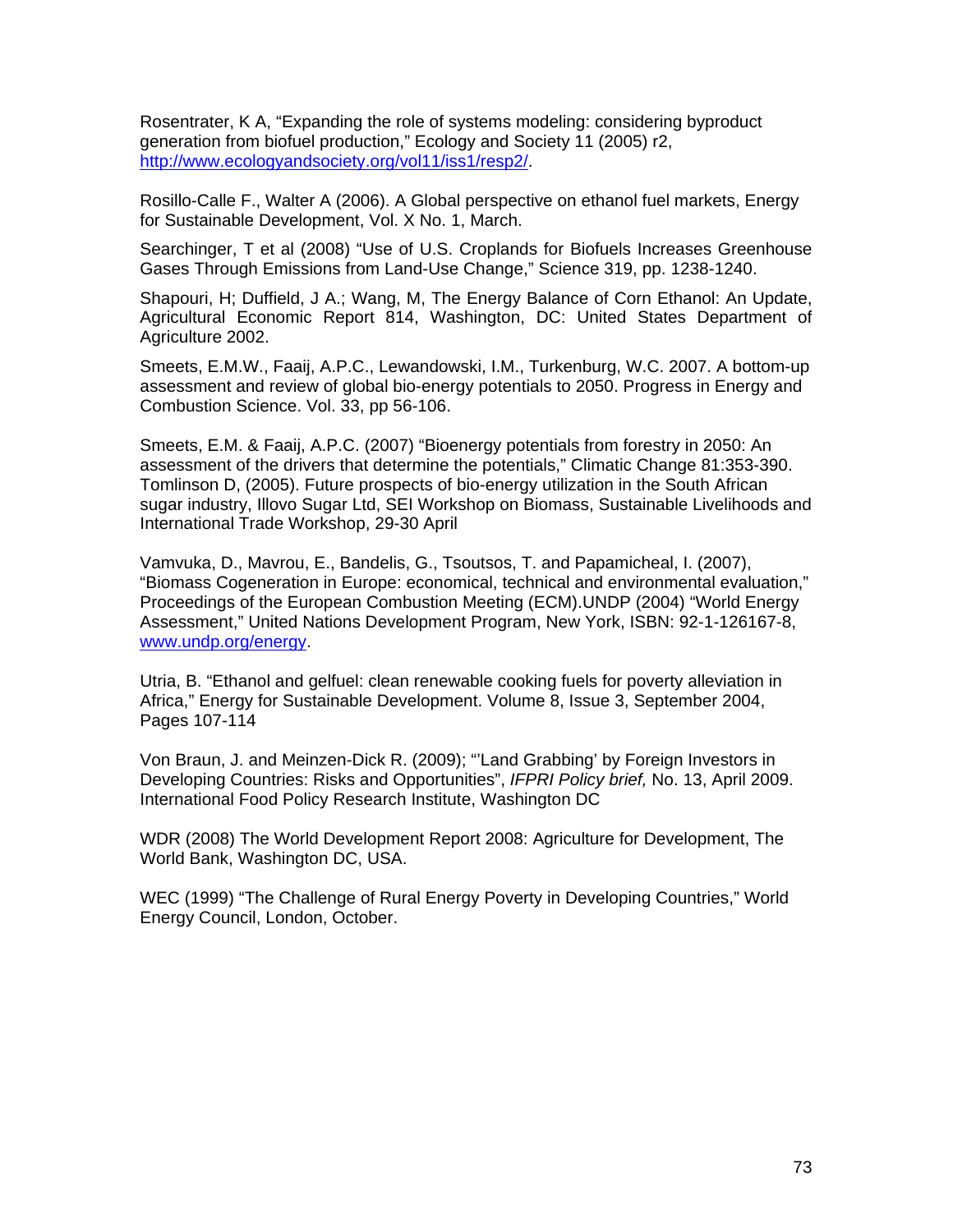# **ANNEXES**

## **Annex 1 - Acronyms**

AfDB African Development Bank BOD Biological Oxygen Demand CERs Certified Emission Reductions CSO Civil Society Organisation DFI Development Finance Institutions (state-owned risk capital investment funds) export credit agency (ECA) Association of European Development Finance Institutions (EDFI) EIA Environmental Impact Assessment FAO Food and Agriculture Organization of the United Nations FELISA Farming for Energy for Better Livelihoods in Southern Africa GHG Green House Gas GTZ German Technical Cooperation IIED International Institute for Environment and Development IUCN International Union for Conservation of Nature MDB Multilateral Development Bank MEM Ministry of Energy and Minerals MoU Memorandum of Understanding NBTF National Biofuels Task Force NGO Non-Governmental Organisation RAZABA Zanzibar People's Ranch SUSO Sugarcane Smallholder and Outgrower Scheme TFWG Tanzania Forestry Working Group TIC Tanzania Investment Centre TNRF Tanzania Natural Resource Forum US EPA United States Environmental Protection Agency WWF World Wildlife Fund for Nature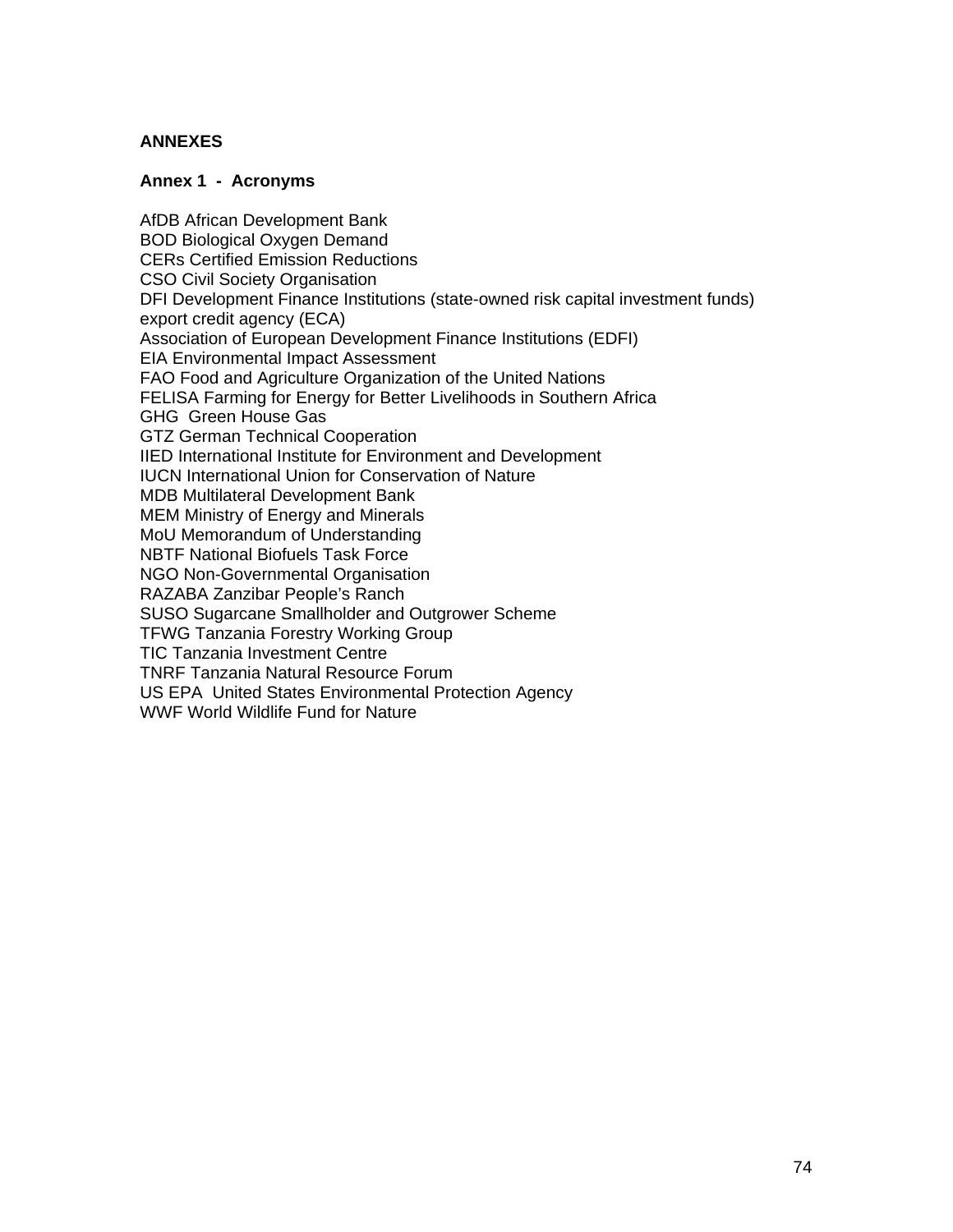# **Annex 2 Project Finance Template**

There are a number of standard procedures used to determine the financial viability of an investment in biofuel. The outline for the Project Review Report below presents in detail the steps taken to carry out the financial assessment of an investment project.

# **Project Review Report**

The report is to comment on the following:

- *1) Technology Review* 
	- a. Significant technology risks and consequences to the ability of the Project to meet its obligations and expectations;
	- b. Whether the design of the proposed bioenergy facility is appropriate for the intended purpose and intended working life. This analysis should include an assessment of the [ xxx *specific technical issues listed xxx*]
	- c. Review should also include a comparison of expected performance with other similar Plants using similar technology in other parts of the world;
	- d. Review of reference/ benchmark facilities number of such facilities, comparability, transferability to African environment / proposed feedstock etc etc
- 2) *Review of Project documents*, including, without limitation:
	- a. The design and build contract documentation (in particular, the strength of the arrangements for defining and proving performance and the associated LD's, warranties and liabilities);
	- b. The waste/fuel supply arrangements and contracts;
	- c. Arrangements for [recycling/disposal of ash / residues]
	- d. The operation and maintenance agreement or arrangements;
	- e. Electrical connection agreement;
	- f. Energy sale agreements;
	- g. The allocation of risks between the various parties and the overall risk profile of the project;

3) The *capability and experience* of the major contracting parties to fulfil their obligations under the terms of their contracts;

4) *Suitability of the site* for construction to include [a Flood Risk assessment, adequacy of Proposed Layout (receiving, processing and storage areas) *and others as required*]. Cost and programme implications of site, soil and identification of likely risks and implications of unidentified ground conditions including the likelihood of archaeological finds, obstructions, contamination (to the extent not the obligation of the Contractor);

5) The *status and conditions of permits*, licenses, planning permissions or other consents required for the development, construction and operation of the proposed facilities, including:

- a. Planning permission and conditions;
- b. Authorisation under Environmental license and conditions (including a review of the application for the Environmental license which may also contain obligations or commitments);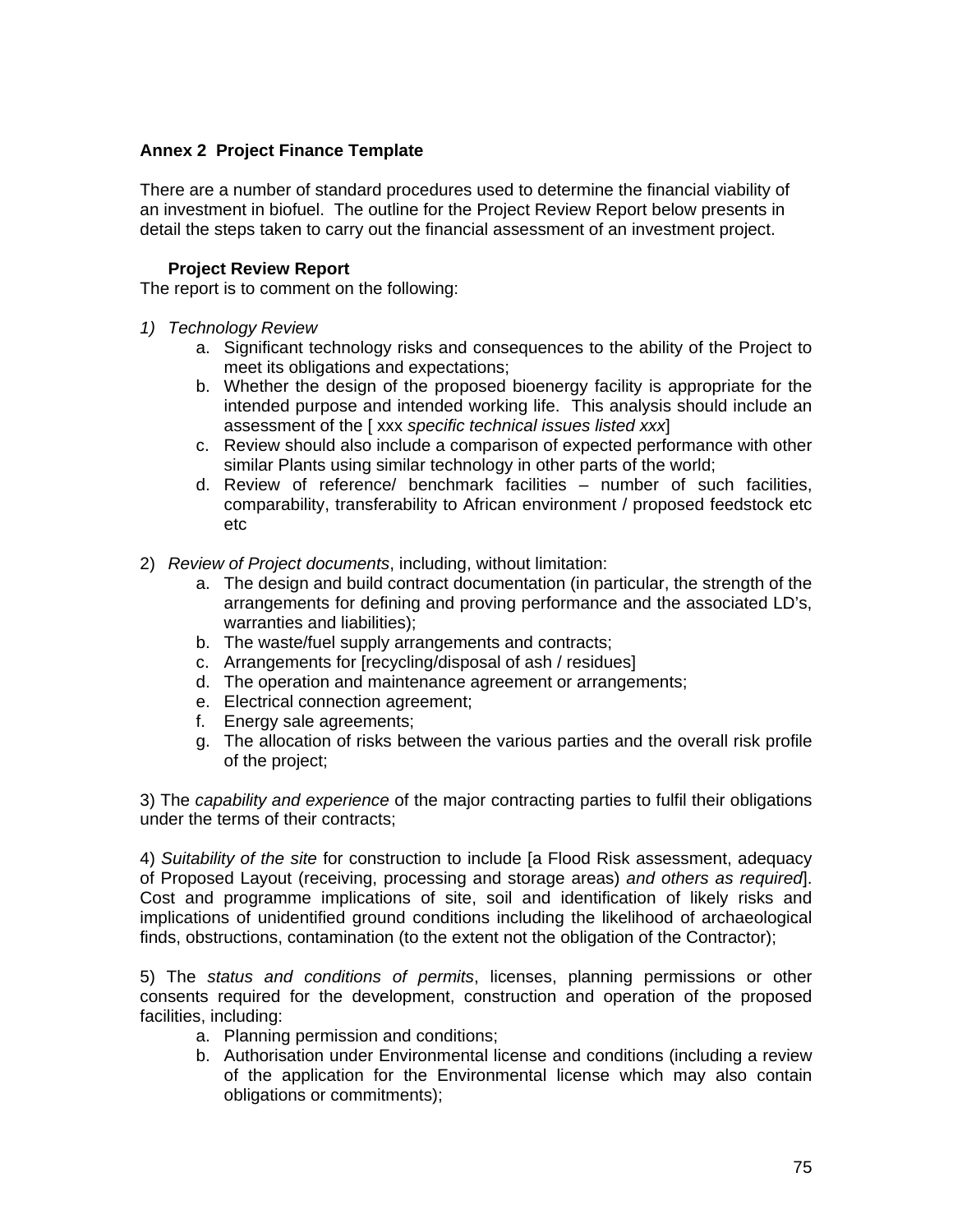6) Comment on the *capability of the main sub-sub contractors* (contractors for major civils/technology components).

7) Review the *level of Project costs* against industry norms (including construction, operation and major maintenance costs) and whether they are budgeted on a realistic basis and are accurately reflected in the Financial Model;

8) Review the *Proposed Project Management* from Financial Close;

9) Comment on the *overall timetable for Completion and potential risks of delay*. The adequacy of the level of liquidated damages in respect of delays during the construction phase;

10) The *projected technical life of the proposed facility*, the achievability of the stated output specifications over the project life and the adequacy of any performance liquidated damages payable in the event of such specifications not being achieved.

11) Any issues associated with the *Owner's obligations*, particularly with respect to fuel supply arrangements and on Interface issues especially between EPC Contractor and Waste Suppliers;

12) Comment on *security package* including guarantees and bonding. Also comment on Defects Liability and Latent Defects.

## 13) *End of life issues*.

14) O&M Arrangements:

- Comment on the competence of operators
- Review maintenance schedule, lifeclycle arrangements and philosophy
- Comment on service start up proposals
- Resourcing requirements
- Review of potential alternative O&M providers

#### **1.2 Financial Model**

Review and comment on the appropriateness of the Technical Assumptions included in the Base Case Financial Model and, where necessary, liaise with the Model Auditor to ensure any changes to Technical Assumptions are fully reflected in the Financial Model.

#### **1.3 Other Advisors**

Liaison with Lenders' Legal, Insurance and Financial Advisers to ensure appropriate amendments and conditions are included in the Project documentation including, without limitation, the Facility Agreement, construction, fuel supply, off-take, and operation and maintenance contracts.

Comment on insured values relating to plant and equipment and periods of delay for reconstruction or replacement of plant.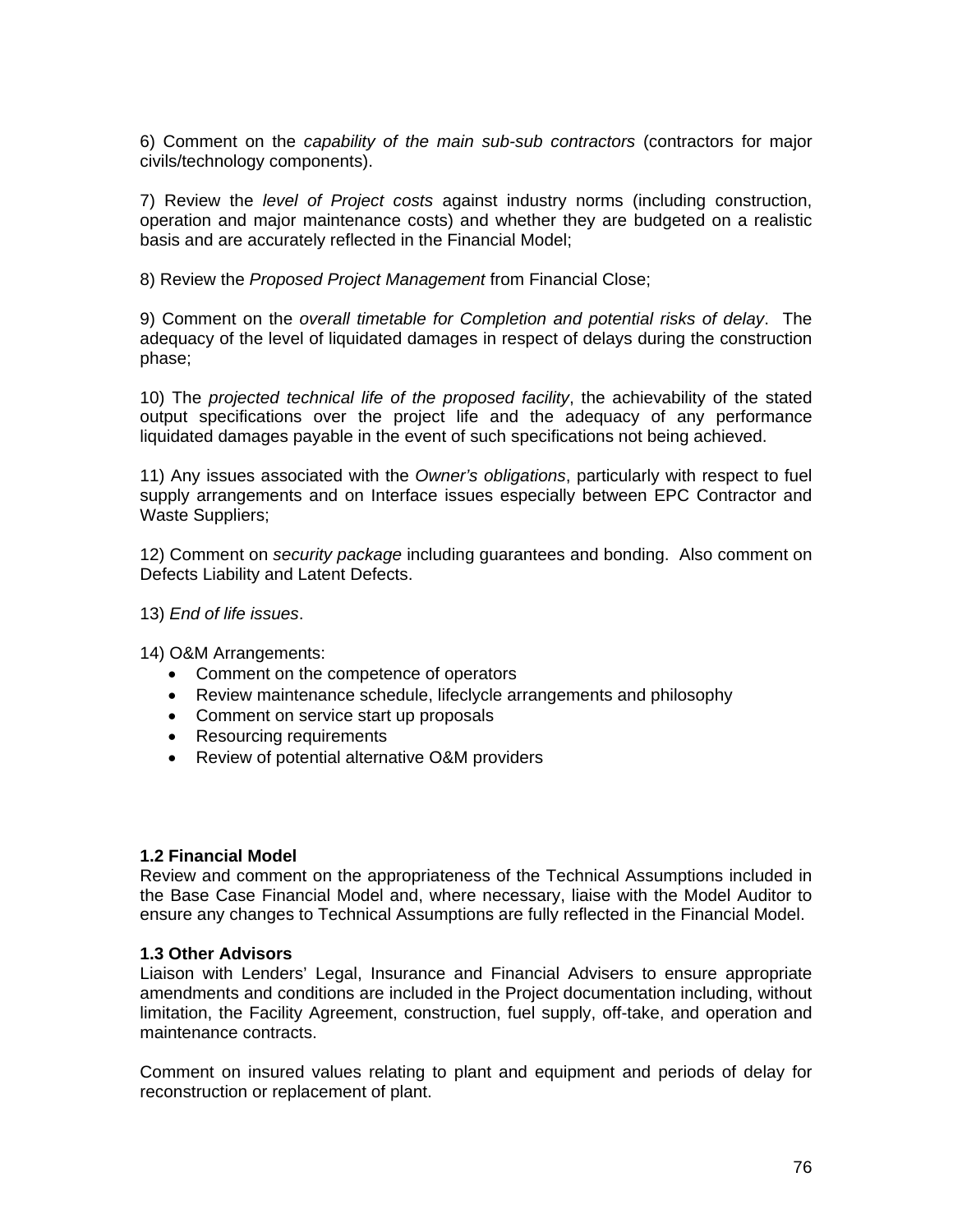# **Phase 2 – Construction Period**

The services will include:

1) Attendance at any syndication presentation to potential participant banks and assistance with any queries that may arise during the syndication process;

2) Monitoring of construction progress and provision of quarterly reports for the Bank summarising the status of construction;

3) Provision of independent certification to the Banks that draw-downs under the loan facility are payable;

4) Approval of the issuance of any change orders associated with the construction contract;

5) Attendance at performance, completion and reliability tests and provision of independent certification that Completion has been achieved in accordance with the Facility Agreement;

It is assumed that the total period for the design and construction through to testing and acceptance of all the facilities will be [xx] months.

# **Project Finance Assessment**

**1.1 Project Review Report** 

The report is to comment on the following:

- 3) Technology Review
	- a. Significant technology risks and consequences to the ability of the Project to meet its obligations and expectations;
	- b. Whether the design of the proposed bioenergy facility is appropriate for the intended purpose and intended working life. This analysis should include an assessment of the [ xxx *specific technical issues listed xxx*]
	- c. Review should also include a comparison of expected performance with other similar Plants using similar technology in other parts of the world;
	- d. Review of reference/ benchmark facilities number of such facilities, comparability, transferability to African environment / proposed feedstock etc etc
- 4) Review of Project documents, including, without limitation:
	- a. The design and build contract documentation (in particular, the strength of the arrangements for defining and proving performance and the associated LD's, warranties and liabilities);
	- b. The waste/fuel supply arrangements and contracts;
	- c. Arrangements for [recycling/disposal of ash / residues]
	- d. The operation and maintenance agreement or arrangements;
	- e. Electrical connection agreement;
	- f. Energy sale agreements;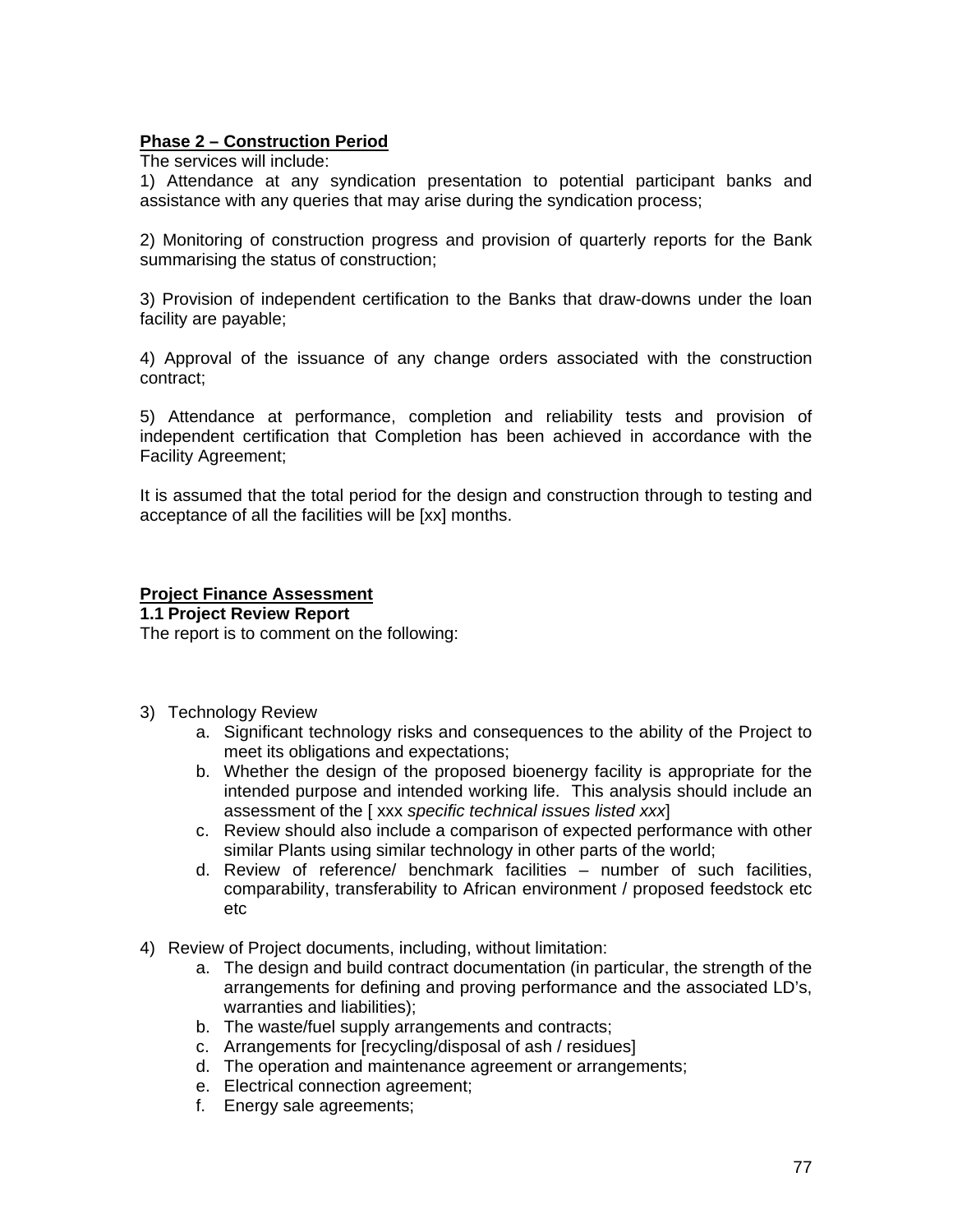g. The allocation of risks between the various parties and the overall risk profile of the project;

3) The capability and experience of the major contracting parties to fulfil their obligations under the terms of their contracts;

4) Suitability of the site for construction to include [a Flood Risk assessment, adequacy of Proposed Layout (receiving, processing and storage areas) *and others as required*]. Cost and programme implications of site, soil and identification of likely risks and implications of unidentified ground conditions including the likelihood of archaeological finds, obstructions, contamination (to the extent not the obligation of the Contractor);

5) The status and conditions of permits, licences, planning permissions or other consents required for the development, construction and operation of the proposed facilities, including:

- c. Planning permission and conditions;
- d. Authorisation under Environmental licence and conditions (including a review of the application for the Environmental licence which may also contain obligations or commitments);

7) Comment on the capability of the main sub-sub contractors (contractors for major civils/technology components).

8) Review the level of Project costs against industry norms (including construction, operation and major maintenance costs) and whether they are budgeted on a realistic basis and are accurately reflected in the Financial Model;

9) Review the Proposed Project Management from Financial Close;

10) Comment on the overall timetable for Completion and potential risks of delay. The adequacy of the level of liquidated damages in respect of delays during the construction phase;

11) The projected technical life of the proposed facility, the achievability of the stated output specifications over the project life and the adequacy of any performance liquidated damages payable in the event of such specifications not being achieved.

12) Any issues associated with the Owner's obligations, particularly with respect to fuel supply arrangements and on Interface issues especially between EPC Contractor and Waste Suppliers;

13) Comment on security package including guarantees and bonding. Also comment on Defects Liability and Latent Defects.

13) End of life issues.

14) O&M Arrangements:

- Comment on the competence of operators
- Review maintenance schedule, lifeclycle arrangements and philosophy
- Comment on service start up proposals